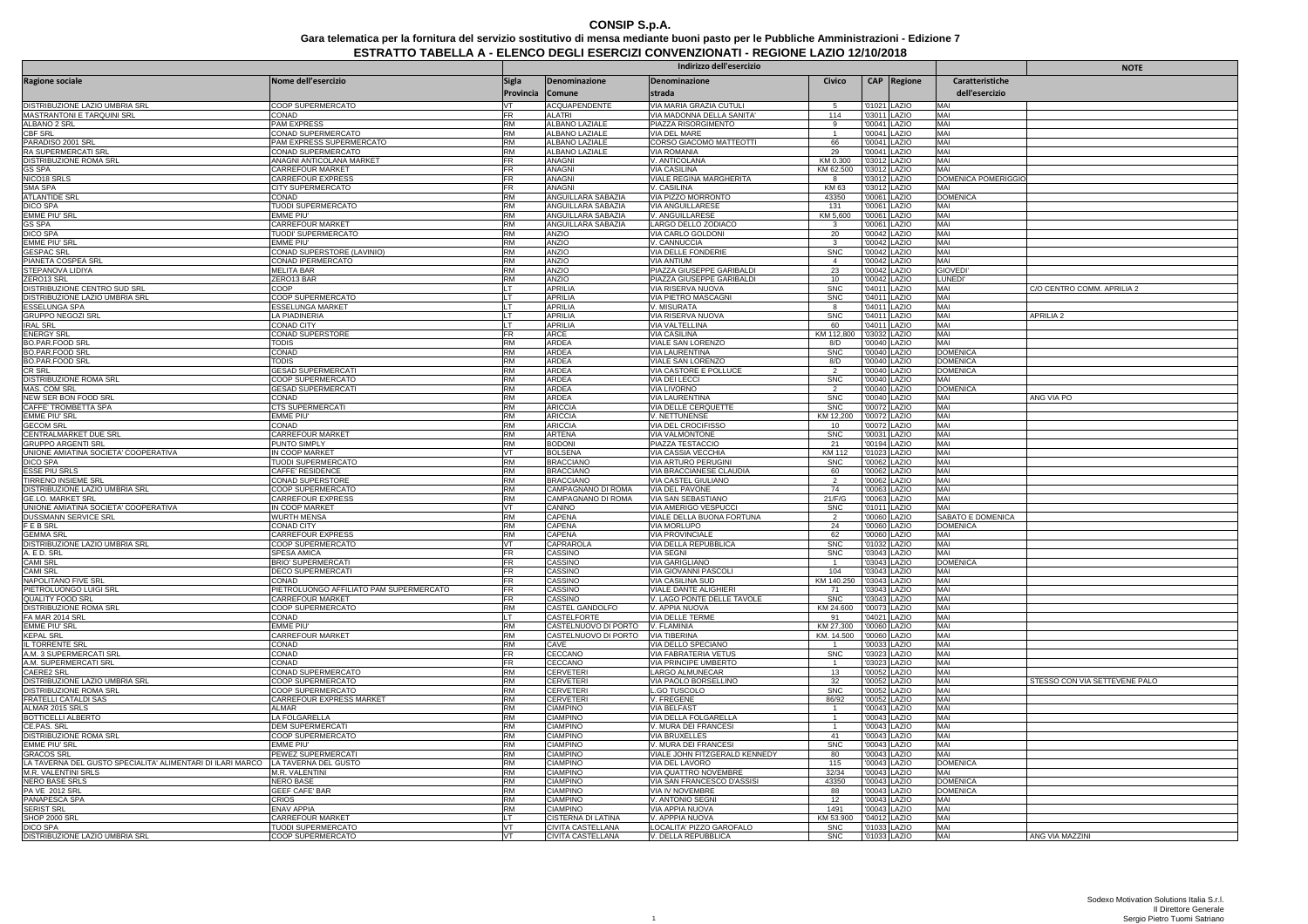|                                                                                                   |                                                              | Indirizzo dell'esercizio  |                                              |                                                     |                      |                              |                              |                                   | <b>NOTE</b>                  |
|---------------------------------------------------------------------------------------------------|--------------------------------------------------------------|---------------------------|----------------------------------------------|-----------------------------------------------------|----------------------|------------------------------|------------------------------|-----------------------------------|------------------------------|
| Ragione sociale                                                                                   | Nome dell'esercizio                                          | <b>Sigla</b><br>Provincia | Denominazione<br>Comune                      | Denominazione<br>strada                             | Civico               |                              | CAP Regione                  | Caratteristiche<br>dell'esercizio |                              |
| <b>CIVITASTORE SRI</b>                                                                            | CONAD                                                        | <b>RM</b>                 | CIVITAVECCHIA                                | VIALE PALMIRO TOGLIATTI                             | 29                   | '00053 LAZIO                 |                              | MAI                               |                              |
| CIVITASTORE SRL                                                                                   | CONAD                                                        | <b>RM</b>                 | CIVITAVECCHIA                                | VIA TERME DI TRAIANO                                | 39                   | '00053 LAZIO                 |                              | MAI                               |                              |
| DISTRIBUZIONE LAZIO UMBRIA SRL<br><u>ELITE CIVITAVECCHIA SRL</u>                                  | COOP SUPERMERCATO<br>SUPERELITE SUPERMERCATO                 | <b>RM</b><br><b>RM</b>    | <b>CIVITAVECCHIA</b><br><b>CIVITAVECCHIA</b> | VIA DELLE BOCCELLE<br>V. CARLO CALISSE              | <b>SNC</b><br>61     | '00053 LAZIO<br>'00053 LAZIO |                              | MAI<br>MAI                        |                              |
| G.E.P. SRL                                                                                        | BUFFET DELLA STAZIONE                                        | <b>RM</b>                 | CIVITAVECCHIA                                | VIALE DELLA REPUBBLICA                              | <b>SNC</b>           | '00053 LAZIO                 |                              | MAI                               |                              |
| <b>GOLD MARKET SRL</b>                                                                            | <b>GOLD MARKET</b>                                           | <b>RM</b>                 | <b>CIVITAVECCHIA</b>                         | <b>VIALE LAZIO</b>                                  | 10                   | '00053 LAZIO                 |                              | <b>DOMENICA</b>                   |                              |
| GRAZIANO'S IPERFRUTTA SRL<br><b>GRAZIANO'S IPERFRUTTA SRL</b>                                     | SUPERMERCATI META<br><b>META' SUPERMERCATI</b>               | RM<br>RM                  | CIVITAVECCHIA<br><b>CIVITAVECCHIA</b>        | VIA LUIGI CADORNA<br>VIA SAN FRANCESCO DI PAOLA     | 9<br>13              | '00053 LAZIO<br>'00053 LAZIO |                              | MAI<br>MAI                        |                              |
| GRAZIANO'S IPERFRUTTA SRL                                                                         | SUPERMERCATI META                                            | <b>RM</b>                 | <b>CIVITAVECCHIA</b>                         | VIA PADRE GIANBATTISTA LABAT                        | $\overline{7}$       | '00053 LAZIO                 |                              | MAI                               |                              |
| IL VENTO SRI                                                                                      | CONAD SUPERMERCAT                                            | <b>RM</b>                 | CIVITAVECCHIA                                | V. DON GIUSEPPE PAPACCHINI                          | $\overline{1}$       | '00053 LAZIO                 |                              | MAI                               |                              |
| LERO' SRL                                                                                         | CAFFE' DEL CORSO<br>CRIOS                                    | <b>RM</b><br><b>RM</b>    | CIVITAVECCHIA                                | CORSO CENTOCELLE                                    | 32<br>$\overline{1}$ | '00053 LAZIO                 |                              | MAI<br>MAI                        |                              |
| PANAPESCA SPA<br>TIRRENO INSIEME SRI                                                              | SUPERSTORE                                                   | RM                        | <b>CIVITAVECCHIA</b><br><b>CIVITAVECCHIA</b> | VIA GORIZIA<br>VIA AURELIA NORD                     | <b>KM76</b>          | '00053 LAZIO<br>'00053 LAZIO |                              | MAI                               |                              |
| IL PORTICO 2 SAS DI TOMASELLI GIANNI E C                                                          | <b>BAR IL PORTICO 2</b>                                      | <b>RM</b>                 | COLLEFERRO                                   | VIA BRUNO BUOZZI                                    | 25                   | '00034 LAZIO                 |                              | MAI                               |                              |
| DISTRIBUZIONE LAZIO UMBRIA SRL                                                                    | COOP SUPERMERCATO                                            | <b>RM</b>                 | COLLEFERRO                                   | <b>VIA CASILINA</b>                                 | <b>SNC</b>           | '00034 LAZIO                 |                              | MAI                               |                              |
| EMME PIU' SRL<br>EMME PIU' SRL                                                                    | EMME PIU<br><b>EMME PIU</b>                                  | <b>RM</b><br><b>RM</b>    | COLLEFERRO<br>COLLEFERRO                     | V. FONTANA DELL'OSTE<br>V. CONSOLARE LATINA         | 80<br>SNC            | '00034 LAZIO                 | '00034 LAZIO                 | MAI<br>MAI                        |                              |
| FRASACCO BARBARA                                                                                  | BAR TAVOLA CALDA ASL                                         | <b>RM</b>                 | COLLEFERRO                                   | VIA DEGLI ESPLOSIVI                                 | <b>SNC</b>           | '00034 LAZIO                 |                              | SABATO E DOMENICA                 |                              |
| PANAPESCA SPA                                                                                     | CRIOS                                                        | <b>RM</b>                 | <b>COLLEFERRO</b>                            | CORSO GIUSEPPE GARIBALDI                            | <b>SNC</b>           |                              | '00034 LAZIO                 | MAI                               |                              |
| <b>RESURRECTION SRI</b>                                                                           | LA TAVOLA DEGLI ANTICHI                                      | <b>RM</b>                 | COLLEFERRO                                   | VIA GUGLIELMO MARCONI                               | 43381                | '00034 LAZIO                 |                              | <b>DOMENICA</b>                   |                              |
| RISTORANTE INES SAS DI MASTROIANNI F. E C.<br>SMA SPA                                             | RISTORANTE INES<br>SIMPLY SUPERMERCATO                       | <b>RM</b><br><b>RM</b>    | COLLEFERRO<br><b>COLLEFERRO</b>              | <b>VIA NOBEL</b><br>V. FRANCESCO PETRARCA           | 10<br>43             | '00034 LAZIO                 | '00034 LAZIO                 | <b>DOMENICA</b><br>MAI            |                              |
| ALL YOUR FOOD SRL                                                                                 | <b>GRAN RISPARMIO</b>                                        | RM                        | COLONNA                                      | <b>VIA FRASCATI</b>                                 | 23                   | '00030 LAZIO                 |                              | MAI                               |                              |
| DISTRIBUZIONE LAZIO UMBRIA SRL                                                                    | COOP SUPERMERCATO                                            | VT                        | <b>FABRICA DI ROMA</b>                       | V. CAMPO SPORTIVO                                   | 2                    | '01034 LAZIO                 |                              | MAI                               |                              |
| COOP CENTRO ITALIA SOCIETA' COOPERATIVA                                                           | COOP                                                         | lRI.                      | FARA IN SABINA                               | VIA FALCONE                                         | 21                   | '02032 LAZIO                 |                              | MAI                               |                              |
| SISTER'S BAR DI DI CLAUDIO MARIA TERESA & C SAS<br>A.P.L SRL                                      | <b>SISTER'S BAR</b><br><b>CONAD CITY</b>                     | R1<br>FR                  | FARA IN SABINA<br><b>FERENTINO</b>           | VIA VENTIQUATTRO MAGGIO<br><b>VIA CASILINA</b>      | 6<br>182/A           | '02032 LAZIO<br>'03013 LAZIO |                              | MAI<br>MAI                        |                              |
| ALA MARKET SRL                                                                                    | CONAD CITY                                                   | FR                        | <b>FFRENTINO</b>                             | <b>VIA CASILINA NORD</b>                            | <b>SNC</b>           | '03013 LAZIO                 |                              | DOMENICA                          |                              |
| <b>FAIRY SRLS</b>                                                                                 | <b>CONAD CITY</b>                                            | FR                        | <b>FERENTINO</b>                             | VIA ALFONSO BARTOL                                  | <b>SNC</b>           | '03013 LAZIO                 |                              | DOMENICA POMERIGGIO               |                              |
| SEN FORM SAS DI SENESE UMBERTO E C                                                                | LO SFIZIO MINIMARKET                                         | FR<br><b>IFR</b>          | <b>FERENTINO</b><br><b>FERENTINO</b>         | VIA MADONNA DEGLI ANGEL                             | <b>SNC</b>           | '03013 LAZIO                 |                              | <b>DOMENICA</b>                   |                              |
| SEN FORM SAS DI SENESE UMBERTO E C<br>EMME PIU' SRL                                               | LO SFIZIO MINIMARKET<br>EMME PIL                             | <b>RM</b>                 | <b>FIANO ROMANO</b>                          | <b>VIA STAZIONE</b><br>V. MILANO                    | 123/A<br>8           |                              | '03013 LAZIO<br>'00065 LAZIO | MAI<br>MAI                        |                              |
| <b>FEBSRL</b>                                                                                     | SUPERMERCATO CONAD                                           | RM                        | <b>FIANO ROMANO</b>                          | <b>VIA TIBERINA</b>                                 | 71                   | '00065 LAZIO                 |                              | <b>DOMENICA</b>                   |                              |
| RO.MA. 2006 SRL                                                                                   | BAR TAVOLA CALDA PIT STOP                                    | <b>RM</b>                 | FIANO ROMANO                                 | VIA PRATO DELLA CORTE                               | 30                   | '00065 LAZIO                 |                              | <b>DOMENICA</b>                   |                              |
| SPEEDY LUNCH DI ASCENZO GIOVANNI<br>A.P.L SRL                                                     | TAVOLA CALDA SPEEDY LUNCH                                    | <b>RM</b><br><b>FR</b>    | FIANO ROMANO                                 | VIA TIBERINA                                        | 60                   |                              | '00065 LAZIO                 | <b>DOMENICA</b><br>MAI            |                              |
| AUGUSTI ROBERTO                                                                                   | CONAD<br>LE BONTA' GASTRONOMICHE DI SILVANA                  | FR                        | <b>FIUGGI</b><br><b>FIUGGI</b>               | VIA ARMANDO DIAZ<br>VIA CAPO I PRATI                | 257<br>60            | '03014 LAZIO<br>'03014 LAZIO |                              | MAI                               |                              |
| GENERI ALIMENTARI INGROSSO E DETTAGLIO DI TERRINONI SANTIN(GENERI ALIMENTARI INGROSSO E DETTAGLIO |                                                              | FR                        | <b>FIUGGI</b>                                | <b>VIA VECCHIA FIUGG</b>                            | 414                  | '03014 LAZIO                 |                              | <b>DOMENICA</b>                   |                              |
| HAIRSHOPLAZIO SNC DI ITALO BELLAMOLI E C                                                          | OSTERIA O MARE MIO                                           | FR                        | <b>FIUGGI</b>                                | VIALE DELLA FONTE ANTICOLANA                        | 21                   | '03014 LAZIO                 |                              | MAI                               |                              |
| LA BOTTEGA DEI SAPORI DI FRASETTI LAURA<br><b>SENDA SRL</b>                                       | LA BOTTEGA DEI SAPORI<br>BRIO SENDA SUPERMERCATO             | FR<br>FR                  | <b>FIUGGI</b><br><b>FIUGGI</b>               | PIAZZA TRENTO E TRIESTE<br><b>VIALE DEGLI STUDI</b> | 18<br><b>SNC</b>     | '03014 LAZIO<br>'03014 LAZIO |                              | MAI<br><b>DOMENICA</b>            |                              |
| UNICOOP TIRRENO SOCIETA' COOPERATIVA                                                              | COOP SUPERMERCATO                                            | FR                        | <b>FIUGGI</b>                                | V. PRENESTINA                                       | 155                  | '03014 LAZIO                 |                              | MAI                               |                              |
| CASSAROLA SRLS                                                                                    | LA CASSAROLA                                                 | RM                        | <b>FIUMICINO</b>                             | <b>VIALE BRAMANTE</b>                               | $\overline{0}$       | '00054 LAZIO                 |                              | MAI                               |                              |
| CE.PAS. SRL                                                                                       | <b>DEM SUPERMERCATI</b>                                      | <b>RM</b>                 | <b>FIUMICINO</b>                             | <b>VIA ANTONIO ANGELONI</b>                         | 22/24                | '00054 LAZIO                 |                              | MAI                               |                              |
| EMME PIU' SF<br><b>FEMA SRI</b>                                                                   | EMME PIU'<br>TIGRE AMICO SUPERMERCATO                        | <b>RM</b><br><b>RM</b>    | <b>FIUMICINO</b><br><b>FIUMICINO</b>         | VIA DELLE OMBRINE<br><b>VIA AGROPOLI</b>            | 43192<br>17          | '00054 LAZIO                 | '00054 LAZIO                 | MAI<br><b>DOMENICA</b>            |                              |
| <b>GDR STORE SRL</b>                                                                              | CONAD SUPERMERCATO                                           | <b>RM</b>                 | <b>FIUMICINO</b>                             | VIA DEL TEMPIO DELLA FORTUNA                        | 68                   |                              | '00054 LAZIO                 | MAI                               |                              |
| <b>GESPAC SRL</b>                                                                                 | CONAD SUPERSTORE SUPERMERCATO                                | <b>RM</b>                 | <b>FIUMICINO</b>                             | VIA CESARE PIVA                                     | 16/18                | '00054 LAZIO                 |                              | MAI                               |                              |
| <b>GO DISTRIBUZIONE SRL</b>                                                                       | PAM                                                          | <b>RM</b><br><b>RM</b>    | <b>FIUMICINO</b>                             | <b>VIA AURELIA</b>                                  | KM 28,260            | '00054 LAZIO                 |                              | MAI<br>MAI                        |                              |
| GRUPPO ARGENTI SRL<br><b>GRUPPO NEGOZI SRL</b>                                                    | SIMPLY MARKET<br>LA PIADINERIA                               | RM                        | <b>FIUMICINO</b><br><b>FIUMICINO</b>         | <b>VIA CERVIA</b><br>VIA GEMINIANO MONTANARI        | 42<br><b>SNC</b>     | '00054 LAZIO                 | '00054 LAZIO                 | MAI                               | PARCO COMMERCIALE LE VIGNOLE |
| KING FOOD CENTRO SRI                                                                              | <b>BURGER KING</b>                                           | RM                        | <b>FIUMICINO</b>                             | <b>VIA PORTUENSE</b>                                | 2000                 | '00054 LAZIO                 |                              | MAI                               | CENTRO COMM PARCO LEONARDO   |
| LA TAVERNA DI LEO SRL                                                                             | LA TAVERNA DEL WEST                                          | <b>RM</b>                 | <b>FIUMICINO</b>                             | <b>VIALE BRAMANTE</b>                               | 31/65                | '00054 LAZIO                 |                              | MAI                               | CENTRO COMM. LEONARDO        |
| <b>MARTI SRL</b><br>MBR CAFFF SRI                                                                 | SIMPLY MARKET<br><b>GRAN CAFFE LEONARDO</b>                  | <b>RM</b><br><b>RM</b>    | <b>FIUMICINO</b><br><b>FIUMICINO</b>         | VIA CERVIA<br><b>VIALE BRAMANTE</b>                 | 42<br><b>SNC</b>     | '00054 LAZIO                 | '00054 LAZIO                 | MAI<br>MAI                        |                              |
| PASTIFICIO RANA SPA                                                                               | DA GIOVANNI RISTORANTE                                       | <b>RM</b>                 | <b>FIUMICINO</b>                             | <b>VIA PORTUENSE</b>                                | 2000                 | '00054 LAZIO                 |                              | MAI                               | CENTRO COMM ROMA LEONARDO    |
| SIRIO SPA                                                                                         | LA GHIOTTA AEROPORTO LEONARDO DAVINCI DI FIUMICINO BARRM     |                           | <b>FIUMICINO</b>                             | VIA DELL' AEROPORTO FIUMICINO                       | 320                  | '00054 LAZIO                 |                              | MAI                               |                              |
| <b>TIRRENO INSIEME SRL</b>                                                                        | CONAD                                                        | <b>RM</b>                 | <b>FIUMICINO</b>                             | VIA DEL FARO                                        | 60                   | '00054 LAZIO                 |                              | MAI                               |                              |
| EMME PIU' SRL<br><b>MAROS SRL</b>                                                                 | EMME PIU'<br>CONAD SUPERSTORE SUPERMERCATO                   | ILT.                      | <b>FONDI</b><br><b>FONDI</b>                 | V. APPIA<br><b>VIA APPIA</b>                        | KM 118,620<br>KM 119 | '04022 LAZIO<br>'04022 LAZIO |                              | MAI<br>MAI                        |                              |
| PARISI SRL                                                                                        | CONAD                                                        | IT.                       | <b>FONDI</b>                                 | VIA FRANCESCO EVANGELISTA                           |                      | '04022 LAZIO                 |                              | MAI                               |                              |
| SUPERDEA SR                                                                                       | SIGMA SUPERMERCATO                                           |                           | <b>FONDI</b>                                 | V. FABIO FILZI                                      | 60                   | '04022 LAZIO                 |                              | MAI                               |                              |
| DISTRIBUZIONE LAZIO UMBRIA SRL                                                                    | COOP SUPERMERCATO                                            | <b>RM</b>                 | FONTE NUOVA                                  | <b>VIA NOMENTANA</b>                                | 64                   | '00013 LAZIO                 |                              | MAI                               |                              |
| <b>GESPAC SRL</b><br><b>GIALLO SRL</b>                                                            | CONAD SUPERMERCATO<br>CARREFOUR EXPRESS                      | <b>RM</b><br><b>RM</b>    | <b>FONTE NUOVA</b><br>FONTE NUOVA            | V. DELLE MOLETTE<br>VIA PRIMO MAGGIO                | <b>SNC</b><br>39     | '00013 LAZIO<br>'00013 LAZIO |                              | MAI<br>DOMENICA POMERIGGIO        |                              |
| PIERIMARCHI ELVIRA                                                                                | ALIBRANDI CARNI                                              | <b>RM</b>                 | FONTE NUOVA                                  | VIA DEI PLATANI                                     | 9                    | '00013 LAZIO                 |                              | <b>GIOVEDI' POMERIGGIO</b>        |                              |
| P.A.P SRL                                                                                         | SUPERMERCATO CONAD                                           | RI                        | <b>FORANO</b>                                | STRADA STATALE 657 SABINA                           | KM 4.750             | '02044 LAZIO                 |                              | MAI                               |                              |
| <b>DICO SPA</b><br>diperdi Sri                                                                    | <b>TUODI' SUPERMERCATO</b><br>CARREFOUR EXPRESS SUPERMERCATO | <b>RM</b><br><b>RM</b>    | <b>FORMELLO</b><br>FORMELLO                  | <b>VIA CASAL DEI PINI</b><br>VIA REGINA MARGHERITA  | 33<br>26             | '00060 LAZIO<br>'00060 LAZIO |                              | MAI<br>MAI                        |                              |
| GE.LO. MARKET SRL                                                                                 | CARREFOUR EXPRESS                                            | <b>RM</b>                 | <b>FORMELLO</b>                              | VIA DELLA VILLA                                     | 50                   | '00060 LAZIO                 |                              | MAI                               |                              |
| N.S. MERCATI SRL                                                                                  | <b>IPERCARNI MARKET</b>                                      | RM                        | <b>FORMELLO</b>                              | <b>VIALE AFRICA</b>                                 | 92                   | '00060 LAZIO                 |                              | MAI                               |                              |
| PROMECA SRL                                                                                       | SIGMA MARKET                                                 | <b>RM</b>                 | <b>FORMELLO</b>                              | V. FORMELLES                                        | KM 3,900             | '00060 LAZIO                 |                              | MAI                               |                              |
| ALI FRUT PALMACCIO LINO SAS DI D'ANGELIS MARIA E C<br>D'AMBROSIO ALIMENTARI SRL                   | CONAD CITY<br>SUPERMERCATO SISA                              | li T                      | FORMIA<br><b>FORMIA</b>                      | <b>VIA SANTA JANNI</b><br>VIA PALAZZO               | 24<br>63             | '04023   AZIO                | '04023 LAZIO                 | <b>DOMENICA</b><br>MAI            |                              |
| EFFE & EFFE SRL                                                                                   | SIGMA                                                        | LT                        | <b>FORMIA</b>                                | VIA SANTA MARIA LA NOCE                             | 17                   | '04023 LAZIO                 |                              | MAI                               |                              |
| EFFE E EFFE COMMERCIALE SRL                                                                       | CARREFOUR                                                    | LT                        | <b>FORMIA</b>                                | <b>VIA VITRUVIO</b>                                 | 50/52                | '04023 LAZIO                 |                              | MAI                               |                              |
| EVVI' SRL                                                                                         | VENEZIANO                                                    | ll T                      | <b>FORMIA</b>                                | VIA UNITA' D'ITALIA                                 | 98                   | '04023 LAZIO                 |                              | MAI                               |                              |
| <b>IDA SRL</b><br>SALUMERIA RECCO ENZO DI RECCO ANNALISA                                          | CONAD<br>SALUMERIA RECCO                                     | lLТ<br>ll T               | <b>FORMIA</b><br><b>FORMIA</b>               | <b>VIA PALAZZO</b><br>PIAZZA MARCON                 | 101<br>13            | '04023 LAZIO<br>'04023 LAZIO |                              | MAI<br>MAI                        |                              |
| GS SPA                                                                                            | CARREFOUR MARKET                                             | <b>RM</b>                 | <b>FRASCATI</b>                              | PIAZZA MARCONI                                      | 12                   | '00044 LAZIO                 |                              | MAI                               |                              |
| A.P.L SRI                                                                                         | CONAD                                                        | FR                        | <b>FROSINONE</b>                             | VIA GIACOMO PUCCINI                                 | 42                   | '03100 LAZIO                 |                              | MAI                               |                              |
| <b>ALIANTE SR</b>                                                                                 | CONAD SUPERSTORE                                             | FR                        | <b>FROSINONE</b>                             | V. ALDO MORO                                        | 511                  | '03100 LAZIO                 |                              | MAI                               |                              |
| BAR RISTORANTE IL TRIANGOLO DI PINO ANTONINO E C SNC<br>CACIO E PERE DI RUFO ANGELA MARIA         | <b>IL TRIANGOLO</b><br>CACIO E PERE                          | FR<br><b>FR</b>           | <b>FROSINON</b><br><b>FROSINONE</b>          | VIA ARMANDO FAB<br>VIA LUIGI ANGELONI               | 80<br>62             | '03100 LAZIO<br>'03100 LAZIO |                              | LUNED<br>MAI                      |                              |
|                                                                                                   |                                                              |                           |                                              |                                                     |                      |                              |                              |                                   |                              |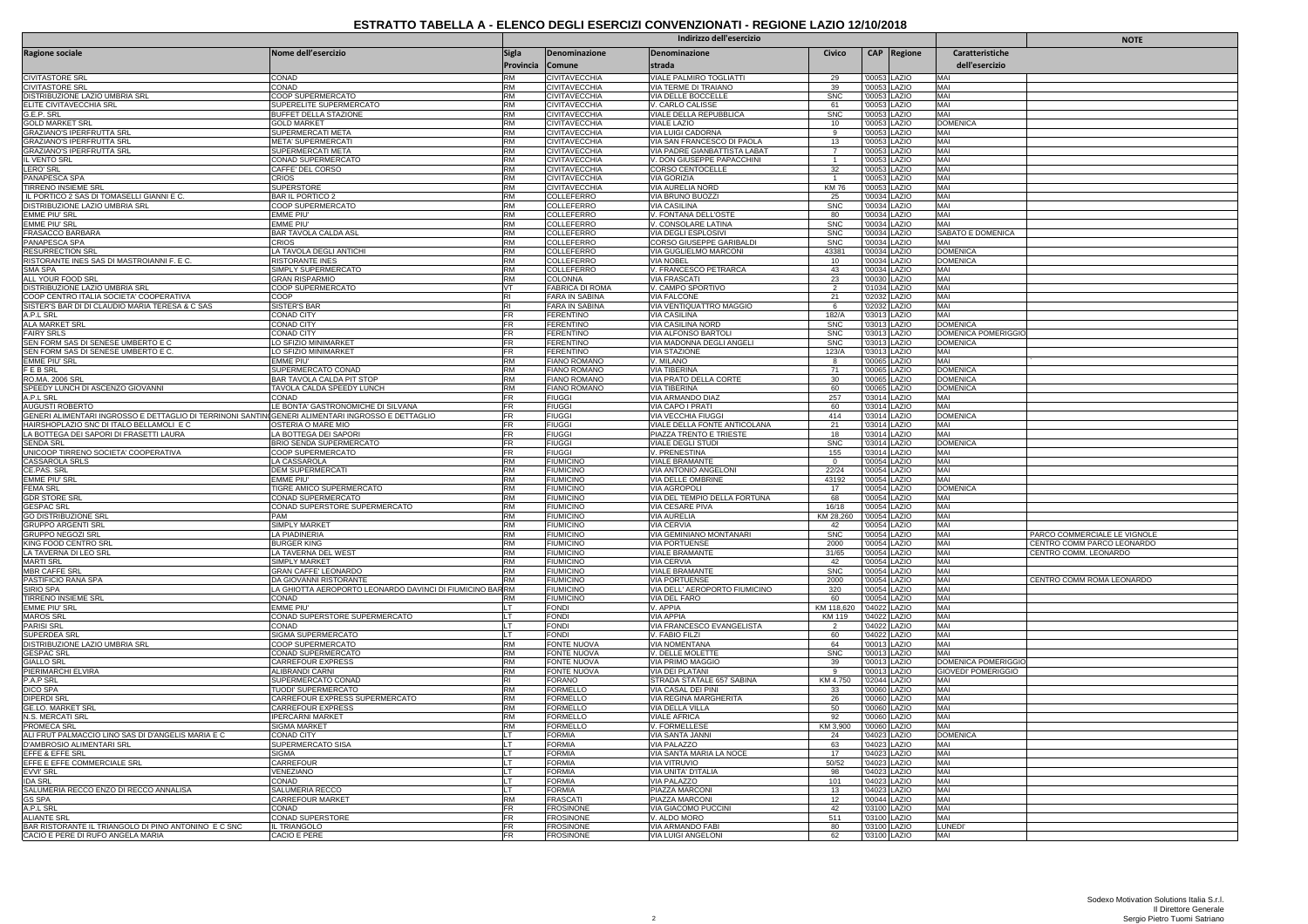|                                                                               |                                                    | <b>NOTE</b>                      |                                                   |                                                  |                                   |                              |                              |                                   |                             |
|-------------------------------------------------------------------------------|----------------------------------------------------|----------------------------------|---------------------------------------------------|--------------------------------------------------|-----------------------------------|------------------------------|------------------------------|-----------------------------------|-----------------------------|
| <b>Ragione sociale</b>                                                        | Nome dell'esercizio                                | <b>Sigla</b><br>Provincia Comune | Denominazione                                     | Denominazione<br>strada                          | Civico                            |                              | CAP Regione                  | Caratteristiche<br>dell'esercizio |                             |
| CENTRO CITTA' SRLS                                                            | CONAD                                              | FR                               | <b>FROSINONE</b>                                  | <b>VIALE EUROPA</b>                              | 27                                |                              | '03100 LAZIO                 | MAI                               |                             |
| CESTRA TIZIANA                                                                | CUOR DI PIADA                                      | <b>FR</b>                        | <b>FROSINONE</b>                                  | VIA MARIA                                        | 135                               |                              | '03100 LAZIO                 | MAI                               |                             |
| D.J. SRL                                                                      | CONAD SUPERMERCATO                                 | FR                               | <b>FROSINONE</b>                                  | PIAZZA SALVO D' ACQUISTO                         |                                   |                              | '03100 LAZIO                 | MAI<br>MAI                        |                             |
| DICO SPA<br>D'ONORIO ANDREINA                                                 | TUODI SUPERMERCATO<br><b>BAR SPAZIALE</b>          | <b>FR</b><br>FR                  | <b>FROSINONE</b><br><b>FROSINONE</b>              | VIA ARMANDO FABI<br>VIA ARMANDO FABI             | <b>SNC</b><br>93                  | '03100 LAZIO<br>'03100 LAZIO |                              | MAI                               |                             |
| DUE A S.R.L                                                                   | L BUCHETTO                                         | FR                               | <b>FROSINONE</b>                                  | <b>VIA ALDO MORO</b>                             | 351                               |                              | 03100 LAZIO                  | MAI                               |                             |
| <b>ELITE SRLS</b>                                                             | ELITE PASTICCERIA CAFFETTERIA                      | FR                               | <b>FROSINONE</b>                                  | CORSO DELLA REPUBBLICA                           | 10                                |                              | '03100 LAZIO                 | MAI                               |                             |
| <b>EXIT SRL</b>                                                               | CARREFOUR                                          | FR                               | <b>FROSINONI</b>                                  | VIA FOSSE ARDEATINE                              | $\mathbf{1}$                      |                              | '03100 LAZIO                 | MAI                               |                             |
| <b>GRANDE ANTONIO</b><br><b>GRECO ALESSANDRC</b>                              | FRUTTA 10 E LODE E SURGELATI<br>PIZZA              | <b>FR</b><br>FR                  | <b>FROSINONE</b><br><b>FROSINONE</b>              | VIA GIUSEPPE GARIBALDI<br>VIA ALDO MORO          | 97<br>177                         | '03100 LAZIO                 | '03100   AZIO                | <b>DOMENICA</b><br>MAI            |                             |
| IL RE DELLA PIZZA SRLS                                                        | IL RE DELLA PIZZA                                  | FR                               | <b>FROSINONE</b>                                  | VIA GIOVANNI IACOBUCCI                           | $\overline{7}$                    |                              | '03100 LAZIO                 | MAI                               |                             |
| LA MARITTIMA S.R.L.S                                                          | CAFFE GRANDE                                       | <b>FR</b>                        | <b>FROSINONE</b>                                  | <b>VIA MARITTIMA</b>                             | 262                               |                              | '03100 LAZIO                 | MAI                               |                             |
| LA ROSA ROSSA DI SORDILLI FRANCA                                              | A ROSA ROSSA                                       | FR                               | <b>FROSINONE</b>                                  | VIA ALESSANDRO CIAMARRA                          | 144                               |                              | '03100 LAZIO                 | MAI                               |                             |
| MAISON CAFE BISTROT DI COLASANTI LORENZO<br>REWIND SRLS                       | MAISON CAFE BISTROT<br>RISTORANTE RATAFIA          | <b>FR</b><br><b>FR</b>           | <b>FROSINONE</b><br><b>FROSINONE</b>              | PIAZZA CADUTI DI VIA FANI<br>VIA DEL PLEBISCITO  | 30<br>49                          |                              | '03100 LAZIO<br>'03100 LAZIO | MAI<br>MAI                        |                             |
| S.S.C. SOCIETA' SVILUPPO COMMERCIALE SRL                                      | CARREFOUR IPERMERCATO                              | FR                               | <b>FROSINONE</b>                                  | VIA LE LAME                                      | $\mathbf{1}$                      |                              | 03100 LAZIO                  | MAI                               |                             |
| SFIZIO SOCIETA' COOPERATIVA                                                   | SFIZIO                                             | FR                               | <b>FROSINONE</b>                                  | VIA VADO DEL TUFO                                | 69                                | '03100 LAZIO                 |                              | MAI                               |                             |
| SOGI SOCIETA' COOPERATIVA SOCIALE                                             | IL CAFFERINO                                       | <b>FR</b>                        | <b>FROSINONE</b>                                  | VIA MOLA VECCHIA                                 | <b>SNC</b>                        | '03100 LAZIO                 |                              | MAI                               |                             |
| SUPERMARKET SAN FRANCESCO SNC DI GORI E ROSATI                                | CONAD SUPERMERCATO                                 | FR<br>FR                         | <b>FROSINONE</b>                                  | LARGO ANTONIO PALEARIO                           | <b>SNC</b>                        |                              | 03100 LAZIO                  | MAI<br>MAI                        |                             |
| SUPERMAX SRL<br>UNICOOP TIRRENO SOCIETA' COOPERATIVA                          | SISA SUPERMERCATI<br>COOP SUPERMERCATO             | <b>FR</b>                        | <b>FROSINONE</b><br><b>FROSINONE</b>              | VIALE AMERICA LATINA<br>VIA DEI MONTI LEPINI     | 393<br>KM 1.3                     | '03100 LAZIO<br>'03100 LAZIO |                              | MAI                               |                             |
| WALTER ARIEL DUTRA                                                            | BARCODE                                            | FR                               | <b>FROSINONE</b>                                  | LARGO QUATTRO NOVEMBRE                           | 43161                             |                              | 03100 LAZIO                  | <b>DOMENICA</b>                   |                             |
| NICO18 SRLS                                                                   | CARREFOUR EXPRESS                                  | <b>RM</b>                        | GENAZZANO                                         | VIA VALLE ROTELLE                                | SNC                               |                              | '00030 LAZIO                 | <b>DOMENICA POMERIGGIO</b>        |                             |
| CO. RI. GE. SRI                                                               | CONAD SUPERMERCATO                                 | <b>RM</b>                        | <b>GENZANO DI ROMA</b>                            | VIA APPIA VECCHIA                                |                                   |                              | '00045 LAZIO                 | MAI                               |                             |
| DI BI FOOD SRL<br>DICO SPA                                                    | <b>BURGER KING</b><br>TUODI SUPERMERCATO           | <b>RM</b><br><b>RM</b>           | <b>GENZANO DI ROMA</b><br><b>GENZANO DI ROMA</b>  | VIA RICCARDO LOMBARDI<br>VIA APPIA VECCHIA       | 43160<br>6                        |                              | 00045 LAZIO<br>'00045 LAZIO  | MAI<br>MAI                        |                             |
| F.LLI AZZOCCHI SNC                                                            | F.LLI AZZOCCHI NORCINERIA TAVOLA CALDA             | <b>RM</b>                        | <b>GENZANO DI ROMA</b>                            | CORSO DON GIOVANNI MINZONI                       | 45/47                             |                              | '00045 LAZIO                 | <b>DOMENICA</b>                   |                             |
| PI.EFFE.ENNE, SRL                                                             | CARREFOUR                                          | <b>RM</b>                        | <b>GENZANO DI ROMA</b>                            | VIA ORLANDO FERRAZZA                             | 41579                             |                              | '00045 LAZIO                 | MAI                               |                             |
| SPEEDY MARKET SRL                                                             | SPEEDY MARKET                                      | <b>RM</b>                        | <b>GENZANO DI ROMA</b>                            | VIA SEBASTIANO SILVESTRI                         | 14                                |                              | 00045 LAZIO                  | <b>DOMENICA</b>                   |                             |
| UNIONE AMIATINA SOCIETA' COOPERATIVA                                          | IN COOP MARKET                                     | УT<br><b>RM</b>                  | <b>GROTTE DI CASTRO</b>                           | <b>VIA DEL MORTARO</b>                           | $\overline{2}$                    | '01025 LAZIO                 |                              | MAI<br>MAI                        |                             |
| C.R. MARKET SPA                                                               | CONAD SUPERMERCATO<br>CONAD SUPERMERCATO           | <b>RM</b>                        | GUIDONIA MONTECELIO<br><b>GUIDONIA MONTECELIO</b> | VIA MARIO VISINTIN<br>VIA TIBURTINA              | 51<br>KM 21,20                    |                              | '00012 LAZIO<br>00012 LAZIO  | MAI                               |                             |
| C.R. MARKET SPA<br>D E B SRL                                                  | CRAI                                               | <b>RM</b>                        | <b>GUIDONIA MONTECELIO</b>                        | <b>VIA CIRO MENOTTI</b>                          | $\overline{4}$                    |                              | '00012 LAZIO                 | <b>DOMENICA</b>                   |                             |
| <b>DICO SPA</b>                                                               | TUODI' SUPERMERCATO                                | <b>RM</b>                        | GUIDONIA MONTECELIO                               | VIA VITTORIO DE SICA                             | $\overline{2}$                    |                              | '00012 LAZIO                 | MAI                               |                             |
| DISTRIBUZIONE CENTRO SUD SRL                                                  | COOP                                               | <b>RM</b>                        | <b>GUIDONIA MONTECELIO</b>                        | VIA TIBURTINA                                    | KM 20                             | '00012                       | LAZIO                        | MAI                               |                             |
| EMME PIU' SRL<br>EMME PIU' SRL                                                | <b>EMME PIL</b><br>EMME PIU                        | <b>RM</b><br><b>RM</b>           | GUIDONIA MONTECELIO<br>GUIDONIA MONTECELIO        | V. ROMA<br>V. PALOMBARESE                        | 150/152<br>KM 19000               | '00012 LAZIO<br>'00012 LAZIO |                              | MAI<br>MAI                        |                             |
| <b>GRUPPO NEGOZI SRL</b>                                                      | A PIADINERIA                                       | <b>RM</b>                        | <b>GUIDONIA MONTECELIO</b>                        | <b>VIA TIBURTINA</b>                             | <b>SNC</b>                        |                              | '00012 LAZIO                 | MAI                               | <b>CC TIBURTINA</b>         |
| <b>GS SPA</b>                                                                 | CARREFOUR SUPERMERCATO                             | <b>RM</b>                        | <b>GUIDONIA MONTECELIO</b>                        | <b>VIA PETUNIE</b>                               | $\sqrt{5}$                        |                              | '00012 LAZIO                 | MAI                               |                             |
| <b>GS SPA</b>                                                                 | CARREFOUR SUPERMERCATO                             | <b>RM</b>                        | GUIDONIA MONTECELIO                               | VIA ANIENE                                       | 10                                | '00012 LAZIO                 |                              | MAI                               |                             |
| TIRRENO INSIEME SRL<br>ZAGO 2018 SRL                                          | CONAD<br>RISPARMIO PIU' CRAI EXTRA                 | <b>RM</b><br><b>RM</b>           | GUIDONIA MONTECELIO<br>GUIDONIA MONTECELIO        | <b>VIA NOMENTANA</b><br>VIA CORRADO ANTICOLI     | KM 16100<br>35                    |                              | '00012 LAZIO<br>'00012 LAZIO | MAI<br><b>DOMENICA</b>            |                             |
| MASTRANTONI E TARQUINI SRL                                                    | CONAD                                              | FR                               | <b>ISOLA DEL LIRI</b>                             | <b>VIA NAPOLI</b>                                | 230                               |                              | '03036 LAZIO                 | MAI                               |                             |
| EFFE E EFFE COMMERCIALE SRL                                                   | SIGMA SUPERMERCATO                                 | IL T                             | ITRI                                              | V. ITALO BALBO                                   | 141                               |                              | '04020 LAZIO                 | MAI                               |                             |
| RIZZI M E C SRL                                                               | META GRUPPO PAM FRANCHISING                        | LT                               | ITRI                                              | VIA NAZARIO SAURO                                | 29                                |                              | '04020 LAZIO                 | MAI                               |                             |
| CAFFE' TROMBETTA SPA<br><b>CARINA SRL</b>                                     | CTS SUPERMERCATO<br><b>CONAD SUPERSTORE</b>        | <b>RM</b><br><b>RM</b>           | <b>LABICO</b><br><b>LADISPOLI</b>                 | <b>VIA CASILINA</b><br><b>VIALE EUROPA</b>       | KM 35.700<br><b>SNC</b>           | '00030 LAZIO                 |                              | MAI<br>MAI                        |                             |
| CARINA SRI                                                                    | CONAD SUPERSTORE                                   | <b>RM</b>                        | LADISPOLI                                         | PIAZZA GIOVANNI FALCONE                          | <b>SNC</b>                        | '00055                       | '00055 LAZIO<br>LAZIO        | MAI                               | CENTRO COMMERCIALE L APALMA |
| <b>DICO SPA</b>                                                               | TUODI' SUPERMERCATO                                | <b>RM</b>                        | <b>LADISPOLI</b>                                  | PIAZZA DOMITILLA                                 | 13                                | '00055 LAZIO                 |                              | MAI                               |                             |
| DICO SPA                                                                      | TUODI SUPERMERCATO                                 | <b>RM</b>                        | LADISPOLI                                         | VIA FLAVIA                                       | 121                               |                              | '00055 LAZIO                 | MAI                               |                             |
| <b>MAXIM SRI</b>                                                              | <b>SUPERMERCATO TIGRE</b>                          | <b>RM</b>                        | ADISPOLI                                          | VIALE ITALIA                                     | 70/72<br>29                       |                              | 00055 LAZIO                  | MAI                               |                             |
| <b>GESAD SRL</b><br>EMME PIU' SR                                              | <b>GESAD SUPERMERCAT</b><br>EMME PIU'              | <b>RM</b><br><b>RM</b>           | LANUVIO<br>LARIANO                                | <b>VIA NETTUNENSE</b><br>V. SAUSSET LES PINS     | 5                                 | '00075 LAZIO                 | '00076 LAZIO                 | MAI<br>MAI                        |                             |
| <b>GECOM SRI</b>                                                              | CONAD                                              | <b>RM</b>                        | ARIANO                                            | VIA ROMA                                         | SNC                               |                              | '00076 LAZIO                 | MAI                               |                             |
| A.D. CAFFE' SNC                                                               | DESIDERIO DAL 1972                                 | ĪЕТ                              | <b>LATINA</b>                                     | <b>VIA GIULIO CESARE</b>                         | 6C                                | '04100 LAZIO                 |                              | MAI                               |                             |
| BY NIGHT SAS DI TIANO ELENA                                                   | RISTORANTE BY NIGHT                                | LT                               | LATINA                                            | VIA DEL LIDO                                     | KM 2,100                          | '04100 LAZIO                 |                              | MAI                               |                             |
| C.D.K. SRL<br>C.D.K. SRL                                                      | CARREFOUR EXPRESS SUPERMERCATO                     | LТ<br>IT.                        | <b>ATINA</b>                                      | VIA DEL LIDO                                     | <u>122</u>                        |                              | '04100 LAZIO                 | MAI<br>MAI                        |                             |
| C.D.K. SRL                                                                    | CARREFOUR EXPRESS SUPERMERCATI<br>CARREFOUR MARKET | LT.                              | LATINA<br>LATINA                                  | VIA DEL LIDO<br>VIALE FRANCESCO PETRARCA         | 23<br>41                          | '04100 LAZIO                 | '04100 LAZIO                 | <b>DOMENICA</b>                   |                             |
| C.D.K. SRL                                                                    | CARREFOUR SUPERMERCATO                             | LТ                               | ATINA                                             | VIA CAPOGRASSA                                   | -5                                |                              | 04100 LAZIO                  | <b>DOMENICA</b>                   |                             |
| C.D.K. SRL                                                                    | CARREFOUR EXPRESSO SUPERMERCATO                    | LT                               | LATINA                                            | VIA EPITAFFIO                                    | 8                                 | '04100 LAZIO                 |                              | MAI                               |                             |
| CAFFE' LITTORIA SRLS                                                          | CAFFE' LITTORIA                                    | LT.<br>LT                        | LATINA                                            | VIA DUCA DEL MARE                                | 58<br><b>SNC</b>                  |                              | '04100 LAZIO                 | MAI<br>MAI                        |                             |
| DITTA INDIVIDUALE DI FANTON CRISTIANO<br>DITTA INDIVIDUALE DI SOTTILE SABRINA | <b>BAR CRISTIAN</b><br>PLANET CAFE'                | LT.                              | LATINA<br>LATINA                                  | VIA MARCHIAFAVA<br>STRADA STATALE MONTI LEPINI   | 17                                |                              | '04100 LAZIO<br>'04100 LAZIO | MAI                               |                             |
| EMME PIU' SRL                                                                 | EMME PIU'                                          | LТ                               | LATINA                                            | S.S. MONTI LEPINI                                | KM 50,200                         |                              | '04100 LAZIO                 | MAI                               |                             |
| EMME PIU' SRL                                                                 | FMME PIU'                                          | LT                               | LATINA                                            | S.DA ACQUE ALTE                                  | 101                               |                              | '04100 LAZIO                 | MAI                               |                             |
| EMME PIU' SRL<br>F.LLI ONORATI SAS ONORATI VITTORIO                           | EMME PIU<br>MINI MARKET F.LLI ONORATI              | LT<br>LT                         | ATINA<br>LATINA                                   | V. DON MOROSINI<br>VIALE JOHN FITZGERALD KENNEDY | 103/111<br>79                     |                              | '04100 LAZIO<br>'04100 LAZIO | MAI<br>MAI                        |                             |
| LE 2 EMME SRL                                                                 | <b>CONAD MARKET</b>                                | LT                               | LATINA                                            | STRADA FOCE VERDE                                | 211/225/27                        | '04100 LAZIO                 |                              | MAI                               |                             |
| <b>MADIMAR SRI</b>                                                            | CONAD SUPERSTORE SUPERMERCATO                      |                                  | ATINA                                             | VIALE PIER LUIGI NERVI                           | 76                                |                              | 04100 LAZIO                  | MAI                               |                             |
| <b>MAROS SRL</b>                                                              | CONAD SUPERSTORE SUPERMERCATO                      | LT                               | LATINA                                            | VIA DON CARLO TORELLO                            | 51                                |                              | '04100 LAZIO                 | MAI                               |                             |
| <b>MAROS SRL</b>                                                              | CONAD SUPERSTORE SUPERMERCATO                      | LT.                              | LATINA                                            | VIA EZIO                                         | 47                                |                              | '04100 LAZIO                 | MAI                               |                             |
| <b>MOOD SRLS</b><br>PANAPESCA SPA                                             | MOOD CAFFE'<br><b>CRIOS</b>                        | llt.                             | <b>ATINA</b><br>LATINA                            | VIA CAPOGRASSA<br>STRADA ISONZO                  | 2/A<br>221                        | '04100 LAZIO                 | '04100 LAZIO                 | MAI<br>MAI                        |                             |
| PARK HOTEL SERVICE SRL                                                        | PARK HOTEL                                         | LT.                              | LATINA                                            | STRADA STATALE MONTI LEPINI                      | 25                                |                              | '04100 LAZIO                 | SABATO E DOMENICA                 |                             |
| <b>SAFFY SNC</b>                                                              | AUSTRALIAN RISTOPUB                                | LT                               | LATINA                                            | VIA DEI SARDI                                    | 15                                |                              | '04100 LAZIO                 | <b>MERCOLEDI</b>                  |                             |
| SAPORI NOSTRI SRL                                                             | <b>LE MARK</b>                                     | <b>LT</b>                        | LATINA                                            | <b>VIA SCRIVIA</b>                               | <b>SNC</b>                        |                              | '04100 LAZIO                 | MAI                               |                             |
| <b>SMA SPA</b><br>SPERATI RISTORAZIONE SRLS                                   | SIMPLY SUPERMERCATO<br>MALATI PER LA PIZZA 2.0     | LT.<br>LT                        | LATINA<br>ATINA                                   | V. ISONZO<br>VIALE MICHELANGELO BUONARROTI       | <b>SNC</b><br>15                  |                              | '04100 LAZIO<br>'04100 LAZIO | MAI<br>MAI                        | CENTRO COMMERCIALE ISONZO   |
| SPERATI RISTORAZIONE SRLS                                                     | <b>MC GIGGI</b>                                    | LT                               | LATINA                                            | VIALE LE CORBUSIER                               | 65                                | '04100 LAZIO                 |                              | MAI                               |                             |
| TOSON ADRIANO SRL                                                             | CONAD CITY                                         | LT                               | LATINA                                            | VIA FRATELLI BANDIERA                            | 15                                |                              | '04100 LAZIO                 | <b>DOMENICA</b>                   |                             |
| VOGLIADI FRASCHETTA E NON SOLO DI GIOVANNA CASANO                             | VOGLIADI FRASCHETTA E NON SOLO                     | LT                               | LATINA                                            | VIA VILLAFRANCA                                  | <b>SNC</b>                        |                              | '04100 LAZIO                 | MAI                               |                             |
| CACCIOTTI LUCA DITTA INDIVIDUALE<br><b>GS SPA</b>                             | <b>VIVO MARKET</b><br><b>CARREFOUR MARKET</b>      | LT.<br><b>RM</b>                 | <b>MAENZA</b><br><b>MARINO</b>                    | VIA DELLA FONTANA<br>V. NETTUNENSE               | $\overline{1}$<br>KM <sub>3</sub> | '04010 LAZIO<br>'00047 LAZIO |                              | MAI<br>MAI                        |                             |
|                                                                               |                                                    |                                  |                                                   |                                                  |                                   |                              |                              |                                   |                             |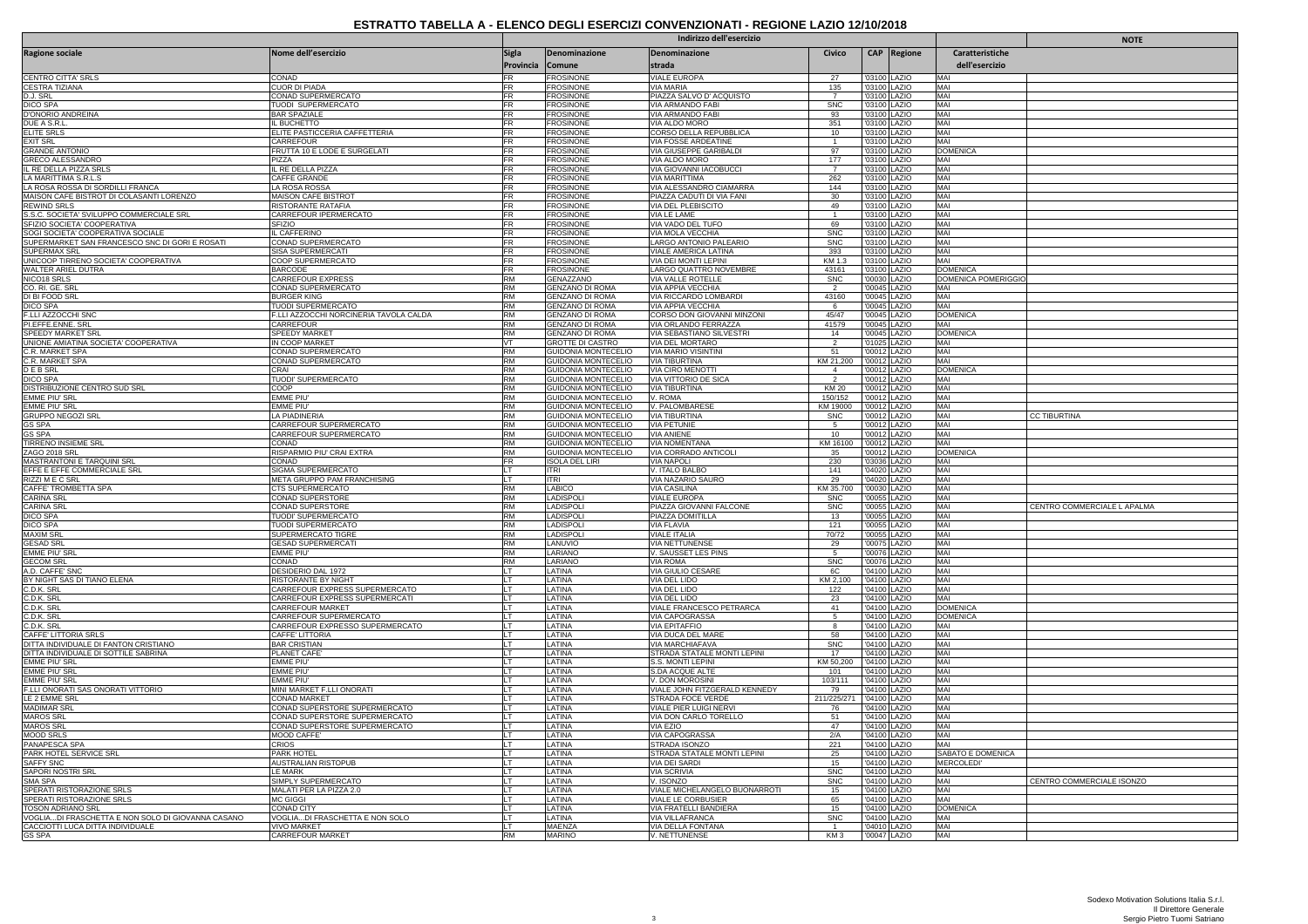|                                                                            |                                                      | Indirizzo dell'esercizio  |                                             |                                                        |                          |                              |                              |                                        | <b>NOTE</b>                  |
|----------------------------------------------------------------------------|------------------------------------------------------|---------------------------|---------------------------------------------|--------------------------------------------------------|--------------------------|------------------------------|------------------------------|----------------------------------------|------------------------------|
| <b>Ragione sociale</b>                                                     | Nome dell'esercizio                                  | <b>Sigla</b><br>Provincia | Denominazione<br>Comune                     | Denominazione<br>strada                                | Civico                   |                              | CAP Regione                  | Caratteristiche<br>dell'esercizio      |                              |
| PARADISO 2001 SRL                                                          | PAM EXPRESS SUPERMERCATO                             | <b>RM</b>                 | <b>MARINO</b>                               | VIA COSTA BATOCCHI                                     | 24                       |                              | '00047 LAZIO                 | MAI                                    |                              |
| <b>SMA SPA</b>                                                             | SIMPLY SUPERMERCATO                                  | <b>RM</b>                 | <b>MARINO</b>                               | V. NETTUNENSE                                          | KM 0,600                 |                              | '00047 LAZIO                 | MAI                                    |                              |
| SO.GI SRL<br>DEG 72 SRLS                                                   | <b>GESAD SUPERMERCATI</b><br>SUPERMERCATO CRAI       | <b>RM</b><br><b>RM</b>    | MARINO<br><b>MENTANA</b>                    | CORSO COLONNA VITTORIA<br><b>VIA NOMENTANA</b>         | 78<br>144                |                              | '00047 LAZIO<br>'00013 LAZIO | MAI<br><b>DOMENICA</b>                 |                              |
| <b>DOPPIAZETA SR</b>                                                       | CONAD SUPERMERCATO                                   | <b>RM</b>                 | <b>MENTANA</b>                              | VIA DELLA RIMESSA                                      |                          |                              | '00013 LAZIO                 | MAI                                    |                              |
| <b>FMMF PIU'SRL</b>                                                        | <b>FMMF PIU'</b>                                     | <b>RM</b>                 | <b>MENTANA</b>                              | V. DELLE MOLETTE                                       | 245/247                  | '00013 LAZIO                 |                              | MAI                                    |                              |
| <b>EMME PIU' SRI</b><br><b>MT GROUP SRL</b>                                | EMME PIU'<br>CONAD                                   | <b>RM</b><br><b>RM</b>    | <b>MENTANA</b><br><b>MENTANA</b>            | V. LUIGI EINAUDI<br>V. PALOMBARESE                     | $\overline{7}$<br>1135   |                              | '00013 LAZIO<br>'00013 LAZIO | MAI<br>DOMENICA POMERIGGIO             |                              |
| <b>CARUSO SILVIO</b>                                                       | <b>CONAD CITY</b>                                    | IT.                       | <b>MINTURNO</b>                             | V. APPIA                                               | 188                      | '04028 LAZIO                 |                              | GIOVEDI' POMERIGGIO                    |                              |
| IL CHIARONE SOCIETA COOPERATIVA                                            | L CHIARONE AFF UNICOOP TIRRENO                       |                           | MONTALTO DI CASTRO                          | LARGO DELLA LIBERTA'                                   | <b>SNC</b>               |                              | '01014 LAZIO                 | <b>GIOVEDI</b>                         |                              |
| UNIONE AMIATINA SOCIETA' COOPERATIVA<br><b>SMA SPA</b>                     | IN COOP MARKET                                       | VT<br><b>RM</b>           | MONTALTO DI CASTRO<br><b>MONTE COMPATRI</b> | PIAZZALE TUSCANIA<br>V. CASILINA                       | $\overline{4}$           | '01014 LAZIO                 |                              | MAI<br>MAI                             |                              |
| F.LLI TIBERI S.A.S.                                                        | SMA SUPERMERCATO<br>ALIMENTARI                       | <b>RM</b>                 | MONTE PORZIO CATONE                         | VIA VERDI                                              | KM 22,800<br>37          | '00077 LAZIO                 | '00078 LAZIO                 | <b>GIOVEDI</b>                         |                              |
| <b>GESTIONAL MARKET 2015 SRL</b>                                           | CARREFOUR                                            | <b>RM</b>                 | MONTE PORZIO CATONE                         | <b>VIA OSEA FIORELLI</b>                               | $\overline{4}$           |                              | '00040 LAZIO                 | MAI                                    |                              |
| ALTHEA SRL                                                                 | CONAD SUPERMERCATO                                   | <b>VT</b>                 | MONTEFIASCONE                               | <b>VIA CASSIA</b>                                      | 65                       |                              | '01027 LAZIO                 | MAI                                    |                              |
| DISTRIBUZIONE LAZIO UMBRIA SRL<br><b>DICO SPA</b>                          | COOP SUPERMERCATO<br>TUODI SUPERMERCATO              | VT<br>VT                  | MONTEFIASCONE<br><b>MONTEROSI</b>           | VIA CARDINALE SALOTTI<br>LOCALITA' PRATO DELLA FONTANA | <b>SNC</b><br><b>SNC</b> | '01030 LAZIO                 | '01027 LAZIO                 | MAI<br>MAI                             |                              |
| <b>CBF SRL</b>                                                             | CONAD SUPERMERCATO                                   | <b>RM</b>                 | MONTEROTONDO                                | VIA NOMENTANA                                          | KM 25.700                | '00015 LAZIO                 |                              | MAI                                    |                              |
| <b>CBF SRL</b>                                                             | CONAD SUPERMERCATO                                   | <b>RM</b>                 | <b>MONTEROTONDO</b>                         | <b>VIA SALARIA</b>                                     | 223                      |                              | '00015 LAZIO                 | MAI                                    |                              |
| DE LA VALLEE SNC<br><b>GIALLO SRL</b>                                      | DE LA VALLEE BAR<br>CARREFOUR EXPRESS                | <b>RM</b><br><b>RM</b>    | MONTEROTONDO<br><b>MONTEROTONDO</b>         | <b>VIA SALARIA</b><br>VIA SILVIO PELLICO               | 110/C<br>$\overline{1}$  | '00015 LAZIO                 | '00015 LAZIO                 | MAI<br>DOMENICA POMERIGGIO             |                              |
| LA FONTE SRLS                                                              | <b>BAR LA FONTE</b>                                  | <b>RM</b>                 | <b>MONTEROTONDO</b>                         | VIA DELLA FONTE                                        | -5                       |                              | '00015 LAZIO                 | MAI                                    |                              |
| SOC. GESTIONE BAR DI FARINA G.SAS                                          | <b>BAR BELLAVISTA</b>                                | <b>RM</b>                 | MONTEROTONDO                                | PIAZZA ATTILIO PELOSI                                  | 5                        |                              | '00015 LAZIO                 | <b>DOMENICA</b>                        |                              |
| COOP CENTRO ITALIA SOCIETA' COOPERATIVA                                    | COOP                                                 | <b>RI</b>                 | MONTOPOLI DI SABINA                         | <b>VIA FERRUTI</b>                                     | 81/A                     |                              | '02034 LAZIO                 | MAI                                    |                              |
| <b>FMMF PIU' SRI</b><br>MORLUPO ALIMENTARI SRL                             | EMME PIU<br>CARREFOUR EXPRESS                        | RI<br><b>RM</b>           | MONTOPOLI DI SABINA<br><b>MORLUPO</b>       | V. FERRUTI<br><b>VIA FLAMINIA</b>                      | 104<br>33                |                              | '02034 LAZIO<br>'00067 LAZIO | MAI<br><b>DOMENICA</b>                 |                              |
| <b>GEDAS SRL</b>                                                           | CONAD CITY                                           | <b>RM</b>                 | NAZZANO                                     | <b>VIA TIBERINA</b>                                    | <b>KM33</b>              |                              | '00060 LAZIO                 | MAI                                    |                              |
| LA FENICE SR                                                               | CARREFOUR MARKET                                     | VT                        | NEPI                                        | VIA ROMA                                               | <b>SNC</b>               |                              | '01036 LAZIO                 | MAI                                    |                              |
| S.M.N. SRL                                                                 | SIMPLY MARKET                                        | VT                        | <b>NEPI</b>                                 | VIA MONSIGNOR OLIVARES                                 | <b>SNC</b>               |                              | '01036 LAZIO                 | MAI                                    |                              |
| <b>DICO SPA</b><br><b>ELLERA SR</b>                                        | <b>TUODI' SUPERMERCATO</b><br>SIGMA MARKET           | <b>RM</b><br><b>RM</b>    | <b>NETTUNO</b><br>NETTUNO                   | VIA CARLO CATTANEO<br>V. SANTA BARBARA                 | 22<br>148                |                              | '00048 LAZIO<br>'00048 LAZIO | MAI<br>MAI                             |                              |
| <b>GS SPA</b>                                                              | CARREFOUR MARKET                                     | <b>RM</b>                 | <b>NETTUNO</b>                              | V. ARMANDO DIAZ                                        | <b>SNC</b>               |                              | '00048 LAZIO                 | MAI                                    |                              |
| <b>PROMECA SRI</b>                                                         | SIGMA MARKET                                         | <b>RM</b>                 | <b>NETTUNO</b>                              | V. ALDO MORO                                           | 19                       |                              | '00048 LAZIO                 | MAI                                    |                              |
| <b>CARFAGNA PAOLA</b>                                                      | CONAD CITY                                           | LT.                       | <b>NORMA</b>                                | VIA DEL CORSO                                          | 6                        |                              | '04010 LAZIO                 | <b>DOMENICA</b>                        |                              |
| A.P.L SRL<br><b>DICO SPA</b>                                               | <b>CONAD SUPERMERCATO</b><br>TUODI' SUPERMERCATO     | RM<br><b>RM</b>           | OLEVANO ROMANO<br>OLEVANO ROMANO            | V. MAREMMANA SUPERIORE<br>VIA MAREMMANA SUPERIORE      | KM 1.3<br>KM 1,300       |                              | '00035 LAZIO<br>'00035 LAZIO | MAI<br>MAI                             |                              |
| ORIOLO SR                                                                  | CONAD                                                | <b>VT</b>                 | ORIOLO ROMANO                               | VIA DELLA STAZIONE                                     | <b>SNC</b>               |                              | '01010 LAZIO                 | <b>DOMENICA</b>                        |                              |
| DISTRIBUZIONE LAZIO UMBRIA SRL                                             | COOP SUPERMERCATO                                    | VT                        | ORTE                                        | VIA DEI GLADIATORI                                     | <b>SNC</b>               |                              | '01028 LAZIO                 | MAI                                    |                              |
| F.LLI ROSICARELLI SNC                                                      | ROSICARELLI SUPERMERCATO                             | <b>RM</b><br><b>RM</b>    | PALESTRINA                                  | VIA PRENESTINA NUOVA                                   | 167                      |                              | '00036 LAZIO                 | <b>DOMENICA</b>                        |                              |
| <b>GIEMME SRL</b><br>GRANDI MAGAZZINI SEBASTIANELLI SRL                    | CONAD<br>CONAD SUPERMERCATO                          | <b>RM</b>                 | PALESTRINA<br>PALESTRINA                    | VIALE PIO XII<br><b>VIALE PIO XII</b>                  | 107<br>107/109           |                              | '00036 LAZIO<br>'00036 LAZIO | DOMENICA POMERIGGIO<br><b>DOMENICA</b> |                              |
| <b>GS SPA</b>                                                              | CARREFOUR MARKET                                     | <b>RM</b>                 | <b>PALESTRINA</b>                           | VIA PRENESTINA ANTICA                                  | 66.2                     |                              | '00036 LAZIO                 | MAI                                    | CENTRO COMMERCIALE I PLATANI |
| <b>CBF SRL</b>                                                             | CONAD SUPERMERCATO                                   | <b>RM</b>                 | PALOMBARA SABINA                            | <b>VIA GIOVANNI XXIII</b>                              | 6                        |                              | '00018 LAZIO                 | MAI                                    |                              |
| <b>QUALITY FOOD SRL</b>                                                    | CARREFOUR MARKET                                     | <b>FR</b><br><b>FR</b>    | PIEDIMONTE SAN GERMANO V. CASILINA          |                                                        | <b>SNC</b>               |                              | '03030 LAZIO                 | MAI                                    | <b>CC LE GRANDE</b>          |
| LA TORRE SOCIETA COOPERATIVA<br>CARDINALI DISTRIBUZIONE SRL                | CONAD CITY<br>SUPERMERCATO TIGRE                     | <b>RI</b>                 | POFI<br>POGGIO MOIANO                       | VIA CASILINA SUD<br>VIA SALARIA NUOVA KM 53            | 10<br><b>KM 53</b>       |                              | '03026 LAZIO<br>'02037 LAZIO | DOMENICA POMERIGGIO<br>MAI             |                              |
| <b>FMMF PIU' SRI</b>                                                       | EMME PIU'                                            | RI                        | POGGIO NATIVO                               | <b>V. FARENSE</b>                                      | <b>SNC</b>               | '02030 LAZIO                 |                              | MAI                                    |                              |
| <b>BAR COMIN FORTINI EMANUELA</b>                                          | <b>BAR COMIN</b>                                     | <b>RM</b>                 | POMEZIA                                     | VIA CAMPOBELLO                                         | 55                       |                              | '00040 LAZIO                 | DOMENIC.                               |                              |
| <b>BAY FOOD SRL</b><br>CAMPOLI NADIA SAS                                   | LA CAMBUSA<br><b>SUISSE BAR</b>                      | <b>RM</b><br><b>RM</b>    | POMEZIA<br>POMEZIA                          | VIA CASTELLI ROMANI                                    | 22<br>11                 |                              | '00040 LAZIO<br>'00040 LAZIO | MAI<br>MAI                             |                              |
| <b>DESA SRL</b>                                                            | SUPERMERCATO IPERDEM                                 | <b>RM</b>                 | <b>POMEZIA</b>                              | VIA IACOPO DA LENTINI<br>VIA CASTELLI ROMANI           | 43444                    |                              | '00071 LAZIO                 | MAI                                    |                              |
| <b>DESA SRL</b>                                                            | <b>SUPERMERCATO DEM</b>                              | <b>RM</b>                 | <b>POMEZIA</b>                              | VIA SANTAROSA SANTORRE                                 | 29                       |                              | '00071 LAZIO                 | MAI                                    |                              |
| <b>DICO SPA</b>                                                            | TUODI' SUPERMERCATO                                  | <b>RM</b>                 | POMEZIA                                     | VIA CASTELLI ROMANI                                    | <b>SNC</b>               |                              | '00071 LAZIO                 | MAI                                    |                              |
| <b>DICO SPA</b><br>DISTRIBUZIONE LAZIO UMBRIA SRL                          | TUODI' SUPERMERCATO<br><b>INCOOP SUPERMERCATO</b>    | <b>RM</b><br><b>RM</b>    | POMEZIA<br><b>POMEZIA</b>                   | VIA DEL MARE<br><b>VIA CAVOUR</b>                      | 40/42<br>$\overline{7}$  |                              | '00071 LAZIO<br>'00071 LAZIO | MAI<br>MAI                             |                              |
| DISTRIBUZIONE LAZIO UMBRIA SRL                                             | COOP SUPERMERCATO                                    | <b>RM</b>                 | POMEZIA                                     | V. DEL MARE                                            | KM 18.600                | '00071 LAZIO                 |                              | MAI                                    |                              |
| DISTRIBUZIONE ROMA SRL                                                     | COOP SUPERMERCATO                                    | <b>RM</b>                 | POMEZIA                                     | VIA DEGLI ARGONAUTI                                    |                          | '00071 LAZIO<br>'00071 LAZIO |                              | MAI                                    |                              |
| <b>F.LLI BARBETTI SAS</b><br><b>GS SPA</b>                                 | DECO MARKET<br>CARREFOUR MARKET                      | <b>RM</b><br><b>RM</b>    | <b>POMEZIA</b><br>POMEZIA                   | VIA SILVIO PELLICO<br>V. DEL MARE                      | 32<br><b>SNC</b>         |                              | '00071 LAZIO                 | MAI<br>MAI                             |                              |
| IL GUSTO VERO SRL                                                          | E MARK SUPERMERCATO                                  | <b>RM</b>                 | POMEZIA                                     | <b>VIA COPERNICC</b>                                   | 13                       |                              | '00071 LAZIO                 | MAI                                    |                              |
| PELLEGRINI ANNA MARIA & C. SAS                                             | THE SISTERS                                          | <b>RM</b>                 | <b>POMEZIA</b>                              | PIAZZA FEDERICO II                                     | 10                       |                              | '00071 LAZIO                 | <b>DOMENICA</b>                        |                              |
| PROMECA SRL                                                                | SIGMA MARKET                                         | <b>RM</b>                 | POMEZIA                                     | V. OVIDIO                                              | 45                       |                              | '00071 LAZIO                 | MAI                                    |                              |
| RE PA. SRL<br>F. E P. SUPERMERCATI SRL                                     | SIGMA SUPERMERCATO<br>OK SIGMA SUPERMERCATO          | <b>RM</b><br><b>FR</b>    | <b>POMEZIA</b><br>PONTECORVO                | LUNGOMARE DELLE SIRENE<br>PIAZZA ANNUNZIATA            | 528<br>43374             |                              | '00071 LAZIO<br>'03037 LAZIO | MAI<br>MAI                             |                              |
| <b>LAMI SRL</b>                                                            | CONAD SUPERMERCATO                                   | <b>FR</b>                 | <b>PONTECORVO</b>                           | <b>VIA MELFI URBANA</b>                                | <b>SNC</b>               |                              | '03037 LAZIO                 | MAI                                    |                              |
| <b>QUALITY FOOD SRL</b>                                                    | CARREFOUR MARKET                                     | <b>FR</b>                 | <b>PONTECORVO</b>                           | V. RAVANO                                              | KM1800                   | '03037 LAZIO                 |                              | <b>DOMENICA</b>                        |                              |
| C.D.K. SRL                                                                 | CARREFOUR EXPRESS SUPERMERCATO                       | LT                        | PONTINIA                                    | VIA GUGLIELMO MARCONI                                  | 64/66                    |                              | '04014 LAZIO                 | MAI                                    |                              |
| <b>GEMINI SRL</b><br>R.F. SRL                                              | CONAD SUPERSTORE                                     | LT<br>LT.                 | <b>PONTINIA</b><br><b>PONTINIA</b>          | VIALE ITALIA<br>VIA GOFFREDO MAMELI                    | 78<br>23                 |                              | '04014 LAZIO<br>'04014 LAZIO | MAI<br><b>GIOVEDI' POMERIGGIO</b>      |                              |
| <b>MAPA SAS</b>                                                            |                                                      |                           |                                             |                                                        |                          |                              |                              |                                        |                              |
|                                                                            | CONAD SUPERMERCATO<br>CRAI                           | LT                        | PRIVERNO                                    | VIA SETINA DI CERIARA                                  |                          |                              |                              | MAI                                    |                              |
| <b>OLMARKET SRL</b>                                                        | CONAD                                                | LT                        | PRIVERNC                                    | V. PROFESSOR ANTONIO CARADONNA                         | 76<br>$\overline{1}$     |                              | '04015 LAZIO<br>'04015 LAZIO | MAI                                    |                              |
| SUPERMERCATO PRIVERNO SOCIETA' COOPERATIVA ARL                             | COOP                                                 | LT.                       | <b>PRIVERNC</b>                             | VIA DELLA GROTTA                                       | -6                       |                              | '04015 LAZIO                 | MAI                                    |                              |
| CAFFE' TROMBETTA SPA                                                       | CTS SUPERMERCATI                                     | <b>RM</b>                 | RIANO                                       | VIA FLAMINIA                                           | KM 24.300                |                              | '00060 LAZIO                 | MAI                                    |                              |
| B.2A.F. BEVERAGE AND ATTRACTIVE FOOD SRL<br>BIM BUM BAR DI ZAMPETTI SIMONA | CENTO PER CENTO<br>BIM BUM BAR CAFFE'                | <b>RI</b><br><b>RI</b>    | RIETI<br>RIETI                              | VIA GIUSEPPE GARIBALDI<br>PIAZZA VITTORIO BACHELET     | 272/274<br>43445         |                              | '02100 LAZIO<br>'02100 LAZIO | <b>DOMENICA</b><br><b>DOMENICA</b>     |                              |
| BONCOMPAGNI MARCO                                                          | RUGANTINO RIST.PIZZ                                  | RI                        | RIETI                                       | PIAZZA GUGLIELMO MARCONI                               | 16                       |                              | '02100 LAZIO                 | <b>MARTEDI</b> '                       |                              |
| CAFFETTERIA VASCONI SAS DI VASCONI ROBERTO & C                             | CAFFETTERIA VASCONI                                  | <b>RI</b>                 | RIETI                                       | VIA UGO FOSCOLO                                        | $\overline{4}$           |                              | '02100 LAZIO                 | MAI                                    | CENTRO COMMERCIALE FUTURA    |
| CAMASI MARILENA                                                            | DON PANINO                                           | <b>RI</b>                 | RIETI                                       | VIA LUDOVICO CANALI                                    | BOX10                    | '02100 LAZIO                 |                              | MAI                                    |                              |
| CARDINALI DISTRIBUZIONE SRL<br>CARDINALI DISTRIBUZIONE SRL                 | SUPERMERCATO TIGRE AMICO<br>SUPERMERCATO TIGRE AMICO | <b>RI</b><br>RI           | RIETI<br>RIETI                              | PIAZZA POGGIO MOIANO<br>VIA DI PORTA ROMANA            | 24<br>52                 |                              | '02100 LAZIO<br>'02100 LAZIO | MAI<br>MAI                             |                              |
| CARDINALI DISTRIBUZIONE SRL                                                | SUPERMERCATO TIGRE AMICO                             | RI                        | RIETI                                       | VIA MICHELE PAOLESSI                                   | 100                      |                              | '02100 LAZIO                 | MAI                                    |                              |
| CARDINALI DISTRIBUZIONE SRL                                                | SUPERMERCATO TIGRE AMICO                             | R <sub>1</sub>            | <b>RIETI</b>                                | VIA LIONELLO MATTEUCCI                                 | 23                       |                              | '02100 LAZIO                 | MAI                                    |                              |
| CARDINALI DISTRIBUZIONE SRL<br>CARDINALI DISTRIBUZIONE SRL                 | SUPERMERCATO TIGRE AMICO<br>SUPERMERCATO TIGRE AMICO | <b>RI</b><br>RI           | RIETI<br><b>RIETI</b>                       | VIA DOMENICO RACCUINI<br>VIA DEL TERMINILLO            | 43<br>49                 | '02100 LAZIO                 | '02100 LAZIO                 | MAI<br>MAI                             |                              |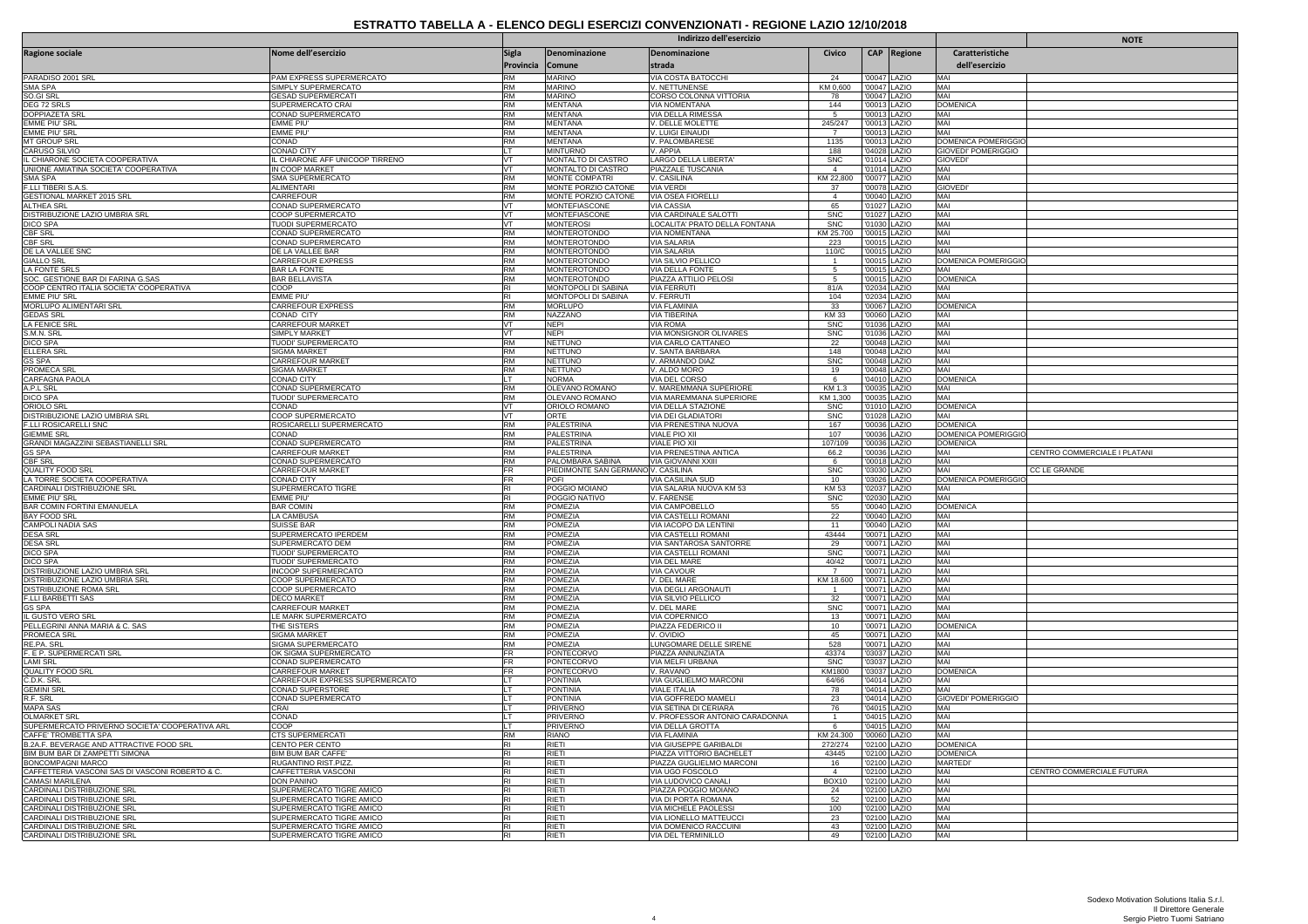|                                                                                    | Indirizzo dell'esercizio                                        |                        |                                |                                                          |                          | <b>NOTE</b>                  |                              |                                      |  |
|------------------------------------------------------------------------------------|-----------------------------------------------------------------|------------------------|--------------------------------|----------------------------------------------------------|--------------------------|------------------------------|------------------------------|--------------------------------------|--|
| <b>Ragione sociale</b>                                                             | Nome dell'esercizio                                             | Sigla<br>Provincia     | Denominazione<br>Comune        | Denominazione<br>strada                                  | Civico                   |                              | CAP Regione                  | Caratteristiche<br>dell'esercizio    |  |
| CINTIA SOC. COOPERATIVA SOCIALE                                                    | CINTIA LA VIA DEL GUSTO                                         |                        | RIETI                          | VIA CINTIA                                               | 154                      |                              | '02100 LAZIO                 | SABATO                               |  |
| CIOGLI ENZO                                                                        | MACELLERIA CIOGLI                                               |                        | RIETI<br>RIFTI                 | <b>VIA ROMANA</b><br>VIA MOLINO DELLA SALCE              | 28                       |                              | '02100 LAZIO                 | <b>GIOVEDI' POMERIGGIO</b>           |  |
| COOP CENTRO ITALIA SOCIETA' COOPERATIVA<br>COOP CENTRO ITALIA SOCIETA' COOPERATIVA | COOP<br>COOP                                                    | RI<br>RI               | RIETI                          | VIALE ALCIDE DE GASPERI                                  | <b>SNC</b><br><b>SNC</b> |                              | '02100 LAZIO<br>'02100 LAZIO | MAI<br>MAI                           |  |
| CREF SRL                                                                           | CONAD                                                           | <b>RI</b>              | RIETI                          | VIA EMILIO GRECO                                         | <b>SNC</b>               |                              | '02100 LAZIO                 | MAI                                  |  |
| <b>CUTIFANI CINZIA</b>                                                             | PESCHERIA                                                       | RI                     | RIFTI                          | <b>VIA TANCIA</b>                                        | 50/54                    |                              | '02100 LAZIO                 | <b>SABATO</b><br>MAI                 |  |
| <b>EDOARDO SRL</b><br>EFFECAFFE' SRLS                                              | <b>EDOARDO BAR</b><br><b>BETTI CAFE</b>                         | <b>RI</b><br><b>RI</b> | RIETI<br>RIETI                 | VIA LUDOVICO POTENZIANI<br><b>VIA LIONELLO MATTEUCCI</b> | 22/23<br>28/30           |                              | '02100 LAZIO<br>'02100 LAZIO | <b>DOMENICA</b>                      |  |
| G.S.R. SRL                                                                         | CARREFOUR MARKET                                                | RI                     | RIFTI                          | VIALE TOMMASO MORRONI                                    | 30                       |                              | '02100 LAZIO                 | MAI                                  |  |
| <b>GESPAC SRL</b>                                                                  | CONAD SUPERSTORE                                                | RI                     | RIETI                          | V. FUNDANIA                                              | <b>SNC</b>               |                              | '02100 LAZIO                 | MAI                                  |  |
| GRAN CAFFE' LA LIRA SRLS<br>GS SPA                                                 | <b>GRAN CAFFE' LA LIRA</b><br><b>CARREFOUR MARKET</b>           |                        | RIETI<br><b>RIETI</b>          | PIAZZA CAVOUR<br>V. CURIO MARCO DENTATO                  | 63<br>9                  |                              | '02100 LAZIO<br>'02100 LAZIO | MAI<br>MAI                           |  |
| IL CARRO DI PAOLUCCI PATRIZIO E C SAS                                              | QUELLI DE IL CARRO IL COCCIO PIZZERIA                           |                        | RIETI                          | VIA PAOLO BORSELLINO                                     | 11                       |                              | '02100 LAZIO                 | SABATO E DOMENICA                    |  |
| JASKOLKA KATARZYNA JOLANTA                                                         | BAR PIZZERIA TAVOLA CALDA JASKOLKA KATARZYNA JOLANTA            |                        | RIETI                          | VIALE TOMMASO MORRONI                                    | 24                       |                              | '02100 LAZIO                 | <b>DOMENICA</b>                      |  |
| LA VERA NORCIA SRLS<br>LULU' E IL GRECO DI TOLOMEI LUISELLA                        | LA VERA NORCIA<br>TRATTORIA PIZZERIA LULU' E IL GRECO           |                        | RIETI<br><b>RIETI</b>          | VIA ORESTE DI FAZIO<br><b>VIA DEI PINI</b>               | 74<br>14                 |                              | '02100 LAZIO<br>'02100 LAZIO | <b>DOMENICA</b><br>SABATO E DOMENICA |  |
| MARINELLI CAFFE' DI GRILLO DIEGO                                                   | SAZERAC CAFFE                                                   | RI                     | RIFTI                          | <b>VIA ROMA</b>                                          | $\overline{1}$           |                              | '02100 LAZIO                 | <b>LUNEDI</b>                        |  |
| MASHA E ORSO SOC. COOP                                                             | OLTRE PIZZA                                                     | <b>RI</b>              | RIETI                          | VIA ORESTE DI FAZIO                                      | 50/54                    |                              | '02100 LAZIO                 | MAI                                  |  |
| MONDO ANTICO SRL                                                                   | PIZZERIA LU BERMONTESE                                          | RI                     | RIETI<br><b>RIETI</b>          | <b>VIA COMUNALI</b>                                      | 23<br>$\overline{2}$     |                              | '02100 LAZIO                 | LUNEDI                               |  |
| NATALINO COLAIUTA<br>NAZZARENO BIANCHETTI                                          | NUOVO CAFE' DE PARIS<br>BISTROT RITA GALASSETTI                 | <b>RI</b>              | RIETI                          | VIA BORSELLINO<br>PIAZZA SAN RUFO                        | 25                       |                              | '02100 LAZIO<br>'02100 LAZIO | <b>DOMENICA</b><br>LUNEDI            |  |
| PECCATO DIVINO SRLS                                                                | PECCATO DIVINO 4.0                                              | <b>RI</b>              | RIFTI                          | <b>VIA ROMA</b>                                          | 31                       |                              | '02100 LAZIO                 | MAI                                  |  |
| RISTORANTE BACCUS DI CONSIGLIO MARIANNA                                            | RISTORANTE BACCUS                                               | RI                     | <b>RIETI</b>                   | VICOLO STOLI                                             | 5                        |                              | '02100 LAZIO                 | LUNEDI                               |  |
| RISTORANTE IL GROTTINO SAS<br><b>RUFINI FELICE</b>                                 | IL GROTTINO<br>RISTORANTE LA PIAZZETTA                          | R <sub>l</sub><br>RI   | RIETI<br>RIFTI                 | PIAZZA CESARE BATTISTI<br>VICOLO CECCOTTI                | $\overline{4}$<br>18     |                              | '02100 LAZIO<br>'02100 LAZIO | <b>MARTEDI</b><br><b>LUNEDI</b>      |  |
| TRE GI SRLS                                                                        | <b>VIVO</b>                                                     | <b>RI</b>              | RIETI                          | <b>VIA DEI SALICI</b>                                    | 55                       |                              | '02100 LAZIO                 | <b>DOMENICA</b>                      |  |
| UN ATTIMO SOC. COOP                                                                | <b>BAR UN ATTIMO</b>                                            | <b>RI</b>              | RIETI                          | PIAZZA GIUSEPPE MAZZINI                                  | <b>SNC</b>               |                              | '02100 LAZIO                 | MAI                                  |  |
| <b>ZHAN SRL</b><br>ALBA SRL                                                        | BAR DELL<br>CARREFOUR                                           | <b>RI</b><br><b>RM</b> | RIFTI<br>RIGNANO FLAMINIO      | VIA SALARIA<br><b>VIA FLAMINIA</b>                       | 4/H<br>KM 39.100         | '00068 LAZIO                 | '02100 LAZIO                 | <b>DOMENICA POMERIGGIO</b><br>MAI    |  |
| DISTRIBUZIONE LAZIO UMBRIA SRL                                                     | <b>COOP SUPERMERCATO</b>                                        | <b>RM</b>              | RIGNANO FLAMINIO               | <b>VIA SANT'ABBONDIO</b>                                 |                          |                              | '00068 LAZIO                 | MAI                                  |  |
| DISTRIBUZIONE ROMA SRL                                                             | COOP SUPERMERCATO                                               | <b>RM</b>              | RIGNANO FLAMINIO               | <b>VIA FLAMINIA</b>                                      | KM 38.100                | '00068 LAZIO                 |                              | MAI                                  |  |
| ALMAR SRL                                                                          | ALIMENTARI ALMAR                                                | RM                     | ROCCA DI PAPA                  | VIALE SILVIO SPAVENTA                                    | 10                       |                              | '00040 LAZIO                 | SABATO POMERIGGIO                    |  |
| BOTTI S. RUFINI P. E C SNC<br>GS SPA                                               | ALIMENTARI ERREBI<br>CARREFOUR MARKET                           | <b>RM</b><br><b>RM</b> | ROCCA DI PAPA<br>ROCCA DI PAPA | <b>VIA FRASCATI</b><br><b>VIA FRASCATI</b>               | 6<br><b>SNC</b>          |                              | '00040 LAZIO<br>'00040 LAZIO | <b>GIOVEDI' POMERIGGIO</b><br>MAI    |  |
| IL COUNTRY PIZZA DI SILVESTRINI MIRCO                                              | L COUNTRY PIZZA                                                 | <b>RM</b>              | ROCCA DI PAPA                  | VIA DI MARINO CENTRO                                     | $\overline{4}$           |                              | '00040 LAZIO                 | MAI                                  |  |
| 3 M SRL                                                                            | <b>PANINOTECA</b>                                               | <b>RM</b>              | <b>ROMA</b>                    | VIA QUINTINO SELLA                                       | 53                       |                              | '00187 LAZIO                 | SABATO E DOMENICA                    |  |
| 4.5 IL BISTROT SRL                                                                 | 4.5 IL BISTROT                                                  | <b>RM</b>              | <b>ROMA</b>                    | <b>VIALE AMERICA</b>                                     | $\mathbf{3}$             |                              | '00144 LAZIO                 | MAI                                  |  |
| 4.5 IL BISTROT SRL<br>A E V SRL                                                    | 4.5 IL BISTROT RISTORANTE<br><b>BLACK DIAMOND CAFE'</b>         | <b>RM</b><br><b>RM</b> | <b>ROMA</b><br><b>ROMA</b>     | <b>VIA AMSTERDAM</b><br><b>VIALE BEETHOVEN</b>           | 140<br>64/66             |                              | '00144 LAZIO<br>'00144 LAZIO | <b>DOMENICA</b><br><b>DOMENICA</b>   |  |
| A G SRLS                                                                           | PRONTO CHEF                                                     | <b>RM</b>              | <b>ROMA</b>                    | VIALE CITTA' D'EUROPA                                    | 630/632                  |                              | '00144 LAZIO                 | MAI                                  |  |
| A. E G. CAFFE' SAS DI ALLEGRINI ROBERTO S.A.S.                                     | <b>CAFFE TORRINO</b>                                            | RM                     | <b>ROMA</b>                    | PIAZZALE CINA                                            | 55/56                    |                              | '00144 LAZIO                 | <b>DOMENICA</b>                      |  |
| A.E.M.M.A. SRL                                                                     | IL CHICCO E IL CALICI                                           | RM                     | <b>ROMA</b>                    | VIALE EUROPA                                             | 288                      |                              | '00144 LAZIO                 | <b>DOMENICA</b>                      |  |
| <b>ABA SRL</b><br><b>ACQUA E FARINA SRL</b>                                        | IL GUSTO IN PIAZZA BAR<br>ALICE PIZZA                           | <b>RM</b><br><b>RM</b> | <b>ROMA</b><br><b>ROMA</b>     | PIAZZA REGINA MARGHERITA<br>VIA TORRE DI MEZZAVIA        | 25/26<br>35              |                              | '00198 LAZIO<br>'00173 LAZIO | MAI<br>LUNEDI'                       |  |
| <b>ACRI CYSIVE SRL</b>                                                             | L'INSALATA RICCA RISTORANTE                                     | RM                     | <b>ROMA</b>                    | VIA FRANCESCO ACRI                                       | 50/52                    |                              | '00142 LAZIO                 | MAI                                  |  |
| <b>ADETA SRL</b>                                                                   | CONAD SUPERMERCATO                                              | <b>RM</b>              | <b>ROMA</b>                    | VIA DEL TORRACCIO DI TORRENOVA                           | 182/B                    |                              | '00133 LAZIO                 | <b>DOMENICA</b>                      |  |
| AELLE IN SRL<br><b>AHMED KEDF</b>                                                  | CRUCIANI GASTRONOMIA<br>RE DELLA PIZZA TAVOLA CALDA PIZZERIA    | <b>RM</b><br><b>RM</b> | <b>ROMA</b><br><b>ROMA</b>     | PIAZZALE DELLE PROVINCIE                                 | 14/16                    |                              | '00162 LAZIO                 | <b>DOMENICA</b><br>MAI               |  |
| <b>AIDA SRL</b>                                                                    | AIDA SUPERMERCATI                                               | <b>RM</b>              | <b>ROMA</b>                    | VIA DOMENICO DE DOMINICI<br>VIA DI ROCCA CENCIA          | 68                       |                              | '00159 LAZIO<br>'00132 LAZIO | MAI                                  |  |
| AIELLO DANIELE                                                                     | <b>BAR IL GALEONE</b>                                           | <b>RM</b>              | <b>ROMA</b>                    | VIA DELLA LEGA LOMBARDA                                  | 53                       |                              | '00162 LAZIO                 | <b>DOMENICA</b>                      |  |
| AL DISCO VOLANTE SR                                                                | DISCO VOLANTE RISTORANTE                                        | RM                     | <b>ROMA</b>                    | <b>VIA ALESSANDRIA</b>                                   | 50                       | '00198 LAZIO<br>'00187 LAZIO |                              | MAI                                  |  |
| AL FORNO DELLA SOFFITTA SRL<br>AL SA ALIMENTARI SRL                                | AL FORNO DELLA SOFFITTA RISTORANTE PIZZERIA<br>CARREFOUR MARKET | <b>RM</b><br><b>RM</b> | <b>ROMA</b><br><b>ROMA</b>     | <b>VIA PIAVE</b><br>VIALE GIULIO AGRICOLA                | 62/64<br>104/108         |                              | '00174 LAZIO                 | MAI<br>MAI                           |  |
| <b>ALBA SRL</b>                                                                    | CARREFOUR                                                       | <b>RM</b>              | <b>ROMA</b>                    | /IA FRANCESCO CARRARA                                    | 28                       |                              | '00196 LAZIO                 | MAI                                  |  |
| ALBA SRI                                                                           | CARREFOUR                                                       | <b>RM</b>              | <b>ROMA</b>                    | VIA DEGLI ORTI DELLA FARNESINA                           | 83                       |                              | '00135 LAZIO                 | MAI                                  |  |
| ALBA SRI                                                                           | CARREFOUR EXPRESS                                               | <b>RM</b>              | <b>ROMA</b>                    | VIA DEI CESTARI                                          | 42                       |                              | '00186 LAZIO                 | MAI                                  |  |
| ALBA SRL<br>ALBA SRL                                                               | CARREFOUR MARKET<br>CARREFOUR EXPRESS                           | <b>RM</b><br><b>RM</b> | <b>ROMA</b><br><b>ROMA</b>     | VIA CASSIA<br><b>VIA FILIPPO CIVININI</b>                | 764<br>54                |                              | '00189 LAZIO<br>'00197 LAZIO | MAI<br>MAI                           |  |
| <b>ALBI SRLS</b>                                                                   | <b>CAFE ROUGE</b>                                               | <b>RM</b>              | <b>ROMA</b>                    | VIA DELL' AMBA ARADAM                                    | 19                       |                              | '00184 LAZIO                 | SABATO E DOMENICA                    |  |
| ALE E ALE STREET FOOD SRLS                                                         | ALE E ALE STREET FOOD FROM PUGLIA                               | <b>RM</b>              | <b>ROMA</b>                    | VIA DEL GAZOMETRO                                        | 43255                    |                              | '00154 LAZIO                 | <b>DOMENICA</b>                      |  |
| ALEO R. G. & C. SAS<br>ALEXANDER BAR SRL                                           | NATURAL BAR<br>ALEXANDER BAR                                    | <b>RM</b><br><b>RM</b> | <b>ROMA</b><br><b>ROMA</b>     | VIALE REGINA MARGHERITA<br>VIA DI PORTONACCIO            | 167<br>124               |                              | '00198 LAZIO<br>'00159 LAZIO | <b>DOMENICA</b><br><b>DOMENICA</b>   |  |
| <b>ALFA SRL</b>                                                                    | CONAD                                                           | <b>RM</b>              | <b>ROMA</b>                    | VIA MARCO CELIO RUFO                                     | 22                       |                              | '00175 LAZIO                 | MAI                                  |  |
| ALIMENTARI BORSIERI SAS PIERINI E. E C.                                            | ALIMENTARI BORSIERI                                             | <b>RM</b>              | <b>ROMA</b>                    | VIA PIETRO BORSIERI                                      | 9/A/11                   |                              | '00195 LAZIO                 | <b>DOMENICA</b>                      |  |
| ALIMENTARI COLLATINA SRL                                                           | <b>IPERCARNI</b><br>CONAD                                       | <b>RM</b><br><b>RM</b> | <b>ROMA</b>                    | V.LE ALESSANDRINO                                        | 318<br>110               |                              | '00172 LAZIO                 | MAI<br>MAI                           |  |
| ALIMENTARI DANDINI ARTURO SNC E C<br>ALIMENTARI DI SANTE LUCA                      | ALIMENTARI DI SANTE LUCA                                        | <b>RM</b>              | <b>ROMA</b><br><b>ROMA</b>     | VIA CAMPI D' ANNIBALE<br><b>VIA PIERO FOSCARI</b>        | 111                      |                              | '00168 LAZIO<br>'00139 LAZIO | <b>DOMENICA</b>                      |  |
| ALIMENTARI EREDI SALVATORI GIOVANNI SAS                                            | <b>ALIMENTARI</b>                                               | <b>RM</b>              | <b>ROMA</b>                    | VIALE DEI SALESIANI                                      | 92/94                    |                              | '00175 LAZIO                 | MAI                                  |  |
| ALIMENTARI SANTECECCA                                                              | ALIMENTARI SANTECECCA                                           | <b>RM</b>              | <b>ROMA</b>                    | VIA ANTONINO LO SURDO                                    | 23/A/B                   |                              | '00146 LAZIO                 | <b>DOMENICA</b>                      |  |
| ALIMENTARIA ST3 SRL<br>ALMA CATERING SRL                                           | <b>ALIMENTARIA ST3</b><br>CAFFE' TORINO                         | <b>RM</b><br><b>RM</b> | <b>ROMA</b><br><b>ROMA</b>     | VIA DI CASAL DEI PAZZI<br><b>VIA TORINO</b>              | 53<br>40/A               |                              | '00156 LAZIO<br>'00184 LAZIO | <b>DOMENICA</b><br>SABATO E DOMENICA |  |
| AMADIO TIZIANO                                                                     | MACELLERIA AMADIO                                               | <b>RM</b>              | <b>ROMA</b>                    | VIA LUCIANO MANARA                                       | 43445                    |                              | '00153 LAZIO                 | SABATO E DOMENICA                    |  |
| <b>AMG 2011 SRL</b>                                                                | <b>BAR DELLA RABBIA</b>                                         | <b>RM</b>              | <b>ROMA</b>                    | VIA IMPERATORE TIBERIO                                   | 109                      |                              | '00145 LAZIO                 | MAI                                  |  |
| AMURA F CO SRI                                                                     | RISTORANTE SUGHETTO                                             | <b>RM</b>              | <b>ROMA</b>                    | VIA DEL PORTICO D'OTTAVIA                                | 1/C                      |                              | '00186 LAZIO                 | SABATO                               |  |
| ANDRACCHIO FRANCESCO<br>ANDRACCHIO GIUSEPPE CAFFE                                  | PASTICCERIA ANDRACCHIO BAR<br>CAFFE ANDRACCHIO                  | <b>RM</b><br><b>RM</b> | <b>ROMA</b><br><b>ROMA</b>     | VIA ALESSANDRO SEVERO<br>VIA CORNELIO MAGNI              | 224<br>33/35             |                              | '00145 LAZIO<br>'00147 LAZIO | MAI<br><b>DOMENICA</b>               |  |
| ANDRACCHIO GIUSEPPE CAFFE                                                          | <b>BAR CAFFE' ANDRACCHIO</b>                                    | <b>RM</b>              | <b>ROMA</b>                    | VIA CRISTOFORO COLOMBO                                   | 149                      |                              | '00147 LAZIO                 | <b>DOMENICA</b>                      |  |
| <b>ANDREOTTI SRL</b>                                                               | PASTICCERIA CAFFETTERIA ANDREOTTI                               | <b>RM</b>              | <b>ROMA</b>                    | <b>VIA OSTIENSE</b>                                      | 54/B                     |                              | '00154 LAZIO                 | MAI                                  |  |
| ANNA & GIPPO SNO                                                                   | ALICE                                                           | <b>RM</b>              | <b>ROMA</b>                    | <b>JIA PALERMO</b>                                       | 46                       |                              | '00184 LAZIO                 | <b>DOMENICA</b>                      |  |
| ANNA MARIA BONVENTRE<br>ANTAKA DI MOHAMED A.M.                                     | AL 127 CAFFETTERIA<br><b>ANTAKA</b>                             | <b>RM</b><br><b>RM</b> | <b>ROMA</b><br><b>ROMA</b>     | VIALE GIULIO CESARE<br><b>VIA AOSTA</b>                  | 127<br>11                |                              | '00192 LAZIO<br>'00182 LAZIO | <b>DOMENICA</b><br>MAI               |  |
| ANTICA BIRRERIA SRL                                                                | ANTICA BIRRERIA PERONI DAL 1906                                 | <b>RM</b>              | <b>ROMA</b>                    | VIA DI SAN MARCELLO                                      | 19                       |                              | '00187 LAZIO                 | <b>DOMENICA</b>                      |  |
| ANTONACCI MARCO                                                                    | SAPORI DI UNA VOLTA                                             | <b>RM</b>              | <b>ROMA</b>                    | VIA ANDREA SOLARIO                                       | 64                       |                              | '00142 LAZIO                 | <b>DOMENICA</b>                      |  |
| ANTONINI LORENA                                                                    | ANTONINI MARKET                                                 | <b>RM</b>              | <b>ROMA</b>                    | VIA MONTE CERVIALTO                                      | $\overline{7}$           |                              | '00139 LAZIO                 | MAI                                  |  |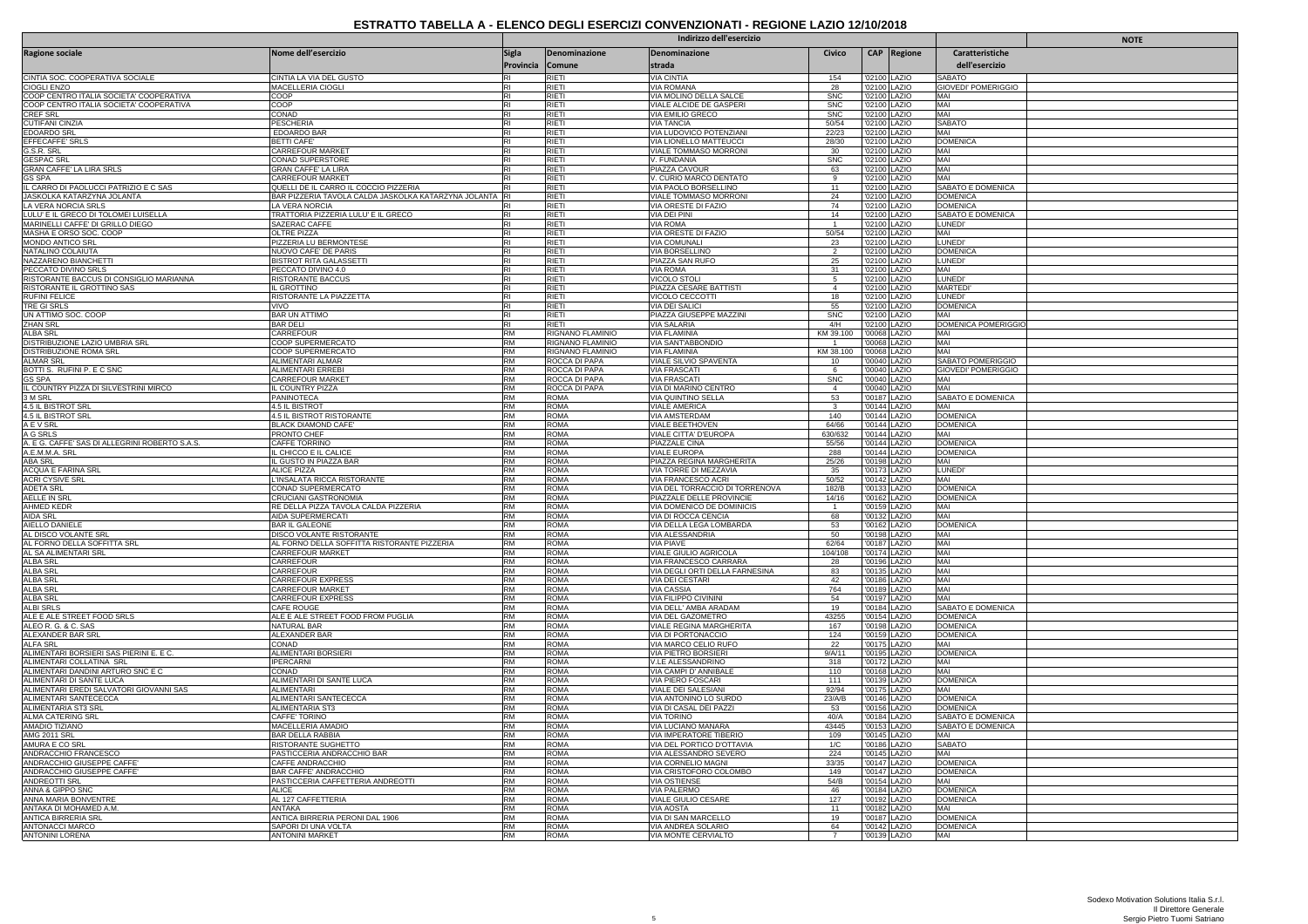|                                                                           |                                                                  |                           |                            | Indirizzo dell'esercizio                              |                       | <b>NOTE</b>                  |                              |                                      |                                  |
|---------------------------------------------------------------------------|------------------------------------------------------------------|---------------------------|----------------------------|-------------------------------------------------------|-----------------------|------------------------------|------------------------------|--------------------------------------|----------------------------------|
| <b>Ragione sociale</b>                                                    | Nome dell'esercizio                                              | <b>Sigla</b><br>Provincia | Denominazione<br>Comune    | Denominazione<br>strada                               | Civico                |                              | CAP Regione                  | Caratteristiche<br>dell'esercizio    |                                  |
| <b>ANZ SRL</b>                                                            | <b>VINERIA ANZUINI</b>                                           | <b>RM</b>                 | AMOS                       | <b>VIALE EUROPA</b>                                   | 226/278               | '00144 LAZIO                 |                              | <b>DOMENICA</b>                      |                                  |
| APPLE 299 SRLS<br><b>ARCA SRL</b>                                         | APPLE 299<br>CAFFÈ BELSITO                                       | RM<br>RM                  | <b>ROMA</b><br>roma        | <b>VIALE EUROPA</b><br><b>VIA ROTTERDAM</b>           | 299<br>43409          |                              | '00144 LAZIO                 | SABATO E DOMENICA<br><b>DOMENICA</b> |                                  |
| ARCO SRL                                                                  | <b>IPERTRISCOUNT</b>                                             | RM                        | <b>ROMA</b>                | VIA DELL' ARCO DI TRAVERTINO                          | 88                    |                              | '00144 LAZIO<br>'00178 LAZIO | MAI                                  |                                  |
| ARMENIO SNC DI ARMENIO E C                                                | <b>CAFFE' PIAVE</b>                                              | <b>RM</b>                 | <b>ROMA</b>                | <b>VIA PIAVE</b>                                      | 2/E                   | '00187 LAZIO                 |                              | MAI                                  |                                  |
| <b>AROMA EUR SRL</b>                                                      | <b>JUST CASINI</b>                                               | <b>RM</b>                 | <b>ROMA</b>                | VIALE DELLA CIVILTA DEL LAVORO                        | 14/34                 | '00144 LAZIO                 |                              | MAI                                  |                                  |
| <b>AROMA EUR SRI</b><br>ARTE E SFIZIO SRI                                 | EUR CAFFE CASINI 2 BAR<br>ARTE E SFIZIO                          | RM<br><b>RM</b>           | <b>ROMA</b><br><b>ROMA</b> | <b>VIA CHOPIN</b><br><b>VIA SISTINA</b>               | 27/33<br>14/A/D       | '00187 LAZIO                 | 00144 LAZIO                  | MAI<br>MAI                           |                                  |
| ASAR MOHAMED AYMAN                                                        | PIZZA IN RISTORANTE                                              | <b>RM</b>                 | ROMA                       | VIALE DI TRASTEVERE                                   | 100/102               |                              | '00153 LAZIO                 | MAI                                  |                                  |
| ATLANTIDE SRL                                                             | GRAN CAFFE' LA CAFFETTIERA                                       | RM                        | ROMA                       | PIAZZA DI PIETRA                                      | 65                    |                              | 00186 LAZIO                  | MAI                                  |                                  |
| <b>AUGUSTA SRL</b><br><b>AZZURRA SRL</b>                                  | <b>KFC - KENTUCKY FRIED CHICKEN</b><br>PEWEX SUPERMERCATO        | <b>RM</b><br><b>RM</b>    | <b>ROMA</b><br>ROMA        | <b>VIA COLLATINA</b><br>VIA SIMONETTA LANDUCCI TOSI   | 858<br>27             | '00132 LAZIO<br>'00135 LAZIO |                              | MAI<br>MAI                           | <b>ROMA EST</b><br>C.C. GULLIVER |
|                                                                           | PEWEX SUPERMERCATO                                               | <b>RM</b>                 | ROMA                       | VIA FILIPPO SERAFINI                                  | 73                    |                              | '00173 LAZIO                 | MAI                                  |                                  |
| AZZURRA SRL<br>B. & A. SRL                                                | <b>BURRO E ALICI PANINOTECA</b>                                  | <b>RM</b>                 | <b>ROMA</b>                | <b>VIA MERCEDE</b>                                    | 34                    | '00187 LAZIO                 |                              | <b>DOMENICA</b>                      |                                  |
| <b>BAGHETTIAMO SRL</b><br><b>BAKERY ROMA SRLS</b>                         | <b>BAGHETTIAMO</b><br><b>BAKERY</b>                              | <b>RM</b><br>RM           | <b>ROMA</b><br>ROMA        | VIA TOSCANA<br>CIRCONVALLAZIONE OSTIENSE              | 40<br>158             | '00187 LAZIO                 | 00154 LAZIO                  | SABATO E DOMENICA<br>MAI             |                                  |
| <b>BAR DEL MEF SRLS</b>                                                   | <b>BAR DEL MEF</b>                                               | <b>RM</b>                 | <b>ROMA</b>                | VIA PASTRENGO                                         | $\overline{1}$        | '00185 LAZIO                 |                              | SABATO E DOMENICA                    |                                  |
| BAR DELLA FONTE SRLS                                                      | <b>BAR DELLA FONTE</b>                                           | <b>RM</b>                 | <b>ROMA</b>                | VIA ANDREA MELDOLA                                    | 186/188               | '00143 LAZIO                 |                              | <b>DOMENICA</b>                      |                                  |
| <b>BAR DELLE VILLE SAS</b>                                                | <b>BAR DELLE VILLE</b>                                           | <b>RM</b>                 | <b>ROMA</b>                | VIA NOMENTANA                                         | 303                   |                              | '00162 LAZIO                 | <b>DOMENICA</b>                      |                                  |
| BAR FRATELLI IACOVONE SNC DI IACOVONE<br>BAR GOITO SRLS DI NARDONE NICOLA | <b>BAR FRATELLI</b><br><b>BAR GOITO</b>                          | RM<br><b>RM</b>           | <b>ROMA</b><br><b>ROMA</b> | VIA NOMENTANA<br><b>VIA GOITO</b>                     | 99<br>31/33           | '00161 LAZIO<br>'00185 LAZIO |                              | <b>DOMENICA</b><br><b>DOMENICA</b>   |                                  |
| BAR PRATI SNC DI G. ANGELONI E L. IACONI                                  | PRATI BAR                                                        | <b>RM</b>                 | <b>ROMA</b>                | <b>VIA SILLA</b>                                      | 106/108               | '00192 LAZIC                 |                              | <b>DOMENICA</b>                      |                                  |
| <b>BAR SOLE &amp; FIORE SRLS</b>                                          | <b>BAR SOLE &amp; FIORE</b>                                      | <b>RM</b>                 | <b>ROMA</b>                | VIA CARLO CITERNI                                     | 45/47                 | '00154 LAZIO                 |                              | <b>DOMENICA</b>                      |                                  |
| BAR TAVOLA CALDA ROMAGNOLI SRL<br><b>BAR TORTORA SNC</b>                  | <b>BAR TAVOLA CALDA</b><br><b>TORTORA BAR</b>                    | RM<br><b>RM</b>           | <b>ROMA</b><br><b>ROMA</b> | VIA NIZZA<br>VIA GIANDOMENICO ROMAGNOSI               | 69 C/D                | '00198 LAZIO                 |                              | <b>DOMENICA</b><br>SABATO E DOMENICA |                                  |
| <b>BARCOLLO SRL</b>                                                       | <b>BAR COLLO</b>                                                 | RM                        | <b>ROMA</b>                | VIALE GINO CERVI                                      | - 5<br>14             | '00196 LAZIO                 | '00139 LAZIO                 | <b>DOMENICA</b>                      |                                  |
| BCL SAS DI LEONE FABIO & C                                                | TAZZA D'ORO BAR                                                  | <b>RM</b>                 | <b>ROMA</b>                | <b>VIA OSTIENSE</b>                                   | 133/C                 | '00154 LAZIO                 |                              | <b>DOMENICA</b>                      |                                  |
| BELLI RISTORAZIONE SRL                                                    | <b>FUOCO</b>                                                     | RM                        | ROMA                       | <b>VIA CICERONE</b>                                   | 34                    |                              | '00193 LAZIO                 | MAI                                  |                                  |
| <b>BEMA SRL</b><br><b>BENECASA SR</b>                                     | AL BELEGI BAR<br><b>SIMPLY MARKET</b>                            | RM<br><b>RM</b>           | ROMA<br><b>ROMA</b>        | VIA DUCCIO DI BUONINSEGNA<br><b>VIA FABIO MASSIMO</b> | 115<br>35/37          | '00192 LAZIO                 | '00142 LAZIO                 | <b>DOMENICA</b><br>MAI               |                                  |
| BERNARDINI EZIO                                                           | CAFFE' BERNARDINI                                                | <b>RM</b>                 | ROMA                       | PIAZZA IPPOLITO NIEVO                                 | 20                    | '00153 LAZIO                 |                              | MAI                                  |                                  |
| BERNARDO ALESSANDRO                                                       | PIZZERIA GLI ARTISTI                                             | <b>RM</b>                 | ROMA                       | VIA SALARIA                                           | 121/F/G               |                              | '00198 LAZIO                 | SABATO E DOMENICA                    |                                  |
| <b>BEST FRIEND'S SRLS</b>                                                 | <b>INCONTRIAMOCI BAR</b>                                         | <b>RM</b>                 | <b>ROMA</b>                | <b>VIA NOMENTANA</b>                                  | 335F                  | '00162 LAZIO                 |                              | <b>DOMENICA</b>                      |                                  |
| BEZZI PIZZA SNC DI MARCO BEZZI E ALESSANDRA BEZZI<br><b>BIG VALE SRL</b>  | BEZZI PIZZA RISTORANTE PIZZERIA<br>PIZZA CINQUE                  | <b>RM</b><br><b>RM</b>    | <b>ROMA</b><br><b>AMOS</b> | VIA MESSINA<br><b>VIA CICERONE</b>                    | 23<br>76              | '00198 LAZIO                 | '00193 LAZIO                 | SABATO E DOMENICA<br>MAI             |                                  |
| <b>BINARIO ZERO SRLS</b>                                                  | BINARIO ZERO CAFFE' BAR                                          | <b>RM</b>                 | <b>ROMA</b>                | V. MARSALA                                            | 56                    | '00185 LAZIO                 |                              | MAI                                  |                                  |
| <b>BINO SRL</b>                                                           | IPERCARNI SUPERMERCATO                                           | <b>RM</b>                 | <b>ROMA</b>                | VIA PALOMBARENSE                                      | 565                   | '00131 LAZIO                 |                              | MAI                                  |                                  |
| <b>BINO SRL</b>                                                           | <b>IPERCARNI SUPERMERCATO</b>                                    | <b>RM</b>                 | <b>ROMA</b>                | V. DI CASAL DEL MARMO                                 | 329                   |                              | '00135 LAZIO                 | MAI<br>MAI                           |                                  |
| <b>BIO SNACK SR</b><br><b>BISTRO 72 SRLS</b>                              | <b>BIO SNACK</b><br><b>BAR DESAN</b>                             | <b>RM</b><br><b>RM</b>    | <b>ROMA</b><br><b>ROMA</b> | VIA DELLA SCROFA<br><b>VIA SICILIA</b>                | 53<br>149/151         | '00186 LAZIO<br>'00187 LAZIO |                              | <b>DOMENICA</b>                      |                                  |
| BISTROT 36 DI GABRIELLI MARIO                                             | <b>BISTROT 36</b>                                                | <b>RM</b>                 | <b>ROMA</b>                | VIA LEOPOLDO TRAVERSI                                 | 17                    |                              | '00154 LAZIO                 | SABATO E DOMENICA                    |                                  |
| <b>BLB SRL</b>                                                            | PIZZERIA I SUPPLI'                                               | <b>RM</b>                 | <b>ROMA</b>                | VIA DI SAN FRANCESCO A RIPA                           | 137                   | '00153 LAZIO                 |                              | <b>DOMENICA</b>                      |                                  |
| <b>BLOMMA SRL</b><br><b>BOLOGNESI CRISTIANO</b>                           | CONAD SUPERMERCATO<br>RISTORANTE DA MASSI                        | <b>RM</b><br><b>RM</b>    | <b>ROMA</b><br><b>ROMA</b> | VIA TOMMASO DA CELANO<br>VIA DELLA SCALA              | 78<br>34/A/B          | '00179 LAZIO                 | '00153 LAZIO                 | MAI<br>MAI                           |                                  |
| <b>BORGONOVO SRL</b>                                                      | PIZZERIA ALICE PIZZA                                             | <b>RM</b>                 | ROMA                       | V.LE REGINA MARGHERITA                                | 245                   |                              | '00198 LAZIO                 | <b>DOMENICA</b>                      |                                  |
| <b>BORGOROSSO SRL</b>                                                     | <b>ALICE PIZZA</b>                                               | <b>RM</b>                 | <b>ROMA</b>                | VIA APPIA NUOVA                                       | 450                   | '00181 LAZIO                 |                              | MAI                                  |                                  |
| <b>BRADANINI RITA</b>                                                     | ALIMENTARI                                                       | RM                        | <b>ROMA</b>                | VIA DEL CALICE                                        | 35                    |                              | '00178 LAZIO                 | <b>DOMENICA</b>                      |                                  |
| <b>BRICK SRL</b><br>BROTHERS DI LOMBARDO G.SNC                            | CONAD SUPERMERCATO<br>VAGABONDI IN MOTO CAFFE'                   | RM<br><b>RM</b>           | <b>ROMA</b><br><b>ROMA</b> | VIA CARDINAL MASSIMI<br><b>VIA ANCONA</b>             | 3<br>45               | '00198 LAZIO                 | '00167 LAZIO                 | MAI<br>MAI                           |                                  |
| <b>BU.CA SRL</b>                                                          | QUARTO                                                           | <b>RM</b>                 | ROMA                       | VIA CRESCENZIO                                        | 52                    | '00193 LAZIO                 |                              | MAI                                  |                                  |
| <b>BU.CA SRL</b>                                                          | PORTO                                                            | <b>RM</b>                 | ROMA                       | VIA CRESCENZIO                                        | 56                    |                              | '00193 LAZIO                 | <b>DOMENICA</b>                      |                                  |
| <b>BUCHETTO SRI</b><br><b>BUSCAINI ANGELO SRL</b>                         | ROSSOPOMODORO RISTORANTE PIZZERIA<br>PIM SUPERMERCATO            | <b>RM</b><br><b>RM</b>    | <b>ROMA</b><br><b>ROMA</b> | PIAZZA MONTE GRAPPA<br>VIA DI BRAVETTA                | $\overline{1}$<br>403 | '00195 LAZIO<br>'00164 LAZIO |                              | MAI<br>MAI                           |                                  |
| <b>BUSCAINI ANGELO SRL</b>                                                | PIM SUPERMERCATO                                                 | <b>RM</b>                 | <b>AMOS</b>                | VIA FELICE BELLOTTI                                   |                       | 00151                        | LAZIO                        | MAI                                  |                                  |
| <b>BUSCAINI ANGELO SRI</b>                                                | PIM SUPERMERCATO                                                 | <b>RM</b>                 | <b>ROMA</b>                | VIA IGFA                                              | 42                    | '00135 LAZIO                 |                              | MAI                                  |                                  |
| <b>BUSCAINI ANGELO SRI</b>                                                | PIM SUPERMERCATO                                                 | <b>RM</b>                 | <b>ROMA</b>                | VIA DI TORREVECCHIA                                   | 590                   | '00168 LAZIO                 |                              | MAI                                  |                                  |
| <b>BUSCAINI ANGELO SRI</b><br><b>BUSCAINI ANGELO SRL</b>                  | PIM SUPERMERCATO<br>PIM SUPERMERCATO                             | <b>RM</b><br><b>RM</b>    | <b>ROMA</b><br><b>ROMA</b> | VIA DI TORREVECCHIA<br>VIA PIETRO MAFFI               | 309/313<br>114        |                              | 00168 LAZIO<br>'00168 LAZIO  | MAI<br>MAI                           |                                  |
| <b>BUSCAINI ANGELO SRI</b>                                                | <b>IPERFAMILY</b>                                                | <b>RM</b>                 | <b>ROMA</b>                | VIA DI TORREVECCHIA                                   | 1050                  | '00168 LAZIO                 |                              | MAI                                  |                                  |
| <b>BUSCAINI ANGELO SRI</b>                                                | PIM SUPERMERCATO                                                 | <b>RM</b>                 | <b>ROMA</b>                | <b>VIA TRIONFALE</b>                                  | 8044                  |                              | '00135 LAZIO                 | MAI                                  |                                  |
| <b>BUSCAINI ANGELO SRI</b><br><b>BUSCAINI ANGELO SRI</b>                  | PIM SUPERMERCATO<br><b>ALPIM</b>                                 | <b>RM</b><br><b>RM</b>    | <b>ROMA</b><br><b>ROMA</b> | <b>VIA PORTUENSE</b><br>VIA ODERISI DA GUBBIO         | 265<br>133            | '00149 LAZIO                 | '00146 LAZIO                 | MAI<br>MAI                           |                                  |
| <b>BUSCAINI ANGELO SRL</b>                                                | PIM SUPERMERCATO                                                 | <b>RM</b>                 | <b>ROMA</b>                | <u>VIA PIEDICAVALLO</u>                               | 37                    |                              | '00166 LAZIO                 | MAI                                  |                                  |
| BUSCAINI SUPERMERCATI TRIONFALE SRL                                       | AGORA' SUPERMERCATO                                              | <b>RM</b>                 | <b>ROMA</b>                | VIA DI BOCCEA                                         | 632/634               |                              | '00166 LAZIO                 | MAI                                  |                                  |
| BUSCAINI SUPERMERCATI TRIONFALE SRL                                       | <b>AGORA SUPERMERCATI</b>                                        | <b>RM</b><br>RM           | <b>ROMA</b><br><b>ROMA</b> | VIA T DE GUBERNATIS MANNUCCI                          | <b>SNC</b>            |                              | '00135 LAZIO                 | MAI<br>MAI                           |                                  |
| BUSCAINI SUPERMERCATI TRIONFALE SRL                                       | <b>AGORA SUPERMERCATI</b><br>CARREFOUR EXPRES SUPERMERCATO       | RM                        | <b>ROMA</b>                | VIA GREGORIO VII<br>VIALE CESARE PAVESE               | 218<br>282            |                              | '00165 LAZIO<br>'00144 LAZIO | MAI                                  |                                  |
| C.D.K. SRL<br>C.D.K. SRL                                                  | CARREFOUR EXPRESS SUPERMERCATO                                   | <b>RM</b>                 | <b>ROMA</b>                | <b>VIA CESARE FRACASSINI</b>                          | 62/66                 | '00196 LAZIO                 |                              | MAI                                  |                                  |
| C.D.K. SRL<br>C.D.K. SRL<br>C.D.K. SRL                                    | CARREFOUR EXPRESS                                                | <b>RM</b>                 | ROMA                       | VIA DELLA VITE                                        | 54-55-56              |                              | '00187 LAZIO                 | MAI                                  |                                  |
|                                                                           | CARREFOUR EXPRESS SUPERMERCATO<br>CARREFOUR EXPRESS SUPERMERCATO | <b>RM</b><br><b>RM</b>    | ROMA<br><b>ROMA</b>        | VIA COLA DI RIENZO<br><b>VIA DEL BISCIONE</b>         | 173<br>79             | '00186 LAZIO                 | '00193 LAZIO                 | MAI<br>MAI                           |                                  |
| C.D.K. SRL                                                                | CARREFOUR MARKET                                                 | <b>RM</b>                 | <b>ROMA</b>                | VIA DEL TEATRO DI MARCELLO                            | 2A/2B                 | '00186 LAZIO                 |                              | MAI                                  |                                  |
| C.D.K. SRL                                                                | ARDEA SUPERMERCATO                                               | <b>RM</b>                 | <b>AMOS</b>                | V. REGGIO EMILIA                                      | 88                    |                              | '00198 LAZIO                 | MAI                                  |                                  |
| C.F.C.M. SRI                                                              | FUR CAFFF' CASINI 22                                             | <b>RM</b>                 | <b>ROMA</b>                | VIALE DELLA CIVILTA DEL LAVORO                        | 58/60                 | '00144 LAZIO                 |                              | SABATO E DOMENICA                    |                                  |
| C.R. MARKET SPA                                                           | CONAD SUPERMERCATO<br>CONAD SUPERMERCATO                         | <b>RM</b><br><b>RM</b>    | <b>ROMA</b><br><b>ROMA</b> | VIA DI POLLETRARA<br>VIA DI CASTEL FUSANO             | 47/49<br>36           | '00166 LAZIO                 | '00124 LAZIO                 | MAI<br>MAI                           | CASALOTTI                        |
| C.R. MARKET SPA<br>C.R. MARKET SPA                                        | CONAD SUPERMERCATO                                               | <b>RM</b>                 | <b>ROMA</b>                | VIA DI CASAL PALOCCO                                  | 121                   | '00124 LAZIO                 |                              | MAI                                  |                                  |
| C.R. MARKET SPA                                                           | <b>CONAD SUPERMERCATO</b>                                        | <b>RM</b>                 | <b>ROMA</b>                | VIA DOMENICO FALCIONI                                 | 12                    |                              | '00123 LAZIO                 | MAI                                  |                                  |
|                                                                           | CONAD SUPERMERCATO                                               | <b>RM</b><br><b>RM</b>    | <b>ROMA</b>                | VIA ISOLE DEL CAPO VERDI                              | 22/26<br>111          |                              | '00121 LAZIO                 | MAI<br>MAI                           |                                  |
| <b>C.R. MARKET SPA</b><br>C.R. MARKET SPA<br>C.R. MARKET SPA              | CONAD SUPERMERCATO<br>CONAD TOR TRE TESTE SUPERMERCATO           | <b>RM</b>                 | ROMA<br><b>ROMA</b>        | VIA BERNARDINO ALIMENA<br>VIA FRANCESCO TOVAGLIERI    | 21/23                 |                              | '00173 LAZIO<br>'00155 LAZIO | MAI                                  | CENTRO COMMERCIALE DOMUS         |
| C.R. MARKET SPA                                                           | CONAD SUPERMERCATO                                               | <b>RM</b>                 | <b>ROMA</b>                | VIA CASILINA                                          | 1585/A                |                              | '00133 LAZIO                 | MAI                                  |                                  |
| C.R. MARKET SPA                                                           | CONAD SUPERMERCATO                                               | <b>RM</b>                 | <b>ROMA</b>                | VIA ARDEATINA                                         | 850                   | '00178 LAZIO                 |                              | MAI                                  |                                  |
| CAFFE' 46 SRLS                                                            | CAFFÈ' 46                                                        | <b>RM</b>                 | <b>ROMA</b>                | VIA SAVOIA                                            | 8                     | '00198 LAZIO                 |                              | <b>DOMENICA</b>                      |                                  |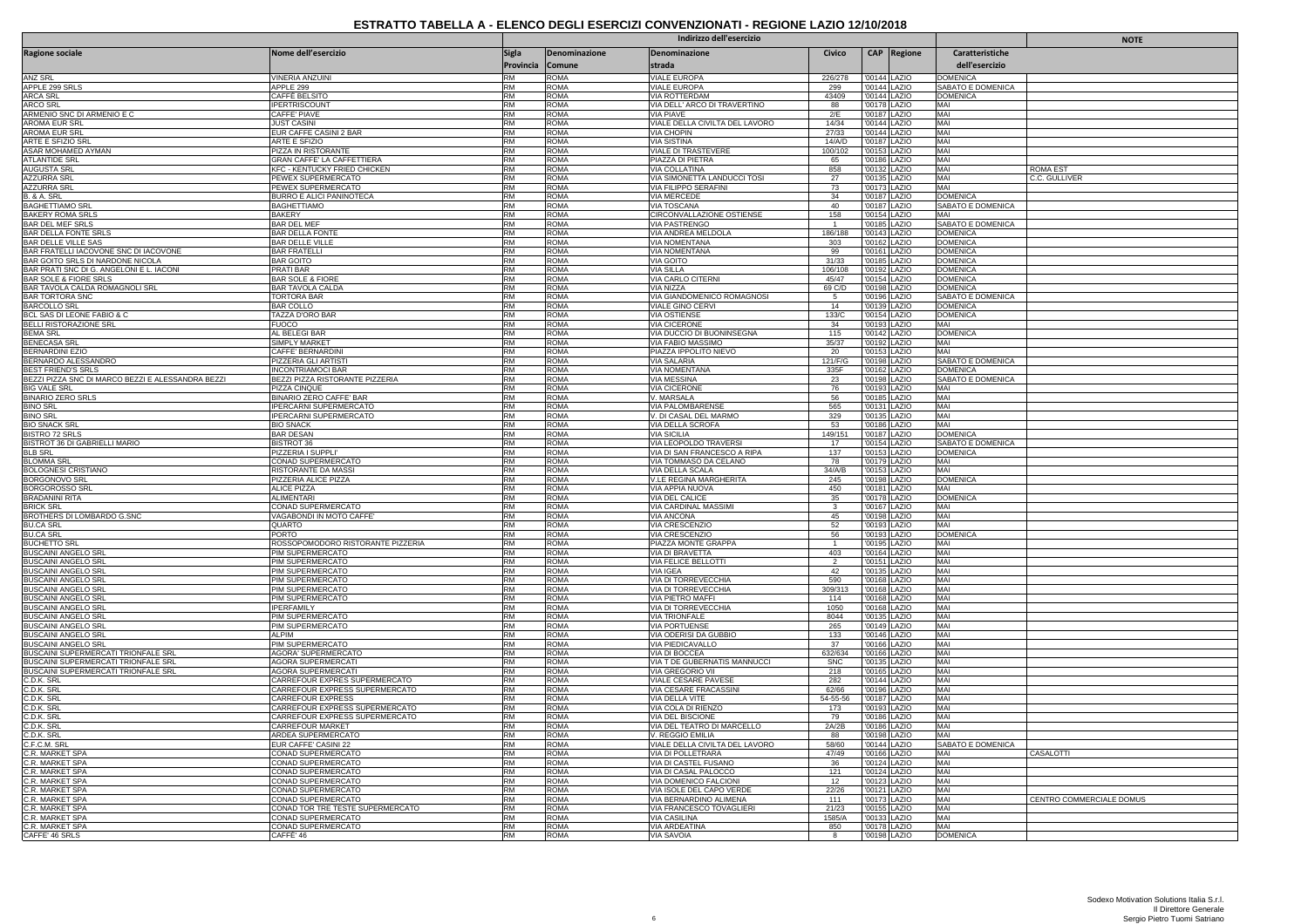|                                                                              |                                                    | Indirizzo dell'esercizio  |                            |                                                   |                          |                              |             |                                        | <b>NOTE</b>                  |
|------------------------------------------------------------------------------|----------------------------------------------------|---------------------------|----------------------------|---------------------------------------------------|--------------------------|------------------------------|-------------|----------------------------------------|------------------------------|
| Ragione sociale                                                              | Nome dell'esercizio                                | <b>Sigla</b><br>Provincia | Denominazione<br>Comune    | Denominazione<br>strada                           | Civico                   |                              | CAP Regione | Caratteristiche<br>dell'esercizio      |                              |
| CAFFE CLAUDIO SRL                                                            | IL TEMPIO DEL CAFFE BAR                            | <b>RM</b>                 | <b>ROMA</b>                | VIALE CESARE PAVESE                               | 318/320                  | '00144 LAZIO                 |             | MAI                                    |                              |
| CAFFE' FLORIAN ROMA SRL<br>CAFFE' ITALIANO SNC DI ALLETTO SALVATORE & C      | CAFFE' FLORIAN ROMA<br>CAFFF' ITALIANO             | <b>RM</b><br><b>RM</b>    | <b>ROMA</b><br><b>ROMA</b> | VIA GIOSUE' CARDUCCI<br>VIA CALABRIA              | 14<br>14                 | '00187 LAZIO<br>'00187 LAZIO |             | SABATO E DOMENICA<br><b>DOMENICA</b>   |                              |
| CAFFE' LA STELLA SRL                                                         | CAFFE' LA STELLA                                   | <b>RM</b>                 | <b>ROMA</b>                | PIAZZALE ASIA                                     | 21                       | '00144 LAZIO                 |             | SABATO E DOMENICA                      |                              |
| CAFFE NERO SAS DI MARIO ABATE & C                                            | <b>BAR CAFFE' NERO</b>                             | <b>RM</b>                 | <b>ROMA</b>                | VIA ANTONIO CANTORE                               | 15                       | '00195 LAZIO                 |             | MAI                                    |                              |
| CAFFE' POINT DI JIANG LINGUANG                                               | CAFFF' POINT<br>CTS SUPERMERCATO                   | <b>RM</b><br><b>RM</b>    | <b>ROMA</b><br><b>ROMA</b> | VIA MIRANDOLA                                     | 43/45<br>30/E/F/G        | '00182 LAZIO<br>'00185 LAZIO |             | MAI<br>MAI                             |                              |
| CAFFE' TROMBETTA SPA<br>CAFFE' TROMBETTA SPA                                 | CTS SUPERMERCATI                                   | RM                        | <b>ROMA</b>                | <b>VIA GIOBERTI</b><br><b>VIA CASSIA</b>          | 340                      | '00191 LAZIO                 |             | MAI                                    |                              |
| CAFFE' TROMBETTA SPA                                                         | CTS SUPERMERCATI                                   | <b>RM</b>                 | <b>ROMA</b>                | <b>VIA MARSALA</b>                                | 46                       | '00185 LAZIO                 |             | MAI                                    |                              |
| CAFFE' TROMBETTA SPA<br>CAFFE' TROMBETTA SPA                                 | <b>CTS SUPERMERCATI</b><br><b>CTS SUPERMERCATO</b> | RM<br><b>RM</b>           | <b>ROMA</b><br><b>ROMA</b> | VIA ANDREA MILLEVOI<br>VIA RAFFAELE CONFORT       | 57<br>95/97              | '00178 LAZIO<br>'00166 LAZIO |             | MAI<br>MAI                             |                              |
| CAFFE' TROMBETTA SPA                                                         | CTS SUPERMERCATO                                   | <b>RM</b>                 | <b>ROMA</b>                | VIA CECHOV                                        | 76                       | '00142 LAZIO                 |             | MAI                                    |                              |
| CAFFE' TROMBETTA SPA                                                         | CTS SUPERMERCATI                                   | RM                        | <b>ROMA</b>                | <b>VIA TIBURTINA</b>                              | 872                      | '00159 LAZIO                 |             | MAI                                    |                              |
| CAFFEINA S.R.L                                                               | <b>CAFFEINA</b>                                    | RM                        | <b>ROMA</b>                | <b>VIA GIAMBATTISTA VICO</b>                      | 44 A/B                   | '00196 LAZIO                 |             | <b>DOMENICA</b>                        |                              |
| CAFFETTERIA POTA DI POTA VALERIO<br>CAFFETTERIA SRL                          | CAFFETTERIA POTA<br>DIESIS CAFFE                   | <b>RM</b><br>RM           | <b>ROMA</b><br><b>ROMA</b> | VIA ANGELO BARGONI<br>VIA GABRIELLO CHIABRERA     | 80/84<br>158             | '00153 LAZIO<br>'00145 LAZIO |             | <b>SABATO</b><br><b>DOMENICA</b>       |                              |
| CALVANI EDOARDO                                                              | BAR TAVOLA CALDA CALVANI                           | RM                        | <b>ROMA</b>                | <b>VIA TIBURTINA</b>                              | 731/735                  | '00159 LAZIO                 |             | <b>DOMENICA</b>                        |                              |
| CAMMARANO PIETRO                                                             | GROTTA AZZURRA RISTORANTE PIZZERIA                 | <b>RM</b>                 | <b>ROMA</b>                | <b>VIA CICERONE</b>                               | 62/A                     | '00193 LAZIO                 |             | MAI                                    |                              |
| CAPSAICINA SRLS                                                              | <b>BAGEL PLUS</b>                                  | <b>RM</b><br><b>RM</b>    | <b>ROMA</b><br><b>ROMA</b> | V. ANCONA                                         | 28<br>234                | '00198 LAZIO                 |             | <b>DOMENICA</b><br><b>DOMENICA</b>     |                              |
| CARBO SRLS<br>CAROTTI ANTONIETTA                                             | <b>BAR CONCA D'ORO</b><br><b>BAR</b>               | <b>RM</b>                 | <b>ROMA</b>                | VIA CONCA D'ORO<br>VIA DEI SOMMOZZATORI           | 10                       | '00141 LAZIO<br>'00143 LAZIO |             | <b>DOMENICA</b>                        |                              |
| CASOLI GIOVANNI SAS DI CASOLI GIOVANNI E C.                                  | DELICATEZZE ARTIGIANALI GASTRONOMIA                | <b>RM</b>                 | <b>ROMA</b>                | VIA SAMPIERO DI BASTELICA                         | 31                       | '00176 LAZIO                 |             | <b>DOMENICA</b>                        |                              |
| CASTRONI A VIA CATANIA SRL                                                   | <b>CASTRONI A VIA CATANIA</b>                      | <b>RM</b>                 | <b>ROMA</b>                | V. CATANIA                                        | 54/56                    | '00161 LAZIO                 |             | <b>DOMENICA</b>                        |                              |
| CAVALIERE VINCENZO GERARDO<br>CD 24121 SRL                                   | PIZZERIA PALINURO<br>PEWEX SUPERMERCATO            | <b>RM</b><br><b>RM</b>    | <b>ROMA</b><br><b>ROMA</b> | VIA DELLE VIGNE NUOVE<br>VIA DEL SERAFICO         | 604<br>220               | '00139 LAZIO<br>'00142 LAZIO |             | MAI<br>MAI                             |                              |
| CD 24121 SRL                                                                 | PEWEX MARKET                                       | RM                        | <b>ROMA</b>                | VIA UMBERTO BARBAR                                | 24                       | '00139 LAZIO                 |             | MAI                                    |                              |
| CDR 200 SRL                                                                  | <b>FRANCHI</b>                                     | RM                        | <b>ROMA</b>                | VIA COLA DI RIENZO                                | 200/204                  | '00192 LAZIO                 |             | MAI                                    |                              |
| CE.PAS. SRL                                                                  | <b>DEM SUPERMERCATI</b>                            | <b>RM</b>                 | <b>ROMA</b>                | V. CESARE PASCARELLA                              | 20                       | '00153 LAZIO                 |             | MAI                                    |                              |
| CE.PAS. SRL<br><b>CENSONI FABIO</b>                                          | <b>DEM SUPERMERCATI</b><br>PIZZERIA LE PIAZZETTE   | <b>RM</b><br>RM           | <b>ROMA</b><br><b>ROMA</b> | VIA DI CASAL SELCE<br>VIA DONATO MENICHELLA       | 296<br>166               | '00166 LAZIO<br>'00156 LAZIO |             | MAI<br><b>DOMENICA</b>                 |                              |
| CENTRALMARKET DUE SRL                                                        | CARREFOUR MARKET                                   | <b>RM</b>                 | <b>ROMA</b>                | <b>VIA ANAGNINA</b>                               | 395                      | '00118 LAZIO                 |             | MAI                                    |                              |
| <b>CENTRO FOOD SRI</b>                                                       | <b>PANICUNZATO</b>                                 | RM                        | <b>ROMA</b>                | VIALE DELLA PRIMAVERA                             | 194                      | '00172 LAZIO                 |             | MAI                                    | CENTRO COMMERCIALE PRIMAVERA |
| CERASARI SNC DI ENRICO E LAVINIA CERASARI                                    | <b>BAR GASTRONOMIA</b>                             | <b>RM</b><br><b>RM</b>    | <b>ROMA</b>                | <b>VIA SALARIA</b>                                | 288<br>16                | '00199 LAZIO                 |             | <b>DOMENICA</b><br>MAI                 |                              |
| <b>CERNAIA SRL</b><br>CFINANCIAL SRL                                         | RE BASILICO<br>SICILY EAT                          | RM                        | <b>ROMA</b><br><b>ROMA</b> | <b>VIA CERNAIA</b><br>VIALE DELL' OCEANO PACIFICO | 83                       | '00185 LAZIO<br>'00144 LAZIO |             | MAI                                    | <b>CC EUROMA2</b>            |
| CHANG CHENG DI CHEN YU                                                       | RISTORANTE CINESE                                  | <b>RM</b>                 | <b>ROMA</b>                | <b>VIALE VEGA</b>                                 | 22                       | '00122 LAZIO                 |             | MAI                                    |                              |
| CHEZ LES AMIS SRL                                                            | CHEZ LES AMIS RISTORANTE                           | <b>RM</b>                 | ROMA                       | VIA QUINTINO SELLA                                | 35                       | '00187 LAZIO                 |             | <b>SABATO E DOMENICA</b>               |                              |
| <b>CHIPS SRLS</b><br>CHU TIY MARIE ODILE                                     | PETERLAND<br><b>BASILLICO</b>                      | RM<br><b>RM</b>           | <b>ROMA</b><br><b>ROMA</b> | VIA DI S GIOVANNI IN LATERANO<br>VIA NOMENTANA    | 54<br>46/48              | '00184 LAZIO<br>'00161 LAZIO |             | MAI<br>MAI                             |                              |
| CIAMARRA ALFREDO                                                             | PIZZA E KEBAB                                      | <b>RM</b>                 | <b>ROMA</b>                | VIA PIETRO COSSA                                  | 52                       | '00193 LAZIO                 |             | <b>DOMENICA</b>                        |                              |
| CIEMME SNC DI CARLO ALFONZI E MATTEO VERTICCHIO                              | A VONGOLA VORACE                                   | <b>RM</b>                 | <b>ROMA</b>                | <b>LARGO LUIGI ANTONELLI</b>                      | 15                       | '00145 LAZIO                 |             | <b>DOMENICA</b>                        |                              |
| CIGIERRE COMPAGNIA GENERALE RISTORAZIONE SPA                                 | <b>OLD WILD WEST</b>                               | <b>RM</b>                 | <b>ROMA</b>                | VIA COLLATINA                                     | KM 12800                 | '00132 LAZIO                 |             | MAI                                    | C.C. ROMAEST                 |
| CIGIERRE COMPAGNIA GENERALE RISTORAZIONE SPA<br>CINQUE PANZEROTTI SRL        | <b>WIENER HAUS</b><br>MATO'                        | <b>RM</b><br><b>RM</b>    | <b>ROMA</b><br><b>ROMA</b> | VIA COLLATINA<br>VIA LORENZO IL MAGNIFICO         | KM 12800<br>26           | '00132 LAZIO<br>'00162 LAZIO |             | MAI<br>MAI                             | C.C. ROMAEST                 |
| CINQUE PANZEROTTI SRL                                                        | <b>MATO</b>                                        | <b>RM</b>                 | <b>ROMA</b>                | <b>VIA VENTI SETTEMBRE</b>                        | 41                       | '00187 LAZIO                 |             | MAI                                    |                              |
| CINQUE PANZEROTTI SRL                                                        | MATO'                                              | <b>RM</b>                 | <b>ROMA</b>                | <b>VIA NAPOLI</b>                                 | 50                       | '00184 LAZIO                 |             | MAI                                    |                              |
| <b>CINQUE PANZEROTTI SRL</b>                                                 | <b>MATO</b><br><b>TRICOLORE</b>                    | <b>RM</b><br>RM           | <b>ROMA</b><br><b>ROMA</b> | <b>VIALE ERITREA</b><br>VIA GERMANICO             | 108<br>43286             | '00199 LAZIO<br>'00192       |             | MAI<br><b>DOMENICA</b>                 |                              |
| CINQUEG S.R.L<br><b>CIRILLO CESARE</b>                                       | <b>MADE IN SUD</b>                                 | RM                        | <b>ROMA</b>                | VIA MASSACIUCCOLI                                 | 81                       | '00199 LAZIO                 | LAZIO       | <b>DOMENICA</b>                        |                              |
| <b>COLACARNI SRLS</b>                                                        | <b>FCCF VINUM</b>                                  | <b>RM</b>                 | <b>ROMA</b>                | VIA CHERSO                                        | 152                      | '00177 LAZIO                 |             | <b>DOMENICA</b>                        |                              |
| COLASANTI MAURO                                                              | MACELLERIA COLASANTI                               | <b>RM</b>                 | <b>ROMA</b>                | <b>VIA CHERSC</b>                                 | 142/144                  | '00177 LAZIO                 |             | MAI                                    |                              |
| COLOMBIA BAR SNC DI DI STEFANO DAVIDE & C.<br>CONSORZIO ORGOGLIO AQUILANO    | <b>COLOMBIA BAR</b><br><b>BAR</b>                  | <b>RM</b><br><b>RM</b>    | <b>ROMA</b><br><b>ROMA</b> | <b>VIA FLAVIA</b><br>LUNGOTEVERE RIPA             | 54<br>$\overline{1}$     | '00187 LAZIO<br>'00153 LAZIO |             | SABATO E DOMENICA<br>SABATO E DOMENICA |                              |
| CONSORZIO ORGOGLIO AQUILANO                                                  | <b>BAR</b>                                         | <b>RM</b>                 | <b>ROMA</b>                | VIALE GIORGIO RIBOTTA                             |                          | '00144 LAZIO                 |             | SABATO E DOMENICA                      |                              |
| <b>CORTE STEFANIA</b>                                                        | PIADATIME                                          | <b>RM</b>                 | <b>ROMA</b>                | VIA PIETRO FELTER                                 | 13                       | '00154 LAZIO                 |             | <b>DOMENICA</b>                        |                              |
| D' ALFONSO LEANDRO E C SAS<br>D.S. BISTRO SRLS                               | BAR IL CAFFETTINO<br><b>DESAINT BON BISTRO</b>     | <b>RM</b><br>RM           | <b>ROMA</b><br><b>ROMA</b> | VIA DELLA MOLETTA<br>VIA SIMONE DA SAINT BON      | 27<br>27                 | '00154 LAZIO<br>'00185 LAZIO |             | <b>DOMENICA</b><br><b>DOMENICA</b>     |                              |
| DA LIVIO RISTORANTE LA CANTINOLA DI CANCEDDA LIVIO                           | RISTORANTE LA CANTINOLA                            | RM                        | <b>ROMA</b>                | <b>VIA CALABRIA</b>                               | 16/18                    | '00187 LAZIO                 |             | <b>DOMENICA</b>                        |                              |
| DA.FRA. SRL                                                                  | <b>BARGONI BAR</b>                                 | <b>RM</b>                 | ROMA                       | VIA ANGELO BARGONI                                | 38809                    | '00153 LAZIO                 |             | SABATO                                 |                              |
| DA.MI. SRLS                                                                  | <b>E CARAVELLE CAFFE' BISTROT</b>                  | RM                        | <b>ROMA</b>                | VIA CRISTOFORO COLOMBO                            | 446                      | '00145 LAZIO                 |             | <b>DOMENICA</b>                        |                              |
| <b>DANICAR GROUP SRI</b><br>DANIEL DE STEFANIS                               | <b>TUTTOMARKET</b><br>PASTA ALL'UOVC               | RM<br><b>RM</b>           | <b>ROMA</b><br><b>ROMA</b> | V. SCARPANTO<br>VIA GEROLAMO CARDANO              | -5<br>50                 | '00139 LAZIO<br>'00146 LAZIO |             | MAI<br><b>DOMENICA POMERIGGIO</b>      |                              |
| <b>DANIELE MARCHETTI</b>                                                     | IL GUSTO DELL'IMPERATORE                           | <b>RM</b>                 | <b>ROMA</b>                | VIA IMPERATORE TIBERIO                            | 59                       |                              |             | SABATO E DOMENICA                      |                              |
| <b>DAPA DRINK SRL</b>                                                        | CHUPITO BAR                                        | RM                        | <b>ROMA</b>                | VIA GABRIELLO CHIABRERA                           | 170                      | '00145 LAZIO<br>'00145 LAZIO |             | <b>DOMENICA</b>                        |                              |
| DARUMA CENTRO SRI<br><b>DARUMA EUR SRL</b>                                   | <b>DARUMA SUSHI</b><br><b>DARUMA SUSHI</b>         | <b>RM</b><br><b>RM</b>    | <b>ROMA</b><br><b>ROMA</b> | VIA DEI SERPENTI<br><b>VIALE AMERICA</b>          | $\overline{1}$<br>$_{9}$ | '00184 LAZIO<br>'00144 LAZIO |             | MAI<br>SABATO E DOMENICA               |                              |
| DARUMA GOLD SR                                                               | <b>DARUMA SUSHI</b>                                | <b>RM</b>                 | <b>ROMA</b>                | VIA DEL PORTICO D'OTTAVIA                         | 14                       | '00186 LAZIO                 |             | <b>VENERDI' POMERIGGIO</b>             |                              |
| DARUMA NORD SRL                                                              | DARUMA SUSHI                                       | <b>RM</b>                 | <b>ROMA</b>                | VIA GUIDUBALDO DEL MONTE                          | -9                       | '00197 LAZIO                 |             | <b>DOMENICA</b>                        |                              |
| DARUMA NORD SRL                                                              | <b>DARUMA SUSHI</b>                                | <b>RM</b>                 | <b>ROMA</b>                | <b>VIA FLAMINIA</b>                               | 462                      | '00191 LAZIO                 |             | MAI                                    |                              |
| DARUMA NORD SRL<br>DARUMA PARLAMENTO SRL                                     | <b>DARUMA SUSHI</b><br><b>DARUMA SUSHI</b>         | RM<br>RM                  | <b>ROMA</b><br><b>ROMA</b> | <b>VIA FLAMINIA</b><br>PIAZZA DEL PARLAMENTO      | 464/B<br>37              | '00191 LAZIO<br>'00186 LAZIO |             | <b>DOMENICA</b><br>MAI                 |                              |
| DARUMA PRATI SRL                                                             | <b>DARUMA SUSHI</b>                                | <b>RM</b>                 | <b>ROMA</b>                | VIA PIETRO COSSA                                  | 51                       | '00193 LAZIO                 |             | SABATO E DOMENICA                      |                              |
| DATA GROUP SRL                                                               | MONTANARI CAFFETTERIA BAR                          | RM                        | <b>ROMA</b>                | CIRCONVALLAZIONE OSTIENSE                         | 333/335                  | '00154 LAZIO                 |             | MAI                                    |                              |
| DE ALBA SRLS                                                                 | <b>BAR RISTORANTE</b>                              | RM<br><b>RM</b>           | <b>ROMA</b>                | VIA LEONE IV                                      | 87                       | '00192 LAZIO                 |             | MAI<br>MAI                             |                              |
| DE CAMPI MARCELLO E FIGLI SNC<br>DE CUPIS DANIELE                            | <b>CONAD ALIMENTARI</b><br><b>BAR GASTRONOMIA</b>  | RM                        | <b>ROMA</b><br><b>ROMA</b> | <b>VIALE TRASTEVERE</b><br>VIA CELIMONTANA        | 88/90<br>22/24           | '00153 LAZIO<br>'00184 LAZIO |             | <b>DOMENICA</b>                        |                              |
| DE.MIL. SRL                                                                  | IL FIENILE BAR                                     | RM                        | <b>ROMA</b>                | <b>VIA AFFILE</b>                                 | 53                       | '00131 LAZIO                 |             | <b>DOMENICA</b>                        |                              |
| DELICATI SAPORI SRL                                                          | DELICATI SAPORI LUCARELLI GASTRONOMIA              | <b>RM</b>                 | <b>ROMA</b>                | VIA NOMENTANA                                     | 161/163                  | '00161 LAZIO                 |             | DOMENICA                               |                              |
| DELIZIE ALIMENTARI SAS DI RACCOGLI SIMONA<br>DELIZIE REGIONALI BAR CAFFE SAS | DELIZIE ALIMENTARI<br><b>BAR CAFFE</b>             | RM<br><b>RM</b>           | <b>ROMA</b>                | VIA ANDREA MELDOLA<br><b>VIA CANTON</b>           | 143<br>44105             | '00143 LAZIO                 |             | <b>DOMENICA</b><br>SABATO E DOMENICA   |                              |
| DEMENZ SRLS                                                                  | <b>GIANGUSTO</b>                                   | <b>RM</b>                 | <b>ROMA</b><br>ROMA        | VIALE ERITREA                                     | 93/95                    | '00144 LAZIO<br>'00199 LAZIO |             | MAI                                    |                              |
| <b>DESA SRL</b>                                                              | SUPERMERCATO IPERDEM                               | <b>RM</b>                 | <b>ROMA</b>                | VIA TUSCOLANA                                     | 761                      | '00174 LAZIO                 |             | MAI                                    |                              |
| <b>DESA SRL</b>                                                              | NEW SUPERMERCATO IPERDEM                           | <b>RM</b>                 | <b>ROMA</b>                | <b>VIA DELLE CILIEGIE</b>                         | 100                      | '00172 LAZIO                 |             | MAI                                    |                              |
| <b>DESA SRL</b>                                                              | SUPERMERCATO DEM                                   | <b>RM</b>                 | <b>ROMA</b>                | VIA S MARIA AUSILIATRICE                          | 63/A                     | '00181 LAZIO                 |             | MAI                                    |                              |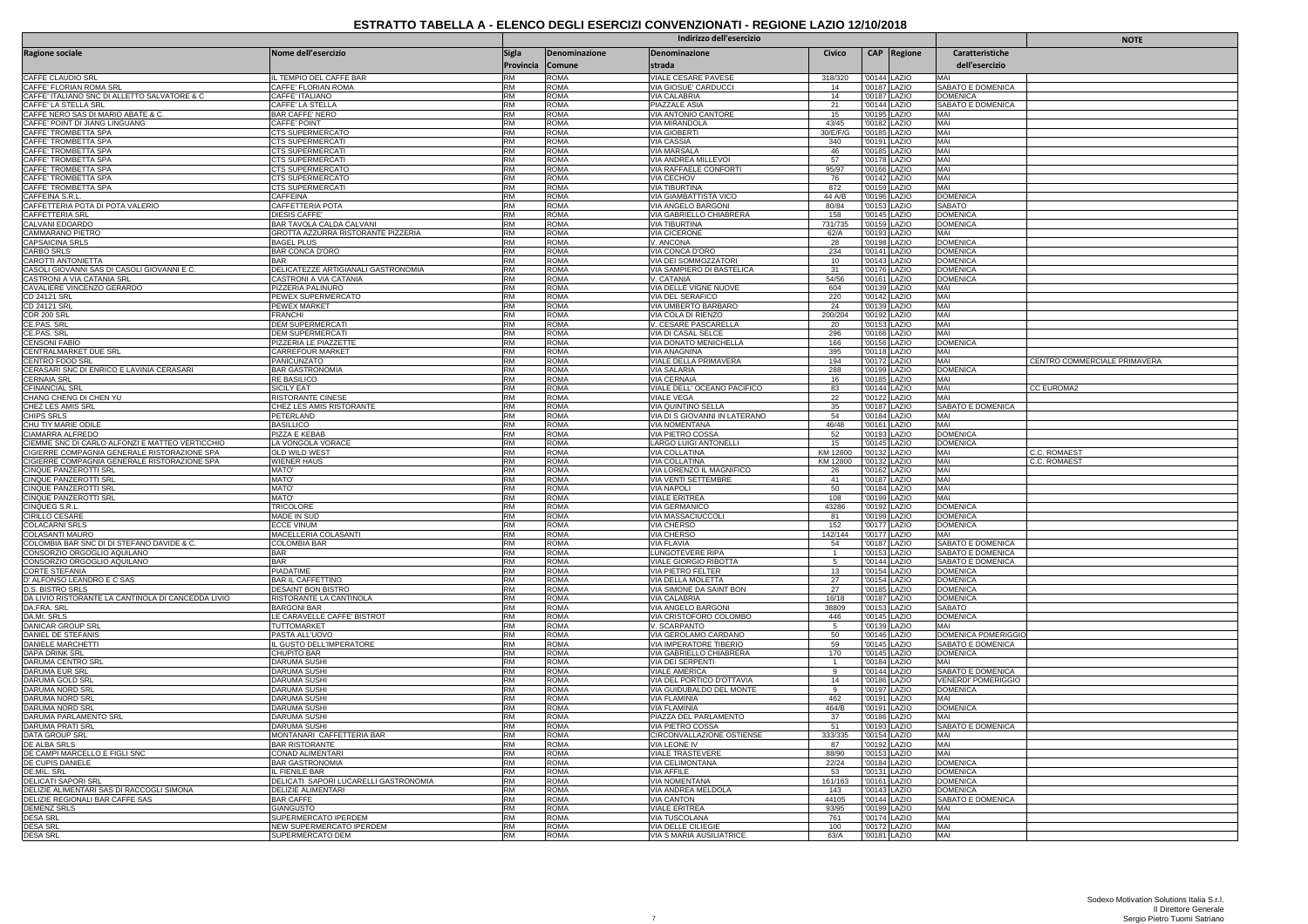|                                               |                                                         | Indirizzo dell'esercizio  |                            |                                                                |                           |        |                              |                                   | <b>NOTE</b> |
|-----------------------------------------------|---------------------------------------------------------|---------------------------|----------------------------|----------------------------------------------------------------|---------------------------|--------|------------------------------|-----------------------------------|-------------|
| <b>Ragione sociale</b>                        | Nome dell'esercizio                                     | Sigla<br>Provincia Comune | Denominazione              | Denominazione<br>strada                                        | Civico                    |        | CAP Regione                  | Caratteristiche<br>dell'esercizio |             |
| DI BI FOOD SRL                                | <b>BURGER KING</b>                                      | <b>RM</b>                 | <b>ROMA</b>                | LUNGOTEVERE DEGLI INVENTORI                                    | 124/136                   |        | '00146 LAZIO                 | MAI                               |             |
| DI CARLO PIETRO E C. SNC                      | DI CARLO ALIMENTARI                                     | <b>RM</b>                 | <b>ROMA</b>                | VIA DI ACQUA BULLICANTE                                        | 52                        |        | '00177 LAZIO                 | MAI                               |             |
| DI SAVERIO PASQUALINO                         | L TAVOLINETTO                                           | RM                        | <b>ROMA</b>                | VIA MASSIMO D' AZEGLIO                                         | 46                        |        | '00184 LAZIO                 | MAI                               |             |
| DI TOMMASO SARA                               | SALUMERIA NORCINERIA                                    | <b>RM</b><br><b>RM</b>    | <b>ROMA</b>                | VIA DEI QUINTILI                                               | 18                        |        | '00175 LAZIO                 | <b>DOMENICA</b>                   |             |
| DI TRONO CAFFE' SRL                           | ROTONDI CAFFE'<br>SUPERMERCATI DELLA CONVENIENZA        | <b>RM</b>                 | <b>ROMA</b><br><b>ROMA</b> | VIALE B VERGINE DEL CARMELO<br><b>LARGO PRIMAVERA</b>          | 175<br>18/24              |        | '00144 LAZIO<br>'00171 LAZIO | <b>DOMENICA</b><br>MAI            |             |
| DI TTA INDIVIDUALE DI MARCO CATA'<br>DICO SPA | TUODI' SUPERMERCATO                                     | <b>RM</b>                 | <b>ROMA</b>                | VIA L'AQUILA                                                   | 19                        |        | '00176 LAZIO                 | MAI                               |             |
| <b>DICO SPA</b>                               | TUODI' SUPERMERCATO                                     | <b>RM</b>                 | <b>ROMA</b>                | <b>VIA DEI CASTANI</b>                                         | 186                       |        | '00171 LAZIO                 | MAI                               |             |
| DICO SPA                                      | TUODI' SUPERMERCATO                                     | <b>RM</b>                 | <b>ROMA</b>                | <b>VIA ZARA</b>                                                | 24                        |        | '00198   AZIO                | MAI                               |             |
| DICO SPA<br><b>DICO SPA</b>                   | TUODI' SUPERMERCATO<br>TUODI' SUPERMERCATO              | <b>RM</b><br><b>RM</b>    | <b>ROMA</b><br><b>ROMA</b> | VIALE DELLE PROVINCIE<br><b>LARGO FORANO</b>                   | 168<br>$_{9}$             |        | '00162 LAZIO<br>'00199 LAZIO | MAI<br>MAI                        |             |
| DICO SPA                                      | TUODI SUPERMERCATO                                      | RM                        | <b>ROMA</b>                | CIRCONVALLAZIONE GIANICOLENSE                                  | 11                        |        | '00152 LAZIO                 | MAI                               |             |
| <b>DICO SPA</b>                               | TUODI' SUPERMERCATO                                     | RM                        | <b>ROMA</b>                | VIA DELLE CAMELIE                                              | 19/B                      |        | '00172 LAZIO                 | MAI                               |             |
| <b>DICO SPA</b>                               | TUODI' SUPERMERCATO                                     | RM                        | <b>ROMA</b>                | VIA PRENESTINA                                                 | 1530                      |        | '00132 LAZIO                 | MAI                               |             |
| <b>DICO SPA</b><br>DICO SPA                   | TUODI' SUPERMERCATO<br>TUODI SUPERMERCATO               | <b>RM</b><br><b>RM</b>    | ROMA<br><b>ROMA</b>        | PIAZZALE DELLE MEDAGLIE D'ORO<br>LARGO CHIARO DAVANZATI        | 58/59/60/61<br><b>SNC</b> |        | '00136 LAZIO<br>'00131 LAZIO | MAI<br>MAI                        |             |
| <b>DICO SPA</b>                               | TUODI' SUPERMERCATO                                     | <b>RM</b>                 | <b>ROMA</b>                | VIA CRISTOFORO COLOMBO                                         | 436/B                     |        | '00145 LAZIO                 | MAI                               |             |
| <b>DICO SPA</b>                               | TUODI' SUPERMERCATO                                     | RM                        | <b>ROMA</b>                | <b>VIA DEI PLATANI</b>                                         | 56/B                      |        | '00172 LAZIO                 | MAI                               |             |
| <b>DICO SPA</b>                               | TUODI SUPERMARKET                                       | <b>RM</b>                 | <b>ROMA</b>                | VIA BERNARDINO ALIMENA                                         | 13                        |        | '00173 LAZIO                 | MAI                               |             |
| <b>DICO SPA</b>                               | <b>TUODI SUPERMERCATO</b>                               | <b>RM</b><br>RM           | <b>ROMA</b><br><b>ROMA</b> | VIA CORNELIO MAGNI                                             | $\overline{1}$            |        | '00147 LAZIO                 | MAI<br>MAI                        |             |
| <b>DICO SPA</b><br><b>DICO SPA</b>            | TUODI SUPERMECATO<br>TUODI SUPERMERCATO                 | RM                        | <b>ROMA</b>                | VIALE IPPOCRATE<br>CIRCONVALLAZIONE APPIA                      | 56<br>33/A                |        | '00161 LAZIO<br>'00179 LAZIO | MAI                               |             |
| <b>DICO SPA</b>                               | <b>TUODI SUPERMERCATO</b>                               | <b>RM</b>                 | <b>ROMA</b>                | <b>VIA SCARPERIA</b>                                           | - 6                       |        | '00146 LAZIO                 | MAI                               |             |
| <b>DICO SPA</b>                               | TUODI' SUPERMERCATO                                     | <b>RM</b>                 | <b>ROMA</b>                | VIALE GIULIO AGRICOLA                                          | 40                        |        | '00174 LAZIO                 | MAI                               |             |
| <b>DICO SPA</b>                               | TUODI' SUPERMERCATO                                     | <b>RM</b>                 | <b>ROMA</b>                | VIA ANNUNZIO CERVI                                             | $\overline{7}$            |        | '00137 LAZIO                 | MAI                               |             |
| <b>DICO SPA</b><br><b>DICO SPA</b>            | <b>TUODI SUPERMERCATO</b><br><b>TUODI' SUPERMERCATO</b> | <b>RM</b><br><b>RM</b>    | <b>ROMA</b><br><b>ROMA</b> | VIA LIBERIANA<br>VIALE DELLA STAZ PRENESTINA                   | 16<br>23-25-27            |        | '00185 LAZIO<br>'00177 LAZIO | MAI<br>MAI                        |             |
| DICO SPA                                      | TUODI' SUPERMERCATO                                     | <b>RM</b>                 | <b>ROMA</b>                | VIALE DELLE GARDENIE                                           | 177                       |        | '00172 LAZIO                 | MAI                               |             |
| <b>DICO SPA</b>                               | TUODI SUPERMERCATO                                      | <b>RM</b>                 | <b>ROMA</b>                | VIA IGINO GIORDANI                                             | 57/63/A                   |        | '00159 LAZIO                 | MAI                               |             |
| <b>DICO SPA</b>                               | <b>TUODI SUPERMERCATO</b>                               | <b>RM</b>                 | <b>ROMA</b>                | VIA ARRIGO DAVILA                                              | 43/45                     |        | '00179 LAZIO                 | MAI                               |             |
| DICO SPA                                      | TUODI' SUPERMERCATO                                     | RM                        | <b>ROMA</b>                | <b>VIA RAVENNA</b>                                             | 35                        |        | '00161 LAZIO                 | MAI                               |             |
| <b>DICO SPA</b><br><b>DICO SPA</b>            | TUODI' SUPERMERCATO<br>TUODI' SUPERMERCATO              | RM<br>RM                  | <b>ROMA</b><br><b>ROMA</b> | PIAZZA S. LEONARDO DA PORTO MAURIZIO<br>VIA CITTA' DELLA PIEVE | <b>SNC</b><br>62          |        | '00125 LAZIO<br>'00191 LAZIO | MAI<br>MAI                        |             |
| <b>DICO SPA</b>                               | TUODI' SUPERMERCATO                                     | <b>RM</b>                 | ROMA                       | PIAZZALE FILIPPO IL MACEDONE                                   | 123                       |        | '00124 LAZIO                 | MAI                               |             |
| DICO SPA                                      | TUODI' SUPERMERCATO                                     | <b>RM</b>                 | <b>ROMA</b>                | VIA BUONARROTI                                                 | 37                        |        | '00185 LAZIO                 | MAI                               |             |
| <b>DICO SPA</b>                               | TUODI' SUPERMERCATO                                     | <b>RM</b>                 | <b>ROMA</b>                | VIA GIUSEPPE MARCOTTI                                          | 38                        |        | '00157 LAZIO                 | MAI                               |             |
| <b>DICO SPA</b><br><b>DICO SPA</b>            | TUODI' SUPERMERCATO<br>TUODIS SUPERMERCATO              | <b>RM</b><br><b>RM</b>    | <b>ROMA</b><br><b>ROMA</b> | <b>VIA CASSIA</b><br>VIA DI TORRE SPACCATA                     | 1778/D<br>110             |        | '00123 LAZIO<br>'00173 LAZIO | MAI<br>MAI                        |             |
| <b>DICO SPA</b>                               | TUODI' SUPERMERCATO                                     | <b>RM</b>                 | ROMA                       | VIA DELLE SETTE CHIESE                                         | 136                       |        | '00145 LAZIO                 | MAI                               |             |
| DICO SPA                                      | TUODI' SUPERMERCATO                                     | RM                        | <b>ROMA</b>                | VIA MARINO LAZIALE                                             | $\overline{1}$            |        | '00179 LAZIO                 | MAI                               |             |
| <b>DICO SPA</b>                               | TUODI' SUPERMERCATO                                     | RM                        | <b>ROMA</b>                | <b>VIA TRIONFALE</b>                                           | 14119                     | '00135 | <b>LAZIO</b>                 | MAI                               |             |
| <b>DICO SPA</b>                               | TUODI' SUPERMERCATO                                     | <b>RM</b><br><b>RM</b>    | <b>ROMA</b>                | PIAZZA LEDRO                                                   | 7/D                       |        | '00199 LAZIO                 | MAI<br>MAI                        |             |
| <b>DICO SPA</b><br><b>DICO SPA</b>            | TUODI SUPERMERCATO<br>TUODI SUPERMERCATO                | <b>RM</b>                 | <b>ROMA</b><br><b>ROMA</b> | VIA DELLA PARANZELLA<br><b>VIA ANNIA</b>                       | 20<br>18                  |        | '00121 LAZIO<br>'00184 LAZIO | MAI                               |             |
| <b>DICO SPA</b>                               | <b>TUODI SUPERMERCATO</b>                               | <b>RM</b>                 | <b>ROMA</b>                | <b>VIA ESCHILO</b>                                             | 36                        |        | '00125 LAZIO                 | MAI                               |             |
| <b>DICO SPA</b>                               | <b>TUODI' SUPERMERCATO</b>                              | <b>RM</b>                 | <b>ROMA</b>                | VIA DI S CROCE IN GERUSALEMME                                  | 101                       |        | '00185 LAZIO                 | MAI                               |             |
| DICO SPA                                      | TUODI' SUPERMERCATO                                     | <b>RM</b>                 | <b>ROMA</b>                | VIA FLAVIO STILICONE                                           | 252                       |        | '00175   AZIO                | MAI                               |             |
| DICO SPA<br><b>DICO SPA</b>                   | TUODI' SUPERMERCATO<br>TUODI' SUPERMERCATO              | <b>RM</b><br><b>RM</b>    | <b>ROMA</b><br><b>ROMA</b> | VIA ALESSANDRIA<br>VIA DEI PRATI FISCALI                       | 160/166<br>90             |        | '00198 LAZIO<br>'00141 LAZIO | MAI<br>MAI                        |             |
| DICO SPA                                      | TUODI' SUPERMERCATO                                     | RM                        | <b>ROMA</b>                | PIAZZA ELIO CALLISTIC                                          | 15/16                     |        | '00199 LAZIO                 | MAI                               |             |
| DICO SPA                                      | TUODI' SUPERMERCATO                                     | RM                        | <b>ROMA</b>                | VIA DI CASAL DEI PAZZI                                         | 35                        |        | '00156 LAZIO                 | MAI                               |             |
| <b>DICO SPA</b>                               | TUODI' SUPERMERCATO                                     | RM                        | <b>ROMA</b>                | VIA FLAMINIA                                                   | 320                       |        | '00196 LAZIO                 | MAI                               |             |
| <b>DICO SPA</b>                               | TUODI' SUPERMERCATO<br>TUODI' SUPERMERCATO              | <b>RM</b><br><b>RM</b>    | ROMA<br><b>ROMA</b>        | <b>VIA ASMARA</b>                                              | 50/A                      |        | '00199 LAZIO                 | MAI<br>MAI                        |             |
| <b>DICO SPA</b><br><b>DICO SPA</b>            | TUODI' SUPERMERCATO                                     | <b>RM</b>                 | <b>ROMA</b>                | VIA LUIGI ZAMBARELLI<br>VIA UGO OJETTI                         | 12<br>211-225             |        | '00152 LAZIO<br>'00137 LAZIO | MAI                               |             |
| <b>DICO SPA</b>                               | TUODI SUPERMERCATO                                      | <b>RM</b>                 | <b>ROMA</b>                | VIA DI MACCHIA SAPONARA                                        | 83                        |        | '00125 LAZIO                 | MAI                               |             |
| <b>DICO SPA</b>                               | TUODI' SUPERMERCATO                                     | <b>RM</b>                 | <b>ROMA</b>                | VIALE DEGLI EROI DI CEFALONIA                                  | 135                       |        | '00128 LAZIO                 | MAI                               |             |
| <b>DICO SPA</b>                               | TUODI' SUPERMERCATO                                     | <b>RM</b><br>RM           | <b>ROMA</b>                | V. DI TOR BELLA MONACA                                         | 441                       |        | '00133 LAZIO                 | MAI<br>MAI                        |             |
| <b>DICO SPA</b><br><b>DICO SPA</b>            | TUODI' SUPERMERCATO<br>TUODI' SUPERMERCATO              | RM                        | <b>ROMA</b><br><b>ROMA</b> | LUNGOTEVERE MICHELANGELO<br>VIA STATILIO OTTATO                | 8<br>43/45                |        | '00192 LAZIO<br>'00175 LAZIO | MAI                               | VIA FORNOVO |
| <b>DICO SPA</b>                               | <b>TUODI' SUPERMERCATO</b>                              | <b>RM</b>                 | <b>ROMA</b>                | VIALE PAOLO ORLANDO                                            | 18                        |        | '00122 LAZIO                 | MAI                               |             |
| <b>DICO SPA</b>                               | TUODI' SUPERMERCATO                                     | <b>RM</b>                 | <b>ROMA</b>                | VIA SANT' AGATONE PAPA                                         | 47                        |        | '00165 LAZIO                 | MAI                               |             |
| <b>DICO SPA</b>                               | TUODI' SUPERMERCATO                                     | <b>RM</b>                 | <b>ROMA</b>                | <b>VIA CASAL TIDEI</b>                                         | 101                       |        | '00156 LAZIO                 | MAI                               |             |
| <b>DICO SPA</b><br><b>DICO SPA</b>            | TUODI' SUPERMERCATO<br><b>TUODI' SUPERMERCATO</b>       | <b>RM</b><br><b>RM</b>    | <b>ROMA</b><br><b>ROMA</b> | V.LE VASCO DE GAMA<br>VIA AMEDEO BOCCHI                        | 295<br>224                |        | '00121 LAZIO<br>'00125 LAZIO | MAI<br>MAI                        |             |
| DICO SPA                                      | TUODI' SUPERMERCATO                                     | <b>RM</b>                 | <b>ROMA</b>                | VIA NICOLA SPEDALIERI                                          | 59                        |        | '00142 LAZIO                 | MAI                               |             |
| <b>DICO SPA</b>                               | TUODI' SUPERMERCATO                                     | <b>RM</b>                 | <b>ROMA</b>                | PIAZZA R BALSAMO CRIVELL                                       | 43191                     |        | '00159 LAZIO                 | MAI                               |             |
| <b>DICO SPA</b>                               | TUODI' SUPERMERCATO                                     | <b>RM</b>                 | <b>ROMA</b>                | <b>VIA ETRURIA</b>                                             | 32                        |        | '00183 LAZIO                 | MAI                               |             |
| DICO SPA                                      | TUODI' SUPERMERCATO                                     | <b>RM</b>                 | <b>ROMA</b>                | VIA ACQUA BULLICANTE                                           | 45/A                      |        | '00177 LAZIO                 | MAI                               |             |
| DICO SPA<br><b>DICO SPA</b>                   | <b>TUODI' SUPERMERCATO</b><br>TUODI' SUPERMERCATO       | RM<br><b>RM</b>           | <b>ROMA</b><br><b>ROMA</b> | VIALE FURIO CAMILLO<br>VIA GARGANO                             | 56/56A/B<br>21/A          |        | 00181 LAZIO<br>'00141 LAZIO  | MAI<br>MAI                        |             |
| <b>DICO SPA</b>                               | TUODI SUPERMERCATO                                      | <b>RM</b>                 | <b>ROMA</b>                | VIA DELLA MARSICA                                              | 15                        |        | '00162 LAZIO                 | MAI                               |             |
| <b>DICO SPA</b>                               | <b>TUODI' SUPERMERCATO</b>                              | <b>RM</b>                 | <b>ROMA</b>                | <b>VIA MONTEGIBERTO</b>                                        | 31/A                      | 00138  | LAZIO                        | MAI                               |             |
| <b>DICO SPA</b>                               | TUODI' SUPERMERCATO                                     | <b>RM</b>                 | <b>ROMA</b>                | <b>VIA TAGLIAMENTO</b>                                         | 29                        |        | '00198 LAZIO                 | MAI                               |             |
| <b>DICO SPA</b><br><b>DICO SPA</b>            | TUODI' SUPERMERCATO<br>TUODI SUPERMERCATO               | <b>RM</b><br><b>RM</b>    | <b>ROMA</b><br><b>ROMA</b> | VIA RAFFAELE ROSSETTI<br>VIA CASSIA                            | - 5<br>344                |        | '00136 LAZIO<br>'00189 LAZIO | MAI<br>MAI                        |             |
| <b>DICO SPA</b>                               | <b>TUODI' SUPERMERCATO</b>                              | <b>RM</b>                 | <b>ROMA</b>                | VIA DI TOR PIGNATTARA                                          | 128                       |        | '00177 LAZIO                 | MAI                               |             |
| <b>DICO SPA</b>                               | TUODI' SUPERMERCATO                                     | <b>RM</b>                 | <b>ROMA</b>                | VIA ANTONIO ROITI                                              | 30                        |        | '00146 LAZIO                 | MAI                               |             |
| <b>DICO SPA</b>                               | TUODI' SUPERMERCATO                                     | RM                        | <b>ROMA</b>                | VIA DUCCIO DI BUONINSEGNA                                      | 67/73                     |        | '00142 LAZIO                 | MAI                               |             |
| <b>DICO SPA</b>                               | <b>TUODI' SUPERMERCATO</b>                              | <b>RM</b>                 | <b>ROMA</b>                | <b>VIA CARLO SANTARELLI</b>                                    | 100                       |        | '00133 LAZIO                 | MAI                               |             |
| <b>DICO SPA</b><br><b>DICO SPA</b>            | TUODI' SUPERMERCATO<br>TUODI' SUPERMERCATO              | <b>RM</b><br>RM           | <b>ROMA</b><br><b>ROMA</b> | VIALE PAOLO ORLANDO<br><b>VIA CIPRO</b>                        | 78/88<br>10               |        | '00122 LAZIO<br>'00136 LAZIC | MAI<br>MAI                        |             |
| <b>DICO SPA</b>                               | <b>TUODI SUPERMERCATO</b>                               | <b>RM</b>                 | <b>ROMA</b>                | <b>VIA GINORI</b>                                              | 32/34/36/3                |        | '00153 LAZIO                 | MAI                               |             |
| <b>DICO SPA</b>                               | <b>TUODI' SUPERMERCATO</b>                              | RM                        | <b>ROMA</b>                | <b>VIA PORTUENSE</b>                                           | 851                       |        | '00148 LAZIO                 | MAI                               |             |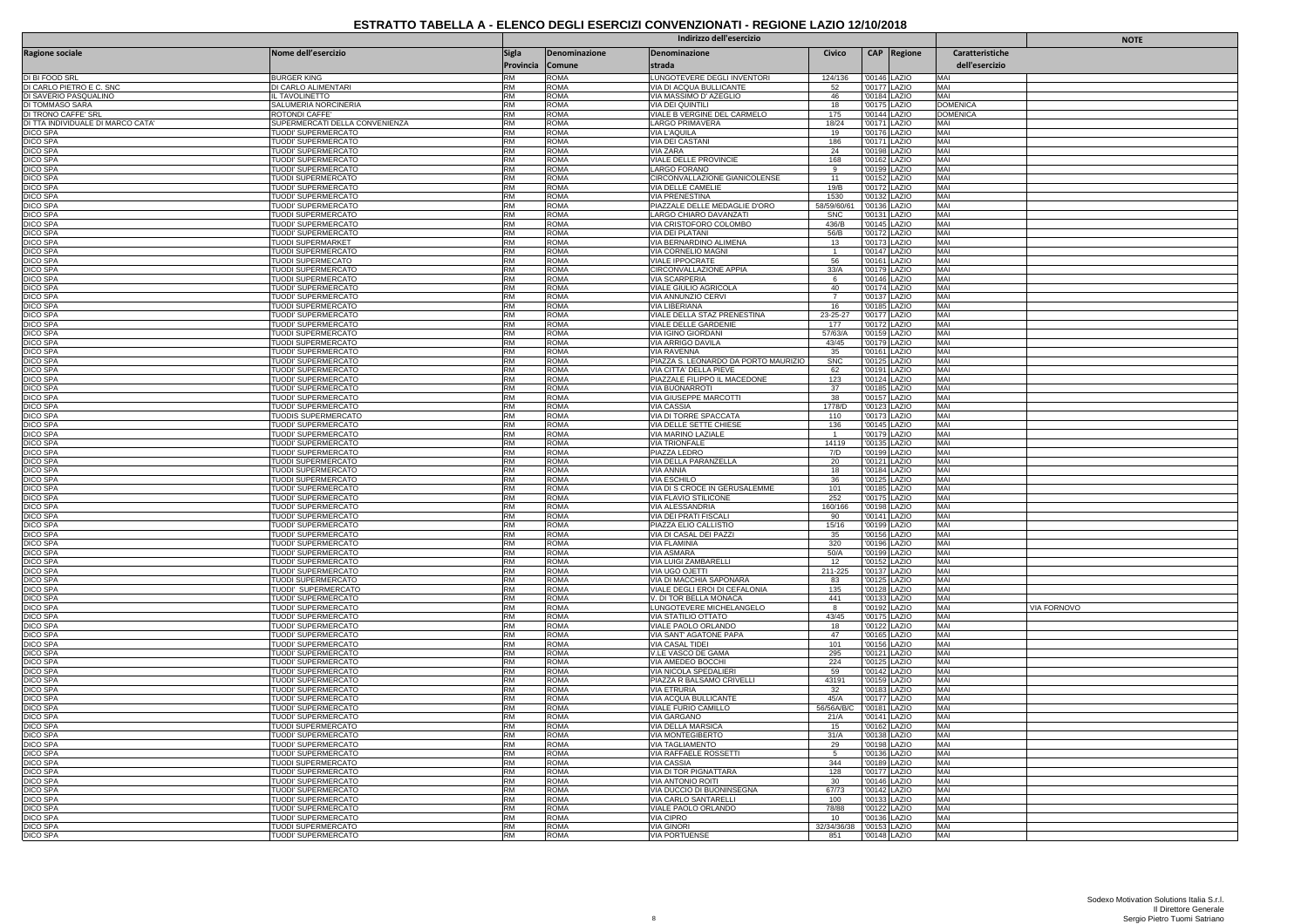|                                                                         |                                                            | Indirizzo dell'esercizio |                            |                                                         |                       |              |                              |                          | <b>NOTE</b>           |
|-------------------------------------------------------------------------|------------------------------------------------------------|--------------------------|----------------------------|---------------------------------------------------------|-----------------------|--------------|------------------------------|--------------------------|-----------------------|
| Ragione sociale                                                         | Nome dell'esercizio                                        | <b>Sigla</b>             | Denominazione              | Denominazione                                           | Civico                |              | <b>CAP</b> Regione           | Caratteristiche          |                       |
|                                                                         |                                                            | Provincia Comune         |                            | strada                                                  |                       |              |                              | dell'esercizio           |                       |
| DIESSE 2010 SRL                                                         | DEM SUPERMERCATO                                           | <b>RM</b>                | <b>ROMA</b>                | <b>VIA CASILINA</b>                                     | 769                   | '00172 LAZIO |                              | MAI                      |                       |
| DIETRO LE QUINTE SNC                                                    | WINE BAR                                                   | <b>RM</b>                | <b>ROMA</b>                | VIA TIRSO                                               | 85                    |              | '00198 LAZIO                 | <b>DOMENICA</b>          |                       |
| DIFRA SUPERMERCATI SRL<br><b>DIPERDI SRL</b>                            | CONAD<br>CARREFOUR MARKET                                  | <b>RM</b><br><b>RM</b>   | <b>ROMA</b><br><b>ROMA</b> | VIA FRANCESCO D'OVIDIO<br>VIA VITTORIO EMANUELE ORLANDO | 95<br>92/93           |              | '00137 LAZIO<br>'00185 LAZIO | <b>DOMENICA</b><br>MAI   |                       |
| <b>DIPERDI SRL</b>                                                      | CARREFOUR EXPRESS SUPERMERCATO                             | <b>RM</b>                | <b>ROMA</b>                | VIA DEL GESU'                                           | 58/59                 | '00186 LAZIO |                              | MAI                      |                       |
| <b>DIPERDI SRL</b>                                                      | CARREFOUR EXPRESS SUPERMERCATO                             | <b>RM</b>                | <b>ROMA</b>                | VIA PO                                                  | 106-108               | '00198 LAZIO |                              | MAI                      |                       |
| <b>DIPERDI SRI</b><br><b>DIPERDI SRL</b>                                | CARREFOUR EXPRESS MARKET<br>CARREFOUR EXPRESS SUPERMERCATO | RM<br><b>RM</b>          | <b>ROMA</b><br><b>ROMA</b> | PIAZZA IRNERIO<br>V. DEL VIMINALE                       | <b>SNC</b><br>35      |              | '00165 LAZIO<br>'00184 LAZIO | MAI<br>MAI               |                       |
| <b>DIPERDI SRL</b>                                                      | CARREFOUR EXPRESS SUPERMERCATO                             | <b>RM</b>                | <b>ROMA</b>                | VIALE SOMALIA                                           | 74/82                 |              | '00199 LAZIO                 | MAI                      |                       |
| <b>DIPERDI SRL</b>                                                      | CARREFOUR EXPRESS MARKET                                   | <b>RM</b>                | <b>ROMA</b>                | VIA SEBASTIANO VENIERO                                  | 10/A                  |              | '00192 LAZIO                 | MAI                      |                       |
| <b>DIPERDI SRL</b><br><b>DIPERDI SRL</b>                                | CARREFOUR EXPRESS MARKET<br>CARREFOUR EXPRESS MARKET       | <b>RM</b><br><b>RM</b>   | <b>ROMA</b><br><b>ROMA</b> | VIALE DEGLI ASTRI<br>VIA DEI SANTISSIMI QUATTRO         | 117/129<br><b>SNC</b> |              | '00144 LAZIO<br>'00184 LAZIO | MAI<br>MAI               |                       |
| <b>DIPERDI SRL</b>                                                      | CARREFOUR EXPRESS MARKET                                   | RM                       | <b>ROMA</b>                | VIA GUGLIELMO MENGARINI                                 | 82                    |              | '00149 LAZIO                 | MAI                      |                       |
| <b>DIPERDI SRL</b>                                                      | CARREFOUR EXPRESS MARKET                                   | <b>RM</b>                | <b>ROMA</b>                | <b>VIA APPIANO</b>                                      | 31                    |              | '00136 LAZIO                 | MAI                      |                       |
| <b>DIPERDI SRL</b><br>DIPERDI SRL                                       | CARREFOUR EXPRESS MARKET<br>CARREFOUR EXPRESS MARKET       | <b>RM</b><br><b>RM</b>   | <b>ROMA</b><br><b>ROMA</b> | CORSO VITTORIO EMANUELE II<br>VIA GIOVANNI NICOTERA     | 290<br>13/27          | '00195       | '00186 LAZIO<br>LAZIO        | MAI<br>MAI               |                       |
| DIPERDI SRI                                                             | CARREFOUR EXPRESS MARKET                                   | <b>RM</b>                | <b>ROMA</b>                | VIA DI MONTE DEL GALLO                                  | 23                    | '00165 LAZIO |                              | MAI                      |                       |
| DISTRIBUZIONE LAZIO UMBRIA SRL                                          | COOP SUPERMERCATO                                          | <b>RM</b>                | <b>ROMA</b>                | VIALE ETTORE FRANCESCHINI                               | <b>SNC</b>            |              | '00155 LAZIO                 | MAI                      | LARGO FRANCHELLUCCI   |
| DISTRIBUZIONE LAZIO UMBRIA SRI<br><b>DISTRIBUZIONE LAZIO UMBRIA SRI</b> | COOP IPERMERCATO C/COMM EUROMA 2<br>COOP SUPERMERCATO      | <b>RM</b><br><b>RM</b>   | <b>ROMA</b><br><b>ROMA</b> | V. CRISTOFORO COLOMBO<br>LARGO AGOSTA                   | <b>SNC</b><br>26      |              | '00144 LAZIO<br>'00171 LAZIO | MAI<br>MAI               | ANG VIA OCEANO        |
| DISTRIBUZIONE LAZIO UMBRIA SRL                                          | COOP SUPERMERCATO                                          | RM                       | <b>ROMA</b>                | V. LAURENTINA                                           | KM <sub>7</sub>       |              | '00143 LAZIO                 | MAI                      |                       |
| DISTRIBUZIONE LAZIO UMBRIA SRI                                          | COOP SUPERMERCATO                                          | <b>RM</b>                | <b>ROMA</b>                | <b>VIALE GINO CERVI</b>                                 | <b>SNC</b>            |              | '00139 LAZIO                 | MAI                      | ANG. VIA ANNA BETTINI |
| DISTRIBUZIONE LAZIO UMBRIA SRL<br>DISTRIBUZIONE ROMA SRI                | COOP IPERMERCATO<br>COOP SUPERMERCATO                      | <b>RM</b><br><b>RM</b>   | <b>ROMA</b><br><b>ROMA</b> | VIA CASILINA<br>VIA DONATO MENICHELLA                   | 1011<br>170           |              | '00169 LAZIO<br>'00156 LAZIO | MAI<br>MAI               |                       |
| DISTRIBUZIONE ROMA SRI                                                  | COOP SUPERMERCATO                                          | <b>RM</b>                | <b>ROMA</b>                | VIALE PARIOLI                                           | 31                    |              | '00197 LAZIO                 | MAI                      |                       |
| <b>DISTRIBUZIONE ROMA SRI</b>                                           | IN COOP SUPERMERCATO                                       | RM                       | <b>ROMA</b>                | <b>VIA TOSCANA</b>                                      | 0,125                 |              | '00187 LAZIO                 | MAI                      |                       |
| DISTRIBUZIONE ROMA SRI                                                  | COOP SUPERMERCATO                                          | <b>RM</b><br><b>RM</b>   | <b>ROMA</b>                | CORSO DEL RINASCIMENTO                                  | $\overline{7}$        |              | '00186 LAZIO                 | MAI                      |                       |
| <b>DISTRIBUZIONE ROMA SRI</b><br>DISTRIBUZIONE ROMA SRI                 | IN COOP SUPERMERCATO<br>COOP SUPERMERCATO                  | RM                       | <b>ROMA</b><br><b>ROMA</b> | V. IN ARCIONE<br>VIALE LEONARDO DA VINCI                | 70<br>111             |              | '00187 LAZIO<br>'00145 LAZIO | MAI<br>MAI               |                       |
| <b>DISTRIBUZIONE ROMA SRI</b>                                           | IN COOP SUPERMERCATO                                       | <b>RM</b>                | <b>ROMA</b>                | VICOLO DELLA MORETTA                                    | 10                    |              | '00186 LAZIO                 | MAI                      |                       |
| DISTRIBUZIONE ROMA SRI                                                  | IN COOP SUPERMERCATO                                       | <b>RM</b>                | <b>ROMA</b>                | VIA TACITO                                              | 90/A                  |              | '00193 LAZIO                 | MAI                      |                       |
| DISTRIBUZIONE ROMA SRI<br>DISTRIBUZIONE ROMA SRI                        | IN COOP SUPERMERCATO<br>COOP                               | <b>RM</b><br><b>RM</b>   | <b>ROMA</b><br><b>ROMA</b> | CORSO VITTORIO EMANUELE II<br>CORSO TRIESTE             | 40<br>27/B            |              | '00186 LAZIO<br>'00198 LAZIO | MAI<br>MAI               |                       |
| DISTRIBUZIONE ROMA SRI                                                  | COOP SUPERMERCATO                                          | <b>RM</b>                | <b>ROMA</b>                | P.ZA S GIOVANNI BATTISTA SALLE                          | <b>SNC</b>            |              | '00165 LAZIO                 | MAI                      |                       |
| DISTRIBUZIONE ROMA SRI                                                  | COOP TRAFORO                                               | <b>RM</b>                | <b>ROMA</b>                | VIA DEL TRAFORO                                         | 143                   |              | '00187 LAZIO                 | MAI                      |                       |
| DISTRIBUZIONE ROMA SRI<br><b>DISTRIBUZIONE ROMA SRI</b>                 | COOP COLLAZIA<br>COOP SUPERMERCATO                         | <b>RM</b><br>RM          | <b>ROMA</b><br><b>ROMA</b> | VIA COLLAZIA<br><b>VIA PINEROLO</b>                     | $\mathbf{A}$<br>17/19 |              | '00183 LAZIO<br>'00182 LAZIO | MAI<br>MAI               |                       |
| DISTRIBUZIONE ROMA SRI                                                  | COOP                                                       | <b>RM</b>                | <b>ROMA</b>                | VIA NAZIONALE                                           | 211                   |              | '00184 LAZIO                 | MAI                      |                       |
| DISTRIBUZIONE ROMA SRI                                                  | IN COOP SUPERMERCATO                                       | <b>RM</b>                | <b>ROMA</b>                | VIA CAVOUR                                              | 60/64                 |              | '00184 LAZIO                 | MAI                      |                       |
| DISTRIBUZIONE ROMA SRI                                                  | IN COOP SUPERMERCATO                                       | <b>RM</b><br><b>RM</b>   | <b>ROMA</b>                | CIRCONVALLAZIONE APPIA                                  | 55<br>91              |              | '00179 LAZIO                 | MAI<br>MAI               |                       |
| DISTRIBUZIONE ROMA SRI<br><b>DISTRIBUZIONE ROMA SRI</b>                 | IN COOP SUPERMERCATO<br>IN COOP SUPERMERCATO               | RM                       | <b>ROMA</b><br><b>ROMA</b> | VIA CARLO SANTARELLI<br><b>VIA MARSALA</b>              | SNC                   |              | '00133 LAZIO<br>'00185 LAZIO | MAI                      | STAZIONE TERMINI      |
| DISTRIBUZIONE ROMA SRI                                                  | COOP SUPERMERCATO                                          | <b>RM</b>                | <b>ROMA</b>                | VIA ALBERICO II                                         | $\mathbf{3}$          |              | '00193 LAZIO                 | MAI                      |                       |
| DISTRIBUZIONE ROMA SRI                                                  | COOP SUPERMERCATO                                          | <b>RM</b>                | <b>ROMA</b>                | VIA PROSPERO ALPINO                                     | 16/20                 | '00154 LAZIO |                              | MAI                      |                       |
| DISTRIBUZIONE ROMA SRI<br><b>DISTRIBUZIONE ROMA SRI</b>                 | COOP<br>COOP SUPERMERCATO                                  | RM<br><b>RM</b>          | <b>ROMA</b><br><b>ROMA</b> | <b>VIA CLELIA</b><br><b>VIA DELLA FARNESINA</b>         | 66<br>42              |              | '00181 LAZIO<br>'00135 LAZIO | MAI<br>MAI               |                       |
| DISTRIBUZIONE ROMA SRI                                                  | IN COOP SUPERMERCATO                                       | <b>RM</b>                | <b>ROMA</b>                | VIA SIMON BOCCANEGRA                                    | 9                     |              | '00162 LAZIO                 | MAI                      |                       |
| DISTRIBUZIONE ROMA SRI                                                  | IN COOP SUPERMERCATO                                       | <b>RM</b>                | <b>ROMA</b>                | VIA LA SPEZIA                                           | 84                    |              | '00182 LAZIO                 | MAI                      |                       |
| DISTRIBUZIONE ROMA SRI<br>DISTRIBUZIONE ROMA SRI                        | <b>COOP SUPERMERCATO</b><br>COOP                           | <b>RM</b><br><b>RM</b>   | <b>ROMA</b><br><b>ROMA</b> | <b>VIA BRACCIANENSE</b><br>VIA VENTI SETTEMBRE          | KM 11.500<br>51/55    | '00123 LAZIO | '00187 LAZIO                 | MAI<br>MAI               |                       |
| DISTRIBUZIONE ROMA SRI                                                  | COOP SUPERMERCATO                                          | <b>RM</b>                | <b>ROMA</b>                | <b>VIA DEI PETTINARI</b>                                | 70                    |              | '00186 LAZIO                 | MAI                      |                       |
| <b>DISTRIBUZIONE ROMA SRL</b>                                           | COOP SUPERMERCATO                                          | <b>RM</b>                | <b>ROMA</b>                | VIA DELLA CROCE                                         | 48/49                 |              | '00187 LAZIO                 | MAI                      |                       |
| <b>DISTRIBUZIONE ROMA SRI</b><br>DISTRIBUZIONE ROMA SRI                 | COOP SUPERMERCATO<br>IN COOP SUPERMERCATO                  | RM<br><b>RM</b>          | <b>ROMA</b><br><b>ROMA</b> | VIA GALEAZZO ALESSI<br>VIA PISINO                       | 261<br>101/107        |              | '00176 LAZIO<br>'00177 LAZIO | MAI<br>MAI               |                       |
| <b>DISTRIBUZIONE ROMA SRI</b>                                           | COOP SUPERMERCATO                                          | <b>RM</b>                | <b>ROMA</b>                | <b>VIA ANDREA BUSIRI VICI</b>                           | 24                    |              | '00152 LAZIO                 | MAI                      |                       |
| DISTRIBUZIONE ROMA SRI                                                  | COOP SUPERMERCATO                                          | <b>RM</b>                | <b>ROMA</b>                | VIA GOFFREDO MAMELI                                     | 11                    |              | '00153 LAZIO                 | MAI                      |                       |
| DISTRIBUZIONE ROMA SRI<br>DISTRIBUZIONE ROMA SRI                        | COOP SUPERMERCATO<br>COOP SUPERMERCATO                     | <b>RM</b><br>RM          | <b>ROMA</b><br><b>ROMA</b> | VIA GIUSEPPE FERRARI<br><b>VIA GIORGIONE</b>            | <b>SNC</b><br>54      |              | '00195 LAZIO<br>'00147 LAZIO | MAI<br>MAI               |                       |
| <b>DISTRIBUZIONE ROMA SRI</b>                                           | COOP SUPERMERCATO                                          | <b>RM</b>                | <b>ROMA</b>                | VIA ANDREA DORIA                                        | 44/46                 |              | '00192 LAZIO                 | MAI                      |                       |
| DISTRIBUZIONE ROMA SRI                                                  | IN COOP SUPERMERCATO                                       | <b>RM</b>                | <b>ROMA</b>                | VIA DI S BARTOLOMEO VACCINARI                           | <b>SNC</b>            |              | '00186 LAZIO                 | MAI                      |                       |
| DISTRIBUZIONE ROMA SRI<br><b>DISTRIBUZIONE ROMA SRL</b>                 | COOP SUPERMERCATO<br>COOP SUPERMERCATO                     | <b>RM</b><br>RM          | <b>ROMA</b><br><b>ROMA</b> | VIA DI BACCANELLO<br>VIA DEL POZZETTO                   | 315<br>119/124        | '00187 LAZIO | '00123 LAZIO                 | MAI<br>MAI               |                       |
| DOLCE CAFFE SRLS                                                        | <b>DOLCE CAFFE</b>                                         | <b>RM</b>                | <b>ROMA</b>                | VIA TRIPOLITANIA                                        | 103                   |              | '00199 LAZIO                 | <b>DOMENICA</b>          |                       |
| DOLCE CALABRIA SAS DI MORELLO ALESSANDRA & C                            | LA FOLLIA BAR                                              | RM                       | <b>ROMA</b>                | <b>VIA OSTILIA</b>                                      | 24                    | 100184 LAZIO |                              | MAI                      |                       |
| <b>DOLCE VITA SRL</b>                                                   | LA DOLCE VITA                                              | <b>RM</b><br><b>RM</b>   | <b>ROMA</b>                | <b>VIA BOMCOMPAGNI</b>                                  | 67                    |              |                              | <b>DOMENICA</b><br>MAI   |                       |
| DON NINO CORSO ITALIA SRL<br>DONATIELLO MARCO                           | DON NINO<br><b>INSALATONA</b>                              | RM                       | <b>ROMA</b><br><b>ROMA</b> | PIAZZA FIUME<br><b>VIA MARCHE</b>                       | 77-78-79<br>15        |              | '00198 LAZIO<br>'00187 LAZIO | SABATO E DOMENICA        |                       |
| DONNINELLI AMEDEO                                                       | CRAL                                                       | <b>RM</b>                | <b>ROMA</b>                | <b>VIA PIETRO GIORDANI</b>                              | $\overline{2}$        | '00145 LAZIO |                              | DOMENICA                 |                       |
| DOPPIO GUSTO SRLS                                                       | DOPPIO GUSTO                                               | RM<br><b>RM</b>          | <b>ROMA</b>                | VIA VENTIQUATTRO MAGGIO                                 | 52                    |              | '00187 LAZIO                 | SABATO E DOMENICA        |                       |
| DOPPIOZERO 2 SRL<br><b>DREAM BAR SRL</b>                                | <b>VINILE RISTORANTE</b><br><b>DREAM BAR</b>               | <b>RM</b>                | <b>ROMA</b><br><b>ROMA</b> | PIAZZA DELLA LIBERTA<br>VIA VAL PELLICE                 | 19<br>19              |              | '00192 LAZIO<br>'00141 LAZIO | MAI<br><b>DOMENICA</b>   |                       |
| DROGHERIA ALESSE DI ALESSE PAOLO                                        | DROGHERIA ALESSE                                           | <b>RM</b>                | <b>ROMA</b>                | PIAZZA PIETRO THOUAR                                    | 39/40                 |              | '00135 LAZIO                 | <b>DOMENICA</b>          |                       |
| DUBAI WORLD SRL                                                         | BAR TAVOLA CALDA                                           | <b>RM</b>                | <b>ROMA</b>                | VIA DEL PESCACCIO                                       | 22                    |              | '00166 LAZIO                 | <b>DOMENICA</b>          |                       |
| <b>DUE P 2010 SRL</b><br><b>DUEFFE SRLS</b>                             | AL MERCATO SUPERMERCATO<br><b>DUEFFE SRLS</b>              | <b>RM</b><br><b>RM</b>   | <b>ROMA</b><br><b>ROMA</b> | VIA MASSIMO TROISI<br><b>VIA SICILIA</b>                | 15<br>245             |              | '00125 LAZIO<br>'00187 LAZIO | MAI<br><b>DOMENICA</b>   |                       |
| <b>DUEFFE SRLS</b>                                                      | <b>BAR CODE</b>                                            | <b>RM</b>                | <b>ROMA</b>                | <b>VIA SICILIA</b>                                      | 245                   |              | '00187 LAZIO                 | <b>DOMENICA</b>          |                       |
| <b>DURANTE GIUSEPPE</b>                                                 | TAZZA D'ORO                                                | <b>RM</b>                | <b>ROMA</b>                | <b>VIA MARCHE</b>                                       | 52                    |              | '00187 LAZIO                 | SABATO E DOMENICA        |                       |
| <b>DUSSMANN SERVICE SRL</b><br>ECCELLENZE DEL BUONGUSTO SRL             | <b>FNI MATTFI MENSA</b><br>ECCELLENZE DEL BUON GUSTO       | RM<br><b>RM</b>          | <b>ROMA</b><br><b>ROMA</b> | PIAZZALE ENRICO MATTEI<br>VIA FIUME BIANCO              | $\overline{1}$<br>42  |              | '00144 LAZIO<br>'00144 LAZIO | SABATO E DOMENICA<br>MAI |                       |
| <b>EDRALINA FELIPE</b>                                                  | <b>BAR FIVE</b>                                            | RM                       | <b>ROMA</b>                | VIALE IMPERATORE GIUSTINIANO                            | 61                    |              | '00145 LAZIO                 | MAI                      |                       |
| <b>FFFFPLI FONARDI SRI</b>                                              | <b>BAR LEONARD</b>                                         | <b>RM</b>                | <b>ROMA</b>                | <b>VIA DEI MARRUCINI</b>                                | 44                    |              | '00185 LAZIO                 | MAI                      |                       |
| <b>ELISA IMPAVIDI</b>                                                   | <b>ELISA BISTRO</b>                                        | <b>RM</b>                | <b>ROMA</b>                | <b>VIA MONTEPORZIO</b>                                  | 3                     |              | '00178 LAZIO                 | MAI                      |                       |
| <b>FMMF PIU' SRI</b><br><b>EMME PIU' SRL</b>                            | EMME PIU<br><b>EMME PIU</b>                                | <b>RM</b><br><b>RM</b>   | <b>ROMA</b><br><b>ROMA</b> | <b>V.LE AVENTINO</b><br>V. RENZO DA CERI                | 88/94 39<br>71        | '00176 LAZIO | '00153 LAZIO                 | MAI<br>MAI               |                       |
|                                                                         |                                                            |                          |                            |                                                         |                       |              |                              |                          |                       |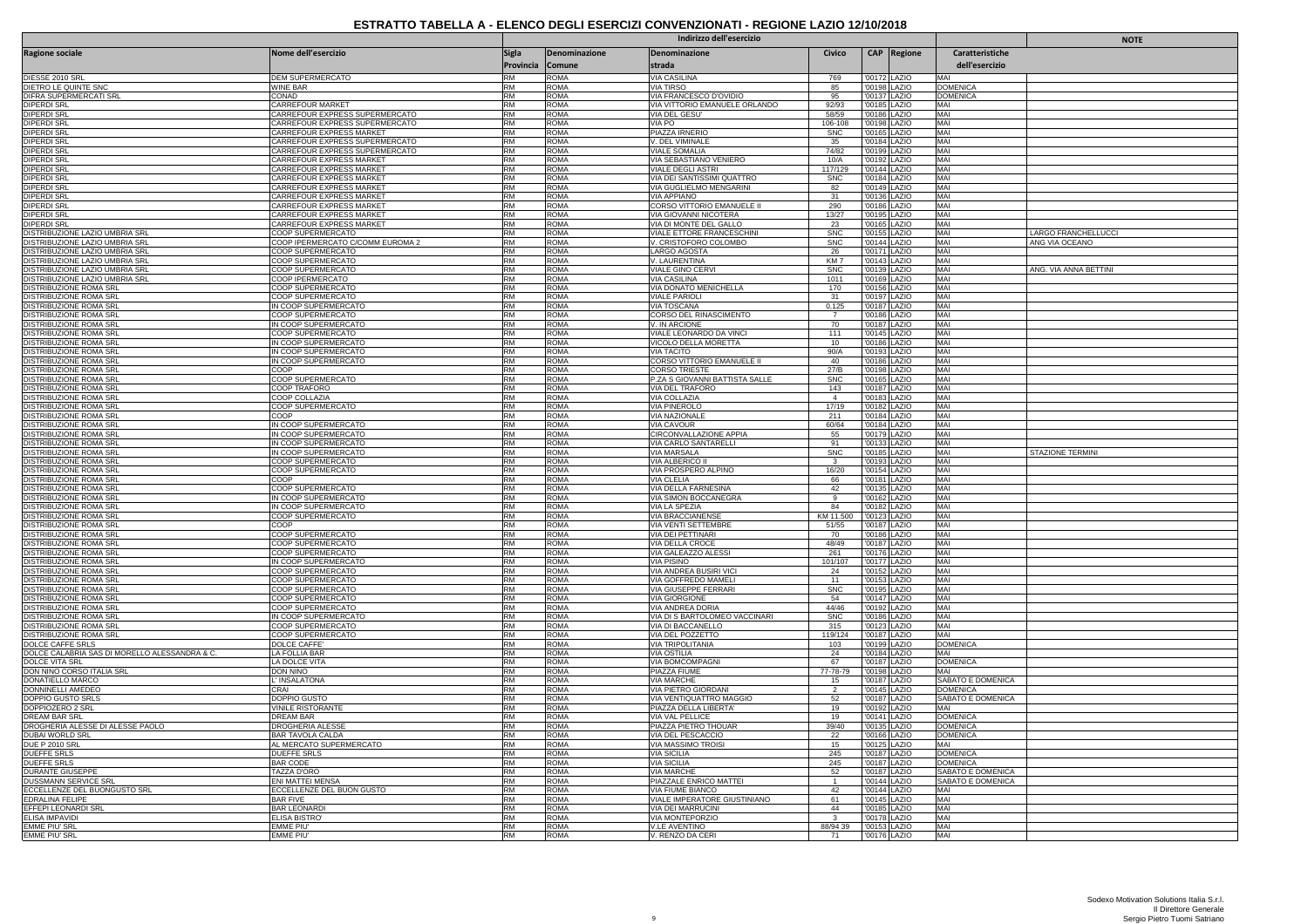|                                                                     |                                                    |                                  |                            | <b>NOTE</b>                                           |                  |                              |                                    |                         |
|---------------------------------------------------------------------|----------------------------------------------------|----------------------------------|----------------------------|-------------------------------------------------------|------------------|------------------------------|------------------------------------|-------------------------|
| <b>Ragione sociale</b>                                              | Nome dell'esercizio                                | <b>Sigla</b><br>Provincia Comune | Denominazione              | Denominazione<br>strada                               | Civico           | CAP Regione                  | Caratteristiche<br>dell'esercizio  |                         |
| EMME PIU' SRI                                                       | EMME PIU                                           | <b>RM</b>                        | ROMA                       | . DELLA RUSTICA                                       | 265              | '00155 LAZIO                 | MA                                 |                         |
| EMME PIU' SRL                                                       | EMME PIU                                           | <b>RM</b>                        | <b>ROMA</b>                | V. ROBERTO FANCELLI                                   | $\overline{7}$   | '00169 LAZIO                 | MAI                                |                         |
| <b>EMME PIU' SRI</b>                                                | EMME PIU                                           | <b>RM</b>                        | <b>ROMA</b>                | /. CARLO SIGONIO                                      | 53               | '00179 LAZIO                 | MAI                                |                         |
| EMME PIU' SR                                                        | EMME PIU                                           | RM                               | <b>ROMA</b>                | VIA DI TOR VERGATA                                    |                  | 00133 LAZIO                  | MAI<br>MAI                         |                         |
| <b>EMME PIU' SRL</b><br>EMME PIU' SRL                               | <b>EMME PIU</b><br>emme piu'                       | RM<br><b>RM</b>                  | <b>ROMA</b><br><b>ROMA</b> | <b>V.LE ERETUM</b><br>VIA TIBERINA                    | 19<br>73/A       | '00131 LAZIO<br>'00188 LAZIO | MAI                                |                         |
| EMME PIU' SR                                                        | EMME PIU                                           | <b>RM</b>                        | <b>ROMA</b>                | V. CASSIA                                             | 1705/1707        | 00123 LAZIO                  | MAI                                |                         |
| <b>EMME PIU'SR</b>                                                  | <b>EMME PIU</b>                                    | RM                               | <b>ROMA</b>                | <b>V.LE MANZONI</b>                                   | 40/44            | '00185 LAZIO                 | MAI                                |                         |
| EMME PIU' SRL                                                       | EMME PIU'                                          | RM                               | <b>ROMA</b>                | /. CLAUDIO ASELLO                                     | 29               | '00175 LAZIO                 | MAI                                |                         |
| <b>EMME PIU' SRI</b>                                                | EMME PIU                                           | RM                               | <b>ROMA</b>                | , EDOARDO D'ONOFRIO                                   | 140/142          | '00155 LAZIO                 | MAI                                |                         |
| <b>EMME PIU' SRI</b>                                                | <b>EMME PIU</b>                                    | <b>RM</b>                        | <b>ROMA</b>                | V. GABRIELLO CHIABRERA                                | 89               | '00145 LAZIO                 | MAI                                |                         |
| EMME PIU' SRL<br><b>EMME PIU' SRI</b>                               | EMME PIU'<br>EMME PIU                              | RM<br>RM                         | <b>ROMA</b><br><b>ROMA</b> | V. DELLA PINETA SACCHETTI                             | 51               | '00167 LAZIO<br>'00139 LAZIO | MAI                                |                         |
| <b>EMME PIU' SRI</b>                                                | <b>EMME PIU</b>                                    | <b>RM</b>                        | <b>ROMA</b>                | . AMALIA BETTINI<br>V. VOLUSIA                        | $\frac{56}{16}$  | '00189 LAZIO                 | MAI<br>MAI                         |                         |
| <b>EMME PIU' SRL</b>                                                | <b>EMME PIU'</b>                                   | RM                               | <b>ROMA</b>                | V. DI BACCANELLO                                      | 316/318/320      | '00123 LAZIO                 | MAI                                |                         |
| EMME PIU' SRL                                                       | FMMF PIU                                           | <b>RM</b>                        | <b>ROMA</b>                | V. DELLA FOTOGRAFIA                                   | 113              | '00142 LAZIO                 | MAI                                |                         |
| ENRICO UGOLINEL                                                     | AL PANINO                                          | RM                               | <b>ROMA</b>                | VIA PIETRO BORSIERI                                   | 5/A              | '00195 LAZIO                 | MAI                                |                         |
| <b>ERNESTI ENRICO</b>                                               | PASTA ALL'UOVO NORCINERIA                          | RM                               | <b>ROMA</b>                | VIA STEFANO OBERTO                                    | <b>BOX15</b>     | '00173 LAZIO                 | MAI                                |                         |
| <b>ESPERIA SNC</b>                                                  | <b>TRATTORIA ESPERIA</b>                           | <b>RM</b>                        | <b>ROMA</b>                | <b>VIA FIRENZE</b>                                    | 16/17            | '00184 LAZIO                 | <b>DOMENICA</b>                    |                         |
| ESSEGI SNC DI RAVIOLI GIULIO & C.<br>ESSELUNGA SPA                  | VINO E RAVIOLI<br>ESSELUNGA MARKET                 | <b>RM</b><br><b>RM</b>           | <b>ROMA</b><br><b>ROMA</b> | VIALE B VERGINE DEL CARMELO<br>V.LE PALMIRO TOGLIATTI | 161<br>1021-1023 | '00144 LAZIO<br>'00155 LAZIO | <b>DOMENICA</b><br>MAI             |                         |
| <b>ESTER SRL</b>                                                    | <b>IPERCARNI GASTRONOMIA</b>                       | <b>RM</b>                        | <b>ROMA</b>                | <u>VIA CARLO LORENZINI</u>                            | 91               | '00137 LAZIO                 | MAI                                |                         |
| <b>ESTER SRL</b>                                                    | <b>IPERCARNI GASTRONOMIA</b>                       | RM                               | <b>ROMA</b>                | VIA DELLE VIGNE NUOVE                                 | 232              | '00139 LAZIO                 | MAI                                |                         |
| <b>EUR 2008 SR</b>                                                  | <b>IL RAZIONALE</b>                                | RM                               | <b>ROMA</b>                | VIALE DELLA CIVILTA DEL LAVORO                        | 72/76            | '00144 LAZIO                 | SABATO E DOMENICA                  |                         |
| EUR CITY SRL                                                        | GILOTTI EUR                                        | <b>RM</b>                        | <b>ROMA</b>                | VIALE OCEANIA                                         | 90               | '00144 LAZIO                 | MAI                                |                         |
| EUR FOOD SRI                                                        | CASA NOVECENTO                                     | <b>RM</b>                        | <b>ROMA</b>                | P.ZA GUGLIELMO MARCONI                                | 32               | 00144 LAZIO                  | <b>DOMENICA</b>                    |                         |
| <b>EUR MARGHERITA SRL</b>                                           | MARGHERITA OSTERIA RISTORANTE                      | RM                               | <b>ROMA</b>                | <b>VIA PRAGA</b>                                      | 43409            | '00144 LAZIO                 | MAI                                |                         |
| EUROPA BAKERY SRLS<br><b>EUSTACCHI ALBERTO</b>                      | LIEVITO PIZZA PANE<br>PIZZERIA ALBERT              | <b>RM</b><br>RM                  | ROMA<br><b>ROMA</b>        | VIALE EUROPA                                          | 339              | '00144 LAZIO<br>00154 LAZIO  | <b>DOMENICA</b><br><b>DOMENICA</b> |                         |
| <b>FVENGELISTI STEFANO</b>                                          | <b>BAR</b>                                         | <b>RM</b>                        | <b>ROMA</b>                | CIRCONVALLAZIONE OSTIENSE<br><b>VIA VIGNE NUOVE</b>   | 225<br>624       | '00139 LAZIO                 | <b>DOMENICA</b>                    |                         |
| <b>FEFSRLS</b>                                                      | L'ANTICO CASALE                                    | <b>RM</b>                        | <b>ROMA</b>                | VIA DI SALONE                                         | 155/157          | '00131 LAZIO                 | <b>DOMENICA</b>                    |                         |
| F E R LAB GASTRONOMIA ALIMENTARE DI FABIO ROBERTO TAORMIN F E R LAB |                                                    | RM                               | <b>ROMA</b>                | <b>VIA GIAMBATTISTA VICO</b>                          | 44D/E 46         | 00196 LAZIO                  | <b>DOMENICA</b>                    |                         |
| F.E G. SRLS                                                         | <b>BAR TAVOLA CALDA</b>                            | <b>RM</b>                        | <b>ROMA</b>                | VIA ZOE FONTANA                                       | 220              | '00131 LAZIO                 | SABATO E DOMENICA                  |                         |
| F.L.F.SRL                                                           | CAFFE' TESTACCIO                                   | <b>RM</b>                        | <b>ROMA</b>                | VIA GIOVANNI BRANCA                                   | 64               | '00153 LAZIO                 | MAI                                |                         |
| F.LLI CARRA DI CARRA V. SAS                                         | RISTORANTE JONNY GALLO                             | RM                               | <b>ROMA</b>                | PIAZZA DELLA REPUBBLICA                               | 64/65/66         | '00185 LAZIO                 | MAI                                |                         |
| F.LLI CARRA DI CARRA V. SAS<br>FA.PI. SA. SRI                       | CAFFE' BAR PICCAROZZI<br>LA FONTE DEL PANE         | RM<br>RM                         | <b>ROMA</b><br><b>ROMA</b> | PIAZZA DELLA REPUBBLICA<br>VIA GABRIELLO CHIABRERA    | 62/63<br>156/ABC | '00185 LAZIO<br>'00145 LAZIO | MAI<br><b>DOMENICA</b>             |                         |
| <b>FABIO CONSOL</b>                                                 | ' AMBASCIATA CALABRESE                             | <b>RM</b>                        | <b>ROMA</b>                | VIA MICHELANGELO POGGIOL                              | 23/25            | '00161 LAZIO                 | <b>DOMENICA</b>                    |                         |
| <b>FALUNI SRL</b>                                                   | CONAD                                              | RM                               | <b>ROMA</b>                | VIA CONVERSANO                                        | <b>SNC</b>       | '00171 LAZIO                 | MAI                                |                         |
| <b>FALUNI SRL</b>                                                   | CONAD                                              | RM                               | <b>ROMA</b>                | VIA DELLE VIGNE DI MORENA                             | 23               | '00118 LAZIO                 | <b>DOMENICA</b>                    |                         |
| FAMILY BAR DI RUSSO MARC                                            | BAR GASTRONOMIA                                    | <b>RM</b>                        | <b>ROMA</b>                | <b>VIA VENTI SETTEMBRE</b>                            | 121              | '00187 LAZIO                 | MAI                                |                         |
| FAMILY SAS DI FABIO BRUNO                                           | LA BAGUETTERIA                                     | RM                               | <b>ROMA</b>                | VIA VENTI SETTEMBRE                                   | 23/A             | '00187 LAZIO                 | <b>DOMENICA</b>                    |                         |
| <b>FANTO SRL</b>                                                    | <b>INFARINARE RISTORANTE PIZZERIA</b>              | RM                               | <b>ROMA</b>                | PIAZZA VESCOVIO                                       | 16/17            | '00199 LAZIO                 | MAI                                |                         |
| <b>FARINIAMO SRL</b>                                                | <b>FARINIAMO</b>                                   | <b>RM</b><br>RM                  | <b>ROMA</b>                | CIRCONVALLAZIONE OSTIENSE                             | 313/315          | '00154 LAZIO                 | MAI<br>MAI                         |                         |
| <b>FAST FISH SRLS</b><br>FAST FOOD INDIANO DI ZAHEER R.M. & M.J.    | LA PARANZA RISTORANTE PIZZERIA<br><b>FAST FOOD</b> | RM                               | <b>ROMA</b><br><b>ROMA</b> | VIALE DELL' OCEANO PACIFICO<br>VIA DELLE AZZORRE      | 83<br>348        | 00144 LAZIO<br>'00121 LAZIO  | MAI                                |                         |
| FAUSTO D'AMBROSIO                                                   | UNDERGROUND CAFFE                                  | <b>RM</b>                        | ROMA                       | VIA GELA                                              | 41587            | '00182 LAZIO                 | DOMENICA POMERIGGIO                |                         |
| FC SRL                                                              | META' SUPERMERCATO                                 | <b>RM</b>                        | <b>ROMA</b>                | VIALE VAL PADANA                                      |                  | '00141 LAZIO                 | MAI                                |                         |
| FELICIANO BUSCAINI SRL                                              | EFFEPIU' SUPERMERCATI                              | RM                               | <b>ROMA</b>                | VIA DOBBIACO                                          | $\overline{1}$   | '00124 LAZIO                 | MAI                                |                         |
| FELICIANO BUSCAINI SRL                                              | EFFE PIU SUPERMERCATI                              | <b>RM</b>                        | <b>ROMA</b>                | VIA SARSINA                                           | 72/A             | '00127 LAZIO                 | MAI                                |                         |
| FELICIANO BUSCAINI SRI                                              | EFFEPIU' SUPERMERCATI                              | RM                               | <b>ROMA</b>                | <b>VIA DELLE EBRIDI</b>                               | $\overline{4}$   | '00121 LAZIO                 | MAI                                | MULTISTORE GLI AQUILONI |
| <b>FERDINANDO SRL</b>                                               | ROSSO POMODORO                                     | <b>RM</b>                        | <b>ROMA</b>                | LARGO TORRE ARGENTINA                                 | $\overline{1}$   | '00186 LAZIO                 | MAI                                |                         |
| FERRARA SAS DI ANGELA FERRARA<br><b>FERRI BARBARA</b>               | PIZZERIA TAVOLA CALDA FERRARA<br>DOLCE ROMA BAR    | RM<br>RM                         | <b>ROMA</b><br><b>ROMA</b> | VIALE DELLA MARINA<br><b>VIA SERAFICO</b>             | 56/58<br>167     | '00122 LAZIO<br>'00142 LAZIO | MAI<br>SABATO E DOMENICA           |                         |
| FIORENZA DI DI MATTIA EMANUELA                                      | CAFFE' FIORENZA                                    | <b>RM</b>                        | <b>ROMA</b>                | <b>PIAZZA VESCOVIO</b>                                | 22               | '00199 LAZIO                 | MAI                                |                         |
| <b>FLUNCH ITALIA SRL</b>                                            | FLUNCH ROMA BUFALOTTA RISTORANTE                   | RM                               | <b>ROMA</b>                | V. ALBERTO LIONELLO                                   | 201              | '00139 LAZIO                 | MAI                                | C.C PORTA DI ROMA       |
| FLUNCH ITALIA SRL                                                   | FLUNCH CAFFE ROMA BUFALOTTA BAR                    | <b>RM</b>                        | <b>ROMA</b>                | V. ALBERTO LIONELLO                                   | 201              | '00139 LAZIO                 | MAI                                | C.C. PORTA DI ROMA      |
| FOOD AND FOOD SRI                                                   | CANTIERI BISTROT                                   | <b>RM</b>                        | ROMA                       | VIA COLA DI RIENZO                                    | 16/20            | '00192 LAZIO                 | MAI                                |                         |
| FOOD FACTORY SRLS                                                   | FOOD FACTORY                                       | <b>RM</b>                        | <b>ROMA</b>                | PIAZZA DI SAN COSIMATO                                | 48/49            | '00153 LAZIO                 | <b>DOMENICA</b>                    |                         |
| FOOD IT SRLS                                                        | <b>OTTAVA MERAVIGLIA</b>                           | <b>RM</b>                        | <b>ROMA</b>                | VIA PO                                                | 62               | '00198 LAZIO                 | <b>DOMENICA</b>                    |                         |
| FOOD SERVICE SRI<br><b>FOOD SERVICE SRI</b>                         | D.P.C.<br>SUPREMA CORTE CASS.                      | RM<br>RM                         | ROMA<br><b>ROMA</b>        | <b>VIA VITORCHIANO</b><br>PIAZZA CAVOUR               | $\overline{7}$   | '00189 LAZIO<br>'00193 LAZIO | <b>DOMENICA</b><br><b>DOMENICA</b> |                         |
| <b>FOOD SERVICE SRL</b>                                             | <u>MIN. INTERNO</u>                                | <b>RM</b>                        | <b>ROMA</b>                | VIA TUSCOLANA                                         | 1548             | '00173 LAZIO                 | <b>DOMENICA</b>                    | MINISTERO INTERNO       |
| FOOD SERVICE SRI                                                    | <b>BAR RETTORATO</b>                               | RM                               | <b>ROMA</b>                | VIA CRACOVIA                                          | <b>SNC</b>       | '00133 LAZIO                 | <b>DOMENICA</b>                    |                         |
| <b>FOOD SERVICE SRL</b>                                             | RISTORANTE LA LIMONAIA                             | RM                               | <b>ROMA</b>                | V. LAZZARO SPALLANZANI                                | 1A               | '00161 LAZIO                 | <b>DOMENICA</b>                    |                         |
| FOOD SERVICE SRL                                                    | BAR C/O FACOLTA MEDICINA                           | <b>RM</b>                        | <b>ROMA</b>                | VIA MONTPELLIER                                       | ${\sf SNC}$      | '00133 LAZIO                 | <b>DOMENICA</b>                    |                         |
| FOOD ZONE SRL                                                       | LE MARK SUPERMERCATO                               | RM                               | <b>ROMA</b>                | VIALE DI CASTEL PORZIANO                              | 302              | 00124 LAZIO                  | MAI                                |                         |
| FORNO DEGLI AMICI SRL                                               | FORNO DEGLI AMICI                                  | RM                               | <b>ROMA</b>                | <b>VIA FIRENZE</b>                                    | 51/52            | '00184 LAZIO                 | <b>DOMENICA</b>                    |                         |
| FRAMA 2010 SRL                                                      | PUNTO SIMPLY MARKET                                | <b>RM</b>                        | <b>ROMA</b>                | PIAZZA COLA DI RIENZO                                 | 86/C             | '00192 LAZIO                 | MAI                                |                         |
| FRANCESCO COLUMBU & C. SNC<br>FRANCESCO GIORDANO                    | SNACK BAR GENNARGENTU<br>RINGO BAR                 | RM<br><b>RM</b>                  | <b>ROMA</b><br><b>ROMA</b> | VIA DI PORTONACCIO<br>VIALE VASCO DE GAMA             | 43 A/B<br>43318  | 00159 LAZIO<br>'00121 LAZIO  | <b>DOMENICA</b><br><b>DOMENICA</b> |                         |
| FRANCESCO ONOFRI                                                    | <b>FRAICHE</b>                                     | <b>RM</b>                        | <b>ROMA</b>                | VIA SALARIA                                           | 121/D            | '00198 LAZIO                 | SABATO E DOMENICA                  |                         |
| FRATELLI FABIO E ROBERTO STAROCCIA E C SNC                          | <b>STAROCCIA</b>                                   | RM                               | <b>ROMA</b>                | <b>VIA SICILIA</b>                                    | 121              | '00187 LAZIO                 | <b>DOMENICA</b>                    |                         |
| <b>FRATELLI CATALDI SAS</b>                                         | <b>CARREFOUR EXPRESS</b>                           | <b>RM</b>                        | <b>ROMA</b>                | <b>VIA AURELIANA</b>                                  | $\overline{1}$   | '00187   AZIO                | MAI                                |                         |
| FRATELLI CAVALIERI SRL                                              | IL VELIERO CAFE RISTORANTE                         | RM                               | <b>ROMA</b>                | <b>VIA OSTIENSE</b>                                   | 131/N/O          | '00154 LAZIO                 | <b>DOMENICA</b>                    |                         |
| FRATELLI CRISCIOTTI SAS DI CRISCIOTTI BERNARDINO E C                | TRATTORIA F.LLI CRISCIOTTI                         | <b>RM</b>                        | <b>ROMA</b>                | VIA MASSIMO D'AZEGLIO                                 | 5                | '00184 LAZIO                 | <b>DOMENICA</b>                    |                         |
| FRATELLI GARBATELLA SRLS                                            | RISTORANTE PIZZERIA LA TORRICELLA 2                | <b>RM</b><br>RM                  | <b>ROMA</b><br><b>ROMA</b> | CIRCONVALLAZIONE OSTIENSE                             | 192<br>9         | '00154 LAZIO<br>'00186 LAZIO | MAI<br>MAI                         |                         |
| FRATELLI ROCCHI SRL<br>FRIENDS FOOD 2017 SRI                        | BOTTEGA ROCCHI<br>SAPORI D' ISCHIA                 | <b>RM</b>                        | <b>ROMA</b>                | VIA DEL CARAVITA<br><b>VIA MARCHE</b>                 | 19               | '00187 LAZIO                 | MAI                                |                         |
| FROB SRL                                                            | ALICE IL NOME DELLA PIZZA                          | RM                               | <b>ROMA</b>                | CIRCONVALLAZIONE OSTIENSE                             | 353              | '00154 LAZIO                 | <b>DOMENICA</b>                    |                         |
| FROLLANO MIRKO                                                      | MODENA PANINERIA                                   | <b>RM</b>                        | <b>ROMA</b>                | VIA MODENA                                            | 49               | '00184 LAZIO                 | <b>DOMENICA</b>                    |                         |
| FRUTTA CAPITALE SRI                                                 | ZAZIE                                              | RM                               | <b>ROMA</b>                | VIA CESARE BOSI                                       | $\overline{7}$   | '00198 LAZIO                 | SABATO E DOMENICA                  |                         |
| <b>FUTURA PORTICO SRI</b>                                           | <b>CATINAR</b>                                     | <b>RM</b>                        | <b>ROMA</b>                | VIA DI SANTA MARIA DEL PIANTO                         | 16               | '00186 LAZIO                 | MAI                                |                         |
| G.A.R. SRL                                                          | IL PAPERO GIALLO SELF SERVICE                      | <b>RM</b>                        | <b>ROMA</b>                | V. VAGLIA                                             | 13/21            | '00139 LAZIO                 | <b>DOMENICA</b>                    |                         |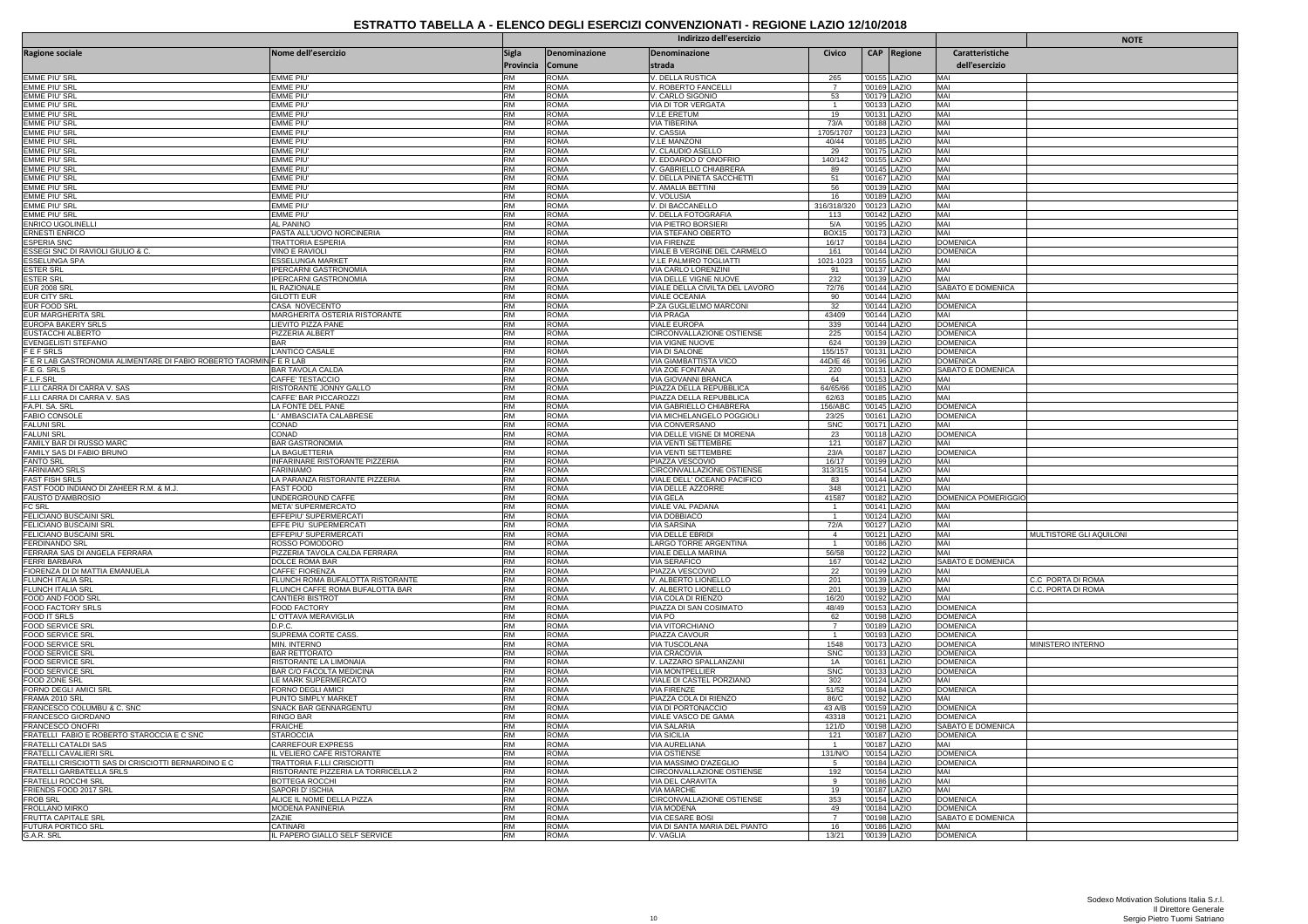|                                                                           |                                                         | Indirizzo dell'esercizio |                            |                                                    |                       |              |                               |                                    | <b>NOTE</b>               |
|---------------------------------------------------------------------------|---------------------------------------------------------|--------------------------|----------------------------|----------------------------------------------------|-----------------------|--------------|-------------------------------|------------------------------------|---------------------------|
| <b>Ragione sociale</b>                                                    | Nome dell'esercizio                                     | Sigla                    | Denominazione              | Denominazione                                      | Civico                |              | <b>CAP</b> Regione            | Caratteristiche                    |                           |
|                                                                           |                                                         | Provincia Comune         |                            | strada                                             |                       |              |                               | dell'esercizio                     |                           |
| G.P. SRL                                                                  | CARREFOUR EXPRESS                                       | <b>RM</b>                | <b>ROMA</b>                | VIA ALESSANDRO PIOLA CASELLI                       | 101                   |              | '00122 LAZIO                  | MAI                                |                           |
| G.P. SRL                                                                  | CARREFOUR EXPRESS                                       | <b>RM</b>                | <b>ROMA</b>                | VIA CASAL PALOCCO                                  | 28                    |              | '00124 LAZIO                  | MAI                                |                           |
| <b>GAGE SRL</b><br><b>GAGLIO GIUSEPPE</b>                                 | CAFFE CAMBRIDGE<br>PIZZERIA DI GIANNI                   | RM<br><b>RM</b>          | <b>ROMA</b><br><b>ROMA</b> | VIALE REGINA MARGHERITA<br>VIA DEI SOMMOZZATORI    | 67/69<br>53           |              | '00198 LAZIO<br>'00143 LAZIO  | MAI<br>DOMENICA                    |                           |
| GAIA 2010 SRLS CON SOCIO UNICO                                            | TERRA MIA-RISTORANTE BAR PIZZERIA                       | RM                       | <b>ROMA</b>                | V. REGGIO EMILIA                                   | 10                    |              | '00198 LAZIO                  | <b>DOMENICA</b>                    |                           |
| <b>GAMFOOD SRL</b>                                                        | PAGNOTELLA GOURMET                                      | <b>RM</b>                | <b>ROMA</b>                | <b>VIA TACITO</b>                                  | 34/36                 |              | '00193 LAZIO                  | MAI                                |                           |
| <b>GAO CHI LANG</b>                                                       | RISTORANTE VIP CINESE E GIAPPONESE                      | RM                       | <b>ROMA</b>                | VIA DELL' ARCADIA                                  | 71                    |              | '00147 LAZIO                  | MAI                                |                           |
| <b>GARGANI VALERIO SRL</b><br><b>GATTI SRL</b>                            | <b>GARGANI RISTORANTE</b><br><b>CONAD CITY</b>          | <b>RM</b><br>RM          | <b>ROMA</b><br><b>ROMA</b> | <b>VIA LOMBARDIA</b><br>VIA GEORGES SOREI          | 15/17<br>25           |              | '00187 LAZIO<br>'00177 LAZIO  | MAI<br>MAI                         |                           |
| <b>GATTI SRL</b>                                                          | CONAD CITY                                              | RM                       | <b>ROMA</b>                | <b>VIA PRENESTINA</b>                              | 250/H                 |              | '00177 LAZIO                  | MAI                                |                           |
| <b>GE BAR SR</b>                                                          | <b>TOMAS BAR</b>                                        | RM                       | <b>ROMA</b>                | VIA ORESTE TOMMASINI                               | 38/44                 |              | '00162 LAZIO                  | <b>DOMENICA</b>                    |                           |
| GE.PI.R. SNC DI FULLONE D. E G.                                           | TAVOLA CALDA                                            | RM                       | <b>ROMA</b>                | <b>VIA CASTANI</b>                                 | 50                    |              | '00172 LAZIO                  | <b>DOMENICA</b>                    |                           |
| <b>GELATI DI PIETRA SRL</b><br>GEMA COMMERCIALE SRL IN LIQUIDAZIONE       | L PANINO INGEGNOSO<br><b>TUODI MARKET</b>               | <b>RM</b><br>RM          | <b>ROMA</b><br><b>ROMA</b> | PIAZZA DI PIETRA<br>VIA DI BOCCEA                  | 35<br>236A-238        | '00186       | LAZIO<br>'00167 LAZIO         | MAI<br>MAI                         |                           |
| <b>GERVIT SRL</b>                                                         | <b>RED CARPET</b>                                       | RM                       | <b>ROMA</b>                | <b>VIA FORLI'</b>                                  | 47                    |              | '00161 LAZIO                  | <b>DOMENICA</b>                    |                           |
| <b>GESCRALBAR SR</b>                                                      | <b>GESCRAL BAR</b>                                      | <b>RM</b>                | <b>ROMA</b>                | VIA ANTONIO BAIAMONTI                              | 25                    |              | '00195 LAZIO                  | SABATO E DOMENICA                  |                           |
| GESPAC SRL<br>GESPAC SRL                                                  | CONAD SUPERSTORE SUPERMERCATO                           | <b>RM</b>                | <b>ROMA</b>                | VIA NOCERA UMBRA                                   | SNC                   |              | '00181_LAZIO                  | MAI                                |                           |
|                                                                           | CONAD SUPERSTORE SUPERMERCATO                           | RM<br>RM                 | <b>ROMA</b><br><b>ROMA</b> | VIALE ISACCO NEWTON                                | 51/53/55 5            |              | '00151 LAZIO                  | MAI                                |                           |
| <b>GESPAC SRI</b><br><b>GESPAC SRL</b>                                    | CONAD SUPERSTORE<br>CONAD SUPERSTORE SUPERMERCATO       | <b>RM</b>                | ROMA                       | VIA IGNAZIO GIORGI<br>VIA ATTILIO AMBROSINI        | 53/A<br>183           |              | '00162 LAZIO<br>'00147 LAZIO  | MAI<br>MAI                         |                           |
| <b>GESPAC SRI</b>                                                         | CONAD SUPERSTORE                                        | <b>RM</b>                | <b>ROMA</b>                | V. TUSCOLANA                                       | 950                   |              | '00174 LAZIO                  | MAI                                |                           |
| <b>GESTAR 1 SRI</b>                                                       | CONAD MARKET                                            | RM                       | <b>ROMA</b>                | <b>VIA TARANTO</b>                                 | 204                   |              | '00182 LAZIO                  | <b>DOMENICA</b>                    |                           |
| <b>GESTI. DIR. SRI</b>                                                    | BAKF                                                    | <b>RM</b>                | <b>ROMA</b>                | LARGO DEL BRONZINO                                 | 43377                 |              | '00142 LAZIO                  | <b>DOMENICA</b>                    |                           |
| GESTI. DIR. SRL<br><b>GESUALDI ANTONIETTA</b>                             | COFFEE AND CO<br>CAFFETTERIA TREVIS                     | RM<br><b>RM</b>          | <b>ROMA</b><br><b>ROMA</b> | VIALE PALMIRO TOGLIATTI<br>VIA GIACOMO TREVIS      | $\overline{2}$<br>46  |              | '00173 LAZIO<br>'00147   AZIO | MAI<br><b>DOMENICA</b>             |                           |
| <b>GFM SRL</b>                                                            | CONAD                                                   | <b>RM</b>                | <b>ROMA</b>                | CORSO TRIESTE                                      | 200                   |              | '00198 LAZIO                  | MAI                                |                           |
| <b>GFM SRL</b>                                                            | CONAD                                                   | RM                       | <b>ROMA</b>                | VIA CARDINALE DI YORK                              | $\overline{2}$        |              | '00148 LAZIO                  | MAI                                |                           |
| GI.MAD. DE SANTIS SANDRO & C. SNC                                         | PIZZA E POLLI ATENEO                                    | RM                       | <b>ROMA</b>                | PIAZZA DELL' ATENEO SALESIANO                      | 40                    |              | '00139 LAZIO                  | MAI                                |                           |
| <b>GIGLIO SRI</b>                                                         | RISTORANTE DEL GIGLIO                                   | RM                       | <b>ROMA</b>                | <b>VIA TORINO</b>                                  | 137                   |              | '00184 LAZIO                  | <b>DOMENICA</b>                    |                           |
| <b>GIOVA SRL</b><br>GIRODOLIO DI GIANLUCA REGAZZO                         | <b>BFAT</b><br><b>GIRODOLIO</b>                         | <b>RM</b><br>RM          | <b>ROMA</b><br><b>ROMA</b> | <b>VIA FABIO MASSIMO</b><br>VIA FABIO MASSIMO      | 51<br>16              |              | '00192 LAZIO<br>'00192 LAZIO  | <b>DOMENICA</b><br><b>DOMENICA</b> |                           |
| <b>GIUMA SRI</b>                                                          | RISTORANTE GIUMA                                        | <b>RM</b>                | <b>ROMA</b>                | P.ZA ALESSANDRIA                                   | 23                    | 00198        | LAZIO                         | <b>DOMENICA</b>                    |                           |
| <b>GO DISTRIBUZIONE SRL</b>                                               | PAM                                                     | <b>RM</b>                | <b>ROMA</b>                | <b>VIA LEMONIA</b>                                 | 187                   |              | '00174 LAZIO                  | MAI                                |                           |
| <b>GO DISTRIBUZIONE SRL</b>                                               | <b>MFTA</b>                                             | RM                       | <b>ROMA</b>                | VIALE DEI COLLI PORTUENSI                          | 191                   |              | '00151 LAZIO                  | MAI                                |                           |
| <b>GOLA SRL</b>                                                           | <b>BAR TENTAZIONI</b>                                   | <b>RM</b><br><b>RM</b>   | <b>ROMA</b><br><b>ROMA</b> | VIA SILVIO D' AMICO<br><b>VIALE BEETHOVEN</b>      | 115<br>90             | 00145        | LAZIO                         | MAI<br><b>DOMENICA</b>             |                           |
| <b>GOURMET SERVICE SRI</b><br><b>GOURMETTANDO SRLS</b>                    | PAGNOTELLA GOURMET<br>PANINA GASTRONOMIA                | <b>RM</b>                | <b>ROMA</b>                | VIALE EUROPA                                       | 310                   |              | '00144 LAZIO<br>'00144 LAZIO  | SABATO E DOMENICA                  |                           |
| <b>GPS ALIMENTARI SRL</b>                                                 | PERTRISCOUNT GPS ALIMENTARI                             | RM                       | <b>ROMA</b>                | <b>VIA ORVIETO</b>                                 | 44                    |              | '00182 LAZIO                  | MAI                                |                           |
| <b>GRACOS SRL</b>                                                         | PEWEX SUPERMERCATI                                      | <b>RM</b>                | <b>ROMA</b>                | VIALE GUGLIELMO MARCONI                            | 37                    |              | '00146 LAZIO                  | MAI                                |                           |
| <b>GRAMAR SRL</b>                                                         | <b>IPERCARNI</b>                                        | <b>RM</b>                | <b>ROMA</b>                | V. CASILINA                                        | 1846                  |              | '00132 LAZIO                  | MAI                                |                           |
| <b>GRAN CAFFE' FRUIT E COFFEE SRLS</b><br>GRAN CAFFE' SWEET & SAVORY SRLS | <b>GRAN CAFFE' FRUIT E COFFEE</b><br><b>GRAN CAFFE'</b> | RM<br><b>RM</b>          | <b>ROMA</b><br><b>ROMA</b> | VIA DI CAPO LE CASE<br>VIA DELLE QUATTRO FONTANE   | 27<br>28              |              | '00187 LAZIO<br>'00184 LAZIO  | MAI<br><b>DOMENICA</b>             |                           |
| <b>GRAN CATERING SRL</b>                                                  | <b>GU GRAN CAFFE</b>                                    | <b>RM</b>                | <b>ROMA</b>                | VIALE DELL' AERONAUTICA                            | 25/31                 |              | '00144 LAZIO                  | MAI                                |                           |
| <b>GREEN BAR SNC</b>                                                      | <b>GREEN BAR</b>                                        | <b>RM</b>                | <b>ROMA</b>                | VIA CESARE BECCARIA                                | -9                    |              | '00196 LAZIO                  | SABATO E DOMENICA                  |                           |
| <b>GRIF CAFE' 2 SRL</b>                                                   | <b>GRIF CAFE'</b>                                       | RM                       | <b>ROMA</b>                | <b>VIA GRACCHI</b>                                 | 203                   |              | '00192 LAZIO                  | <b>DOMENICA</b>                    |                           |
| <b>GRIF CAFE' SRL</b><br><b>GRUPPO ARGENTI SRL</b>                        | <b>GRIF CAFE' TAVOLACALDA</b><br>PUNTO SIMPLY           | <b>RM</b><br>RM          | <b>ROMA</b><br><b>ROMA</b> | VIALE GIUSEPPE MAZZINI<br>PIAZZA COLA DI RIENZO    | 49/51<br>86/C         |              | '00195 LAZIO<br>'00192 LAZIO  | <b>DOMENICA</b><br>MAI             |                           |
| <b>GRUPPO ARGENTI SRL</b>                                                 | SIMPLY MARKET                                           | RM                       | <b>ROMA</b>                | VIA FABIO MASSIMO                                  | 35/37                 | '00192       | LAZIO                         | MAI                                |                           |
| <b>GRUPPO ARGENTI SRL</b>                                                 | PUNTO SIMPLY                                            | <b>RM</b>                | <b>ROMA</b>                | PIAZZA DI S MARIA LIBERATRICE                      | 43160                 |              | '00153 LAZIO                  | MAI                                |                           |
| <b>GRUPPO CATALDI SRI</b>                                                 | CARREFOUR EXPRESS                                       | <b>RM</b>                | <b>ROMA</b>                | VIALE ARTURO CROCCO                                | 51                    |              | '00148 LAZIO                  | MAI                                |                           |
| <b>GRUPPO CATALDI SR</b>                                                  | CARREFOUR EXPRESS                                       | <b>RM</b><br><b>RM</b>   | <b>ROMA</b>                | VIA DI GROTTA PERFETTA                             | 141/147               | 00142        | LAZIO                         | MAI                                | GALL. COMM. PORTA DI ROMA |
| <b>GRUPPO NEGOZI SRL</b><br><b>GRUPPO NEGOZI SRL</b>                      | <b>LA PIADINERIA</b><br><b>LA PIADINERIA</b>            | RM                       | <b>ROMA</b><br><b>ROMA</b> | VIA ALBERTO LIONELLO<br>VIA APPIA NUOVA            | 201<br>48             |              | '00139 LAZIO<br>'00183 LAZIO  | MAI<br>MAI                         | C.C. HAPPIO               |
| <b>GRUPPO NEGOZI SRL</b>                                                  | A PIADINERIA                                            | RM                       | <b>ROMA</b>                | VIALE PALMIRO TOGLIATTI                            |                       | '00173       | LAZIO                         | MAI                                |                           |
| <b>GRUPPO NEGOZI SRI</b>                                                  | <b>LA PIADINERIA</b>                                    | RM                       | <b>ROMA</b>                | VIA ALBERTO POLLIO                                 | 50                    |              | '00159 LAZIO                  | MAI                                |                           |
| <b>GRUPPO NEGOZI SRL</b>                                                  | LA PIADINERIA                                           | <b>RM</b>                | <b>ROMA</b>                | VIALE LUIGI SCHIAVONETTI                           | 426                   |              | '00173 LAZIO                  | MAI                                | CARREFOUR                 |
| <b>GRUPPO NEGOZI SRL</b>                                                  | LA PIADINERIA                                           | <b>RM</b><br><b>RM</b>   | <b>ROMA</b>                | VIALE DI VALLE AURELIA                             | <b>SNC</b>            |              | '00167 LAZIO                  | MAI<br>MAI                         |                           |
| <b>GRUPPO NEGOZI SRL</b><br><b>GRUPPO NEGOZI SRL</b>                      | <b>LA PIADINERIA</b><br><b>LA PIADINERIA</b>            | <b>RM</b>                | <b>ROMA</b><br><b>ROMA</b> | CORSO VITTORIO EMANUELE II<br><b>VIALE AMERICA</b> | 275<br>143            |              | '00186 LAZIO<br>'00144 LAZIO  | MAI                                |                           |
| <b>GRUPPO NEGOZI SRL</b>                                                  | LA PIADINERIA                                           | <b>RM</b>                | <b>ROMA</b>                | VIA ENRICO FERRI                                   | 8                     |              | '00173 LAZIO                  | MAI                                | C.C. LA ROMANINA          |
| <b>GRUPPO NEGOZI SRL</b>                                                  | LA PIADINERIA                                           | <b>RM</b>                | <b>ROMA</b>                | VIA COLLATINA                                      | <b>SNC</b>            | '00153       | LAZIO                         | MAI                                | C.C. ROMA EST             |
| <b>GRUPPO NEGOZI SRL</b>                                                  | <b>LA PIADINERIA</b><br>CARREFOUR MARKET                | <b>RM</b><br>RM          | <b>ROMA</b><br><b>ROMA</b> | VIALE DELL' OCEANO PACIFICO                        | <b>SNC</b>            |              | '00144 LAZIO                  | SABATO E DOMENICA                  | C.C. EROMA 2              |
| <b>GS SPA</b><br><b>GS SPA</b>                                            | CARREFOUR MARKET                                        | <b>RM</b>                | <b>ROMA</b>                | V. GREGORIO VII<br>V. CASILINA                     | 127<br>288            |              | '00165 LAZIO<br>'00176 LAZIO  | MAI<br>MAI                         |                           |
| <b>GS SPA</b>                                                             | CARREFOUR MARKET                                        | RM                       | <b>ROMA</b>                | <b>V.LE VENTUNO APRILE</b>                         | 23                    |              | '00162 LAZIO                  | MAI                                |                           |
| <b>GS SPA</b>                                                             | CARREFOUR MARKET                                        | <b>RM</b>                | <b>ROMA</b>                | V. DI GROTTA DI GREGNA                             | <b>SNC</b>            |              | '00155 LAZIO                  | MAI                                |                           |
| <b>GS SPA</b>                                                             | CARREFOUR MARKET                                        | <b>RM</b>                | <b>ROMA</b>                | VIA GIACOMO BOVE                                   | $4-A-C-D$             |              | '00154 LAZIO                  | MAI                                |                           |
| <b>GS SPA</b><br><b>GS SPA</b>                                            | CARREFOUR MARKET<br><b>CARREFOUR MARKET</b>             | <b>RM</b><br><b>RM</b>   | <b>ROMA</b><br><b>ROMA</b> | PIAZZALE EUGENIO MORELLI                           | 52<br>27              |              | '00151 LAZIO                  | MAI<br>MAI                         |                           |
| <b>GS SPA</b>                                                             | CARREFOUR MARKET                                        | <b>RM</b>                | <b>ROMA</b>                | V. ELIO DONATO<br>PIAZZALE DELLA STAZ DEL LIDO     | 18/20                 |              | '00136 LAZIO<br>'00122 LAZIO  | MAI                                |                           |
| <b>GS SPA</b>                                                             | CARREFOUR MARKET                                        | <b>RM</b>                | <b>ROMA</b>                | V. TUSCOLANA                                       | 1039                  |              | '00182 LAZIO                  | MAI                                |                           |
| <b>GS SPA</b>                                                             | CARREFOUR MARKET                                        | <b>RM</b>                | <b>ROMA</b>                | VIA OTTONE FATTIBONI                               | 117/147               |              | '00126 LAZIO                  | MAI                                |                           |
| <b>GS SPA</b><br><b>GS SPA</b>                                            | CARREFOUR MARKET<br>CARREFOUR MARKET                    | RM<br><b>RM</b>          | <b>ROMA</b><br><b>ROMA</b> | V. ANTONIO CRIMINALI<br>V. CITTA' DELLA PIEVE      | 32<br>42/52           |              | 00126 LAZIO                   | MAI<br>MAI                         |                           |
| <b>GS SPA</b>                                                             | CARREFOUR MARKET                                        | RM                       | <b>ROMA</b>                | V. GREGORIO XI                                     | 201/209               |              | '00191 LAZIO<br>'00166 LAZIO  | MAI                                |                           |
| <b>GS SPA</b>                                                             | CARREFOUR MARKET                                        | <b>RM</b>                | <b>ROMA</b>                | VIA FLAMINIA NUOVA                                 | KM 8.200              |              | '00191 LAZIO                  | MAI                                |                           |
| <b>GS SPA</b>                                                             | <b>CARREFOUR MARKET</b>                                 | <b>RM</b>                | <b>ROMA</b>                | V.LE ANTONIO CIAMARRA                              | 243/253               |              | '00173 LAZIO                  | MAI                                |                           |
| <b>GS SPA</b>                                                             | CARREFOUR MARKET                                        | <b>RM</b>                | <b>ROMA</b>                | V. ERNESTO BOEZI                                   | <b>SNC</b>            |              | '00124 LAZIO                  | MAI                                |                           |
| <b>GS SPA</b>                                                             | CARREFOUR MARKET                                        | <b>RM</b><br><b>RM</b>   | <b>ROMA</b>                | V.LE DEGLI EROI DI RODI                            | 16                    |              | 00128 LAZIO                   | MAI<br>MAI                         |                           |
| <b>GS SPA</b><br><b>GS SPA</b>                                            | CARREFOUR MARKET<br><b>CARREFOUR MARKET</b>             | <b>RM</b>                | <b>ROMA</b><br><b>ROMA</b> | VALE APELLE<br>V. DELLE FORNACI                    | <b>SNC</b><br>136/154 |              | '00124 LAZIO<br>'00165 LAZIO  | MAI                                |                           |
| <b>GS SPA</b>                                                             | CARREFOUR MARKET                                        | <b>RM</b>                | <b>ROMA</b>                | V. DELLA PINETA SACCHETTI                          | 199                   |              | '00168 LAZIO                  | MAI                                |                           |
| <b>GS SPA</b>                                                             | <b>CARREFOUR MARKET</b>                                 | <b>RM</b>                | <b>ROMA</b>                | VIA DEI SABELLI                                    | 125/129               |              | '00185 LAZIO                  | MAI                                |                           |
| <b>GS SPA</b>                                                             | <b>CARREFOUR MARKET</b>                                 | <b>RM</b>                | <b>ROMA</b>                | VIA CESARE BARONIO                                 | 161/165               | '00179 LAZIO |                               | MAI                                |                           |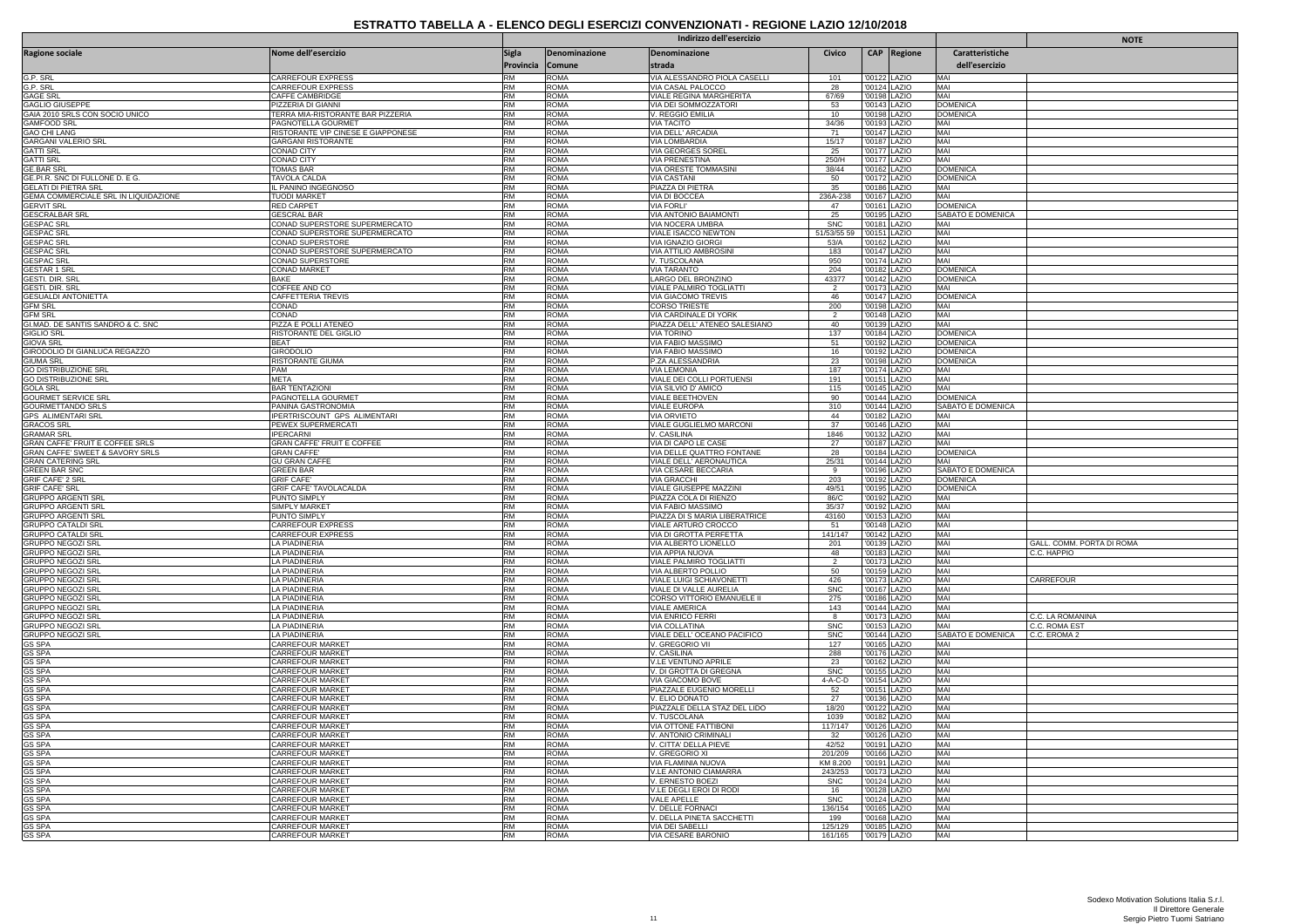|                                                                                |                                                |                           |                         | Indirizzo dell'esercizio                            |                   | <b>NOTE</b>                  |                              |                                      |                                           |
|--------------------------------------------------------------------------------|------------------------------------------------|---------------------------|-------------------------|-----------------------------------------------------|-------------------|------------------------------|------------------------------|--------------------------------------|-------------------------------------------|
| <b>Ragione sociale</b>                                                         | Nome dell'esercizio                            | <b>Sigla</b><br>Provincia | Denominazione<br>Comune | Denominazione<br>strada                             | Civico            |                              | CAP Regione                  | Caratteristiche<br>dell'esercizio    |                                           |
| GS SPA                                                                         | CARREFOUR MARKET                               | <b>RM</b>                 | AMOS                    | VIA ALESIA                                          | 35/37             | '00183 LAZIO                 |                              | MAI                                  |                                           |
| <b>GS SPA</b>                                                                  | CARREFOUR MARKET                               | <b>RM</b>                 | ROMA                    | V. IGNAZIO PERSICO                                  | 82                |                              | '00154 LAZIO                 | MAI                                  |                                           |
| GS SPA                                                                         | CARREFOUR MARKET                               | <b>RM</b>                 | roma                    | V. DELL' ACQUEDOTTO PESCHIERA                       | 22/30/A           | '00135 LAZIO                 |                              | MAI                                  |                                           |
| GS SPA<br><b>GS SPA</b>                                                        | CARREFOUR MARKET<br>CARREFOUR MARKET           | <b>RM</b><br><b>RM</b>    | ROMA<br><b>ROMA</b>     | V.LE GIORGIO DE CHIRICO<br>V. TEODORO MONTICELLI    | 78/88<br>44440    | '00197 LAZIO                 | '00155 LAZIO                 | MAI<br>MAI                           |                                           |
| <b>GS SPA</b>                                                                  | CARREFOUR MARKET                               | <b>RM</b>                 | ROMA                    | L.GO DEL BRONZINO                                   | 13                | '00142 LAZIO                 |                              | MAI                                  |                                           |
| <b>GS SPA</b>                                                                  | CARREFOUR MARKET                               | <b>RM</b>                 | roma                    | V. DEI PRATI FISCALI                                | <b>SNC</b>        |                              | '00141 LAZIO                 | MAI                                  |                                           |
| GS SPA                                                                         | CARREFOUR MARKET                               | <b>RM</b><br><b>RM</b>    | ROMA                    | V. CASILINA                                         | 995               | '00172 LAZIO                 |                              | MAI                                  |                                           |
| <b>GS SPA</b><br><b>GS SPA</b>                                                 | CARREFOUR MARKET<br>CARREFOUR MARKET           | RM                        | <b>ROMA</b><br>ROMA     | V. UGO OJETTI<br>P.LE DEGLI EROI                    | <b>SNC</b><br>13  | '00137 LAZIO                 | '00128 LAZIO                 | MAI<br>MAI                           |                                           |
| <b>GS SPA</b>                                                                  | CARREFOUR MARKET                               | <b>RM</b>                 | ROMA                    | <b>L.GO LAMBERTO LORIA</b>                          | 6                 | '00147 LAZIO                 |                              | MAI                                  |                                           |
| <b>GS SPA</b>                                                                  | CARREFOUR MARKET                               | <b>RM</b>                 | ROMA                    | V. GERMANIA                                         | <b>SNC</b>        | '00196 LAZIO                 |                              | MAI                                  |                                           |
| <b>GS SPA</b>                                                                  | CARREFOUR MARKET                               | <b>RM</b>                 | ROMA                    | VIA DEI CESSATI SPIRITI                             | 8/BC              |                              | '00179 LAZIO                 | MAI                                  |                                           |
| <b>GUSTOFFICE SRLS</b><br><b>HABEMUS PINSA SRL</b>                             | <b>GUSTOFFICE BISTROT</b>                      | <b>RM</b><br><b>RM</b>    | ROMA<br>ROMA            | VIA ZOE FONTANA<br>VIA UMBRIA                       | 220<br>19/21/23   | '00131 LAZIO<br>'00187 LAZIO |                              | SABATO E DOMENICA                    |                                           |
| HD SRL                                                                         | HABEMUS PINSA RISTORANTE PIZZERIA<br>CONAD     | <b>RM</b>                 | ROMA                    | VIA DI VALLE AURELIA                                | 124               |                              | '00167 LAZIO                 | <b>DOMENICA</b><br>MAI               |                                           |
| HEDI'S BAR SNC DI MOSBAHI HEDI BEN ALI'                                        | <b>HEDI'S BAR</b>                              | <b>RM</b>                 | roma                    | VIA FRANCESCO CARRARA                               | $\overline{7}$    | '00196 LAZIO                 |                              | <b>DOMENICA</b>                      |                                           |
| HOJATI HAMID REZA E C. S.A.S                                                   | HOJATI SNACK BAR                               | <b>RM</b>                 | ROMA                    | <b>VIALE CASTRENSE</b>                              | 7/C               | '00182 LAZIO                 |                              | <b>DOMENICA</b>                      |                                           |
| HOME CAFE' E BISTROT DI NAPOLI MARIATERESA                                     | HOME CAFE' AND BISTROT                         | <b>RM</b>                 | ROMA                    | <b>VIA CALABRIA</b>                                 | 26                | '00187 LAZIO                 |                              | <b>DOMENICA</b>                      |                                           |
| HOPE SRLS<br>HUG E CO BURGER COMPANY SRL                                       | <b>BAR OASIES</b><br><b>UVE E FORME</b>        | <b>RM</b><br><b>RM</b>    | ROMA<br>ROMA            | <b>VIA VILLAFRANCA</b><br><b>VIA PADOVA</b>         | 1/A<br>43318      | '00185 LAZIO<br>'00161 LAZIO |                              | MAI<br><b>DOMENICA</b>               |                                           |
| <b>I DUE CIARLI SRLS</b>                                                       | HOSTERIA DEL PANINO                            | <b>RM</b>                 | ROMA                    | VIA NIZZA                                           | 42/44             | '00198   AZIO                |                              | SABATO E DOMENICA                    |                                           |
| I DUE FRATELLI DI SERAFINI E C. SNC                                            | DUE FRATELLI                                   | <b>RM</b>                 | ROMA                    | VIA ORAZIO DELLO SBIRRO                             | <b>SNC</b>        | '00121 LAZIO                 |                              | <b>DOMENICA</b>                      | MERCATO COPERTO ORAZIO DELLO SBIRRO       |
| I DUE SECONDA 90 SRL                                                           | <b>DUE SECONDA</b>                             | <b>RM</b>                 | <b>ROMA</b>             | CIRCONVALLAZIONE NOMENTANA                          | 580               |                              | '00162 LAZIO                 | <b>DOMENICA</b>                      |                                           |
| <b>IMOLISANI SNC</b>                                                           | PIZZERIA TAVOLA CALDA                          | <b>RM</b>                 | ROMA                    | VIA BERGAMO                                         | 5/B/C             | '00198 LAZIO                 |                              | <b>MERCOLEDI</b>                     |                                           |
| I SICILIANI EUR S.R.L<br>I SICILIANI SUNRISE SRLS                              | <b>SICILIANI</b><br>RISTORANTE I SICILIANI     | <b>RM</b><br><b>RM</b>    | ROMA<br>ROMA            | VIALE EUROPA<br>VIA SERVIO TULLIO                   | 134<br>43382      | '00187 LAZIO                 | '00144 LAZIO                 | MAI<br>MAI                           |                                           |
| I SICILIANI SUNRISE SRLS                                                       | SICILIANI                                      | <b>RM</b>                 | ROMA                    | VIA VENTI SETTEMBRE                                 | 45                | '00187 LAZIO                 |                              | <b>MAI</b>                           |                                           |
| IANNUZZIELLO NUNZIO DONATO                                                     | MORDI E FUGGI                                  | RM                        | ROMA                    | <b>VIA SILVIO SPAVENTA</b>                          | 9                 |                              | '00187 LAZIO                 | SABATO E DOMENICA                    |                                           |
| IL BARONE RAMPANTE DI BARBETTI ALBERTO                                         | L BARONE RAMPANTE                              | <b>RM</b>                 | ROMA                    | VIA TITO OMBONI                                     | 163/165           | '00147 LAZIO                 |                              | <b>DOMENICA</b>                      |                                           |
| IL BOSCHETTO SRL                                                               | CONAD CITY SUPERMERCATO                        | <b>RM</b>                 | ROMA                    | VIA VAL DI NON                                      | 41/43/45/47       | '00141 LAZIO                 |                              | MAI                                  |                                           |
| IL BOSCHETTO SR                                                                | CONAD CITY SUPERMERCATO                        | <b>RM</b>                 | ROMA                    | VIA DEL BOSCHETTO                                   | 52<br>43255       | '00195 LAZIO                 | 00184 LAZIO                  | MAI                                  |                                           |
| IL CAFFETTINO SRI<br>IL MAGNACOLO DI RE.AR. SRL                                | L CAFFETTINO<br>L MAGNACOLO                    | <b>RM</b><br><b>RM</b>    | ROMA<br>ROMA            | <b>VIA MONTE SANTO</b><br>VIA ANDREA SOLARIO        | 58                | '00142 LAZIO                 |                              | <b>DOMENICA</b><br>SABATO E DOMENICA |                                           |
| L MIGLIO 2018 SRL                                                              | <b>IORENO</b>                                  | <b>RM</b>                 | <b>AMOS</b>             | PIAZZA BOLOGNA                                      | 39/A              |                              | '00162 LAZIO                 | MAI                                  |                                           |
| IL NUOVO PAPERO SNC DI VITIELLO GAETANO E ROCCHI MAURO                         | IL NUOVO PAPERO                                | <b>RM</b>                 | ROMA                    | <b>LARGO LUIGI ANTONELL</b>                         | 41609             | '00145 LAZIO                 |                              | SABATO E DOMENICA                    |                                           |
| IL NUOVO SOLE SRL                                                              | A CUCCUMA                                      | <b>RM</b>                 | ROMA                    | VIA MERULANA                                        | 221               | '00185 LAZIO                 |                              | MAI                                  |                                           |
| IL PIZZETTIERE SNC DI LANCIOTTI MASSIMO & C                                    | L PIZZETTIERI                                  | <b>RM</b>                 | ROMA                    | PIAZZA S MARIA LIBERATRICE                          | 21                |                              | '00153 LAZIO                 | <b>DOMENICA</b>                      |                                           |
| <u>IL QUADRIFOGLIO SRL</u><br>IL SICILIANO PSG SRL                             | CONAD CITY SUPERMERCATO<br>L SICILIANO         | <b>RM</b><br><b>RM</b>    | ROMA<br>ROMA            | VIA IPOGEO DEGLI OTTAVI<br>VIALE EUROPA             | 61/79<br>351      | '00135 LAZIO<br>'00144 LAZIO |                              | MAI<br>MAI                           |                                           |
| <b>INCANTESIMO SRL</b>                                                         | MIMI' COCO' E PIZZA                            | <b>RM</b>                 | ROMA                    | VIALE LEONARDO DA VINCI                             | 264/266           |                              | '00145 LAZIO                 | <b>DOMENICA</b>                      |                                           |
| <b>INNOVATION LAB SRLS</b>                                                     | <b>XTRA ONE COFFEE</b>                         | RM                        | ROMA                    | VIA LOMBARDIA                                       | 21                |                              | '00187 LAZIO                 | MAI                                  |                                           |
| <b>INVERSA LUCIANO</b>                                                         | LA PIZZERIA DEL MERCATO                        | <b>RM</b>                 | ROMA                    | <b>VIA CESARE RICOTTI</b>                           | 72                | '00159 LAZIO                 |                              | <b>MARTEDI</b>                       |                                           |
| <b>IPERCARNI SRL</b>                                                           | PERCARNI SUPERMERCATO                          | <b>RM</b>                 | ROMA                    | <b>VIA ENRICO FERRI</b>                             | 26                | '00173 LAZIO                 |                              | MAI                                  |                                           |
| <b>IPPOCRATE 94 SR</b><br><b>IRIS BAR SR</b>                                   | PIZZERIA IPPOCRATE<br><b>IRIS BAR</b>          | <b>RM</b><br><b>RM</b>    | ROMA<br>ROMA            | VIALE IPPOCRATE<br>VIA GIOVANNI BATTISTA MORGAGNI   | 92/94<br>30/L     | '00161 LAZIO<br>'00161 LAZIO |                              | <b>DOMENICA</b><br>MAI               |                                           |
| <b>ITALIANA SUPERMERCATI SRL</b>                                               | PEWEX SUPERMERCATI                             | <b>RM</b>                 | ROMA                    | <b>VIA CASSIA</b>                                   | 2019              | '00123 LAZIO                 |                              | MAI                                  |                                           |
| <b>JENKY SRLS</b>                                                              | CAFFE' VINTAGE                                 | <b>RM</b>                 | ROMA                    | <b>VIA SICILIA</b>                                  | 148               |                              | '00187 LAZIO                 | SABATO E DOMENICA                    |                                           |
| JESSICA 95 SRI                                                                 | <b>BUDDY</b>                                   | <b>RM</b>                 | ROMA                    | CORSO VITTORIO EMANUELE I                           | 107/A             | '00186 LAZIO                 |                              | MAI                                  |                                           |
| JOHNNMEZZANOTTE SRL                                                            | <b>JOHNNMEZZANOTTE</b>                         | <b>RM</b>                 | <b>ROMA</b>             | <b>VIALE EUROPA</b>                                 | 322               | '00144 LAZIO                 |                              | MAI                                  |                                           |
| <b>JUSTIN SRL</b><br><b>KEPAL SRL</b>                                          | USTIN BAR<br>CARREFOUR MARKET                  | RM<br><b>RM</b>           | ROMA<br>ROMA            | CORSO D' ITALIA<br><b>VIA AJACCIO</b>               | 38/G/L<br>29      | '00198 LAZIO                 | '00198 LAZIO                 | <b>DOMENICA</b><br>MAI               |                                           |
| <b>KIKO SRL</b>                                                                | RISTORANTE ANNI CINQUANTA                      | <b>RM</b>                 | ROMA                    | VIA FLAVIA                                          | 3/A/D             | '00187 LAZIO                 |                              | MAI                                  |                                           |
| <b>KOINE SRL</b>                                                               | VERO FOOD AND SMILES                           | <b>RM</b>                 | ROMA                    | VIA VENTI SETTEMBRE                                 | 26                |                              | '00187 LAZIO                 | MAI                                  |                                           |
| L ESSENZA DEL CIBO SRLS                                                        | L ESSENZA DEL CIBO                             | <b>RM</b>                 | ROMA                    | PIAZZA ATTILIO PECILE                               | 54                | '00154 LAZIO                 |                              | <b>DOMENICA POMERIGGIO</b>           |                                           |
| LA CICOLANA SRLS                                                               | PIZZERIA RUSTICA                               | <b>RM</b>                 | ROMA                    | VIA GEROLAMO CARDANO                                | 66                | '00146 LAZIO                 |                              | <b>DOMENICA</b>                      |                                           |
| <b>LA GINESTRA SRI</b><br>LA MACELLERIA POKER SRLS                             | BAR INTERNO<br>LA MACELLERIA POKER             | <b>RM</b><br><b>RM</b>    | ROMA<br>ROMA            | <b>VIA VENTI SETTEMBRE</b><br>VIA ROBERTO MALATESTA | 20<br>21/23       |                              | '00187 LAZIO<br>'00176 LAZIO | <b>DOMENICA</b>                      | SABATO E DOMENICA   MINISTERO AGRICOLTURA |
| LA NUOVA ERA SRL                                                               | LA NUOVA ERA BAR                               | <b>RM</b>                 | ROMA                    | <b>VIA CINA</b>                                     | 56                | '00144 LAZIO                 |                              | <b>DOMENICA</b>                      |                                           |
| LA NUOVA NAPOLETANA SRL                                                        | LA NUOVA NAPOLETANA                            | RM                        | ROMA                    | VIA ANTONIOTTO USODIMARE                            | 34                | '00154 LAZIO                 |                              | <b>DOMENICA</b>                      |                                           |
| LA RICCA IDEA SRL                                                              | LA RICCA IDEA                                  | <b>RM</b>                 | ROMA                    | VIA FULCIERI PAULUCCI CALBOLI                       | 50/52             | '00195 LAZIO                 |                              | MAI                                  |                                           |
| LA RINASCENTE SPA                                                              | LA RINASCENTE BAR                              | <b>RM</b>                 | ROMA                    | <b>VIA ANIENE</b>                                   |                   | '00198 LAZIO                 |                              | MAI                                  | <b>RINASCENTE</b>                         |
| <b>LA RINASCENTE SPA</b><br>LA ROSA DEI VENTI SNC DI DE SANTIS ROSA MARIA E C. | LA RINASCENTE<br>LA ROSA DEI VENTI             | <b>RM</b><br><b>RM</b>    | ROMA<br>ROMA            | PIAZZA FIUME<br>PIAZZA MONTE BALDO                  | <b>SNC</b><br>3/A | '00198 LAZIO<br>'00141 LAZIO |                              | MAI<br><b>DOMENICA</b>               |                                           |
| LAB 14 SRL                                                                     | <b>IPERCARNI MARKET</b>                        | <b>RM</b>                 | ROMA                    | V. MARCO PAPIO                                      | 30/32             | '00175 LAZIO                 |                              | MAI                                  |                                           |
| <b>LADISA SPA</b>                                                              | <b>BAR MINISTERO</b>                           | <b>RM</b>                 | ROMA                    | VIALE DELL'ARTE                                     | 16                | '00144   AZIO                |                              | SABATO E DOMENICA                    |                                           |
| <b>LAGABI SRL</b>                                                              | A GALLINA BIANCA                               | <b>RM</b>                 | ROMA                    | VIA ANTONIO ROSMINI                                 | 9                 | '00184 LAZIO                 |                              | MAI                                  |                                           |
| L'ALIMENTARISTA SRL<br>L'ANGOLO DELLE BONTA' SNC DI SALVATORI CESARE           | CENTRO ALIMENTARI                              | <b>RM</b><br><b>RM</b>    | ROMA<br>ROMA            | VIA CESARE RICOTTI                                  | 38/40             | '00159 LAZIO                 |                              | <b>DOMENICA</b>                      |                                           |
| L'ARANCINA SRL                                                                 | L'ANGOLO DELLE BONTA'<br><b>MONDO ARANCINA</b> | <b>RM</b>                 | ROMA                    | VIA CAIO CANULEIO<br>VIA MARCANTONIO COLONNA        | 16/18/20<br>38/40 | '00174 LAZIO                 | '00192 LAZIO                 | <b>DOMENICA</b><br>MAI               |                                           |
| L'ARTE DELLA PIZZA DI MOHAMMED TOPON                                           | 'ARTE DELLA PIZZA                              | <b>RM</b>                 | ROMA                    | <b>VIA LUIGI SANTINI</b>                            | 43224             | '00153 LAZIO                 |                              | MAI                                  |                                           |
| LATROFA ANNAMARIA SNC                                                          | RAR                                            | <b>RM</b>                 | ROMA                    | <b>VIA VERCELLI</b>                                 | 56                | '00182 LAZIO                 |                              | <b>DOMENICA</b>                      |                                           |
| LE DELIZIE DELLA TAVOLA SRI                                                    | E DELIZIE DELLA TAVOLA                         | <b>RM</b>                 | ROMA                    | VIA DEL PONTE DELLE SETTE MIGLIA                    | 40                |                              | '00173 LAZIO                 | <b>DOMENICA</b>                      |                                           |
| LE DOLCI TENTAZIONI SRL                                                        | <b>TORNATORA</b>                               | <b>RM</b>                 | ROMA                    | VIALE DELLA GRANDE MURAGLIA                         | 320               | '00144 LAZIO                 |                              | MAI                                  |                                           |
| LEGNO E FERRO - ATENA SRLS                                                     | FERRO 54                                       | <b>RM</b>                 | ROMA                    | VIA ANGELO BARGONI                                  | 60                | '00153 LAZIO                 |                              | <b>SABATO</b>                        |                                           |
| LEONINA 2017 SRLS<br><b>LIN SHUANGQIANG</b>                                    | PIZZERIA LEONINA<br>RISTORANTE TOYAMA          | <b>RM</b><br><b>RM</b>    | ROMA<br>ROMA            | VIA LEONINA<br>VIA DELLA LEGA LOMBARDA              | 84<br>41913       | '00162 LAZIO                 | '00184 LAZIO                 | MARTEDI<br>MAI                       |                                           |
| LO SPUNTINO 2014 SRL                                                           | LO SPUNTINO                                    | <b>RM</b>                 | ROMA                    | VIALE GIULIO CESARE                                 | 28                |                              | '00192 LAZIO                 | SABATO E DOMENICA                    |                                           |
| <b>LOMETA SRL</b>                                                              | E MARK SUPERMERCATO                            | <b>RM</b>                 | ROMA                    | VIA DEL FOSSO DI SAN MATTEO                         | 17/35             |                              | '00133 LAZIO                 | MAI                                  |                                           |
| LOPEZ SARA DEBORA                                                              | PIZZAMANIA                                     | <b>RM</b>                 | ROMA                    | VIA DEI TRAGHETTI                                   | 69                |                              | '00121 LAZIO                 | <b>MARTEDI</b>                       |                                           |
| LUCARELLI ORIGINAL SRL                                                         | <b>BISTRO L</b>                                | <b>RM</b>                 | ROMA                    | PIAZZA RAGUSA                                       | 61                | '00182 LAZIO                 |                              | MAI                                  |                                           |
| LUEMA SRI<br>LUNA MEDITERRANEA SRL                                             | PIZZA E DINTORNI<br>ALICE PIZZA                | <b>RM</b><br><b>RM</b>    | ROMA<br>ROMA            | <b>VIA LAURENTINA</b><br><b>VIA ROMAGNA</b>         | 912<br>28         | '00143 LAZIO<br>'00187 LAZIO |                              | <b>DOMENICA</b><br><b>DOMENICA</b>   |                                           |
| LUPI SUPERMERCATI SRL                                                          | PUNTO SIMPLY SUPERMERCATO                      | <b>RM</b>                 | ROMA                    | PIAZZA DI S MARIA LIBERATRICE                       | 43160             | '00153 LAZIO                 |                              | MAI                                  |                                           |
|                                                                                |                                                |                           |                         |                                                     |                   |                              |                              |                                      |                                           |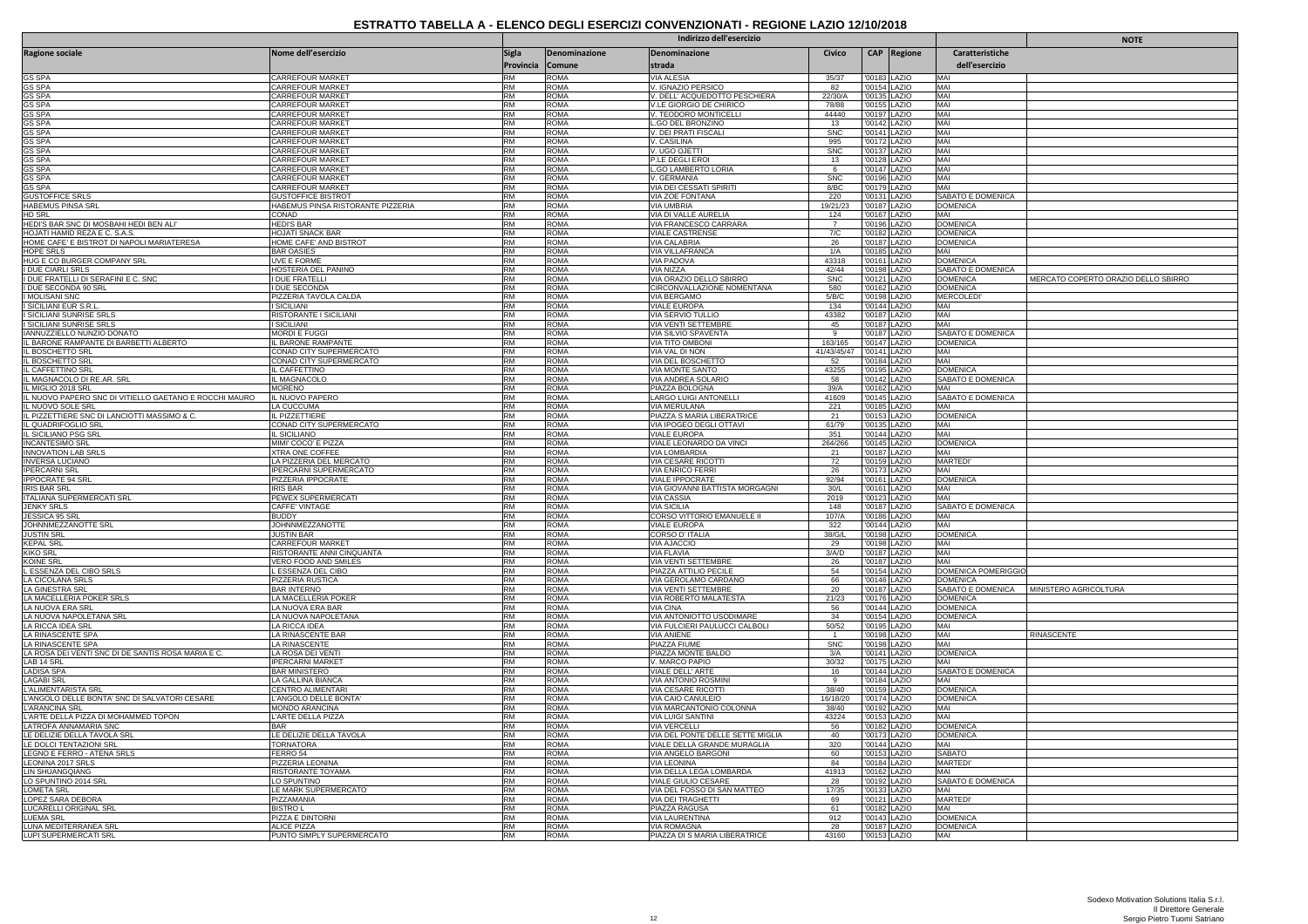|                                                                                        |                                                              |                           |                            | Indirizzo dell'esercizio                              |                      | <b>NOTE</b>                  |              |                                             |                 |
|----------------------------------------------------------------------------------------|--------------------------------------------------------------|---------------------------|----------------------------|-------------------------------------------------------|----------------------|------------------------------|--------------|---------------------------------------------|-----------------|
| Ragione sociale                                                                        | Nome dell'esercizio                                          | <b>Sigla</b><br>Provincia | Denominazione<br>Comune    | Denominazione<br>strada                               | Civico               |                              | CAP Regione  | Caratteristiche<br>dell'esercizio           |                 |
| LUPI SUPERMERCATI SRL                                                                  | PUNTO SIMPLY SUPERMERCATO                                    | <b>RM</b>                 | ROMA                       | PIAZZA TESTACCIO                                      | 21/25                | '00153 LAZIO                 |              | MAI                                         |                 |
| <b>LUSTRATI DOMENICO</b>                                                               | POK POLL'OK                                                  | RM                        | <b>ROMA</b>                | VIA CESARE PAOLETTI                                   | 24/26                | '00198 LAZIO                 |              | MAI                                         |                 |
| M & D SRL<br>MECSAS DI CENESI MASSIMO E C                                              | <b>GEDA CAFFE</b><br>BAR CAFFETTERIA TAVOLA CALDA            | <b>RM</b><br><b>RM</b>    | <b>ROMA</b><br><b>ROMA</b> | <u>VIA GIACOMO TREVIS</u><br>VIA BENEDETTO CROCE      | 86<br>53/55          | '00142 LAZIO                 | '00147 LAZIO | <b>SABATO E DOMENICA</b><br><b>DOMENICA</b> |                 |
| M. & R. FOOD HALL SRL                                                                  | CAFE' BUD BAR                                                | RM                        | <b>ROMA</b>                | VIA OVIDIO                                            | 42705                | '00193 LAZIO                 |              | <b>DOMENICA</b>                             |                 |
| M. E G. DI M. E G. LATTANZI SNC                                                        | <b>PIZZIDEA</b>                                              | <b>RM</b>                 | <b>ROMA</b>                | <b>VIALE ADRIATICO</b>                                | 135                  |                              | '00141 LAZIO | <b>DOMENICA</b>                             |                 |
| M.ANT.A 97 SRL<br>M.V.M. SRL                                                           | ALARI<br>CAFFETTERIA DEI GRACCHI                             | <b>RM</b><br><b>RM</b>    | <b>ROMA</b><br><b>ROMA</b> | <b>VIA PORTUENSE</b><br><b>VIA GRACCHI</b>            | 106/B<br>108/112     | '00153 LAZIO<br>'00192 LAZIO |              | LUNEDI'<br>MAI                              |                 |
| M <sub>2G</sub> SRL                                                                    | <b>REGUSTO</b>                                               | RM                        | <b>ROMA</b>                | VIALE DELL' ARTE                                      | 5                    |                              | '00144 LAZIO | MAI                                         |                 |
| MA.LU.GIO. SRL                                                                         | CAFE' BISTROT                                                | RM                        | <b>ROMA</b>                | VIA GABRIELLO CHIABRERA                               | 128                  | '00145 LAZIO                 |              | MAI                                         |                 |
| <b>MACAO SRL</b><br>MACCHIA MARIANNA                                                   | <b>COFFEE AND CAKE</b><br>PIZZERIA MEDITERRANEA              | <b>RM</b><br><b>RM</b>    | <b>ROMA</b><br><b>ROMA</b> | <b>CORSO TRIESTE</b><br>VIA AGOSTINO DEPRETIS         | 18<br>76             | '00198 LAZIO<br>'00184 LAZIO |              | <b>DOMENICA</b><br><b>DOMENICA</b>          |                 |
| <b>MACINANTI SRL</b>                                                                   | MACINANTI RISTORANTE                                         | <b>RM</b>                 | <b>ROMA</b>                | VIA ELIO VITTORINI                                    | 45/47                |                              | '00144 LAZIO | <b>DOMENICA</b>                             |                 |
| <b>MAGESTIC SRL</b>                                                                    | CONAD                                                        | RM                        | <b>ROMA</b>                | VIA DELLA MAGLIANA                                    | 224                  | '00146 LAZIO                 |              | MAI                                         |                 |
| MAIORINO ANTONIO<br>MALICA SNC DI TIMPANARO E CARTA                                    | <b>GRAN CAFFE' MAIORINO</b><br>ALICE PIZZA                   | <b>RM</b><br><b>RM</b>    | <b>ROMA</b><br><b>ROMA</b> | VIALE GIUSEPPE MAZZINI<br>VIA LAZIO                   | 104<br>15            | '00195 LAZIO                 |              | <b>DOMENICA</b><br><b>DOMENICA</b>          |                 |
| <b>MALVA SRL</b>                                                                       | AGOSTINI DAL 1968                                            | <b>RM</b>                 | <b>ROMA</b>                | VIA COSTANTINO CORVISIERI                             | 28/32                | '00162 LAZIO                 | '00187 LAZIO | <b>DOMENICA</b>                             |                 |
| MAMA DI GUGGIOLI MAURO                                                                 | GUSTERIA AL 17                                               | <b>RM</b>                 | <b>ROMA</b>                | VIA NATALE DEL GRANDE                                 | 17                   | '00153 LAZIO                 |              | MAI                                         |                 |
| <b>MAMIANI BAR SRL</b>                                                                 | <b>DOMUS ALTIERI BISTROT</b>                                 | RM                        | <b>ROMA</b>                | VIA DEL GESU'                                         | 94                   |                              | '00186 LAZIO | MAI                                         |                 |
| <b>MAN GIO SRL</b><br><b>MAO WEI</b>                                                   | IL GUSTO GASTRONOMIA<br><b>RISTORANTE CINESE</b>             | <b>RM</b><br><b>RM</b>    | <b>ROMA</b><br><b>ROMA</b> | VIA GAETANO LODI<br>VIA GELA                          | 26<br>81/83          | '00173 LAZIO<br>'00182 LAZIO |              | SABATO E DOMENICA<br>MAI                    |                 |
| MAR F PI SR                                                                            | LA DOLCE VITA CAFFETTERIA                                    | RM                        | <b>ROMA</b>                | VICOLO DEL CASAL LUMBROSO                             | 85                   |                              | '00166 LAZIO | <b>DOMENICA</b>                             |                 |
| MAR.ISA SRL                                                                            | RIK'S CAFE' BAR RESTAURANT                                   | <b>RM</b>                 | <b>ROMA</b>                | VIA DEI MILLE                                         | 7/A                  | '00185 LAZIO                 |              | MAI                                         |                 |
| MARCEDDU SILVANO<br>MARCELLINI IVANO                                                   | PIZZERIA DEL SECOLO<br>BAR TRATTORIA DA IVANO                | RM<br><b>RM</b>           | <b>ROMA</b><br><b>ROMA</b> | <b>VIA PALESTRO</b><br><b>VIA PORTUENSE</b>           | 62<br>1433           | '00185 LAZIO                 |              | MAI<br><b>DOMENICA</b>                      |                 |
| MARCOCCI BRUNO                                                                         | PANBISCOTTO                                                  | <b>RM</b>                 | <b>ROMA</b>                | VIALE ANTONIO CIAMARRA                                | 164/A                | '00173 LAZIO                 | '00148 LAZIO | <b>DOMENICA</b>                             |                 |
| MARGIOTTA ALESSANDRO                                                                   | MACELLERIA MARGIOTTA                                         | <b>RM</b>                 | <b>ROMA</b>                | VIA STEFANO OBERTO                                    | SNC                  | '00173 LAZIO                 |              | <b>DOMENICA</b>                             |                 |
| <b>MARINVEST SRL</b>                                                                   | <b>IPERCARNI SUPERMERCATO</b>                                | <b>RM</b>                 | <b>ROMA</b>                | V.LE DELL' ESERCITO                                   | 38                   |                              | '00143 LAZIO | MAI                                         |                 |
| <b>MARKET 2S SRL</b><br>MARKET 3S SRL                                                  | <b>CONAD CITY</b><br>CONAD                                   | RM<br><b>RM</b>           | <b>ROMA</b><br><b>ROMA</b> | VIA DEI CRISPOLTI<br>PIAZZA R BALSAMO CRIVELLI        | 60<br>29             | '00159 LAZIO<br>'00159 LAZIO |              | <b>DOMENICA</b><br>DOMENICA POMERIGGIO      |                 |
| MARTINA MANDARA                                                                        | MOKASIRS COFFE BAR                                           | RM                        | <b>ROMA</b>                | CIRCONVALLAZIONE OSTIENSE                             | 253                  | '00154 LAZIO                 |              | <b>DOMENICA</b>                             |                 |
| MASED DI FRATINI SERGIO E C                                                            | <b>MINI MARKET</b>                                           | <b>RM</b>                 | <b>ROMA</b>                | VIA ENZO BENEDETTO                                    | 7/A/B                |                              | '00173 LAZIO | MAI                                         |                 |
| MAUGERI MAURIZIO                                                                       | <b>MACELLERIA</b>                                            | RM                        | <b>ROMA</b>                | VIA DELL' APPAGLIATORE                                | BOX <sub>C1</sub>    |                              | '00121 LAZIO | <b>DOMENICA</b>                             | MERCATO BOX C1  |
| MAURO DONFRANCESCO<br>MAX ANT SRL                                                      | <b>BAR GASTRONOMIA</b><br>BAR MAX CAFFE NIAGARA              | <b>RM</b><br><b>RM</b>    | <b>ROMA</b><br><b>ROMA</b> | VIA MAGENTA<br>PIAZZA DELL' INDIPENDENZA              | $\overline{7}$<br>18 | '00185 LAZIO                 | '00185 LAZIO | MAI<br>MAI                                  |                 |
| <b>MAZAL SRL</b>                                                                       | CREO BOULANGERIE                                             | RM                        | <b>ROMA</b>                | <b>VIA SALARIA</b>                                    | 22                   | '00198 LAZIO                 |              | MAI                                         |                 |
| MAZZA MASSIMO                                                                          | SCACCO MATTO BAR                                             | <b>RM</b>                 | <b>ROMA</b>                | VIALE VASCO DE GAMA                                   | 251                  | '00121 LAZIO                 |              | DOMENICA POMERIGGIO                         |                 |
| <b>MBGOODS SRLS</b>                                                                    | <b>HOMY</b>                                                  | RM                        | <b>ROMA</b>                | <b>VIALE AVIGNONE</b>                                 | 128                  | '00144 LAZIO                 |              | MAI                                         |                 |
| MC RISTORAZIONE SRL<br><b>MECAM SRL</b>                                                | LA LOCANDA DEL TEMPIO<br>SIMPLY                              | <b>RM</b><br><b>RM</b>    | <b>ROMA</b><br><b>ROMA</b> | VIA DI PIETRA<br>VIA TAGLIAMENTO                      | 85<br>36             | '00186 LAZIO<br>'00198 LAZIO |              | MAI<br>MAI                                  |                 |
| <b>MEDIS SRL</b>                                                                       | TIGRE AMICO SUPERMERCATO                                     | RM                        | <b>ROMA</b>                | <b>VIA FALERIA</b>                                    | 30                   | '00183 LAZIO                 |              | MAI                                         |                 |
| <b>MELA VERDE SRI</b>                                                                  | MELA VERDE CAFFE'                                            | <b>RM</b>                 | <b>ROMA</b>                | VIA PAOLO DI DONO                                     | 41/43/45             | '00142 LAZIO                 |              | <b>DOMENICA</b>                             | <b>ROMA EUR</b> |
| <b>MENNI SRL</b><br>MENU COMPANY SRI                                                   | TIGRE AMICO SUPERMERCATO<br>BISTROT LUCE                     | RM<br><b>RM</b>           | <b>ROMA</b><br><b>ROMA</b> | LARGO BENEDETTO MARCELLO<br><b>VIA SILVESTRI</b>      | 232                  | '00198 LAZIO<br>'00164 LAZIO |              | MAI<br>MAI                                  |                 |
| MENU COMPANY SRL                                                                       | <b>HOSTARIA LUCE</b>                                         | RM                        | <b>ROMA</b>                | VIA DELLA LUCE                                        | 44                   | '00153 LAZIO                 |              | MAI                                         |                 |
| MERCATO CENTRALE ROMA TERMINI SRL                                                      | MERCATO CENTRALE ROMA                                        | RM                        | <b>ROMA</b>                | VIA GIOVANNI GIOLITTI                                 | 36                   | '00185 LAZIO                 |              | MAI                                         |                 |
| MERCEDE 19 SRLS                                                                        | PASTA MIA                                                    | <b>RM</b>                 | <b>ROMA</b>                | VIA DELLA MERCEDE                                     | 19                   |                              | '00187 LAZIO | MAI                                         |                 |
| <b>MERCURI SRL</b><br><b>MIDA SNC</b>                                                  | <b>MERCURI</b><br><b>BAR MIDA</b>                            | RM<br><b>RM</b>           | <b>ROMA</b><br><b>ROMA</b> | VIALE VENTUNO APRILE<br>V. NOMENTANA                  | 65<br>61             | '00162 LAZIO<br>'00161 LAZIO |              | <b>DOMENICA</b><br>SABATO E DOMENICA        |                 |
| MIGLIARO COSTANZA                                                                      | <b>BAR DELLO STADIO</b>                                      | <b>RM</b>                 | <b>ROMA</b>                | <b>VIA MAR ARABICO</b>                                | 28                   |                              | '00122 LAZIO | MAI                                         |                 |
| MILELLIS BAR SAS DI FRANCIS ELLIS                                                      | <b>BADAPEST BAR</b>                                          | RM                        | <b>ROMA</b>                | VIALE CAPITAN CONSALVO                                | 13                   |                              | '00122 LAZIO | <b>DOMENICA</b>                             |                 |
| MILLEVOLTEEMME SRLS                                                                    | <b>ACQUA E FARINA</b>                                        | RM<br><b>RM</b>           | <b>ROMA</b>                | <b>CORSO VITTORIO EMANUELE II</b>                     | 260                  | '00186 LAZIO                 |              | DOMENICA POMERIGGIO                         |                 |
| MINI MONDO SRL<br>MINI SNC DI BELCIUG E MICHELE PATACCHIA                              | CARREFOUR SUPERMERCATO<br><b>BAR I GASTRONOMI</b>            | RM                        | <b>ROMA</b><br><b>ROMA</b> | VIA DEI GIARDINETTI<br>VIA GAETA                      | 137/139<br>43        | '00133 LAZIO                 | '00185 LAZIO | MAI<br>MAI                                  |                 |
| MISSIONE BENESSERE ROMA SRL                                                            | <b>VITALITY FOOD</b>                                         | RM                        | <b>ROMA</b>                | P.ZA DELL' INDIPENDENZA                               | 8                    | '00185 LAZIO                 |              | MAI                                         |                 |
| MISTER PIZZA DI ALBERTO PAOLETTI                                                       | <b>MISTER PIZZA</b>                                          | RM                        | <b>ROMA</b>                | VIA ALESSANDRIA                                       | 80                   | '00198 LAZIO                 |              | <b>DOMENICA</b>                             |                 |
| <b>MITICA COUTURE SRL</b>                                                              | LE MYTHIQUE BISTROT<br>CONAD                                 | <b>RM</b><br>RM           | <b>ROMA</b>                | VIA UGO OJETTI                                        | 466<br>14            | '00137 LAZIO                 |              | MAI<br>MAI                                  |                 |
| MOCCA SRL<br>MOLLICA OSVALDO                                                           | ALIMENTARI                                                   | RM                        | <b>ROMA</b><br><b>ROMA</b> | VIA DI S CROCE IN GERUSALEMME<br>VIA ORESTE TOMMASINI | 51/53                | '00185 LAZIO<br>'00162 LAZIO |              | <b>DOMENICA</b>                             |                 |
| MONDO PIZZA SAS DI ATTA MOUSTAFA A.M. E C                                              | <b>MONDO PIZZA</b>                                           | RM                        | <b>ROMA</b>                | VIA GIUSEPPE MAROTTA                                  | -5                   | '00143 LAZIO                 |              | <b>SABATO</b>                               |                 |
| <b>MONFORTANI SRL</b>                                                                  | RISPARMIO PIU SUPERMERCATO                                   | RM                        | <b>ROMA</b>                | <b>VIA PRENESTINA</b>                                 | 1390                 | '00132 LAZIO                 |              | MAI                                         |                 |
| MONICA OLIVIA<br><b>MONICH SRLS</b>                                                    | MAOLI LA BOUTIQUE DEI SAPORI<br>BAR RISTORANTE ANTICHE MURA  | RM<br>RM                  | <b>ROMA</b><br><b>ROMA</b> | VIA TOSCANA<br>VIA LEONE IV                           | 32<br>51/53          | '00187 LAZIO<br>'00192 LAZIO |              | <b>DOMENICA</b><br>MAI                      |                 |
| MONTEDORO 94 SR                                                                        | CAFFE MONTE D'ORO                                            | RM                        | <b>ROMA</b>                | PIAZZA DI MONTE D'ORO                                 | 91/92                |                              | '00186 LAZIO | MAI                                         |                 |
| <b>MONTI ELISABETTA</b>                                                                | <b>ALICE PIZZA</b>                                           | RM                        | <b>ROMA</b>                | <b>VIA TEULADA</b>                                    | 61                   | '00195 LAZIO                 |              | <b>DOMENICA</b>                             |                 |
| <b>MONTUORI GIOVANNI</b>                                                               | <b>TRATTORIA PIZZERIA DA GIOVANNI</b>                        | <b>RM</b>                 | <b>ROMA</b>                | VIA CARLO CITERNI                                     | 43381                | '00154 LAZIO                 |              | LUNEDI'                                     |                 |
| <b>MSM AURORA SRL</b><br>MUCELLI GIANCARLO                                             | <b>BAR RISTORANTE</b><br>TECNO PIZZA TAKE AWAY               | RM<br>RM                  | <b>ROMA</b><br><b>ROMA</b> | LARGO SANTA SUSANNA<br>VIA ZOE FONTANA                | 108<br>220           | '00187 LAZIO<br>'00131 LAZIO |              | <b>DOMENICA</b><br>SABATO E DOMENICA        |                 |
| <b>NAZIONALE SRL</b>                                                                   | CAFFE' DEL QUIRINALE                                         | <b>RM</b>                 | <b>ROMA</b>                | VIA VENTIQUATTRO MAGGIO                               | 49                   |                              | '00187 LAZIO | SABATO E DOMENICA                           |                 |
| NEW ART GALLERY SRLS                                                                   | NEW ART GALLERY                                              | RM                        | <b>ROMA</b>                | VIA FRANCESCO GAI                                     | 8                    | '00196 LAZIO                 |              | <b>DOMENICA</b>                             |                 |
| NEW FLAVIA SAS DI SIMEONI MARGHERITA & C.                                              | <b>ALICE PIZZA</b>                                           | <b>RM</b><br><b>RM</b>    | <b>ROMA</b><br><b>ROMA</b> | CIRCONVALLAZIONE APPIA                                | 450<br>KM. 12.800    | '00179 LAZIO                 |              | MAI                                         | C/C HAPPIO      |
| NEW FLAVIA SAS DI SIMEONI MARGHERITA & C.<br>NEW FLAVIA SAS DI SIMEONI MARGHERITA & C. | <b>ALICE PIZZA</b><br>ALICE PIZZA                            | RM                        | <b>ROMA</b>                | VIA COLLATINA<br><b>VIA CIMINO</b>                    | 91                   | '00132 LAZIO                 | '00139 LAZIO | MAI<br>MAI                                  |                 |
| NEW FLAVIA SAS DI SIMEONI MARGHERITA & C                                               | <b>ALICE PIZZA</b>                                           | RM                        | <b>ROMA</b>                | <b>VIALE DEI COLLI PORTUENSI</b>                      | 582                  | '00151 LAZIO                 |              | MAI                                         |                 |
| NEW FLAVIA SAS DI SIMEONI MARGHERITA E C                                               | <b>ALICE PIZZA</b>                                           | RM                        | <b>ROMA</b>                | VIA FLAVIA                                            | 91                   | '00187 LAZIO                 |              | <b>DOMENICA</b>                             |                 |
| NEW WAY ROMA SRL<br>NIBBI DAL 1936 SRL                                                 | HAM HOLY BURGER RISTORANTE PIZZERIA<br><b>BAR PANINOTECA</b> | RM<br><b>RM</b>           | <b>ROMA</b><br><b>ROMA</b> | <b>VIA BRESCIA</b><br>VIA EMILIA                      | 24/32<br>42/44       | 00198 LAZIO<br>00187 LAZIO   |              | MAI<br><b>DOMENICA</b>                      |                 |
| NICCODIFRA SRL                                                                         | CONAD                                                        | <b>RM</b>                 | <b>ROMA</b>                | VIA MASSA DI SAN GIULIANO                             | 265                  | '00132 LAZIO                 |              | <b>DOMENICA</b>                             |                 |
| <b>NICE BREAK SRL</b>                                                                  | CAFFE IL DOLLARO                                             | RM                        | <b>ROMA</b>                | CIRCONVALLAZIONE OSTIENSE                             | 355                  | '00154 LAZIO                 |              | <b>DOMENICA</b>                             |                 |
| NIEVO AL 51 SRL                                                                        | NIEVO AL 51                                                  | <b>RM</b>                 | <b>ROMA</b>                | VIA IPPOLITO NIEVO                                    | 51                   | '00153 LAZIO                 |              | SABATO                                      |                 |
| <b>NINA SRL</b><br>NON CI RESTA CHE PIZZA SRL                                          | NINA BAR<br>IL CILENTANO PIZZA                               | <b>RM</b><br>RM           | <b>ROMA</b><br><b>ROMA</b> | VIA FLAVIA<br>VIA DIEGO ANGELI                        | 46<br>40/42          | '00187 LAZIO<br>'00159 LAZIO |              | MAI<br><b>MARTEDI</b>                       |                 |
| NONNA LIA S. PAOLO SRL                                                                 | NONNA LIA PANZEROTTI                                         | <b>RM</b>                 | <b>ROMA</b>                | VIA GABRIELLO CHIABRERA                               | 166/A                | '00145 LAZIO                 |              | <b>DOMENICA</b>                             |                 |
| NUOVA TURISTICA ROMANA SRL                                                             | RISTORANTE LA GROTTA ROMANA                                  | <b>RM</b>                 | <b>ROMA</b>                | <b>VIA PALESTRO</b>                                   | 93                   | '00185 LAZIO                 |              | MAI                                         |                 |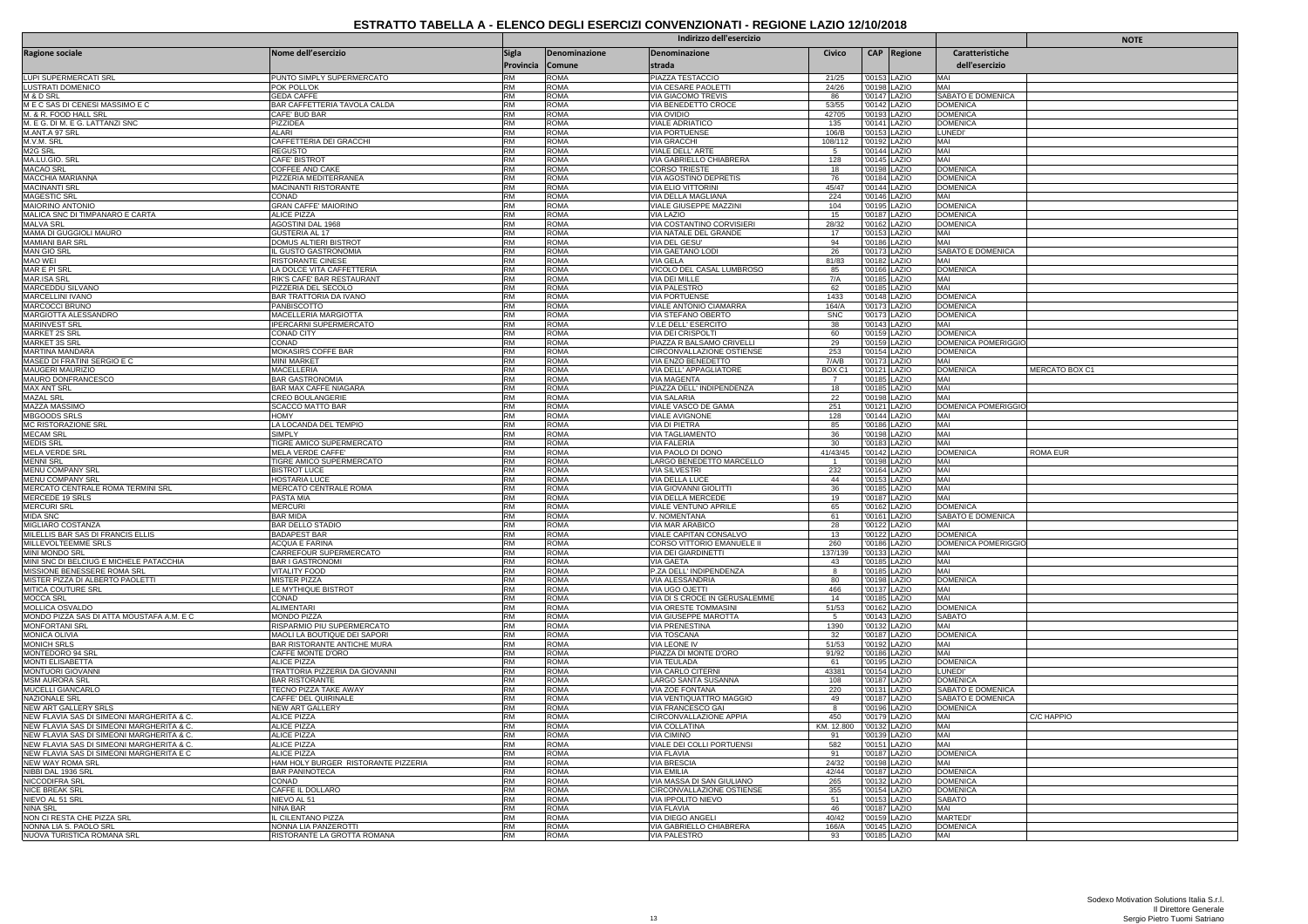|                                                                                  |                                                     |                        |                            | Indirizzo dell'esercizio                                  |                         |                              |             |                                      | <b>NOTE</b>                               |
|----------------------------------------------------------------------------------|-----------------------------------------------------|------------------------|----------------------------|-----------------------------------------------------------|-------------------------|------------------------------|-------------|--------------------------------------|-------------------------------------------|
| <b>Ragione sociale</b>                                                           | Nome dell'esercizio                                 | Sigla                  | Denominazione              | Denominazione                                             | Civico                  |                              | CAP Regione | Caratteristiche                      |                                           |
|                                                                                  |                                                     | Provincia              | Comune                     | strada                                                    |                         |                              |             | dell'esercizio                       |                                           |
| OASI DUE SRL                                                                     | PIZZA RUSTICA                                       | <b>RM</b>              | <b>ROMA</b>                | <b>CIRCONVALLAZIONE OSTIENSE</b>                          | 149                     | '00154 LAZIO                 |             | MAI                                  |                                           |
| OASI DUE SRL                                                                     | RISTORANTE DA LUIGI ORTO DI ROMA                    | <b>RM</b>              | <b>ROMA</b>                | VIA DI GROTTA PERFETTA                                    | 551                     | '00142 LAZIO                 |             | MAI                                  |                                           |
| OBELISCO 15 SRI<br>ODEON BAR SNC DI SANNA STEFANO E C.                           | PIFR<br><b>ODEON BAR</b>                            | <b>RM</b><br><b>RM</b> | <b>ROMA</b><br><b>ROMA</b> | PIAZZA GUGLIELMO MARCONI<br>VIA R BIANCHI BANDINELLI      | - 6<br>33               | '00144 LAZIO<br>'00178 LAZIO |             | MAI<br><b>DOMENICA</b>               |                                           |
| OPERA 12 SRL                                                                     | BAR TRATTORIA IL GROTTINO                           | <b>RM</b>              | <b>ROMA</b>                | P.ZA DI SAN BERNARDO                                      | 108                     | '00187 LAZIO                 |             | MAI                                  |                                           |
| OPERE E CAFFE' SRL                                                               | OPERE E CAFFE'                                      | <b>RM</b>              | <b>ROMA</b>                | VIA DELLA LUNGARETTA                                      | 18                      | '00153 LAZIO                 |             | MAI                                  |                                           |
| OPERE E CAFFE' SRL<br>OPERE E CAFFE' SRL                                         | <b>BRUCIA PADELLE</b><br><b>BAR BELLI DAL1938</b>   | <b>RM</b><br><b>RM</b> | <b>ROMA</b><br><b>ROMA</b> | PIAZZA IPPOLITO NIEVO<br>PIAZZA G GIOACCHINO BELLI        | 13/14<br>$\overline{4}$ | '00153 LAZIO<br>'00153 LAZIO |             | MAI<br>MAI                           |                                           |
| ORIOLO SRL                                                                       | CONAD                                               | <b>RM</b>              | <b>ROMA</b>                | <b>CORSO FRANCIA</b>                                      | 124                     | '00191 LAZIO                 |             | MAI                                  |                                           |
| <b>ORTOPOINT SRI</b>                                                             | ORTOPOINT SIGMA                                     | <b>RM</b>              | <b>ROMA</b>                | VIA DIEGO ANGEL                                           | $112$                   | '00159 LAZIO                 |             | <b>DOMENICA</b>                      |                                           |
| OSTERIA DEL CURATO DI VISCUSO ANGELO<br><b>OTHERSIDE SRL</b>                     | OMAR BAR<br>HAM HOLY BURGER FAST FOOD               | <b>RM</b><br><b>RM</b> | <b>ROMA</b><br><b>ROMA</b> | <b>VIA FIRENZE</b><br>VIA PONTE DI PISCINA CUPA           | 28<br><b>SNC</b>        | '00184 LAZIO<br>'00128 LAZIO |             | MAI<br>MAI                           |                                           |
| <b>OTTO ROMA SRLS</b>                                                            | OTTO BAR PIZZERIA                                   | <b>RM</b>              | <b>ROMA</b>                | VIA GIUSEPPE DONATI                                       | 89/95                   | '00159 LAZIO                 |             | MAI                                  |                                           |
| <b>OUALLI BOUALEM</b>                                                            | PIZZERIA AL BARAKA                                  | <b>RM</b>              | <b>ROMA</b>                | VIA SAN MARTINO AI MONTI                                  | 29                      | '00184 LAZIO                 |             | MAI                                  |                                           |
| P.P. E P. SRLS<br>PAAAST SRL                                                     | RISTORANTE PIZZERIA<br>SERENELLA PIZZA E            | <b>RM</b><br><b>RM</b> | <b>ROMA</b><br><b>ROMA</b> | VIA ATTILIO BENIGNI<br>VIA SALARIA                        | 34<br>70                | '00156 LAZIO<br>'00198 LAZIO |             | MAI<br>MAI                           |                                           |
| PADDOCK 2014 SRL                                                                 | PADDOCK RISTO CAFFE                                 | <b>RM</b>              | <b>ROMA</b>                | <b>VIA PORTUENSE</b>                                      | 1585A/B                 | '00148 LAZIO                 |             | SABATO E DOMENICA                    |                                           |
| PALLANTUCCI MASSIMILIANO                                                         | PALLANTUCCI BAR                                     | <b>RM</b>              | <b>ROMA</b>                | VIA TERNI                                                 | 76/78/80                | '00182 LAZIO                 |             | <b>DOMENICA</b>                      |                                           |
| PALOMBINI EUR SRI<br>PAM FRANCHISING SPA                                         | PALOMBINI EUR BAR<br>META'                          | RM<br><b>RM</b>        | <b>ROMA</b><br><b>ROMA</b> | PIAZZALE KONRAD ADENAUER                                  | 12                      | '00144 LAZIO<br>'00175 LAZIO |             | MAI<br>MAI                           |                                           |
| PANAPESCA SPA                                                                    | CRIOS                                               | <b>RM</b>              | <b>ROMA</b>                | VIA SCRIBONIO CURIONE<br>VIALE REPUBBLICHE MARINARE       | 29/35<br>66             | '00121 LAZIO                 |             | MAI                                  |                                           |
| PANAPESCA SPA                                                                    | CRIOS                                               | <b>RM</b>              | <b>ROMA</b>                | VIA DEI GEORGOFILI                                        | 108/118                 | '00147 LAZIO                 |             | MAI                                  |                                           |
| PANAPESCA SPA<br><b>PANCHO SRL</b>                                               | CRIOS<br>PANCHO CAFFE'                              | <b>RM</b><br><b>RM</b> | <b>ROMA</b><br><b>ROMA</b> | VIA ROBERTO MALATESTA<br>VIA BALDASSARRE CASTIGLIONE      | 120<br>78/80            | '00176 LAZIO<br>'00142 LAZIO |             | MAI<br><b>DOMENICA</b>               |                                           |
| PANDOLFI MAURO                                                                   | <b>BAR DELLE GRAZIE</b>                             | <b>RM</b>              | <b>ROMA</b>                | VIA GRAZIE                                                | 41974                   | '00193 LAZIO                 |             | <b>DOMENICA</b>                      |                                           |
| PANTAREI SRL                                                                     | TELE BAR FAUSTO                                     | <b>RM</b>              | <b>ROMA</b>                | <b>VIA TEULADA</b>                                        | 47/49/51                | '00195 LAZIO                 |             | SABATO E DOMENICA                    |                                           |
| PAOLUCCI ALESSANDRO                                                              | <b>RIO BAR</b>                                      | <b>RM</b>              | <b>ROMA</b>                | VIA GAETA                                                 | 48                      | '00185 LAZIO                 |             | SABATO E DOMENICA                    |                                           |
| PAPERO GIALLO SNC DI R.BERARDI E C.<br>PAPILI STEFANO                            | PAPERO GIALLO<br>TRATTORIA DALLA PADELLE ALLA BRATE | <b>RM</b><br><b>RM</b> | <b>ROMA</b><br><b>ROMA</b> | <b>VIA TARANTO</b><br>VIA DI PONTE GALERIA                | 64/66<br>303            | '00182 LAZIO<br>'00148 LAZIO |             | MAI<br>MAI                           |                                           |
| PARIS BAR SRLS                                                                   | PARIS BAR                                           | <b>RM</b>              | <b>ROMA</b>                | <b>CORSO TRIESTE</b>                                      | 132                     | '00198 LAZIO                 |             | <b>DOMENICA</b>                      |                                           |
| <b>PAS SRL</b>                                                                   | VIVO SUPERMERCATI                                   | <b>RM</b>              | <b>ROMA</b>                | VIA DELLA BUFALOTTA                                       | 164                     | '00139 LAZIO                 |             | MAI                                  |                                           |
| <b>PAS SRL</b><br>PASTA IMPERIALE MONTI SRL                                      | VIVO SUPERMERCATI<br>PASTA IMPERIALE                | <b>RM</b><br><b>RM</b> | <b>ROMA</b><br><b>ROMA</b> | VIA LEOPOLDO TRAVERSI<br>VIA DEL BOSCHETTO                | 36<br>112               | '00154 LAZIO<br>'00184 LAZIO |             | MAI<br>MAI                           |                                           |
| PASTATION ROMA SRL                                                               | PASTATION                                           | RM                     | <b>ROMA</b>                | PIAZZA IN CAMPO MARZIO                                    | 6                       | '00186 LAZIO                 |             | MAI                                  |                                           |
| PASTIFICIO RANA SPA                                                              | DA GIOVANNI RISTORANTE                              | <b>RM</b>              | <b>ROMA</b>                | V.LE OCEANO PACIFICO                                      | <b>SNC</b>              | '00144 LAZIO                 |             | MAI                                  |                                           |
| PASTITALY SRLS UNINOMINALE<br>PAZZAMENTE PIZZA DI BOTTONI EMILIANO E CLAUDIO SNC | PIZZERIA<br>PAZZAMENTE PIZZA                        | <b>RM</b><br><b>RM</b> | <b>ROMA</b><br><b>ROMA</b> | VIA APPIA NUOVA<br>VIALE DELLA GRANDE MURAGLIA            | 224<br>166/168          | '00183 LAZIO<br>'00144 LAZIO |             | MAI<br><b>DOMENICA</b>               |                                           |
| PAZZAMENTE PIZZA DI BOTTONI SERGIO                                               | PAZZAMENTE PIZZA DA SERGIO                          | <b>RM</b>              | <b>ROMA</b>                | VIA ALBERTO ASCARI                                        | 198                     | '00142 LAZIO                 |             | MAI                                  |                                           |
| PENTA SUPERMERCATI SRL                                                           | CONAD SUPERSTORE MARKET                             | <b>RM</b>              | <b>ROMA</b>                | V. DEL TRULLO                                             | 100                     | '00148 LAZIO                 |             | MAI                                  |                                           |
| PEONIA SRLS                                                                      | <b>BAR MIRAGE</b>                                   | <b>RM</b>              | <b>ROMA</b>                | VIA ALESSIO BALDOVINETTI                                  | 98                      | '00142 LAZIO                 |             | MAI                                  |                                           |
| <b>PERGEGA SRL</b><br>PERL FOOD E DRINK SRI                                      | CAPPUCCINO E CORNETTO<br><b>GRAN CAFFE' MAZZINI</b> | <b>RM</b><br><b>RM</b> | <b>ROMA</b><br><b>ROMA</b> | VIA TRIPOLITANIA<br>PIAZZA GIUSEPPE MAZZINI               | 22<br>10                | '00199 LAZIO<br>'00195 LAZIO |             | <b>DOMENICA</b><br>MAI               |                                           |
| PETITTA EDMONDO                                                                  | <b>BAR CUBA</b>                                     | <b>RM</b>              | <b>ROMA</b>                | <b>VIA IGNAZIO GIORGI</b>                                 | 64                      | '00162 LAZIO                 |             | <b>DOMENICA</b>                      |                                           |
| PETROCCO LUIGI                                                                   | <b>CHAMONIX BAR</b>                                 | <b>RM</b>              | <b>ROMA</b>                | VIALE REGINA MARGHERITA                                   | 109                     | '00198 LAZIO                 |             | <b>DOMENICA</b>                      |                                           |
| PEWEX AL.PA. SRI<br>PEWEX AL.PA. SRL                                             | PEWEX SUPERMERCATO<br>PEWEX SUPERMERCATO            | <b>RM</b><br><b>RM</b> | <b>ROMA</b><br><b>ROMA</b> | VIALE PAOLO FERDINANDO QUAGLIA<br>VIA DI TOR BELLA MONACA | 120<br>469/475          | '00133 LAZIO<br>'00133 LAZIO |             | MAI<br>MAI                           |                                           |
| PG ROMA SRL                                                                      | PANINO GIUSTO                                       | <b>RM</b>              | <b>ROMA</b>                | PIAZZA CAVOUR                                             | 17/BCD 18               | '00193 LAZIO                 |             | MAI                                  |                                           |
| PG ROMA SRL                                                                      | PANINO GIUSTO                                       | <b>RM</b>              | <b>ROMA</b>                | VIALE DELL' OCEANO PACIFICO                               | 83                      | '00144 LAZIO                 |             | MAI                                  | C.C EUROMA 2                              |
| PI NO SRLS<br>PIAZZA DI SPAGNA SRL                                               | <b>CENTOTRENTAGRAMMI</b><br>LA BARCACCIA            | <b>RM</b><br><b>RM</b> | <b>ROMA</b><br><b>ROMA</b> | VIA CORNELIO MAGNI                                        | 34                      | '00147 LAZIO                 |             | <b>DOMENICA</b><br>MAI               |                                           |
| PIAZZA TRILUSSA 43 SRL                                                           | <b>PIZZERIA LUIGI</b>                               | <b>RM</b>              | <b>ROMA</b>                | PIAZZA DI SPAGNA<br>VIA LA SPEZIA                         | 65<br>56                | '00187 LAZIO<br>'00182 LAZIO |             | MAI                                  |                                           |
| <b>PINTA SRL</b>                                                                 | <b>GASTRONOMIA</b>                                  | <b>RM</b>              | <b>ROMA</b>                | <b>VIA FLAVIA</b>                                         | 48/50                   | '00187 LAZIO                 |             | MAI                                  |                                           |
| PINTO FABIANA MARILIA BUONAFINA                                                  | MR. KEBAB TURCO ISTANBUL                            | <b>RM</b>              | <b>ROMA</b>                | VIALE DI TRASTEVERE                                       | 51                      | '00153 LAZIO                 |             | MAI                                  |                                           |
| PIU BIO 153 SRL<br>PIU BIO 7 SRL                                                 | PIU BIO<br>PIU BIO                                  | <b>RM</b><br><b>RM</b> | ROMA<br><b>ROMA</b>        | VIA TUSCOLANA<br>VIALE DEI CONSOL                         | 1241<br>165             | '00173 LAZIO<br>'00175 LAZIO |             | MAI<br>MAI                           |                                           |
| PIU' BIO 72 SRI                                                                  | PIU' BIO                                            | <b>RM</b>              | <b>ROMA</b>                | VIA DEI RUDERI DI TORRENOVA                               | 23                      | '00133 LAZIO                 |             | MAI                                  |                                           |
| PIZZA APOLLINARE SRL                                                             | <b>PIZZA CIRO</b>                                   | <b>RM</b>              | <b>ROMA</b>                | VIA DELLA MERCEDE                                         | 43/45                   | '00187 LAZIO                 |             | MAI                                  |                                           |
| PIZZA BOOM A.M.N. DI A. MESSALI<br>PIZZA E CACIO DI ATAA SALAMA                  | PIZZA BOOM ROSTICCERIA FRIGGITORIA<br>PIZZA E CACIO | <b>RM</b><br><b>RM</b> | <b>ROMA</b><br><b>ROMA</b> | <u>VIALE DI TRASTEVERE</u><br>VIA ANDREA MELDOLA          | 271A/273<br>170/174     | '00153 LAZIO<br>'00143 LAZIO |             | MAI<br>MAI                           |                                           |
| <b>PIZZA SPRINT SRL</b>                                                          | SFIZI DI PIZZA                                      | <b>RM</b>              | <b>ROMA</b>                | VIA GENOVA                                                | 15                      | '00184 LAZIO                 |             | <b>DOMENICA</b>                      |                                           |
| PIZZANDO GRIGLIANDO 97 S.I.R. SRL                                                | PIZZANDO GRIGLIANDO                                 | <b>RM</b>              | <b>ROMA</b>                | PIAZZALE JONIO                                            | 39/C                    | '00141                       | LAZIO       | MAI                                  |                                           |
| PIZZERIA M. M. 2 SRL<br>PIZZERIA ROSTICCERIA RICCI CURZIO                        | PIZZERIA M. M. 2<br>PIZZIAMOCI                      | <b>RM</b><br><b>RM</b> | <b>ROMA</b><br><b>ROMA</b> | VIA DELLA LEGA LOMBARDA                                   | 16<br>129               | '00162 LAZIO<br>'00142 LAZIO |             | <b>DOMENICA</b><br><b>DOMENICA</b>   |                                           |
| PLUTO'S PIZZA SNC DI D'AMICO E ZAPPATA                                           | PLUTO'S PIZZA                                       | <b>RM</b>              | <b>ROMA</b>                | VIA BENEDETTO CROCE<br>PIAZZA RAGUSA                      | 37                      | '00182 LAZIO                 |             | MAI                                  |                                           |
| PONTE PIZZA 1 SRLS                                                               | PONTE PIZZA                                         | <b>RM</b>              | <b>ROMA</b>                | VIALE ANTONIO CIAMARRA                                    | 183                     | '00173 LAZIO                 |             | MAI                                  |                                           |
| POTITO' TERESA<br>PRATI 2013 SRLS                                                | <b>GRAN CAFFE' SALANDRA</b><br>PRATI BAR ALIMENTARI | <b>RM</b><br><b>RM</b> | <b>ROMA</b><br><b>ROMA</b> | VIA ANTONIO SALANDRA<br>VIALE GIULIO CESARE               | 36/38<br>22/26          | '00187 LAZIO<br>'00192 LAZIO |             | <b>DOMENICA</b><br>SABATO E DOMENICA |                                           |
| <b>PRIMOPIANO SRL</b>                                                            | HAM HOLY BURGER RISTORANTE                          | <b>RM</b>              | <b>ROMA</b>                | PIAZZA DEI CINQUECENTO                                    | <b>SNC</b>              | '00185 LAZIO                 |             | MAI                                  |                                           |
| PRO.FOOD E CO. SRL                                                               | ANGOLO SCIARRA                                      | <b>RM</b>              | <b>ROMA</b>                | VIA MARCO MINGHETTI                                       | 8                       | '00187 LAZIO                 |             | MAI                                  |                                           |
| PRODOTTI DI ECCELLENZA SRL<br>PULCINELLI ALESSANDRO                              | DON NINO<br><b>BAR</b>                              | <b>RM</b><br><b>RM</b> | <b>ROMA</b><br><b>ROMA</b> | <b>VIALE ERITREA</b><br><b>VICOLO CINQUE</b>              | 103/109<br>-5           | '00199 LAZIO<br>'00153 LAZIO |             | MAI<br>MAI                           |                                           |
| PUNTO EAT SRL                                                                    | CARREFOUR ECPRESS                                   | <b>RM</b>              | <b>ROMA</b>                | VIA DEL GOVERNO VECCHIO                                   | 119                     | '00186 LAZIO                 |             | MAI                                  |                                           |
| <b>QUADRANI GIOVANNI</b>                                                         | BAR QUADRANI                                        | <b>RM</b>              | <b>ROMA</b>                | <b>VIALE TRASTEVERE</b>                                   | 110                     | '00153 LAZIO                 |             | <b>DOMENICA</b>                      |                                           |
| QUATTRO FONTANE DI F.LLI IANNARILLI SNC                                          | BAR GELATERIA PASTICCERIA QUATTRO FONTANE           | <b>RM</b>              | <b>ROMA</b>                | <b>VIA QUATTRO FONTANE</b>                                | 128                     | '00184 LAZIO                 |             | DOMENICA                             |                                           |
| <b>QUATTRO SRLS</b><br>QUICIBO SR                                                | QUATTRO<br>LA GRANOTECA FAST FOOD                   | <b>RM</b><br><b>RM</b> | <b>ROMA</b><br><b>ROMA</b> | <b>VIA MARCHE</b><br>VIA ZOE FONTANA                      | 62<br>220               | '00187 LAZIO<br>'00131 LAZIO |             | <b>DOMENICA</b>                      | SABATO E DOMENICA COMPRENSORIO TECNOCITTA |
| R.A.F.SRL                                                                        | RAF RISTORANTE PIZZERIA                             | <b>RM</b>              | <b>ROMA</b>                | VIA PLINIO                                                | 17/A                    | '00193 LAZIO                 |             | MAI                                  |                                           |
| R.C. SRL                                                                         | MAZZINI CAFFETTERIA                                 | <b>RM</b>              | <b>ROMA</b>                | VIALE GIUSEPPE MAZZINI                                    | 75                      | '00195 LAZIO                 |             | <b>DOMENICA</b>                      |                                           |
| RA.BU. SRLS<br>RA.BU. SRLS                                                       | SPAGHETTI<br><b>BOX</b>                             | <b>RM</b><br><b>RM</b> | <b>ROMA</b><br><b>ROMA</b> | VIA LEONE IV<br><b>VIA CICERONE</b>                       | 29<br>29                | '00192 LAZIO<br>'00193 LAZIO |             | MAI<br>MAI                           |                                           |
| RA.BU. SRLS                                                                      | ORTO                                                | <b>RM</b>              | <b>ROMA</b>                | VIA GIUSEPPE GIOACCHINO BELLI                             | 142                     | '00193 LAZIO                 |             | MAI                                  |                                           |
| <b>RAGU' SRL</b>                                                                 | ALICE PIZZA TAKE AWAY                               | <b>RM</b>              | <b>ROMA</b>                | VIA COLLATINA                                             | 858                     | '00132 LAZIO                 |             | MAI                                  |                                           |
| RAM DI LEO ANTONIO E C. SNC                                                      | <b>BAR DANTE</b>                                    | <b>RM</b>              | <b>ROMA</b>                | VIA DEL CORSC                                             | 259                     | '00186 LAZIO                 |             | MAI                                  |                                           |
| RAM DI LEO ANTONIO E C. SNC                                                      | SOCIETA' RAM DI LEO ANTONIO E C. SNC                | <b>RM</b>              | <b>ROMA</b>                | <b>VIA RIPETTA</b>                                        | 72                      | '00186 LAZIO                 |             | MAI                                  |                                           |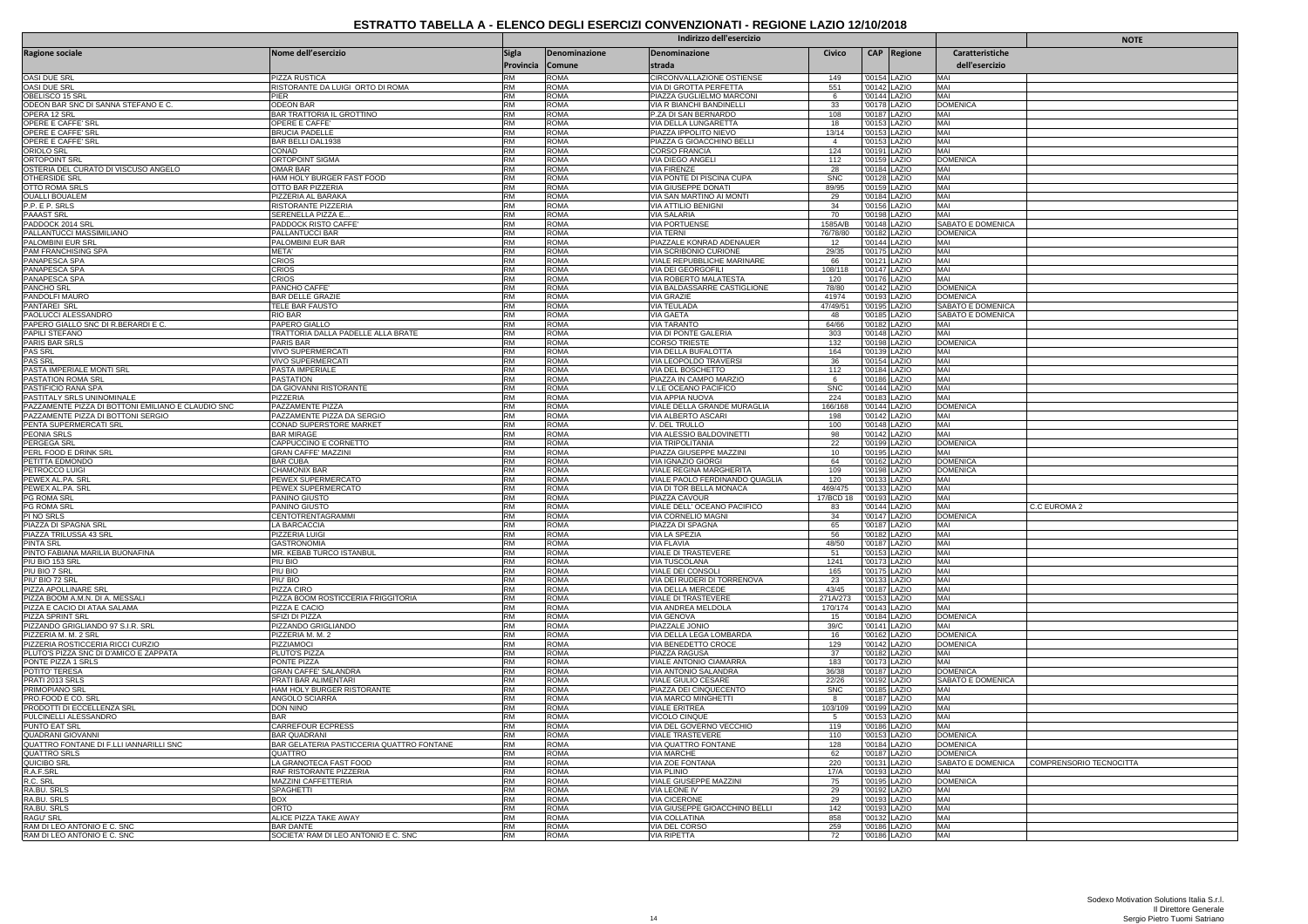|                                                        |                                                      |                           |                            | Indirizzo dell'esercizio                             |                       |                              |              |                                   | <b>NOTE</b>                                                     |
|--------------------------------------------------------|------------------------------------------------------|---------------------------|----------------------------|------------------------------------------------------|-----------------------|------------------------------|--------------|-----------------------------------|-----------------------------------------------------------------|
| <b>Ragione sociale</b>                                 | Nome dell'esercizio                                  | <b>Sigla</b><br>Provincia | Denominazione<br>Comune    | Denominazione<br>strada                              | Civico                |                              | CAP Regione  | Caratteristiche<br>dell'esercizio |                                                                 |
| RAM SRL                                                | VOICE                                                | <b>RM</b>                 | ROMA                       | PIAZZA JOHN FITZGERALD KENNEDY                       | 13/14                 | '00144 LAZIO                 |              | <b>DOMENICA</b>                   |                                                                 |
| RAMA SAS DI LEO MAURIZIO & C                           | ESPRESSAMENTE ILLY BAR                               | <b>RM</b>                 | <b>ROMA</b>                | V.LE PALMIRO TOGLIATTI                               |                       | '00173 LAZIO                 |              | MAI                               |                                                                 |
| RAMI2016 SRLS<br>RANIERI ILENIA                        | PIZZERIA TAVOLA CALDA<br>EAT AND GO                  | <b>RM</b><br><b>RM</b>    | <b>ROMA</b><br><b>ROMA</b> | <b>VIALE CESARE PAVESE</b><br>VIALE EUROPA           | 368/370<br>325        | '00144 LAZIO                 | '00144 LAZIO | MAI<br>SABATO E DOMENICA          |                                                                 |
| <b>RARO SRL</b>                                        | FRESCO RISTORANTE PIZZERIA                           | <b>RM</b>                 | <b>ROMA</b>                | STAZIONE TERMINI                                     | 185                   | '00185 LAZIO                 |              | MAI                               |                                                                 |
| <b>RE SAPORE SRI</b>                                   | CHIU' SAPORE                                         | <b>RM</b>                 | <b>ROMA</b>                | <b>VIA MAPUTO</b>                                    | $\overline{2}$        | '00144 LAZIO                 |              | MAI                               |                                                                 |
| REAL PIZZA DI MARCO CRISTINA                           | REAL PIZZA                                           | <b>RM</b>                 | <b>ROMA</b>                | <b>VIA ALBERTO EINSTEIN</b>                          | 16                    | '00146 LAZIO                 |              | MAI                               |                                                                 |
| REGINA MARGHERITA SRLS<br><b>REGINA SRL</b>            | ANTICA PASTICCERIA<br>M'BARUZZO                      | RM<br><b>RM</b>           | <b>ROMA</b><br><b>ROMA</b> | VIALE REGINA MARGHERITA                              | 39/41<br>22           | '00198 LAZIO<br>'00198 LAZIO |              | <b>DOMENICA</b><br>MAI            |                                                                 |
| <b>REMO FIERIMONTE</b>                                 | <b>BAR</b>                                           | <b>RM</b>                 | <b>ROMA</b>                | PIAZZA REGINA MARGHERITA<br>VIA GIOSUE' CARDUCCI     | 26/28/30              | '00187 LAZIO                 |              | <b>DOMENICA</b>                   |                                                                 |
| <b>REPPA SRL</b>                                       | <b>BAIAMONTI DRINK &amp; FOOD</b>                    | <b>RM</b>                 | <b>ROMA</b>                | <b>VIA ANTONIO BAIAMONTI</b>                         | 12                    | '00195 LAZIO                 |              | SABATO E DOMENICA                 |                                                                 |
| RESTAURANT SAKURA SUSHI SRL                            | SAKURA SUSHI RESTAURANT                              | <b>RM</b>                 | <b>ROMA</b>                | P.TA PIA                                             | 122/123               | '00187 LAZIO                 |              | MAI                               |                                                                 |
| RICCA AVENTINO SRL                                     | INSALATA RICCA                                       | RM                        | <b>ROMA</b>                | PIAZZA ALBANIA                                       | 38445                 |                              | '00153 LAZIO | MAI                               |                                                                 |
| RICCA CHIAVARI SRL<br>RICCA GAZOMETRO SRL              | RISTORANTE INSALATA RICCA<br>INSALATA RICCA          | <b>RM</b><br><b>RM</b>    | <b>ROMA</b><br><b>ROMA</b> | LARGO DEI CHIAVARI<br>VIA GAZOMETRO                  | 85<br>62              | '00186 LAZIO<br>'00154 LAZIO |              | MAI<br>MAI                        |                                                                 |
| <b>RICCI SRLS</b>                                      | BINARIO 93/4                                         | <b>RM</b>                 | <b>ROMA</b>                | <b>VIA CICERONE</b>                                  | 53                    |                              | '00193 LAZIO | MAI                               |                                                                 |
| <b>RIFRA SRL</b>                                       | TIKI BAR                                             | <b>RM</b>                 | <b>ROMA</b>                | <b>V.LE AMERICA</b>                                  | 117-123               | '00144 LAZIO                 |              | MAI                               |                                                                 |
| RINASCITA S A RLS                                      | PAN BERNARDO                                         | <b>RM</b>                 | <b>ROMA</b>                | PIAZZA DI SAN BERNARDO                               | 112                   | '00187 LAZIO                 |              | <b>DOMENICA</b>                   |                                                                 |
| <b>RISPARMIO PIU SRI</b>                               | <b>RISPARMIO PIU'</b>                                | <b>RM</b>                 | <b>ROMA</b>                | VIA BORGHESIANA                                      | 332                   | '00132 LAZIO                 |              | MAI                               |                                                                 |
| <b>RISTO ITALIA SRL</b><br><b>RISTO ITALIA SRI</b>     | I GABBIANI<br><b>RISTO ITALIA SRL</b>                | <b>RM</b><br><b>RM</b>    | <b>ROMA</b><br><b>ROMA</b> | VIA VITO VOLTERRA<br>VIA R BIANCHI BANDINELLI        | 41<br>130             | '00146 LAZIO<br>'00178 LAZIO |              | MAI<br>MAI                        |                                                                 |
| <b>RISTO ITALIA SRI</b>                                | DON CARLOS                                           | <b>RM</b>                 | <b>ROMA</b>                | PIAZZA BARBERINI                                     | 52                    | '00187 LAZIO                 |              | MAI                               |                                                                 |
| RISTO1 SRLS                                            | PASSIONE PANINO                                      | <b>RM</b>                 | <b>ROMA</b>                | <b>VIA ENRICO FERRI</b>                              | 8                     | '00173 LAZIO                 |              | MAI                               |                                                                 |
| <b>RISTO1 SRLS</b>                                     | PASSIONE PANINO                                      | <b>RM</b>                 | <b>ROMA</b>                | <b>VIALE AVIGNONE</b>                                | 42                    | '00144 LAZIO                 |              | MAI                               |                                                                 |
| <b>RISTOCAFFF' SRL</b>                                 | <b>RISTOCAFFE</b>                                    | <b>RM</b>                 | <b>ROMA</b>                | VIA CICERONE                                         | 68                    | '00193 LAZIO                 |              | <b>DOMENICA</b>                   |                                                                 |
| <b>RISTOCENTER SRL</b><br><b>RISTOFIRENZE SRLS</b>     | RISTOCENTER BAR TAVOLA CALDA<br>FEEL GOOD            | <b>RM</b><br><b>RM</b>    | <b>ROMA</b><br><b>ROMA</b> | VIA ZOE FONTANA<br><b>VIA FIRENZE</b>                | 220<br>57             | '00131 LAZIO<br>'00184 LAZIO |              | MAI                               | SABATO E DOMENICA CENTRO DIREZIONALE TECNOCITTA' ZONA TIBURTINA |
| RISTOITALIA S.R.L.                                     | 'ANTICA FRASCHETTA                                   | RM                        | <b>ROMA</b>                | <b>VIA VENEZIA</b>                                   | 17                    | '00184 LAZIO                 |              | MAI                               |                                                                 |
| RISTORANTE JULIE'S SAS DI CAO GIULIA XUE               | RISTORANTE JULIE'S                                   | <b>RM</b>                 | <b>ROMA</b>                | VIA PALESTRO                                         | 65                    | '00185 LAZIO                 |              | <b>DOMENICA</b>                   |                                                                 |
| <b>RISTOSERVICE SRI</b>                                | <b>GRAN CAFFE' BONANNI</b>                           | <b>RM</b>                 | <b>ROMA</b>                | VIALE DELLA GRANDE MURAGLIA                          | 40/42/44              | '00144 LAZIO                 |              | MAI                               |                                                                 |
| RO.MA. SAS DI MASSIMO MARCUCCI E C.                    | IL CHICCO MATTO                                      | <b>RM</b>                 | <b>ROMA</b>                | <b>VIA CESENA</b>                                    | 16                    | '00182 LAZIO                 |              | <b>DOMENICA</b>                   |                                                                 |
| ROAZZI ADELMO                                          | MARGHERITA CONAD                                     | RM                        | <b>ROMA</b>                | VIA AUGUSTO DULCERI                                  | 64/68                 |                              | '00176 LAZIO | <b>DOMENICA</b>                   |                                                                 |
| <b>ROBERTA CERULLI</b><br><b>ROBLU SRL</b>             | <b>BAR TABACCHI</b><br>RISTORANTE LA GRANDE BELLEZZA | <b>RM</b><br><b>RM</b>    | <b>ROMA</b><br><b>ROMA</b> | <b>VIA GIOSUE' CARDUCCI</b><br>VIA FLAVIA            | 14<br>59              | '00187 LAZIO<br>'00187 LAZIO |              | <b>DOMENICA</b><br>MAI            |                                                                 |
| ROBY PIZZA SNC DI PALLADINI FRANCESCA & C.             | ALICE PIZZA                                          | RM                        | ROMA                       | <b>VIA MARCHE</b>                                    | 21                    |                              | '00187 LAZIO | <b>DOMENICA</b>                   |                                                                 |
| ROCCA SPA                                              | SMA SUPERMERCATO                                     | <b>RM</b>                 | <b>ROMA</b>                | <b>VIA TRIONFALE</b>                                 | 10104                 | '00135 LAZIO                 |              | MAI                               |                                                                 |
| ROCCA SPA                                              | SUPERSTORE SMA SUPERMERCATO                          | <b>RM</b>                 | ROMA                       | VIA DEI LATERANI                                     | 39/41                 | '00184 LAZIO                 |              | MAI                               |                                                                 |
| ROCCA SPA                                              | SMA SUPERMERCATO                                     | <b>RM</b>                 | <b>ROMA</b>                | <b>CIRCONVALLAZIONE APPIA</b>                        | 190/200               |                              | '00179 LAZIO | MAI                               |                                                                 |
| ROCCA SPA<br>ROCCA SPA                                 | SMA SUPERMERCATO<br>SMA SUPERMERCATO                 | <b>RM</b><br><b>RM</b>    | <b>ROMA</b><br><b>ROMA</b> | VIALE BEETHOVEN<br>PIAZZA SANTA MARIA MAGGIORE       | 48<br>5/B             | '00144 LAZIO<br>'00185 LAZIO |              | MAI<br>MAI                        |                                                                 |
| ROGER SERVICE SOC. COOP                                | <b>MAMMA PIZZA</b>                                   | <b>RM</b>                 | <b>ROMA</b>                | VIA ANDREA BARBATO                                   | 31                    | '00168 LAZIO                 |              | <b>DOMENICA</b>                   | C/C TORRESINA                                                   |
| ROGER SERVICE SOC. COOP                                | <b>MAMMA PIZZA</b>                                   | <b>RM</b>                 | ROMA                       | VIA DEI CASTANI                                      | 72                    | '00172 LAZIO                 |              | <b>DOMENICA</b>                   |                                                                 |
| ROGER SERVICE SOC. COOP                                | <b>MAMMA PIZZA</b>                                   | <b>RM</b>                 | <b>ROMA</b>                | <b>VIA RAVENNA</b>                                   | 32                    | '00161 LAZIO                 |              | <b>DOMENICA</b>                   |                                                                 |
| ROGER SERVICE SOC. COOP                                | <b>MAMMA PIZZA</b>                                   | <b>RM</b>                 | <b>ROMA</b>                | VIA BORGHESIANA                                      | 253/259               | '00132 LAZIO                 |              | <b>DOMENICA</b>                   |                                                                 |
| ROGER SERVICE SOC. COOP                                | MAMMA PIZZA<br><b>MAMMA PIZZA</b>                    | <b>RM</b><br><b>RM</b>    | <b>ROMA</b><br><b>ROMA</b> | VIALE PALMIRO TOGLIATTI                              | 1489/A                | '00155 LAZIO                 |              | <b>DOMENICA</b>                   |                                                                 |
| ROGER SERVICE SOC. COOP<br>ROMA FOOD SRL               | PANICUNZATO ROMA                                     | <b>RM</b>                 | <b>ROMA</b>                | VIA BIAGIO PETROCELLI<br>VIALE DELL' OCEANO PACIFICO | 240<br>83             | '00173 LAZIO<br>'00144 LAZIO |              | <b>DOMENICA</b><br>MAI            | C.COM EUROMA 2                                                  |
| ROMAMAGNA SNO                                          | PIADINA E CRESCIONE                                  | <b>RM</b>                 | <b>ROMA</b>                | <b>VIA VENEZIA</b>                                   | 20                    | '00184 LAZIO                 |              | LUNEDI' POMERIGGIO                |                                                                 |
| ROMANA SRL                                             | FRATELLI LA BUFALA                                   | <b>RM</b>                 | <b>ROMA</b>                | VIA DELLE VIGNE NUOVE                                | <b>SNC</b>            | '00139 LAZIO                 |              | MAI                               | C.C. PORTA DI ROMA                                              |
| ROMINA PASQUALONE                                      | <b>GRANGUSTO</b>                                     | <b>RM</b>                 | <b>ROMA</b>                | <b>VIALE EUROPA</b>                                  | 312                   | '00144 LAZIO                 |              | <b>DOMENICA</b>                   |                                                                 |
| RONCONI AMEDEO                                         | CARNI AMEDEO E VALERIO                               | <b>RM</b>                 | <b>ROMA</b>                | VIA ORAZIO DELLO SBIRRO                              | SNC                   |                              | '00121 LAZIO | <b>DOMENICA</b>                   | MERCATO COPERTO BOX 11-12                                       |
| ROSATI G. SRL<br><b>ROSI SRL</b>                       | <b>BAR ROSATI</b><br>CARREFOUR EXPRESS               | <b>RM</b><br><b>RM</b>    | <b>ROMA</b><br><b>ROMA</b> | <b>VIA SABOTINO</b>                                  | 37                    | '00195 LAZIO                 |              | MAI<br>MAI                        |                                                                 |
| ROSMARINO AVEZZANA SRL                                 | ROSMARINO AVEZZANA                                   | <b>RM</b>                 | <b>ROMA</b>                | VIA CAPO PALINURO<br>VIA GIUSEPPE AVEZZANA           | 43381<br>17           | '00122 LAZIO                 | '00195 LAZIO | <b>DOMENICA</b>                   |                                                                 |
| ROSSETTI BROS SNC DI ALFONSO & PIETRO ROSSETTI         | <b>META</b>                                          | <b>RM</b>                 | <b>ROMA</b>                | VIA OLIVI                                            | 54/56/58              | '00171 LAZIO                 |              | MAI                               |                                                                 |
| ROYAL GOURMET SRL                                      | TONY'S RESTURANT                                     | <b>RM</b>                 | <b>ROMA</b>                | VIA DELLE BOTTEGHE OSCURE                            | 35                    | '00186 LAZIO                 |              | MAI                               |                                                                 |
| <b>RUSCONI SRL</b>                                     | <b>RUSCONI</b>                                       | <b>RM</b>                 | <b>ROMA</b>                | VIA BERNARDINO ALIMENA                               | 91                    |                              | '00173 LAZIO | <b>DOMENICA</b>                   |                                                                 |
| <b>RUSSO GIUSEPPE</b><br>S.A.E.D.A. SRL                | PIZZERIA RUSSO<br>CASTRONI BAR                       | <b>RM</b><br><b>RM</b>    | <b>ROMA</b><br><b>ROMA</b> | VIALE CARSO<br>VIA OTTAVIANO                         | 27<br>55              | '00195 LAZIO                 |              | <b>DOMENICA</b><br>MAI            |                                                                 |
| S.LLE OTTAVIANI                                        | <b>S.LLE OTTAVIANI BAR TC</b>                        | <b>RM</b>                 | <b>ROMA</b>                | <b>VIA CRESCENZIC</b>                                | 91/B                  | '00192 LAZIO<br>'00193 LAZIO |              | <b>DOMENICA</b>                   |                                                                 |
| S.S.C. SOCIETA' SVILUPPO COMMERCIALE SRL               | CARREFOUR SUPERMERCATO                               | <b>RM</b>                 | <b>ROMA</b>                | V.LE LUIGI SCHIAVONETTI                              | 420/426/432           | '00173 LAZIO                 |              | MAI                               |                                                                 |
| S.S.C. SOCIETA' SVILUPPO COMMERCIALE SRL               | CARREFOUR SUPERMERCATO                               | <b>RM</b>                 | <b>ROMA</b>                | VIA DARIO NICCODEMI                                  |                       | '00137 LAZIO                 |              | MAI                               |                                                                 |
| S.S.C. SOCIETA' SVILUPPO COMMERCIALE SRL               | CARREFOUR IPERMERCATO                                | <b>RM</b>                 | <b>ROMA</b>                | V. ENRICO FERRI                                      | 43                    | '00173 LAZIO                 |              | MAI                               | CENTRO COM.LE LA ROMANINA                                       |
| SA.PE. SNC DI PELLE SPARTACO E C<br>SA.TO. SRL         | ER CAFFETTIERE<br>CARREFOUR EXPRESS                  | <b>RM</b><br><b>RM</b>    | <b>ROMA</b><br><b>ROMA</b> | VIA URBANA<br>VIA CARLO TAVOLACCI                    | 72/73                 | '00184 LAZIO<br>'00153 LAZIO |              | <b>DOMENICA</b><br>MAI            |                                                                 |
| SALAMA MOHAMED EID MOBARAK                             | CAFFF VALADIER                                       | <b>RM</b>                 | <b>ROMA</b>                | VIA ENNIO OUIRINO VISCONTI                           | 38                    | '00193 LAZIO                 |              | <b>DOMENICA</b>                   |                                                                 |
| SALOTTO PORTESE SNC DI BELLITTI CATIA E FEDERICA MONTI | ROLLI <sub>1</sub>                                   | <b>RM</b>                 | <b>ROMA</b>                | VIA ETTORE ROLLI                                     |                       | '00153 LAZIO                 |              | <b>DOMENICA</b>                   |                                                                 |
| SALSAMENTERIA FABBI SAS                                | SALSAMENTERIA                                        | <b>RM</b>                 | <b>ROMA</b>                | VIA DELLA CROCE                                      | 27/28                 | '00187 LAZIO                 |              | <b>DOMENICA</b>                   |                                                                 |
| SALUMERIA IL CAPRICCIO DI MICOCCI PAOLO                | SALUMERIA IL CAPRICCIO                               | <b>RM</b>                 | <b>ROMA</b>                | VIA RAFFAELE CADORNA                                 | 33                    | '00187 LAZIO                 |              | <b>DOMENICA</b>                   |                                                                 |
| <b>SAMA SRL</b><br>SAN BASILIO 2016 SRL                | <b>NON SOLO CAFFE</b><br>PIM SUPERMERCATO            | <b>RM</b><br><b>RM</b>    | <b>ROMA</b><br><b>ROMA</b> | V.LE ANTONIO CIAMARRA<br>VIA CASAL TIDEI             | 108/110<br><b>SNC</b> | '00173 LAZIO<br>'00156 LAZIO |              | UNEDI'<br>MAI                     |                                                                 |
| SANDRO SAS DI F CIABATTINI E C                         | <b>FORNO CIABATTINI</b>                              | <b>RM</b>                 | <b>ROMA</b>                | VIA DI S CROCE IN GERUSALEMME                        | 23                    | '00185 LAZIO                 |              | DOMENICA POMERIGGIO               |                                                                 |
| SANO E SALAD SNC DI FRANCESCO GALLO E DIEGO PARENTE    | SANO E SALAD                                         | <b>RM</b>                 | <b>ROMA</b>                | VIA CESARE PAOLETTI                                  | 28                    |                              | '00198 LAZIO | <b>DOMENICA</b>                   |                                                                 |
| <b>SANT ELIA SRL</b>                                   | SIMPLY MARKET                                        | <b>RM</b>                 | <b>ROMA</b>                | <b>VIA DELLA GIUSTINIANA</b>                         | 271                   | '00188 LAZIO                 |              | MAI                               |                                                                 |
| <b>SANT ELIA SRI</b>                                   | SIMPLY MARKET                                        | <b>RM</b>                 | <b>ROMA</b>                | VIA ALDO MARIA SCALISE                               | <b>SNC</b>            | '00135 LAZIO                 |              | MAI                               | ANGOLO VIA GHERARDI                                             |
| SANT' ELIA SRI                                         | SIMPLY MARKET                                        | <b>RM</b>                 | <b>ROMA</b>                | VIA DEI MONTI DI SAN PAOLO                           | 51                    |                              | '00126 LAZIO | MAI                               |                                                                 |
| SANT' ELIA SRI<br><b>SANT' ELIA SRL</b>                | SIMPLY MARKET<br>SIMPLY MARKET                       | <b>RM</b><br><b>RM</b>    | <b>ROMA</b><br><b>ROMA</b> | VIA DI MACCHIA SAPONARA<br><b>VIA TRIPOLI</b>        | 251<br>134            | '00124 LAZIO<br>'00199 LAZIO |              | MAI<br>MAI                        |                                                                 |
| <b>SANT ELIA SRL</b>                                   | SIMPLY SUPERMERCATO                                  | <b>RM</b>                 | <b>ROMA</b>                | VIA ANTONIO SANT'ELIA                                | 13                    |                              | '00197 LAZIO | MAI                               |                                                                 |
| <b>SAPORE ROMANO 1 SRI</b>                             | <b>SAPORE ROMANO</b>                                 | <b>RM</b>                 | <b>ROMA</b>                | <b>VIA ALESSANDRIA</b>                               | 150                   | '00198 LAZIO                 |              | MAI                               |                                                                 |
| <b>SCACCHI VALTER</b>                                  | IL FORNETTO DI TRASTEVERE                            | <b>RM</b>                 | <b>ROMA</b>                | VIALE TRASTEVERE                                     | 128                   | '00153 LAZIO                 |              | MAI                               |                                                                 |
| SCAGNOLI GESTIONI EVENTI SRL                           | CAFFE' GUAXUPE                                       | <b>RM</b>                 | <b>ROMA</b>                | <b>VIA SCIPIONI</b>                                  | 197                   | '00192 LAZIO                 |              | <b>DOMENICA</b>                   |                                                                 |
| <b>SCALINGI VITTORIO</b>                               | CAFFF RIT                                            | <b>RM</b>                 | <b>ROMA</b>                | <b>VIA CALABRIA</b>                                  | 33                    | '00187 LAZIO                 |              | SABATO E DOMENICA                 |                                                                 |
| <b>SCARFO' MARTINO</b>                                 | LE SPECIALITA' DEL FORNO E DELLA TAVOLA              | <b>RM</b>                 | <b>ROMA</b>                | <b>VIA STIMIGLIANC</b>                               | 43379                 | '00199 LAZIO                 |              | <b>DOMENICA</b>                   |                                                                 |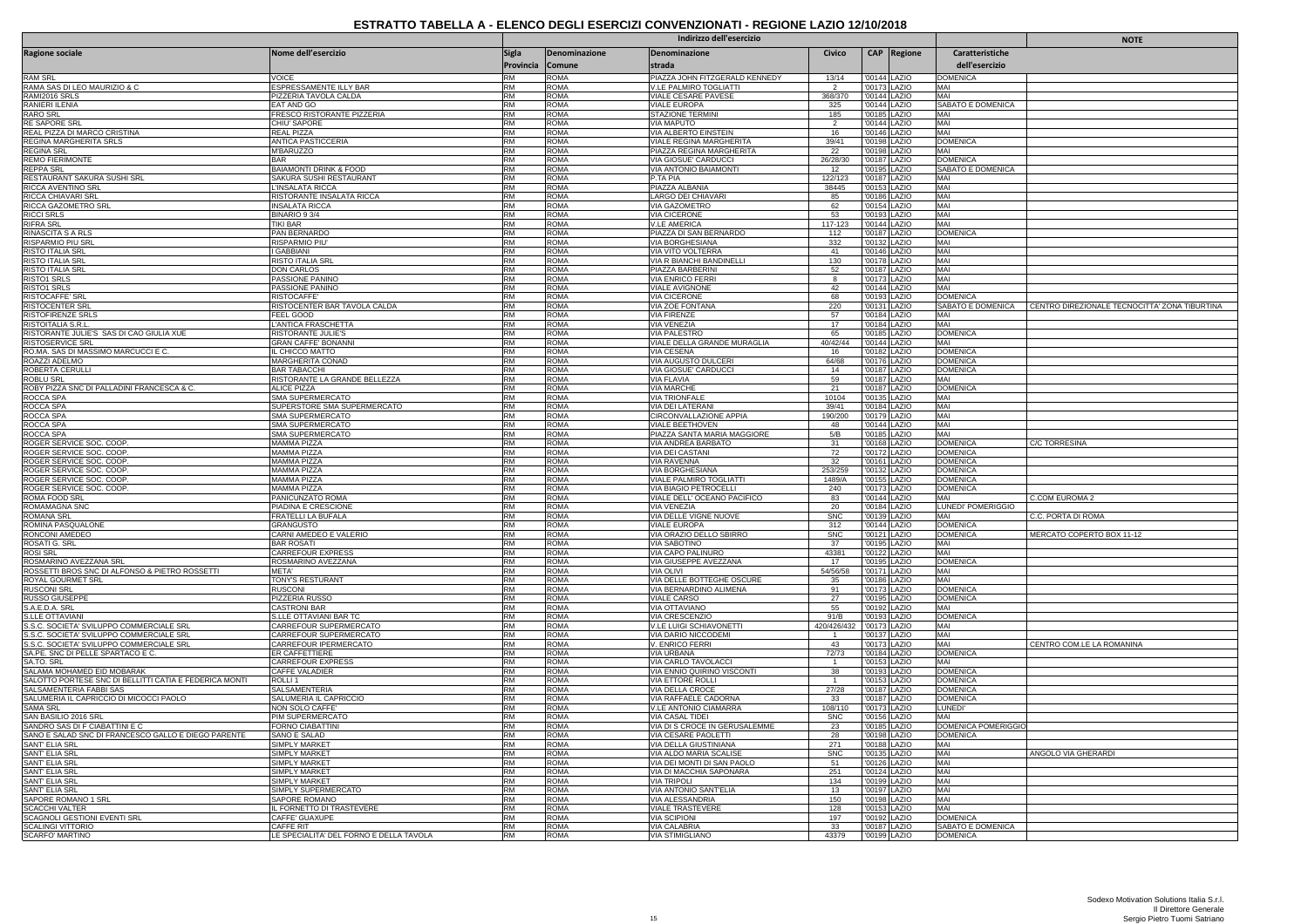|                                                        |                                                              |                                  |                                |                                                      | <b>NOTE</b>      |               |                              |                                    |                                     |
|--------------------------------------------------------|--------------------------------------------------------------|----------------------------------|--------------------------------|------------------------------------------------------|------------------|---------------|------------------------------|------------------------------------|-------------------------------------|
| Ragione sociale                                        | Nome dell'esercizio                                          | <b>Sigla</b><br><b>Provincia</b> | Denominazione<br><b>Comune</b> | Denominazione<br>strada                              | Civico           |               | CAP Regione                  | Caratteristiche<br>dell'esercizio  |                                     |
| SCOPELLITI ANTONIO                                     | CAFFÈ DELL' ARCO                                             | <b>RM</b>                        | ROMA                           | VIALE DELLE MILIZIE                                  | 88/89            |               | '00192 LAZIO                 | MAI                                |                                     |
| SEDICIDICIOTTO SNC                                     | SEDICIDICIOTTO RISTORANTE                                    | <b>RM</b>                        | ROMA                           | <b>VIA ANTONIOTTO USODIMARE</b>                      | 16/18            |               | '00154 LAZIO                 | <b>DOMENICA</b>                    |                                     |
| SEDICIDICIOTTO SNC                                     | PICCHIAPO' PANINOTECA                                        | <b>RM</b>                        | ROMA                           | CIRCONVALLAZIONE OSTIENSE                            | 269              |               | '00154 LAZIO                 | <b>DOMENICA</b>                    |                                     |
| SEMAR 3017 SRL<br>SEME LUC SNC DI LUCIGNANO MANILA & C | BAR DEI CONGRESSI                                            | <b>RM</b><br><b>RM</b>           | ROMA<br>ROMA                   | VIALE DELLA CIVILTA DEL LAVORO                       | 126-128          |               | '00144 LAZIO                 | DOMENICA                           |                                     |
| SERENISSIMA RISTORAZIONE SPA                           | GUSTO DI PIZZA<br>MENSA PRESSO AGENZIA DELLE ENTRATE DI ROMA | <b>RM</b>                        | ROMA                           | IVIA OUINTINO SELLA<br><b>VIA GIORGIONE</b>          | 47<br>159        | '00187 LAZIO  | '00147 LAZIO                 | SABATO E DOMENICA<br>MAI           |                                     |
| SERENISSIMA RISTORAZIONE SPA                           | MENSA PRESSO AGENZIA DELLE ENTRATE DI ROMA                   | <b>RM</b>                        | <b>ROMA</b>                    | VIA CRISTOFORO COLOMBO                               | 426              | '00145 LAZIO  |                              | MAI                                |                                     |
| SERENISSIMA RISTORAZIONE SPA                           | VICARIATO MENSA                                              | <b>RM</b>                        | ROMA                           | VIA DELLA PIGNA                                      | 13/A             | '00186 LAZIO  |                              | MAI                                | PALAZZO VICARIATO MENSA 1 PIANO     |
| SERENISSIMA RISTORAZIONE SPA                           | BAR INTERNO OSPEDALE S. GIOVANNI ADDOLORATA                  | <b>RM</b>                        | <b>ROMA</b>                    | VIA DELL' AMBA ARADAM                                | <b>SNC</b>       |               | '00184 LAZIO                 | MAI                                | OSPEDALE S. GIOVANNI ADDOLORATA     |
| <b>SERIST SRI</b>                                      | <b>FNAV SALARIA</b>                                          | <b>RM</b>                        | ROMA                           | VIA SALARIA                                          | 716              | '00138 LAZIO  |                              | MAI                                |                                     |
| SERIST SRL                                             | <b>GEDI ROMA</b>                                             | <b>RM</b>                        | ROMA                           | VIA CRISTOFORO COLOMBO                               | 90               |               | '00147 LAZIO                 | MAI                                |                                     |
| SESAMO GROUP SRLS                                      | SESAMO PIZZA E CUCINA                                        | <b>RM</b>                        | ROMA                           | VIALE DI TRASTEVERE                                  | 83               |               | '00153 LAZIO                 | MAI                                |                                     |
| SGM SUPERMERCATI SRL                                   | PERTRISCOUNT SUPERMERCATO                                    | <b>RM</b><br><b>RM</b>           | <b>ROMA</b>                    | <b>VIA SALARIA</b>                                   | 1380             | '00138 LAZIO  |                              | MAI<br>MAI                         |                                     |
| SIDEROS SRL<br><b>SIDEROS SRL</b>                      | CONAD MARGHERITA<br>CONAD CITY SUPERMERCATO                  | <b>RM</b>                        | ROMA<br>ROMA                   | VIA CARMELO MAESTRINI<br>VIA ROSA GUARNIERI CARDUCCI | 251/259<br>29    |               | '00128 LAZIO<br>'00145 LAZIO | MAI                                |                                     |
| SILMAR SRL                                             | ORANGE CAFE'                                                 | <b>RM</b>                        | ROMA                           | <b>VIA GARIGLIANO</b>                                | 15               |               | '00198 LAZIO                 | <b>DOMENICA</b>                    |                                     |
| SIRIO DUE SR                                           | FIAMMIFERO STRANO                                            | RM                               | ROMA                           | <b>VIA LOMBARDIA</b>                                 | 32               |               | '00187 LAZIO                 | <b>DOMENICA</b>                    |                                     |
| SIRIO SPA                                              | BAR INTERNO POLICLINICO TOR VERGATTO TORRE 6                 | RM                               | ROMA                           | <b>VIALE OXFORD</b>                                  | 81               |               | '00133 LAZIO                 | MAI                                |                                     |
| SIRIO SPA                                              | BAR INTERNO OSPEDALE SANT'ANDREA                             | <b>RM</b>                        | <b>ROMA</b>                    | VIA DI GROTTAROSSA                                   | 1035/39          |               | '00189 LAZIO                 | MAI                                |                                     |
| SIRIO SPA                                              | <b>NTERNO POLICLINICO TOR VERGATA PIASTRA BAR</b>            | <b>RM</b>                        | ROMA                           | VIALE OXFORD                                         | 81               |               | '00133 LAZIO                 | MAI                                |                                     |
| SIRIO SPA                                              | BAR INTERNO OSPEDALE SAN FILIPPO NERI EDIFICIO A             | <b>RM</b>                        | ROMA                           | <b>VIA GIOVANNI MARTINOTTI</b>                       | 20               | '00135 LAZIO  |                              | MAI                                |                                     |
| SIRIO SPA                                              | SIRIO GRILL SALARIA OVEST BAR                                | <b>RM</b>                        | ROMA                           | DIRAM A1 ROMA NORD G.R.A                             | KM 21.1          |               | '00138 LAZIO                 | MAI                                |                                     |
| SIT SUPERMERCATI SRL<br>SMA SPA                        | PERTRISCOUNT SUPERMERCATO<br>PUNTO SMA SUPERMERCATO          | <b>RM</b><br><b>RM</b>           | ROMA<br>ROMA                   | VIA DI PORTONACCIO<br>V. CORSICA                     | $\frac{72}{13}$  | '00198 LAZIO  | '00159 LAZIO                 | MAI<br>MAI                         | ANG VIA DOMENICO DE DOMINICIS, 38/A |
| SMA SPA                                                | SIMPLY SUPERMERCATO                                          | <b>RM</b>                        | ROMA                           | V. PORTUENSE                                         | 97               |               | '00153 LAZIO                 | MAI                                |                                     |
| SMA SPA                                                | SIMPLY SUPERMERCATO                                          | <b>RM</b>                        | ROMA                           | V. DELLE GONDOLE                                     | <b>SNC</b>       | '00121 LAZIO  |                              |                                    |                                     |
| <b>SMA SPA</b>                                         | SMA SUPERMERCATO                                             | <b>RM</b>                        | ROMA                           | V. LUIGI ZAMBARELLI                                  | 31               |               | '00152 LAZIO                 | MAI<br>MAI                         |                                     |
| SMA SPA                                                | PUNTO SMA SUPERMERCATO                                       | <b>RM</b>                        | ROMA                           | V. DEI PLATANI                                       | 175              |               | '00172 LAZIO                 | MAI                                |                                     |
| SMA SPA                                                | PUNTO SMA SUPERMERCATO                                       | <b>RM</b>                        | <b>ROMA</b>                    | V. CASSIA                                            | 713              | '00189 LAZIO  |                              | MAI                                |                                     |
| <b>SMA SPA</b>                                         | SMA SUPERMERCATO                                             | <b>RM</b>                        | ROMA                           | V. ROBERTO MALATESTA                                 | 221/237          |               | '00176 LAZIO                 | MAI                                |                                     |
| SMA SPA                                                | SIMPLY SUPERMERCATO                                          | <b>RM</b>                        | ROMA                           | V. TORRE DI MEZZAVIA                                 | 101              |               | '00173 LAZIO                 | MAI                                |                                     |
| <b>SMA SPA</b>                                         | PUNTO SMA SUPERMERCATO                                       | <b>RM</b><br><b>RM</b>           | <b>ROMA</b>                    | V. CASSIA                                            | 1822             |               | '00123 LAZIO                 | MAI<br>MAI                         |                                     |
| SMA SPA<br>SMA SPA                                     | SIMPLY SUPERMERCATO<br>SIMPLY SUPERMERCATO                   | <b>RM</b>                        | ROMA<br>ROMA                   | V. PONZIO COMINIO<br>V. BIAGIO PETROCELLI            | 19<br><b>SNC</b> |               | '00175 LAZIO<br>'00173 LAZIO | MAI                                |                                     |
| <b>SMA SPA</b>                                         | SMA SUPERMERCATO                                             | <b>RM</b>                        | ROMA                           | V. CESARE FERRERO DA CAMBIANO                        | 82               |               | '00191 LAZIO                 | MAI                                |                                     |
| SMA SPA                                                | SIMPLY SMA SUPERMERCATO                                      | RM                               | ROMA                           | V. COSTANZO CASANA                                   | 200              |               | '00121 LAZIO                 | MAI                                |                                     |
| SMA SPA                                                | SIMPLY SUPERMERCATO                                          | <b>RM</b>                        | <b>ROMA</b>                    | V. ACERENZA                                          | 4/D              |               | '00178 LAZIO                 | MAI                                |                                     |
| SMA SPA                                                | PUNTO SMA SUPERMERCATO                                       | <b>RM</b>                        | ROMA                           | V. CASSIA                                            | 865              |               | '00189 LAZIO                 | MAI                                |                                     |
| SMA SPA                                                | SIMPLY SUPERMERCATO                                          | <b>RM</b>                        | ROMA                           | PIAZZA GIURECONSULTI                                 | -5               |               | '00167 LAZIO                 | MAI                                |                                     |
| SMA SPA                                                | PUNTO SMA SUPERMERCATO                                       | <b>RM</b>                        | ROMA                           | P.ZA DELRE DI ROMA                                   | 15/19            |               | '00183 LAZIO                 | MAI                                |                                     |
| SMA SPA<br>SMA SPA                                     | SIMPLY SUPERMERCATO<br>PUNTO SMA SUPERMERCATO                | <b>RM</b><br><b>RM</b>           | ROMA<br>ROMA                   | V.LE DELLA PRIMAVERA<br>V.LE DELLA SERENISSIMA       | 194<br>16        |               | '00172 LAZIO<br>'00177 LAZIO | MAI<br>MAI                         |                                     |
| SMA SPA                                                | PUNTO SMA SUPERMERCATO                                       | <b>RM</b>                        | ROMA                           | V. FONTEIANA                                         | 59/73            | '00152 LAZIO  |                              | MAI                                |                                     |
| SMA SPA                                                | SIMPLY SUPERMERCATO                                          | <b>RM</b>                        | ROMA                           | V. SAPONARA                                          | 220              |               | '00125 LAZIO                 | MAI                                |                                     |
| SMA SPA                                                | PUNTO SMA SUPERMERCATO                                       | <b>RM</b>                        | <b>ROMA</b>                    | <b>V. PORTUENSE</b>                                  | 323              | '00149   AZIO |                              | MAI                                |                                     |
| SMA SPA                                                | PUNTO SMA SUPERMERCATO                                       | <b>RM</b>                        | ROMA                           | <b>C.NE GIANICOLENSE</b>                             | <b>SNC</b>       | '00152 LAZIO  |                              | MAI                                |                                     |
| <b>SMA SPA</b>                                         | <b>MY AUCHAN</b>                                             | <b>RM</b>                        | ROMA                           | VIALE DELLE PROVINCIE                                | 156              |               | '00162 LAZIO                 | MAI                                |                                     |
| SMA SPA                                                | PUNTO SMA                                                    | <b>RM</b>                        | ROMA                           | V. RUBICONE                                          | 39               | '00198 LAZIO  |                              | MAI                                |                                     |
| <b>SMA SPA</b>                                         | PUNTO SMA SUPERMERCATO                                       | <b>RM</b><br><b>RM</b>           | ROMA                           | V. ARCHIMEDE                                         | 61               |               | '00197 LAZIO                 | MAI                                |                                     |
| SMA SPA<br>SMA SPA                                     | SIMPLY SUPERMERCATO<br>SMA SUPERMERCATO                      | <b>RM</b>                        | ROMA<br>ROMA                   | V.LE CADUTI PER LA RESISTENZA<br>V. DUE PONTI        | 271<br>190       | '00189 LAZIO  | '00128 LAZIO                 | MAI                                |                                     |
| <b>SMA SPA</b>                                         | SIMPLY SUPERMERCATO                                          | <b>RM</b>                        | ROMA                           | V.LE GUGLIELMO MARCONI                               | 176/178          |               | '00146 LAZIO                 | MAI<br>MAI                         |                                     |
| <b>SMA SPA</b>                                         | SIMPLY SUPERMERCATO                                          | <b>RM</b>                        | ROMA                           | V. FIUME GIALLO                                      | 43770            |               | '00144 LAZIO                 | MAI                                |                                     |
| SMA SPA                                                | PERSIMPLY SRUPERMERCATO                                      | <b>RM</b>                        | ROMA                           | V. ANTONIO PACINOTTI                                 | 10               |               | '00146 LAZIO                 | MAI                                |                                     |
| SMA SPA                                                | PUNTO SMA SUPERMERCATO                                       | <b>RM</b>                        | ROMA                           | V. DI PRISCILLA                                      | 109              |               | '00199 LAZIO                 | MAI                                |                                     |
| <b>SMA SPA</b>                                         | SIMPLY SUPERMERCATO                                          | <b>RM</b>                        | ROMA                           | V. AMICO ASPERTINI                                   | <b>SNC</b>       |               | '00133 LAZIO                 | MAI                                |                                     |
| SMA SPA                                                | SIMPLY SUPERMERCATO                                          | <b>RM</b>                        | <b>ROMA</b>                    | V. CASILINA                                          | KM 19,600        |               | '00132 LAZIO                 | MAI                                |                                     |
| SMA SPA<br>SMA SPA                                     | PUNTO SMA SUPERMERCATO<br>PUNTO SMA SUPERMERCATO             | <b>RM</b><br><b>RM</b>           | ROMA<br><b>ROMA</b>            | V. ORLANDO DE TOMMASO<br>V.I.F GIUSEPPE MAZZINI      | 39<br>153        | '00195 LAZIO  | '00136 LAZIO                 | MAI<br>MAI                         |                                     |
| SMA SPA                                                | SIMPLY SUPERMERCATO                                          | <b>RM</b>                        | ROMA                           | V. ISOLE DEL CAPO VERDE                              | <b>SNC</b>       |               | '00121 LAZIO                 | MAI                                |                                     |
| SMA SPA                                                | PUNTO SMA SUPERMERCATO                                       | <b>RM</b>                        | ROMA                           | P.ZA BOLOGNA                                         | 60               |               | '00162 LAZIO                 | MAI                                |                                     |
| SMA SPA                                                | PUNTO SMA SUPERMERCATO                                       | <b>RM</b>                        | ROMA                           | P.ZA PIO XI                                          | 20               | '00165 LAZIO  |                              | MAI                                |                                     |
| SMA SPA                                                | SIMPLY SUPERMERCATO                                          | RM                               | ROMA                           | V. DELLE CAVE                                        | 99/A             | '00181 LAZIO  |                              | MAI                                |                                     |
| SMA SPA                                                | SIMPLY SUPERMERCATO                                          | <b>RM</b>                        | ROMA                           | V. ANAGNINA                                          | 471              | '00118 LAZIO  |                              | MAI                                |                                     |
| SMA SPA                                                | SMA SUPERMERCATO                                             | <b>RM</b>                        | ROMA                           | P.ZA MINUCCIANO                                      | 20               |               | '00139 LAZIO                 | MAI                                |                                     |
| SMART SNC DI DARIA ELENA FUA' E MASSIMO CANNATA        | <b>SMARTFOOD</b>                                             | <b>RM</b>                        | ROMA                           | VIA DI PIE' DI MARMO                                 | 19/20            |               | '00186 LAZIO                 | <b>DOMENICA</b>                    |                                     |
| SMILE PIZZA SRLS                                       | SMILE PIZZA                                                  | <b>RM</b><br><b>RM</b>           | ROMA                           | VIALE OCEANO INDIANO                                 | 83               | '00144 LAZIO  |                              | <b>MAI</b>                         |                                     |
| SNACK BAR DI SILIPO DAMIANO<br>SOC. SONNINO 91 SRL     | <b>SNACK BAR</b><br>QUELLI DI PIAZZA SONNINO                 | <b>RM</b>                        | ROMA<br>ROMA                   | VIA LA SPEZIA<br>PIAZZA SIDNEY SONNINO               | 30/A<br>23       |               | '00182 LAZIO<br>'00153 LAZIO | <b>DOMENICA</b><br><b>DOMENICA</b> |                                     |
| SODIFO SRL                                             | SODIFO                                                       | <b>RM</b>                        | <b>ROMA</b>                    | LARGO ESOPO                                          | 46               | '00124 LAZIO  |                              | MAI                                |                                     |
| SORRISO SRI                                            | GECO                                                         | <b>RM</b>                        | ROMA                           | PIAZZA GUGLIELMO MARCONI                             | 23               |               | '00144 LAZIO                 | MAI                                |                                     |
| SOUND FOOD SRLS                                        | SOUND FOOD BAR                                               | <b>RM</b>                        | ROMA                           | PIAZZA EUGENIO BIFFI                                 | 43445            |               | '00154 LAZIO                 | MAI                                |                                     |
| SOUPER SRL                                             | ВIS                                                          | <b>RM</b>                        | ROMA                           | VIA GIOVANNI VITELLESCHI                             | 38/40            |               | '00193 LAZIO                 | SABATO E DOMENICA                  |                                     |
| SPACE CAFFE' SRI                                       | CAFFETTERIA GUIDO                                            | <b>RM</b>                        | ROMA                           | VIA PELLEGRINO MATTEUCCI                             | 58/60            |               | '00154 LAZIO                 | MAI                                |                                     |
| <b>SPAM SRL</b>                                        | CARREFOUR MARKET                                             | <b>RM</b>                        | <b>ROMA</b>                    | VIA DI VALLE MURICANA                                | 576              |               | '00188 LAZIO                 | MAI                                |                                     |
| <b>SPC SRL</b>                                         | SUPERMERCATO PAM                                             | <b>RM</b>                        | ROMA                           | PIAZZA DELLA BALDUINA                                | 48               |               | '00136 LAZIO                 | MAI                                |                                     |
| SPESA FACILE SRL                                       | RISPARMIO PIU'                                               | <b>RM</b>                        | ROMA                           | V. BENOZZO GOZZOLI                                   | 60               |               | '00142 LAZIO                 | DOMENICA POMERIGGIO                |                                     |
| SPESA FACILE SRL                                       | SPESA FACILE SUPERMERCATO                                    | <b>RM</b>                        | ROMA                           | VIA TOR DE' SCHIAVI                                  | 394              |               | '00171 LAZIO                 | MAI                                |                                     |
| SPLENDORI CLAUDIO<br>SQUARCIA ALESSANDRC               | QUELLI DI VIA NIZZA<br>MACELLLERIA SQUARCIA                  | <b>RM</b><br><b>RM</b>           | ROMA<br>ROMA                   | VIA NIZZA<br>VIA DELLE SETTE CHIESE                  | 16<br>18         |               | '00198 LAZIO<br>'00145 LAZIO | MAI<br><b>DOMENICA</b>             |                                     |
| STAR FOOD 2017 SRLS                                    | STAR FOOD                                                    | <b>RM</b>                        | ROMA                           | VIA ANDREA MELDOLA                                   | 87/91            | '00143 LAZIO  |                              | SABATO E DOMENICA                  |                                     |
| <b>START SNC</b>                                       | <b>SPACCIO ALIMENTARE</b>                                    | <b>RM</b>                        | <b>ROMA</b>                    | <b>VIALE GIORGIO RIBOTTA</b>                         |                  | '00144 LAZIO  |                              | SABATO E DOMENICA                  |                                     |
| <b>STEMAR SRL</b>                                      | CONAD SUPERMERCATO                                           | <b>RM</b>                        | ROMA                           | VIA DI GROTTAROSSA                                   | 169              |               | '00189 LAZIO                 | MAI                                |                                     |
| STRAPIZZAMI SRL                                        | <b>STRAPPIZZAMI</b>                                          | <b>RM</b>                        | ROMA                           | VIA QUINTINO SELLA                                   | 19/21            | '00187 LAZIO  |                              | SABATO E DOMENICA                  |                                     |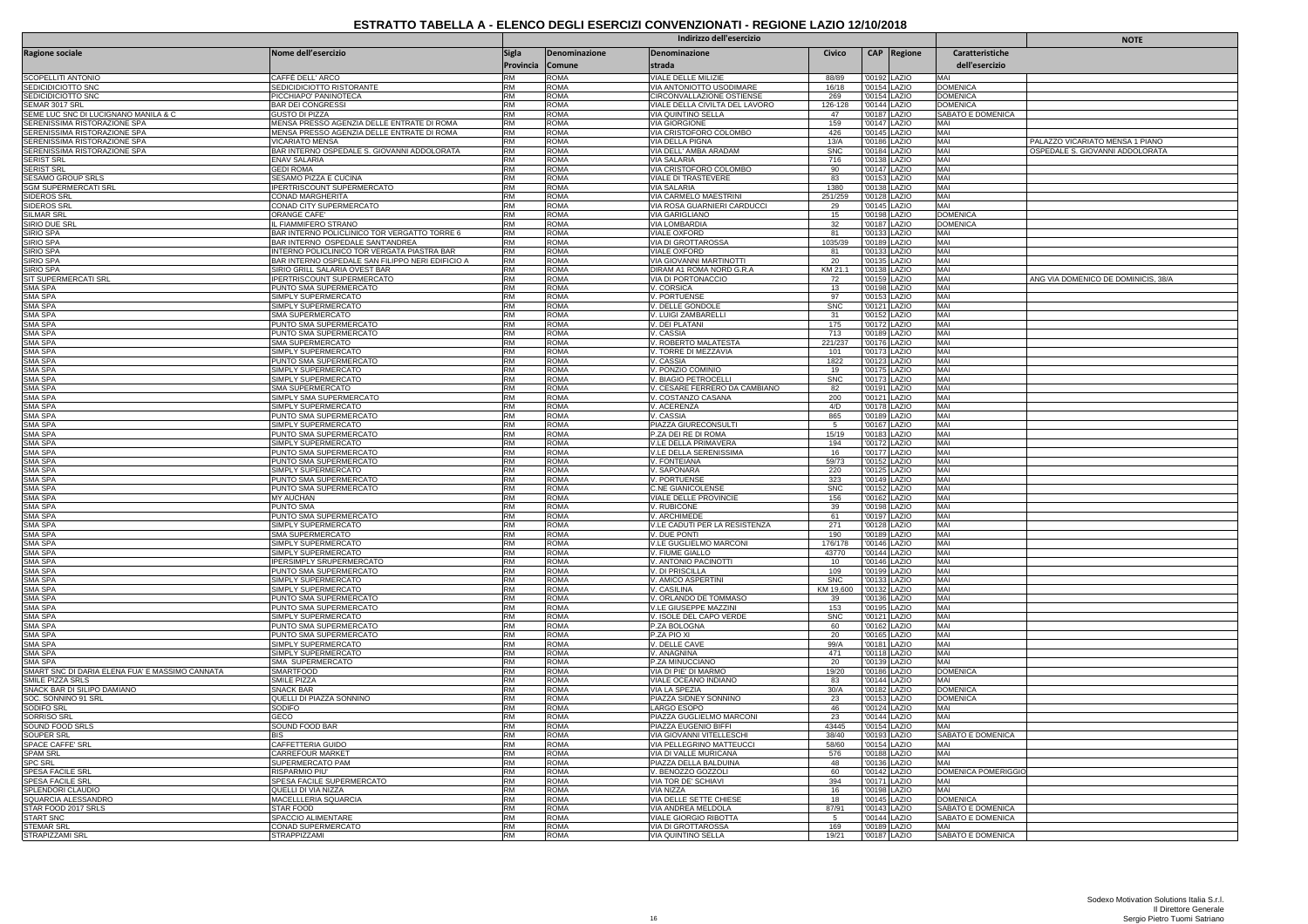|                                                           | Indirizzo dell'esercizio                               |                        |                            |                                                      |                                            |                              |                              |                                    | <b>NOTE</b>                                       |
|-----------------------------------------------------------|--------------------------------------------------------|------------------------|----------------------------|------------------------------------------------------|--------------------------------------------|------------------------------|------------------------------|------------------------------------|---------------------------------------------------|
| Ragione sociale                                           | Nome dell'esercizio                                    | Sigla<br>Provincia     | Denominazione<br>Comune    | <b>Denominazione</b><br>strada                       | Civico                                     |                              | <b>CAP</b> Regione           | Caratteristiche<br>dell'esercizio  |                                                   |
| STRISCIA LA PIZZA SNC                                     | STRISCIA LA PIZZA                                      | <b>RM</b>              | <b>ROMA</b>                | <b>VIA MILANO</b>                                    | 33                                         |                              | '00184 LAZIO                 | MAI                                |                                                   |
| <b>SVESS SRL</b>                                          | <b>GRAN CAFFE' SALERNO</b>                             | RM                     | <b>ROMA</b>                | <b>VIA DELLE FIAMME GIALLE</b>                       | 31                                         |                              | '00122 LAZIO                 | MAI                                |                                                   |
| T.R.M. GESTIONI SRL                                       | RECAFE                                                 | <b>RM</b>              | <b>ROMA</b>                | PIAZZA IMPERATORE AUGUSTO                            | 36                                         |                              | '00186 LAZIO                 | MAI                                |                                                   |
| <b>TACCO SRI</b>                                          | <b>BAR TACCC</b>                                       | <b>RM</b>              | <b>ROMA</b>                | VIALE DELLO SCALO SAN LORENZO                        | 23                                         |                              | '00185 LAZIO                 | <b>DOMENICA</b>                    |                                                   |
| <b>TALENTI SRI</b>                                        | CONAD                                                  | <b>RM</b>              | <b>ROMA</b>                | VIA UGO OJETTI                                       | <b>SNC</b>                                 |                              | '00137 LAZIO                 | <b>DOMENICA</b>                    |                                                   |
| <b>TALIANI SRL</b>                                        | <b>BAR TALIANI</b>                                     | <b>RM</b>              | <b>ROMA</b>                | VIA GENOVA                                           | 26/28                                      |                              | '00184 LAZIO                 | MAI                                |                                                   |
| TARALLO MARCO<br>TAVERNA RISORGIMENTO SNC                 | <b>BAR BRAZIL</b><br>L'INSALATA RICCA                  | RM<br><b>RM</b>        | <b>ROMA</b><br><b>ROMA</b> | VIA RODOLFO LANCIANI<br>PIAZZA RISORGIMENTO          | $\begin{array}{r} 23 \\ 43223 \end{array}$ | '00162 LAZIO<br>'00192 LAZIO |                              | <b>DOMENICA</b><br>MAI             |                                                   |
| <b>TAVERNA ROSSINI SRL</b>                                | TAVERNA ROSSINI                                        | <b>RM</b>              | <b>ROMA</b>                | VIALE GIOACCHINO ROSSINI                             | 60                                         |                              | '00198 LAZIO                 | MAI                                |                                                   |
| <b>T-BONE 8 SRL</b>                                       | <b>F-BURGER STATION</b>                                | <b>RM</b>              | <b>ROMA</b>                | P.ZA ISTRIA                                          | 16                                         |                              | '00198 LAZIO                 | MAI                                |                                                   |
| T-BONE 8 SRI                                              | <b>T-BURGER STATION</b>                                | <b>RM</b>              | <b>ROMA</b>                | V. APPIA NUOVA                                       | 336                                        | '00181   AZIO                |                              | MAI                                |                                                   |
| T-BONE 8 SRL                                              | <b>T-BURGER STATION</b>                                | <b>RM</b>              | <b>ROMA</b>                | V. DELLA PALOMBELLA                                  | 34/35                                      |                              | '00186 LAZIO                 | MAI                                |                                                   |
| <b>T-BONE SRL</b>                                         | <b>T-BONE STATION TB1</b>                              | <b>RM</b>              | <b>ROMA</b>                | <b>VIA FRANCESCO CRISPI</b>                          | 25/31<br>525                               |                              | '00187 LAZIO                 | MAI<br>MAI                         |                                                   |
| <b>T-BONE SRL</b>                                         | <b>T-BONE STATION TB2</b>                              | <b>RM</b>              | <b>ROMA</b>                | <b>VIA FLAMINIA</b>                                  |                                            |                              | '00191 LAZIO                 |                                    |                                                   |
| <b>T-BONE SRL</b><br><b>T-BONE SRL</b>                    | <b>T-BONE STATION TB3</b><br><b>T-BONE STATION TB6</b> | <b>RM</b><br><b>RM</b> | <b>ROMA</b><br><b>ROMA</b> | VIA DI SANTA DOROTEA                                 | 21<br>21                                   |                              | '00153 LAZIO                 | MAI<br>MAI                         |                                                   |
| <b>TESTA IVANO</b>                                        | <b>DROGHERIA</b>                                       | <b>RM</b>              | <b>ROMA</b>                | VIA VITTORIA COLONNA<br>VIA LUCIANO MANARA           | 61                                         |                              | '00193 LAZIO<br>'00153 LAZIO | <b>DOMENICA</b>                    |                                                   |
| <b>TESTA SRL</b>                                          | HAM HOLY BURGER                                        | <b>RM</b>              | <b>ROMA</b>                | <b>VIA CHIANA</b>                                    | 54/60                                      |                              | '00198 LAZIO                 | MAI                                |                                                   |
| <b>ITIBA ANTONELA</b>                                     | AMERICAN BAR                                           | <b>RM</b>              | <b>ROMA</b>                | VIA FMILIA                                           | 52/54                                      | '00187 LAZIO                 |                              | MAI                                |                                                   |
| TIELLA E PANZEROTTI SRLS                                  | TIELLA E PANZEROTTI                                    | <b>RM</b>              | <b>ROMA</b>                | VIA CARLO CITERNI                                    | 15                                         |                              | '00154 LAZIO                 | <b>DOMENICA</b>                    |                                                   |
| TIRRENO INSIEME SRL                                       | CONAD CITY                                             | <b>RM</b>              | <b>ROMA</b>                | VIA ANGELO EMO                                       | 37                                         |                              | '00136 LAZIO                 | MAI                                |                                                   |
| TIRRENO INSIEME SRL                                       | CONAD                                                  | <b>RM</b>              | <b>ROMA</b>                | P.ZA OTTAVIANO VIMERCATI                             | 55                                         |                              | '00139 LAZIO                 | MAI                                |                                                   |
| TIRRENO INSIEME SRL<br><b>TIRRENO INSIEME SRL</b>         | CONAD<br><b>CONAD CITY</b>                             | <b>RM</b><br><b>RM</b> | <b>ROMA</b><br><b>ROMA</b> | <b>VIA MATERA</b><br>VIA SEBASTIANO ZIANI            | 41974                                      |                              | '00182 LAZIO<br>'00136 LAZIO | MAI<br>MAI                         |                                                   |
| TIRRENO INSIEME SRI                                       | <b>SUPERSTORE</b>                                      | <b>RM</b>              | <b>ROMA</b>                | VIA TITO                                             | 15                                         |                              | '00145 LAZIO                 | MAI                                |                                                   |
| TIRRENO INSIEME SRL                                       | CONAD CITY                                             | RM                     | <b>ROMA</b>                | VIA MIGIURTINIA                                      | 55                                         |                              | '00199 LAZIO                 | MAI                                |                                                   |
| <b>TIRRENO INSIEME SRL</b>                                | CONAD                                                  | <b>RM</b>              | <b>ROMA</b>                | VIA GIUSEPPE BELARDINELLI                            | <b>SNC</b>                                 | '00123 LAZIO                 |                              | MAI                                |                                                   |
| TIRRENO INSIEME SRL                                       | CONAD                                                  | <b>RM</b>              | <b>ROMA</b>                | V. NOMENTANA                                         | KM 10.500                                  | '00137 LAZIO                 |                              | MAI                                |                                                   |
| <b>TIRRENO INSIEME SRL</b>                                | CONAD                                                  | RM                     | <b>ROMA</b>                | <b>V.LE SOMALIA</b>                                  | 275                                        |                              | '00199 LAZIO                 | MAI                                |                                                   |
| <b>TIRRENO INSIEME SRI</b>                                | CONAD                                                  | <b>RM</b>              | <b>ROMA</b>                | <b>VIA OSTIENSE</b>                                  | 361                                        |                              | '00146 LAZIO                 | MAI                                |                                                   |
| TIRRENO INSIEME SRL                                       | CONAD                                                  | <b>RM</b>              | <b>ROMA</b>                | VIA DI CASTEL DI LEVA                                | <b>SNC</b>                                 |                              | '00134 LAZIO                 | MAI                                |                                                   |
| TIRRENO INSIEME SRL<br><b>TIRRENO INSIEME SRI</b>         | <b>SUPERSTORE</b><br>CONAD CITY                        | <b>RM</b><br><b>RM</b> | <b>ROMA</b><br><b>ROMA</b> | <b>VIA AROLA</b><br>P.ZA DELL' INDIPENDENZA          | 55<br>28                                   |                              | '00166 LAZIO<br>'00185 LAZIO | MAI<br>MAI                         |                                                   |
| TIRRENO INSIEME SRL                                       | <b>CONAD CITY</b>                                      | <b>RM</b>              | <b>ROMA</b>                | VIA DEI LIGURI                                       | 43709                                      |                              | '00185 LAZIO                 | MAI                                |                                                   |
| TIRRENO INSIEME SRL                                       | <b>SUPERSTORE</b>                                      | <b>RM</b>              | <b>ROMA</b>                | <b>VIA DEI SAMPIERI</b>                              | <b>SNC</b>                                 |                              | '00148 LAZIO                 | MAI                                |                                                   |
| TIRRENO INSIEME SRL                                       | SAPORI E DINTORNI                                      | <b>RM</b>              | <b>ROMA</b>                | PIAZZA DEI CINQUECENTO                               | <b>SNC</b>                                 |                              | '00185 LAZIO                 | MAI                                | STAZIONE TERMINI                                  |
| TIRRENO INSIEME SRI                                       | CONAD                                                  | <b>RM</b>              | <b>ROMA</b>                | V. BUONARROTI                                        | 8B-14A                                     |                              | '00185 LAZIO                 | MAI                                |                                                   |
| <b>TIRRENO INSIEME SRI</b>                                | CONAD                                                  | <b>RM</b>              | <b>ROMA</b>                | <b>VIALE KANT</b>                                    | 289                                        |                              | '00156 LAZIO                 | MAI                                |                                                   |
| TIRRENO INSIEME SRI                                       | CONAD                                                  | <b>RM</b>              | ROMA                       | VIALE DI TRASTEVERE                                  | 62/65                                      |                              | '00153 LAZIO                 | MAI                                |                                                   |
| <b>TOM SRL</b>                                            | TIME OUT FOOD E CLUB                                   | <b>RM</b><br><b>RM</b> | <b>ROMA</b>                | VIA CRISTOFORO COLOMBO                               | 112                                        |                              | '00147 LAZIO                 | <b>DOMENICA</b><br><b>DOMENICA</b> |                                                   |
| TOMEI'S CAFE SRL<br>TOPA SNC DI TOPA DANIELE E PIETRO     | <b>GRAN CAFE VISCONTI</b><br>CIBARE                    | <b>RM</b>              | <b>ROMA</b><br><b>ROMA</b> | VIA ENNIO QUIRINO VISCONTI<br><b>VIA TARANTO</b>     | 71<br>144                                  |                              | '00193 LAZIO<br>'00182 LAZIO | <b>DOMENICA</b>                    |                                                   |
| TORRE ANGELA CARNI SRL                                    | <b>IPERCARNI</b>                                       | <b>RM</b>              | <b>ROMA</b>                | V. DEL TORRACCIO DI TORRENOVA                        | 222                                        |                              | '00133 LAZIO                 | MAI                                |                                                   |
| TORREFAZIONE ADRIATICA DEI F.LLI BERTINI SNC              | TORREFAZIONE ADRIATICA                                 | <b>RM</b>              | <b>ROMA</b>                | VIALE ADRIATICO                                      | 1/C/F                                      |                              | '00141 LAZIO                 | <b>DOMENICA</b>                    |                                                   |
| TORTORA SALVATORE E FIGLI SNC                             | <b>TORTORA BAR</b>                                     | <b>RM</b>              | <b>ROMA</b>                | VIA GUIDO D'AREZZC                                   | 17/25/29                                   |                              | '00198 LAZIO                 | <b>DOMENICA</b>                    |                                                   |
| TORTORA SALVATORE E FIGLI SNC                             | RISTORANTE TORTORA                                     | <b>RM</b>              | <b>ROMA</b>                | VIA GUIDO D'AREZZO                                   | 25                                         |                              | '00198 LAZIO                 | SABATO E DOMENICA                  |                                                   |
| TOYA 1 SRLS                                               | GU GRAN CAFFE BAR                                      | <b>RM</b>              | <b>ROMA</b>                | VIA PORTUENSE                                        | 96                                         |                              | '00153 LAZIO                 | MAI                                |                                                   |
| <b>TOZZI EMANUELA</b>                                     | NICE PIZZA                                             | RM                     | <b>ROMA</b>                | <b>VIA LAURENTINA</b>                                | 623                                        |                              | '00143 LAZIO                 | LUNEDI                             |                                                   |
| <b>TRASTEVERE MARKET SRL</b>                              | <b>CONAD MARKET</b>                                    | <b>RM</b><br><b>RM</b> | <b>ROMA</b>                | <b>VIALE DI TRASTEVERE</b>                           | 62/64                                      | '00153 LAZIO                 |                              | MAI                                |                                                   |
| TRATTORIA DA SILVAN SRLS<br>TRE EFFE 94 SRL               | TRATTORIA DA SILVAN<br><b>E BON BOULANGER</b>          | <b>RM</b>              | <b>ROMA</b><br><b>ROMA</b> | LARGO EDUARDO TALAMO<br>VIA COLLALTO SABINO          | 6                                          |                              | '00185 LAZIO<br>'00199 LAZIO | MAI<br><b>MARTEDI</b>              |                                                   |
| <b>TRENTINO SNC</b>                                       | <b>TRENTINO</b>                                        | <b>RM</b>              | <b>ROMA</b>                | VIA GIUSEPPE SACCON                                  | $\frac{25}{23/25}$                         |                              | '00196 LAZIO                 | <b>DOMENICA</b>                    |                                                   |
| <b>TREPPI' SRL</b>                                        | TRE P GASTRONOMIA                                      | <b>RM</b>              | <b>ROMA</b>                | VIA MONTEBELLO                                       | 39                                         |                              | '00185 LAZIO                 | <b>DOMENICA</b>                    |                                                   |
| <b>TRISP SRL</b>                                          | <b>SPACE PIZZA</b>                                     | <b>RM</b>              | <b>ROMA</b>                | <b>VIA CARLO CITERNI</b>                             | 18                                         |                              | '00154 LAZIO                 | <b>OMENICA</b>                     |                                                   |
| <b>TURCHETTI CLAUDIO</b>                                  | ALIMENTARI TURCHETT                                    | <b>RM</b>              | <b>ROMA</b>                | <b>VIA CASILINA</b>                                  | 1840                                       |                              | '00132 LAZIO                 | <b>DOMENICA</b>                    |                                                   |
| <b>TUSCOGEST SRL</b>                                      | CONAD SUPERMERCATO                                     | <b>RM</b>              | <b>ROMA</b>                | <b>VIA TUSCOLANA</b>                                 | 881                                        |                              | '00174 LAZIO                 | MAI                                |                                                   |
| <b>TUSCOGEST SRL</b>                                      | CONAD                                                  | <b>RM</b>              | <b>ROMA</b>                | PIAZZA VITTORIO BOTTEGO                              | 47                                         |                              | '00154 LAZIO                 | MAI                                |                                                   |
| <b>U.GIULIANI SRL</b><br>UN ANGOLO DI SICILIA SNC         | CAFFE PASTICCERIA GIULIANI<br><b>ANGOLO DI SICILIA</b> | <b>RM</b><br><b>RM</b> | ROMA<br><b>ROMA</b>        | VIA VOLTURNO<br>VIA DARDANELLI                       | 60<br>19                                   |                              | '00185 LAZIO<br>'00195 LAZIO | MAI<br><b>DOMENICA</b>             |                                                   |
| <b>UNICO SRL</b>                                          | <b>IPER TRISCOUNT SUPERMERCATO</b>                     | <b>RM</b>              | <b>ROMA</b>                | VIA DON PRIMO MAZZOLARI                              | 181                                        | '00132 LAZIO                 |                              | MAI                                |                                                   |
| UNIVERSITA DELLA PIZZA SRLS                               | UNIVERSITA DELLA PIZZA                                 | <b>RM</b>              | <b>ROMA</b>                | PIAZZA ANTONIO MANCINI                               | $\overline{1}$                             |                              | '00196 LAZIO                 | <b>DOMENICA</b>                    |                                                   |
| UNO PUNTO ZERO SRL                                        | UNO PUNTO ZERO                                         | <b>RM</b>              | <b>ROMA</b>                | VIA QUINTINO SELLA                                   | 34                                         |                              | '00187 LAZIO                 | SABATO E DOMENICA                  |                                                   |
| VALE JULIA SNC DI RICCUCCI V E C                          | <b>ALICE PIZZA</b>                                     | <b>RM</b>              | <b>ROMA</b>                | VIA DI SAN BASILIO                                   | 56                                         |                              | '00187 LAZIO                 | <b>DOMENICA</b>                    |                                                   |
| <b>VALERIA RELLA</b>                                      | MORDI E FUGGI PIZZERIA                                 | <b>RM</b>              | <b>ROMA</b>                | VIALE PAOLO ORLANDO                                  | 21                                         |                              | '00122 LAZIO                 | MAI                                |                                                   |
| VALMUR SAS DI TURLI LOREDANA                              | <b>DANY'S BAR</b>                                      | <b>RM</b>              | <b>ROMA</b>                | <b>VIALE EUROPA</b>                                  | 123/125                                    |                              | '00144 LAZIO                 | <b>DOMENICA</b>                    |                                                   |
| <b>VANNI SRL</b>                                          | VANNI                                                  | <b>RM</b>              | ROMA                       | VIA COL DI LANA                                      | 10                                         |                              | '00195 LAZIO                 | MAI                                |                                                   |
| <b>VELTRI ANTONIO</b><br><b>VEO SRL</b>                   | PIZZERIA<br><b>CAFFE' TERME</b>                        | <b>RM</b><br><b>RM</b> | <b>ROMA</b><br><b>ROMA</b> | <b>VIA CASILINA</b><br>VIA VITTORIO EMANUELE ORLANDO | 489<br>82                                  |                              | '00177 LAZIO<br>'00185 LAZIO | <b>DOMENICA</b><br>MAI             |                                                   |
| <b>VEROLI SRI</b>                                         | PUNTO SIMPLY                                           | <b>RM</b>              | <b>ROMA</b>                | VIA VEROLI                                           | 25                                         |                              | '00171 LAZIO                 | <b>DOMENICA</b>                    |                                                   |
| <b>VISTA MARE SRI</b>                                     | OSTERIA MARE                                           | <b>RM</b>              | <b>ROMA</b>                | VIALE REGINA MARGHERITA                              |                                            |                              | '00198 LAZIO                 | LUNEDI'                            |                                                   |
| VITIFILLO CIRO                                            | PIZZA HOUSE                                            | <b>RM</b>              | <b>ROMA</b>                | VIA FRANCO MEZZADRA                                  | $\frac{225}{81/83}$                        |                              | '00121 LAZIO                 | <b>MARTEDI</b>                     |                                                   |
| <b>VITTORIA SRL</b>                                       | TATA' RISTORANTE PIZZERIA                              | <b>RM</b>              | <b>ROMA</b>                | PIAZZA GUGLIELMO MARCONI                             | 11                                         |                              | '00144 LAZIO                 | MAI                                |                                                   |
| VITTUCCI FABRIZIO SAS                                     | RISTORANTE DA GIOVANNI DAL 1948                        | <b>RM</b>              | <b>ROMA</b>                | VIA ANTONIO SALANDRA                                 | -1                                         |                              | '00187 LAZIO                 | <b>DOMENICA</b>                    |                                                   |
| <b>VIVENDA SPA</b>                                        | <b>VIVENDA</b>                                         | <b>RM</b>              | <b>ROMA</b>                | VIA COLUMBIA                                         | $\overline{1}$                             | '00133 LAZIO                 |                              | MAI                                | INTERNO AL POLO UNIVERSITARIO LETTERE E FILOSOFIA |
| <b>VIVENDA SPA</b>                                        | <b>INVITALIA</b>                                       | <b>RM</b>              | <b>ROMA</b>                | VIA PIETRO BOCCANELLI                                | 11293                                      | '00138 LAZIO                 |                              | SABATO E DOMENICA                  |                                                   |
| VIZI E SFIZI SAS DI CERINI D. & C.<br>VM SUPERMERCATI SRL | <b>VIZI E SFIZI</b><br>PAM LOCAL                       | <b>RM</b><br><b>RM</b> | <b>ROMA</b><br><b>ROMA</b> | VIA CARLO DEL GRECO<br>VIA EMANUELE FILIBERTO        | 40/4<br>180A/B/C                           |                              | '00122 LAZIO<br>'00185 LAZIO | MERCOLEDI'<br>MAI                  |                                                   |
| <b>VOY CORPORATION SRL</b>                                | VERO FOOD AND SMILES                                   | <b>RM</b>              | <b>ROMA</b>                | V. MARCANTONIO COLONNA                               | 30                                         |                              | '00192 LAZIO                 | MAI                                |                                                   |
| <b>WILLY BAR SRL</b>                                      | WILLY BAR                                              | <b>RM</b>              | <b>ROMA</b>                | VIA CESARE PASCARELLA                                | 50                                         |                              | '00153 LAZIO                 | MAI                                |                                                   |
| YACOPO QUARCHIONI                                         | YO                                                     | <b>RM</b>              | ROMA                       | VIA GIOSUE' CARDUCCI                                 | 24                                         |                              | '00187 LAZIO                 | SABATO E DOMENICA                  |                                                   |
| Z E J HEALTHY CAFFE DI ZHOU YIFAN SAS                     | <b>NEAPOLIS CAFFE</b>                                  | <b>RM</b>              | <b>ROMA</b>                | VIA AGOSTINO DEPRETIS                                | 71/74                                      |                              | '00184 LAZIO                 | <b>DOMENICA</b>                    |                                                   |
| <b>ZEROCENTO CAFE' SRL</b>                                | ZEROCENTO CAFE                                         | <b>RM</b>              | <b>ROMA</b>                | VIALE DELL' ARTE                                     | 20                                         |                              | '00144 LAZIO                 | MAI                                |                                                   |
| ZIETTO17 SRLS                                             | M'ARRICRIAI TIPICO SICILIANO                           | <b>RM</b>              | <b>ROMA</b>                | VIA SILVIO PELLICO                                   | 22                                         | '00195 LAZIO                 |                              | MAI                                |                                                   |
| A TUTTA PIZZA DI PESCIAROLI CLAUDIO                       | A TUTTA PIZZA                                          | VT                     | <b>RONCIGLIONE</b>         | VIA CASSIA CIMINA                                    | 1092                                       | '01037 LAZIO                 |                              | MAI                                |                                                   |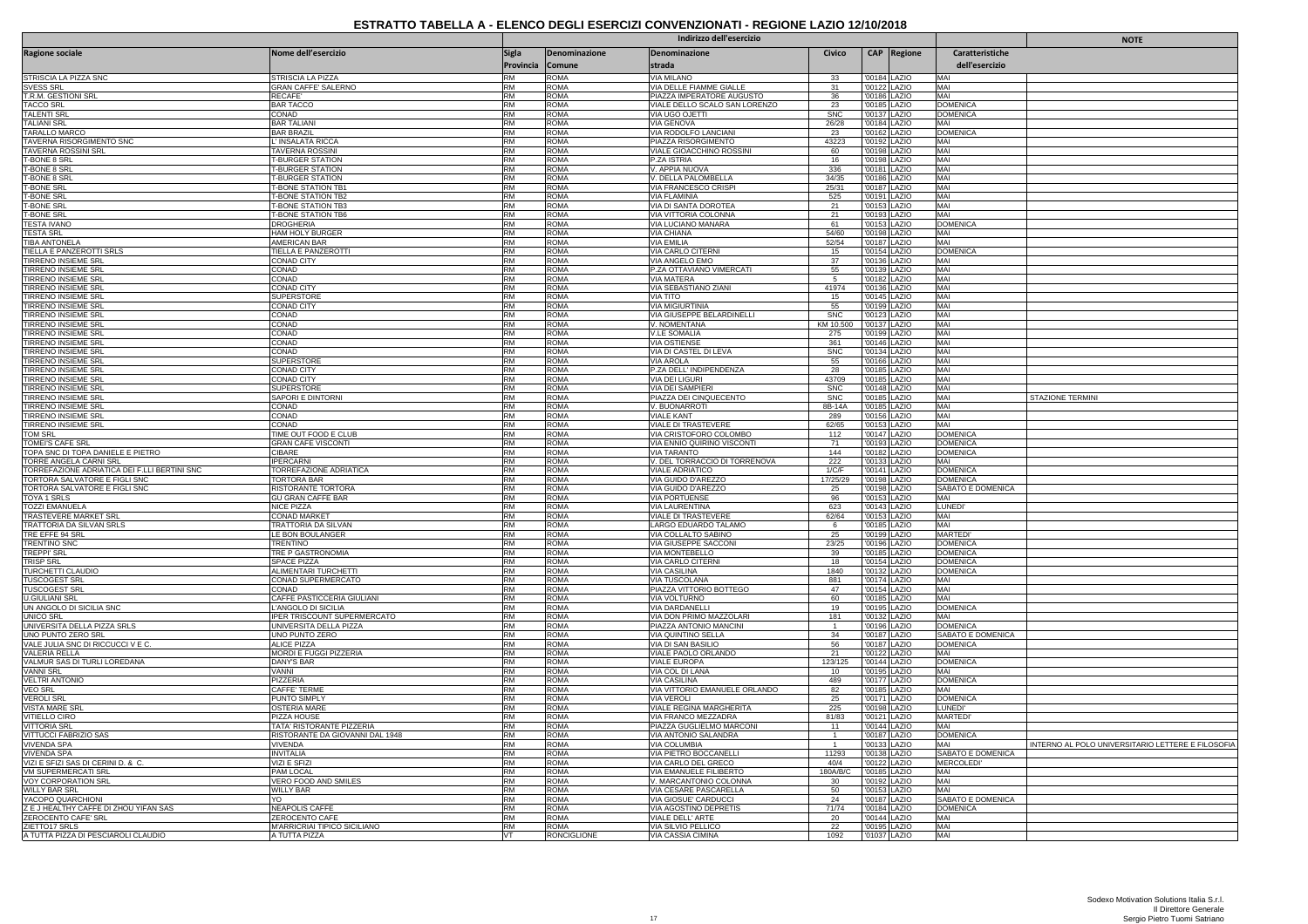|                                                                   |                                                      |                        |                                        | Indirizzo dell'esercizio                                      |                         | <b>NOTE</b>                  |                              |                            |                                |
|-------------------------------------------------------------------|------------------------------------------------------|------------------------|----------------------------------------|---------------------------------------------------------------|-------------------------|------------------------------|------------------------------|----------------------------|--------------------------------|
| <b>Ragione sociale</b>                                            | Nome dell'esercizio                                  | <b>Sigla</b>           | Denominazione                          | Denominazione                                                 | Civico                  |                              | CAP Regione                  | Caratteristiche            |                                |
|                                                                   |                                                      | Provincia Comune       |                                        | strada                                                        |                         |                              |                              | dell'esercizio             |                                |
| CAFFE NUOVO S.N.C. DI FIORAVANTI ROBERTO                          | CAFFE NUOVO                                          | VT                     | <b>RONCIGLIONE</b>                     | CORSO UMBERTO I                                               | 19                      | '01037 LAZIO                 |                              | MAI                        |                                |
| DISTRIBUZIONE LAZIO UMBRIA SRL                                    | COOP SUPERMERCATO                                    | VT                     | <b>RONCIGLIONE</b>                     | V. BEATA ROSA VENERINI                                        | <b>SNC</b>              | '01037 LAZIO                 |                              | MAI                        | LOC. S PAOLO STROFIANO         |
| LA BOTTEGA DELLA PASTA S.R.L<br>A.DI.TA. DI IANUALE MADDALENA SAS | PASTICCERIA DOLCE BORGO<br>IL NUOVO CIVICO 90        | VT<br>LT.              | <b>RONCIGLIONI</b><br>SABAUDIA         | <b>VIA DEL LAVATOIO</b><br><b>CORSO VITTORIO EMANUELE III</b> | $\overline{1}$<br>90    | '04016 LAZIO                 | '01037 LAZIO                 | LUNED<br>MAI               |                                |
| C.D.K. SRL                                                        | CARREFOUR MARKET                                     | LT                     | SABAUDIA                               | V. E. FILIBERTO DUCA D'AOSTA                                  | 13/15                   | '04016 LAZIO                 |                              | MAI                        |                                |
| <b>DICO SPA</b>                                                   | TUODI SUPERMERCATO                                   | LT                     | <b>SABAUDIA</b>                        | VIA CARLO ALBERTO                                             | 176                     |                              | 04016 LAZIO                  | MAI                        |                                |
| IL FARO SR<br><b>MADIMAR SRI</b>                                  | CONAD SUPERMERCATO<br>CONAD SUPERSTORE SUPERMERCATO  | LT<br>LТ               | SABAUDIA<br><b>SABAUDIA</b>            | VIA DUCA DEL MARE<br>VIA DEL PARCO NAZIONALE                  | 14/26<br><b>SNC</b>     | 04016 LAZIO                  | '04016 LAZIO                 | <b>DOMENICA</b><br>MAI     |                                |
| <b>ROMA SRLS</b>                                                  | <b>IL FORNAIO</b>                                    | IT.                    | <b>SABAUDIA</b>                        | VIA PRINCIPE BIANCAMANO                                       | 39                      |                              | 04016 LAZIO                  | MAI                        |                                |
| <b>ALIANTE SRI</b>                                                | CONAD SUPERSTORE                                     | <b>RM</b>              | SAN CESAREO                            | V. CASILINA                                                   | 82                      |                              | '00030 LAZIO                 | MAI                        | C\O CENTRO COMMERCIALE LA NOCE |
| C.D.K. SRL<br>C.D.K. SRL                                          | <b>CARREFOUR EXPRESS</b><br><b>CARREFOUR EXPRESS</b> | LT<br>LT.              | SAN FELICE CIRCEO<br>SAN FELICE CIRCEO | VIA SABAUDIA<br>VIA MONTE CIRCEO                              | 36/42<br>112            |                              | '04017 LAZIO<br>04017 LAZIO  | MAI<br>MAI                 |                                |
| <b>MAXAM SR</b>                                                   | TIGRE AMICO SUPERMERCATO                             | RM                     | SANTA MARINELLA                        | VIA DEGLI ETRUSCHI                                            | $\overline{7}$          | 00058 LAZIO                  |                              | DOMENICA POMERIGGIO        |                                |
| <b>GEGSRL</b>                                                     | <b>TODIS</b>                                         | <b>RM</b>              | SANT'ANGELO ROMANO                     | VIA PALOMBARESE                                               | KM 23,100               | '00010 LAZIO                 |                              | DOMENICA POMERIGGIO        |                                |
| SIMAL 81 SRI                                                      | CONAD CITY SUPERMERCATO                              | LT                     | SANTI COSMA E DAMIANO                  | VIA PORTO GALEO                                               | <b>SNC</b>              |                              | '04020 LAZIO                 | MAI                        |                                |
| L'AQUILONE 2010 SRL<br><b>MADIMAR SRL</b>                         | CONAD<br><b>BISTROT BAR</b>                          | <b>RM</b><br>lı T      | <b>SEGNI</b><br><b>SERMONETA</b>       | VIALE AMINTA MILANI<br>PIAZZALE CUOMO                         | 41<br>6                 | '04013 LAZIO                 | 00037 LAZIO                  | MAI<br>MAI                 |                                |
| <b>MADIMAR SR</b>                                                 | CONAD SUPERSTORE SUPERMERCATO                        | LT.                    | <b>SERMONETA</b>                       | VIA LE PASTINE                                                | 18                      | '04013 LAZIO                 |                              | MAI                        |                                |
| <b>ALIANTE SRL</b>                                                | CONAD SUPERSTORE                                     | <b>FR</b>              | SORA                                   | V. CHIESA NUOVA                                               | $\overline{1}$          | 03039                        | LAZIO                        | MAI                        | CENTRO COMERCIALE LA SELVA     |
| <b>ALIANTE SRL</b><br>DISTRIBUZIONE LAZIO UMBRIA SRL              | CONAD SUPERSTORE<br>COOP SUPERMERCATO                | FR<br>VT               | SORA<br>SORIANO NEL CIMINO             | V. SAN DOMENICO<br>S.DA PROVINCALE                            | 54<br>64                |                              | 03039 LAZIO<br>'01038 LAZIO  | MAI<br>MAI                 | LOCALITÀ LA MANDRIA            |
| <b>DICO SPA</b>                                                   | TUODI SUPERMERCATO                                   | Ivт                    | <b>TARQUINIA</b>                       | S.DA PROV. PORTO CLEMENTINO                                   | <b>SNC</b>              | 01016 LAZIO                  |                              | MAI                        |                                |
| DISTRIBUZIONE LAZIO UMBRIA SRL                                    | COOP SUPERMERCATO                                    | VT                     | TARQUINIA                              | VIA PIETRO NENNI                                              | SNC                     | '01016                       | LAZIO                        | MAI                        |                                |
| <b>GS SPA</b>                                                     | CARREFOUR MARKET                                     | VT                     | TARQUINIA                              | V. ALDO MORO                                                  | <b>SNC</b>              | '01016 LAZIO                 |                              | MAI                        | CENTRO COM.LE TOP 16           |
| <b>MADIMAR SRL</b><br><b>BEM FAMILY SR</b>                        | CONAD SUPERMERCATO<br>AIDA SUPERMERCATI              | lı T<br>RM             | <b>TERRACINA</b><br><b>TIVOLI</b>      | <b>VIA CENTURIAZIONI</b><br>VIA DEI CANNETI                   | <b>SNC</b><br>11        |                              | '04019 LAZIO<br>'00019 LAZIO | MAI<br>MAI                 |                                |
| <b>BEA GEST SRL</b>                                               | <b>BELLI BAR</b>                                     | <b>RM</b>              | <b>TIVOLI</b>                          | VIA DELLA SERENA                                              | 97                      | '00010 LAZIO                 |                              | MAI                        |                                |
| <b>DESA SRL</b>                                                   | SUPERMERCATO IPERDEM                                 | <b>RM</b>              | <b>TIVOLI</b>                          | VIA MAREMMANA INFERIORE                                       | KM 2 CIV86              | '00019 LAZIO                 |                              | MAI                        |                                |
| <b>EMME PIU' SRI</b>                                              | EMME PIU'                                            | RM<br><b>RM</b>        | <b>TIVOLI</b>                          | <b>VIA TIBURTINA</b>                                          | KM 23,500               | 00019                        | LAZIO                        | MAI<br>MAI                 |                                |
| <b>GIUNTA DOMENICA</b><br><b>GS SPA</b>                           | <b>BAR LA TORRE</b><br><b>CARREFOUR MARKET</b>       | RM                     | <b>TIVOLI</b><br><b>TIVOLI</b>         | VIA MAREMMANA INFERIORE<br>V.LE TOMEI                         | $\overline{4}$<br>92    | '00019 LAZIO                 | '00010 LAZIO                 | MAI                        |                                |
| <b>GS SPA</b>                                                     | CARREFOUR MARKET                                     | RM                     | <b>TIVOLI</b>                          | VIA TIBURTINA                                                 | KM 29 50                | 00019                        | LAZIO                        | MAI                        |                                |
| MASTRANTONI E TARQUINI SRL                                        | CONAD                                                | <b>RM</b>              | <b>TIVOLI</b>                          | VIA TIBURTINA VALERIA                                         | 126                     |                              | '00019 LAZIO                 | MAI                        |                                |
| RISPARMIO FACILE SRL                                              | LE MARK SUPERMERCATO                                 | <b>RM</b>              | TIVOLI                                 | VIA TIBURTINA VALERIA                                         | <b>KM36</b>             | '00019 LAZIO                 |                              | MAI                        |                                |
| TIRRENO INSIEME SRL<br><b>GRANCAFFE' BIBERON SRI</b>              | CONAD CITY<br>CONAD                                  | <b>RM</b><br>FR        | <b>OLFA</b><br><b>TORRICE</b>          | VIA ULDERICO FONDI<br><b>VIA CASILINA</b>                     | SNC<br><b>KM 90</b>     | 00059<br>'03020 LAZIO        | <b>AZIO</b>                  | MAI<br>MAI                 |                                |
| DICO SPA                                                          | TUODI SUPERMERCATO                                   | <b>RM</b>              | TREVIGNANO ROMANO                      | VIA MOSCA                                                     | 37                      | '00069 LAZIO                 |                              | MAI                        |                                |
| DISTRIBUZIONE LAZIO UMBRIA SRL                                    | COOP SUPERMERCATO                                    | VT                     | <b>TUSCANIA</b>                        | STRADA TARQUINIESE                                            | KM 0.8                  |                              | 01017 LAZIO                  | MAI                        |                                |
| SVILUPPO ETRURIA SRL<br>CENTRAL MARKET SRL                        | <b>CONAD MARKET</b><br>CARREFOUR MARKET              | VT<br><b>RM</b>        | <b>TUSCANIA</b><br>VALMONTONE          | VIA CANINO<br>VIA ARIANA                                      | 34<br><b>SNC</b>        | '00038 LAZIO                 | '01017 LAZIO                 | MAI<br>MAI                 |                                |
| CIGIERRE COMPAGNIA GENERALE RISTORAZIONE SPA                      | <b>OLD WILD WEST</b>                                 | <b>RM</b>              | VALMONTONE                             | <b>VIA DELLA PACE</b>                                         | <b>SNC</b>              | '00038                       | <b>AZIO</b>                  | MAI                        |                                |
| FU RO LA SNC                                                      | EMISPESA SUPERMERCATO                                | VT                     | VASANELLO                              | VIA BENEDETTO CROCE                                           | 36                      | '01030                       | LAZIO                        | <b>GIOVEDI' POMERIGGIO</b> |                                |
| LA BOTTEGA DEGLI ANTICHI SAPORI SRLS                              | MACELLERIA ALIMENTARI                                | VT                     | VASANELLO                              | PIAZZA VITTORIO VENETO                                        | 18                      | '01030 LAZIO                 |                              | <b>DOMENICA</b>            |                                |
| CENTRAL MARKET SRL<br><b>CENTRAL MARKET SRL</b>                   | CARREFOUR MARKET<br>CARREFOUR MARKET                 | <b>RM</b><br><b>RM</b> | VELLETRI<br>VELLETRI                   | VIALE APPIA SUD<br>VIA LATA                                   | 32<br>197               | 00049 LAZIO                  | '00049 LAZIO                 | MAI<br>MAI                 |                                |
| DISTRIBUZIONE LAZIO UMBRIA SRL                                    | COOP SUPERMERCATO                                    | <b>RM</b>              | VELLETRI                               | V. SAN GIOVANNI VECCHIO                                       | <b>SNC</b>              | '00049 LAZIO                 |                              | MAI                        |                                |
| <b>DISTRIBUZIONE ROMA SRL</b>                                     | IN COOP SUPERMERCATO                                 | <b>RM</b>              | <b>VELLETRI</b>                        | VIA UGO LA MALFA                                              | <b>SNC</b>              |                              | '00049 LAZIO                 | MAI                        | ANG. VIA TURATI                |
| FRATELLI ANGELONI SRL<br><b>FRATELLI ANGELONI SRL</b>             | SUPERMERCATI ANGELONI<br>MINIMARKET ANGELONI         | RM<br><b>RM</b>        | VELLETRI<br><b>VELLETRI</b>            | VIA GUIDO NATI<br><b>CORSO DELLA REPUBBLICA</b>               | 50<br>307               | '00049 LAZIO<br>'00049 LAZIO |                              | MAI<br>MAI                 |                                |
| FRATELLI ANGELONI SRL                                             | SUPERMERCATO ANGELONI                                | <b>RM</b>              | VELLETRI                               | VIA DELLA CARANELLA                                           | 236                     |                              | '00049 LAZIO                 | MAI                        |                                |
| <b>GECOM SRL</b>                                                  | CONAD                                                | RM                     | VELLETRI                               | VIA FONTANA DELLE ROS                                         | 123                     |                              | 00049 LAZIO                  | MAI                        |                                |
| <b>GECOM SRL</b>                                                  | CONAD                                                | <b>RM</b>              | <b>VELLETRI</b>                        | <b>VIALE APPIA SUD</b>                                        | <b>SNC</b>              | '00049 LAZIO                 |                              | MAI                        |                                |
| SHOP 2000 SRI<br>DISTRIBUZIONE LAZIO UMBRIA SRL                   | CARREFOUR MARKET<br>COOP SUPERMERCATO                | <b>RM</b><br>VT        | VELLETRI<br>/ETRALLA                   | <b>VIA APPIA</b><br>VIA CASSIA                                | KM 40.400<br>KM 67.300  | '00049 LAZIO                 | 01019 LAZIO                  | MAI<br>MAI                 |                                |
| <b>FAMILY SRL</b>                                                 | CONAD SUPERMERCATO                                   | <b>VT</b>              | <b>VETRALLA</b>                        | VIALE EUGENIO IV                                              | <b>SNC</b>              | '01019 LAZIO                 |                              | MAI                        |                                |
| DISTRIBUZIONE LAZIO UMBRIA SRL                                    | COOP SUPERMERCATO                                    | VT                     | VIGNANELLO                             | <b>VIA ROMA</b>                                               | <b>SNC</b>              | '01039 LAZIO                 |                              | MAI                        |                                |
| $2.0$ SRLS                                                        | BARETTO 2.0                                          | VT<br>$\sqrt{1}$       | /ITERBO                                | VIA SAN LORENZO                                               | 39                      | 01100                        | LAZIO                        | <b>MARTEDI</b><br>MAI      |                                |
| 2M F.LLI MAZZAFERRI SRLS<br>2M F.LLI MAZZAFERRI SRLS              | SUPERMERCATI GRAN RISPARMIO<br>TIME OUT              | VT                     | <b>VITERBO</b><br><b>VITERBO</b>       | VIA OROLOGIO VECCHIO<br>VIA OROLOGIO VECCHIO                  | 44<br>40                | '01100 LAZIO<br>'01100 LAZIO |                              | MAI                        |                                |
| ANTONY'S PIZZA POINT SNC DI NISINI D.E.S.                         | ANTONY'S PIZZA POINT                                 | VT                     | VITERBO                                | <b>VIA ANTONIO PACINOTTI</b>                                  | $\overline{7}$          | 01100                        | LAZIO                        | <b>DOMENICA</b>            |                                |
| <b>ARGANTE SRL</b>                                                | <b>BLITZ CAFFE'</b>                                  | VT                     | <b>VITERBO</b>                         | VIA DELLA SAPIENZA                                            | $\overline{1}$          | '01100                       | LAZIO                        | MAI                        |                                |
| BAR CENTRALE SAS DI VOLPI & C.<br>BAR MAGIC DI FERRI ARIANNA      | <b>BAR CENTRALE</b><br><b>BAR MAGIC</b>              | VT<br>VT               | <b>VITERBO</b><br>VITERBO              | VIA FALCONE E BORSELLINO                                      | 6<br>1/C                | '01100 LAZIO<br>'01100 LAZIO |                              | <b>DOMENICA</b><br>MAI     |                                |
| <b>BAR.BA SNC</b>                                                 | <b>BAR BA</b>                                        | VT                     | <b>VITERBO</b>                         | PIAZZA GIUSEPPE VERDI<br>VIA CARLO CATTANEO                   | 46                      | '01100 LAZIO                 |                              | <b>DOMENICA</b>            |                                |
| <b>BMS SRL</b>                                                    | PIZZERIA                                             | VT                     | <b>VITERBO</b>                         | STRADA PROVINCIALE TEVERINA                                   | 26                      | '01100 LAZIO                 |                              | <b>MARTEDI</b> '           |                                |
| <b>BRACHINO ROBERTA</b><br>CAFFE' ELLERA SAS DI LOCCI LUCA & C.   | <b>BAR 36 D</b>                                      | VT<br><b>VT</b>        | VITERBO                                | STRADA TEVERINA                                               | 36/D<br>$\overline{4}$  | '01100 LAZIO                 |                              | <b>DOMENICA</b><br>MAI     |                                |
| CAFFE SAN LEONARDO DI BERNINI MARCO                               | CAFFE' ELLERA<br>CAFFE' SAN LEONARDO                 | VT                     | VITERBO<br><b>VITERBO</b>              | PIAZZA C ALBERTO DALLA CHIESA<br>VIA SAN LORENZO              | $\overline{\mathbf{8}}$ | '01100 LAZIO                 | '01100 LAZIO                 | <b>DOMENICA</b>            |                                |
| CAFFETTERIA BERTOLDO SAS                                          | CAFFETTERIA CICCARELLI                               | VT                     | <b>VITERBO</b>                         | VIA GUGLIELMO MARCONI                                         | 79/83                   | '01100 LAZIO                 |                              | <b>SABATO</b>              |                                |
| CECCHINI DAVIDE SNC<br>CENTOFANTI ARMANDO                         | CAFE DEL MAR                                         | VT                     | <b>VITERBO</b>                         | VIALE TRIESTE                                                 | 75/79                   |                              | 01100 LAZIO                  | <b>DOMENICA</b>            |                                |
| CENTOFANTI ARMANDO                                                | <b>BAR STADIO</b><br><b>BAR REVIVAL</b>              | VT<br>VT               | <b>VITERBO</b><br><b>VITERBO</b>       | VIA DELLA PALAZZINA<br>VIA FILIBERTO BOCCACCI                 | 117<br><b>SNC</b>       | '01100 LAZIO<br>'01100 LAZIO |                              | <b>LUNEDI</b><br>LUNEDI'   |                                |
| CHIOCCHIA CARLO                                                   | CAFFE' RIPASSO BAR                                   | VT                     | VITERBO                                | PIAZZA ROCCA                                                  | 20                      |                              | '01100 LAZIO                 | MAI                        |                                |
| DARLING GOURMET SRI                                               | L'ALAMBICCO DEL PRESIDENTE                           | <b>VT</b>              | VITERBO                                | <b>VIA SAN PELLEGRINO</b>                                     | $\mathbf{3}$            | '01100 LAZIO                 |                              | <b>LUNED</b>               |                                |
| DE.MA. DI GIOVAGNOLI DEBORAH                                      | YOGO E SNACK                                         | VT                     | <b>VITERBO</b>                         | <b>VIA ROMA</b>                                               | 8                       | '01100 LAZIO                 |                              | MAI                        |                                |
| DICO SPA<br>DISTRIBUZIONE LAZIO UMBRIA SRL                        | TUODI' SUPERMERCATO<br>COOP IPERMERCATO              | VT<br>VT               | /ITERBO<br><b>VITERBO</b>              | LARGO SANTA CHIARA<br>VIA SAN CAMILLO DE LELLIS               | 11<br>SNC               | '01100 LAZIO                 | '01100 LAZIO                 | MAI<br>MAI                 |                                |
| DISTRIBUZIONE LAZIO UMBRIA SRL                                    | COOP SUPERMERCATO                                    | VT                     | <b>VITERBO</b>                         | VIA MONTE CERVINO                                             | <b>SNC</b>              | '01100 LAZIO                 |                              | MAI                        |                                |
| DOC SRL                                                           | <b>BRUTTI MA BUONI</b>                               | VT                     | VITERBO                                | <b>VIA LUIGI ROSSI DANIELLI</b>                               | 14                      | 01100                        | LAZIO                        | MAI                        |                                |
| DRAGO'S FOOD SRL<br><b>ELLERA SRL</b>                             | DRAGO'S FOOD<br><b>SIGMA MARKET</b>                  | <b>VT</b><br>VT        | <b>VITERBO</b><br>VITERBC              | VIA FALCONE E BORSELLINC<br>P.ZA C ALBERTO DALLA CHIESA       | 29<br>43317             | 01100<br>'01100 LAZIO        | LAZIO                        | <b>DOMENICA</b><br>MAI     |                                |
| <b>EMME PIU' SRL</b>                                              | <b>FMMF PIU'</b>                                     | <b>VT</b>              | VITERBO                                | V. CASSIA NORD                                                | KM 86.4                 | '01100 LAZIO                 |                              | MAI                        |                                |
| <b>EMME PIU' SRL</b>                                              | <b>EMME PIU</b>                                      | <b>VT</b>              | <b>VITERBO</b>                         | V.LE ARMANDO DIAZ                                             | 36                      | '01100 LAZIO                 |                              | MAI                        |                                |
| <b>EMMEMARKET SRL</b>                                             | <b>SIGMA</b>                                         | VT                     | <b>VITERBO</b>                         | V. CARLO CATTANEO                                             | 46A/B                   | '01100 LAZIO                 |                              | MAI                        |                                |